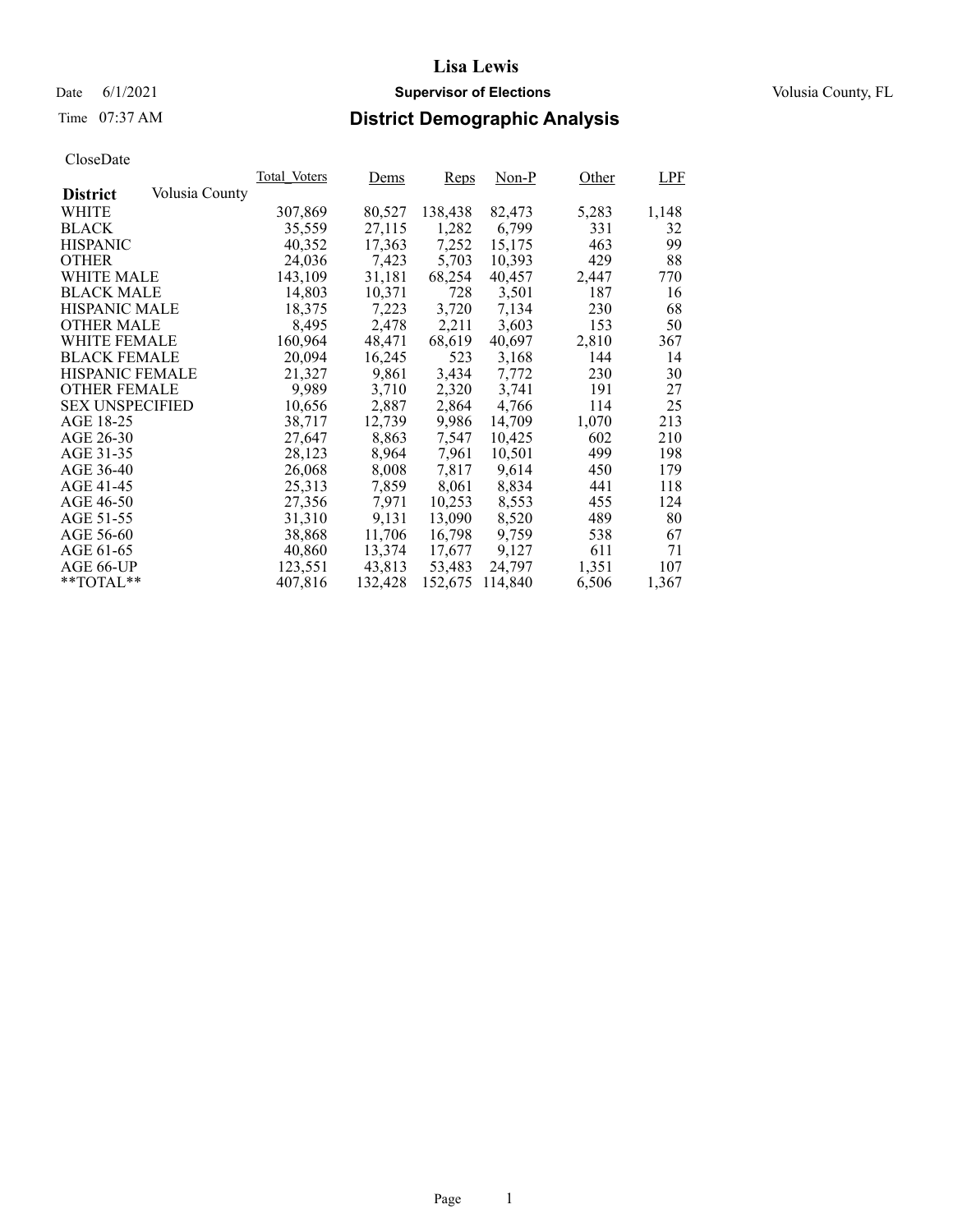# Time 07:37 AM **District Demographic Analysis**

|                        |                           | Total Voters | Dems   | Reps   | Non-P  | Other | <b>LPF</b> |
|------------------------|---------------------------|--------------|--------|--------|--------|-------|------------|
| <b>District</b>        | County Council District 1 |              |        |        |        |       |            |
| WHITE                  |                           | 61,920       | 15,956 | 29,031 | 15,708 | 973   | 252        |
| <b>BLACK</b>           |                           | 6,106        | 4,720  | 225    | 1,103  | 51    | 7          |
| <b>HISPANIC</b>        |                           | 9,034        | 3,731  | 1,674  | 3,483  | 123   | 23         |
| <b>OTHER</b>           |                           | 4,714        | 1,480  | 1,120  | 2,032  | 60    | 22         |
| WHITE MALE             |                           | 28,260       | 6,053  | 14,027 | 7,572  | 444   | 164        |
| <b>BLACK MALE</b>      |                           | 2,497        | 1,789  | 115    | 562    | 27    | 4          |
| <b>HISPANIC MALE</b>   |                           | 3,938        | 1,466  | 822    | 1,577  | 56    | 17         |
| <b>OTHER MALE</b>      |                           | 1,619        | 483    | 431    | 678    | 17    | 10         |
| <b>WHITE FEMALE</b>    |                           | 32,914       | 9,738  | 14,685 | 7,886  | 520   | 85         |
| <b>BLACK FEMALE</b>    |                           | 3,498        | 2,847  | 102    | 522    | 24    | 3          |
| <b>HISPANIC FEMALE</b> |                           | 4,942        | 2,193  | 830    | 1,847  | 66    | 6          |
| <b>OTHER FEMALE</b>    |                           | 1.947        | 737    | 435    | 738    | 31    | 6          |
| <b>SEX UNSPECIFIED</b> |                           | 2,158        | 581    | 602    | 944    | 22    | 9          |
| AGE 18-25              |                           | 7,994        | 2,535  | 2,197  | 3,015  | 196   | 51         |
| AGE 26-30              |                           | 5,656        | 1,705  | 1,712  | 2,063  | 125   | 51         |
| AGE 31-35              |                           | 5,806        | 1,744  | 1,755  | 2,179  | 92    | 36         |
| AGE 36-40              |                           | 5,469        | 1,552  | 1,790  | 1,996  | 88    | 43         |
| AGE 41-45              |                           | 5,213        | 1,525  | 1,832  | 1,754  | 80    | 22         |
| AGE 46-50              |                           | 5,550        | 1,590  | 2,136  | 1,709  | 93    | 22         |
| AGE 51-55              |                           | 6,193        | 1,742  | 2,740  | 1,607  | 83    | 21         |
| AGE 56-60              |                           | 7,337        | 2,148  | 3,323  | 1,764  | 86    | 16         |
| AGE 61-65              |                           | 7,611        | 2,438  | 3,504  | 1,549  | 104   | 16         |
| AGE 66-UP              |                           | 24,945       | 8,908  | 11,061 | 4,690  | 260   | 26         |
| $*$ $TOTAL**$          |                           | 81,774       | 25,887 | 32,050 | 22,326 | 1,207 | 304        |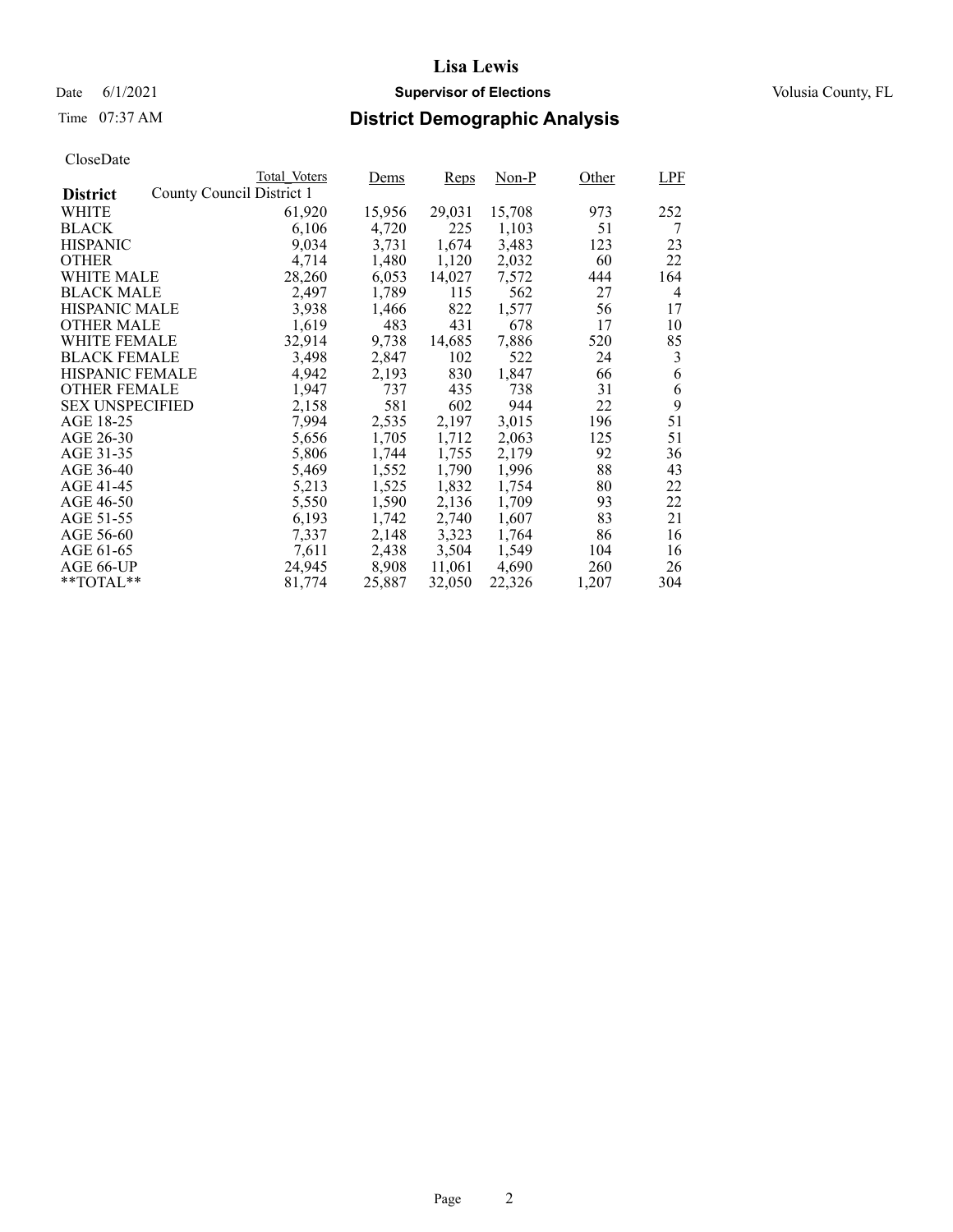# Time 07:37 AM **District Demographic Analysis**

|                                              | Total Voters | Dems   | Reps   | Non-P  | Other | LPF |
|----------------------------------------------|--------------|--------|--------|--------|-------|-----|
| County Council District 2<br><b>District</b> |              |        |        |        |       |     |
| WHITE                                        | 57,986       | 15,940 | 24,746 | 15,959 | 1,116 | 225 |
| <b>BLACK</b>                                 | 11,684       | 9,133  | 337    | 2,117  | 92    | 5   |
| <b>HISPANIC</b>                              | 3,335        | 1,380  | 721    | 1,169  | 48    | 17  |
| <b>OTHER</b>                                 | 4.991        | 1,609  | 1,077  | 2,180  | 106   | 19  |
| WHITE MALE                                   | 27,095       | 6,224  | 12,311 | 7,892  | 525   | 143 |
| <b>BLACK MALE</b>                            | 4,666        | 3,409  | 180    | 1,025  | 51    | 1   |
| <b>HISPANIC MALE</b>                         | 1,544        | 578    | 386    | 538    | 30    | 12  |
| <b>OTHER MALE</b>                            | 1,742        | 535    | 423    | 736    | 37    | 11  |
| WHITE FEMALE                                 | 30,131       | 9,515  | 12,148 | 7,802  | 586   | 80  |
| <b>BLACK FEMALE</b>                          | 6,752        | 5,518  | 148    | 1,042  | 41    | 3   |
| <b>HISPANIC FEMALE</b>                       | 1,726        | 780    | 326    | 597    | 18    | 5   |
| <b>OTHER FEMALE</b>                          | 2,101        | 798    | 460    | 786    | 51    | 6   |
| <b>SEX UNSPECIFIED</b>                       | 2,239        | 705    | 499    | 1,007  | 23    | 5   |
| AGE 18-25                                    | 8,156        | 3,297  | 1,616  | 2,979  | 220   | 44  |
| AGE 26-30                                    | 5,454        | 2,028  | 1,246  | 1,987  | 151   | 42  |
| AGE 31-35                                    | 5,147        | 1,898  | 1,280  | 1,828  | 101   | 40  |
| AGE 36-40                                    | 4,502        | 1,641  | 1,207  | 1,525  | 98    | 31  |
| AGE 41-45                                    | 4,167        | 1,526  | 1,152  | 1,394  | 75    | 20  |
| AGE 46-50                                    | 4,516        | 1,505  | 1,539  | 1,376  | 72    | 24  |
| AGE 51-55                                    | 5,538        | 1,811  | 2,109  | 1,516  | 88    | 14  |
| AGE 56-60                                    | 7,354        | 2,460  | 2,942  | 1,836  | 103   | 13  |
| AGE 61-65                                    | 8,031        | 2,873  | 3,269  | 1,746  | 129   | 14  |
| AGE 66-UP                                    | 25,131       | 9,023  | 10,521 | 5,238  | 325   | 24  |
| $*$ $TOTAL**$                                | 77,996       | 28,062 | 26,881 | 21,425 | 1,362 | 266 |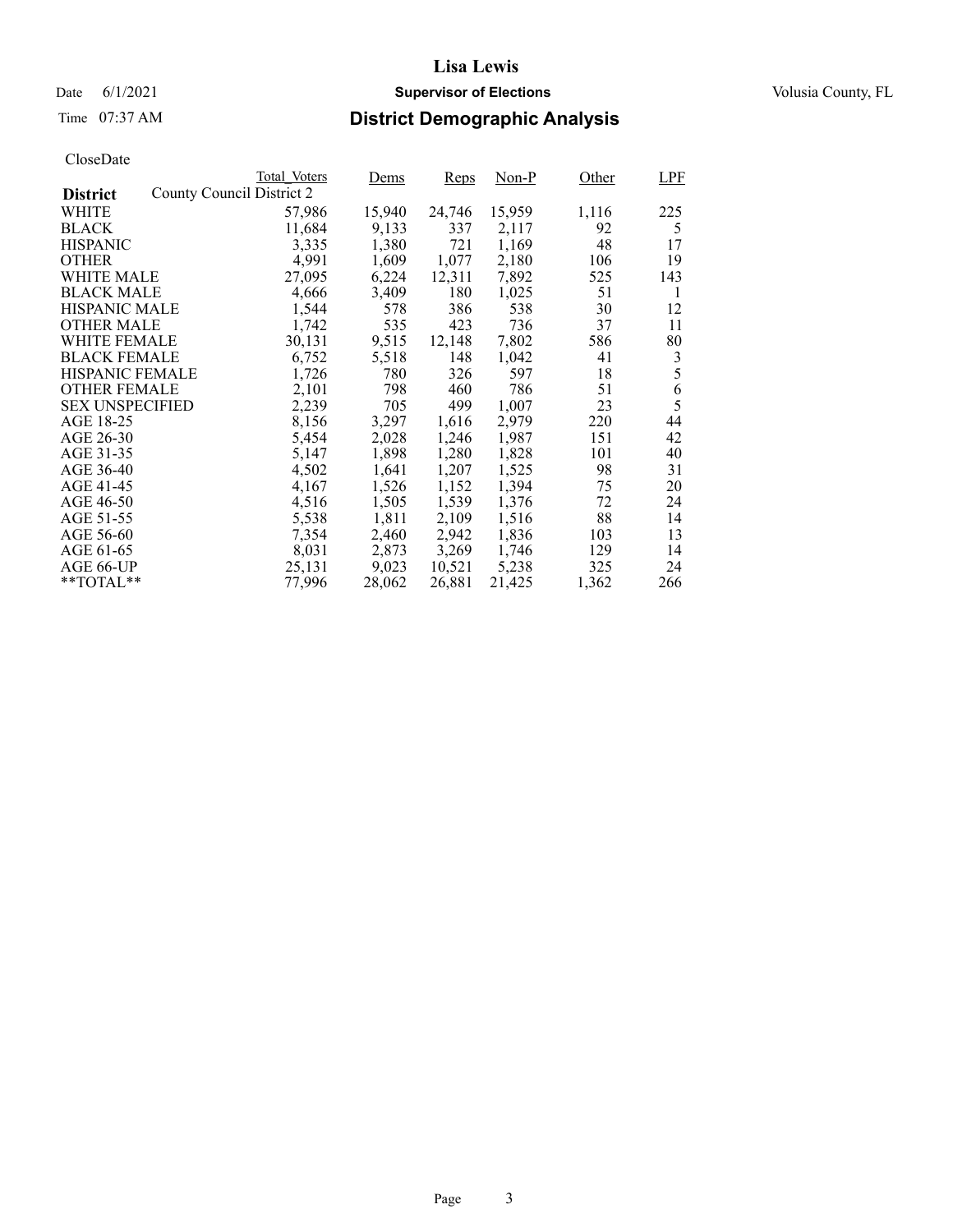### Date 6/1/2021 **Supervisor of Elections Supervisor of Elections** Volusia County, FL

# Time 07:37 AM **District Demographic Analysis**

|                        |                           | Total Voters | Dems   | <b>Reps</b> | Non-P  | Other | LPF            |
|------------------------|---------------------------|--------------|--------|-------------|--------|-------|----------------|
| <b>District</b>        | County Council District 3 |              |        |             |        |       |                |
| WHITE                  |                           | 78,539       | 19,906 | 36,221      | 20,746 | 1,419 | 247            |
| <b>BLACK</b>           |                           | 2,313        | 1,739  | 112         | 431    | 26    | 5              |
| <b>HISPANIC</b>        |                           | 2,342        | 813    | 639         | 836    | 47    | 7              |
| <b>OTHER</b>           |                           | 3,963        | 1,096  | 1,151       | 1,632  | 68    | 16             |
| WHITE MALE             |                           | 36,860       | 7,796  | 18,047      | 10,192 | 662   | 163            |
| <b>BLACK MALE</b>      |                           | 1,084        | 758    | 65          | 244    | 14    | 3              |
| <b>HISPANIC MALE</b>   |                           | 1,055        | 328    | 311         | 387    | 24    | 5              |
| <b>OTHER MALE</b>      |                           | 1,394        | 371    | 421         | 564    | 29    | 9              |
| <b>WHITE FEMALE</b>    |                           | 40,786       | 11,905 | 17,792      | 10,256 | 752   | 81             |
| <b>BLACK FEMALE</b>    |                           | 1,191        | 948    | 46          | 183    | 12    | 2              |
| HISPANIC FEMALE        |                           | 1,238        | 465    | 315         | 433    | 23    | $\overline{2}$ |
| <b>OTHER FEMALE</b>    |                           | 1,617        | 552    | 474         | 560    | 25    | 6              |
| <b>SEX UNSPECIFIED</b> |                           | 1,931        | 431    | 652         | 825    | 19    | 4              |
| AGE 18-25              |                           | 6,690        | 1,728  | 2,289       | 2,399  | 243   | 31             |
| AGE 26-30              |                           | 4,898        | 1,227  | 1,652       | 1,863  | 118   | 38             |
| AGE 31-35              |                           | 5,081        | 1,318  | 1,734       | 1,877  | 103   | 49             |
| AGE 36-40              |                           | 4,870        | 1,201  | 1,773       | 1,776  | 89    | 31             |
| AGE 41-45              |                           | 5,071        | 1,164  | 1,953       | 1,826  | 105   | 23             |
| AGE 46-50              |                           | 5,810        | 1,285  | 2,613       | 1,776  | 108   | 28             |
| AGE 51-55              |                           | 6,676        | 1,495  | 3,278       | 1,751  | 130   | 22             |
| AGE 56-60              |                           | 8,809        | 2,129  | 4,340       | 2,183  | 139   | 18             |
| AGE 61-65              |                           | 9,456        | 2,611  | 4,468       | 2,197  | 167   | 13             |
| AGE 66-UP              |                           | 29,793       | 9,396  | 14,021      | 5,996  | 358   | 22             |
| $*$ $TOTAL**$          |                           | 87,157       | 23,554 | 38,123      | 23,645 | 1,560 | 275            |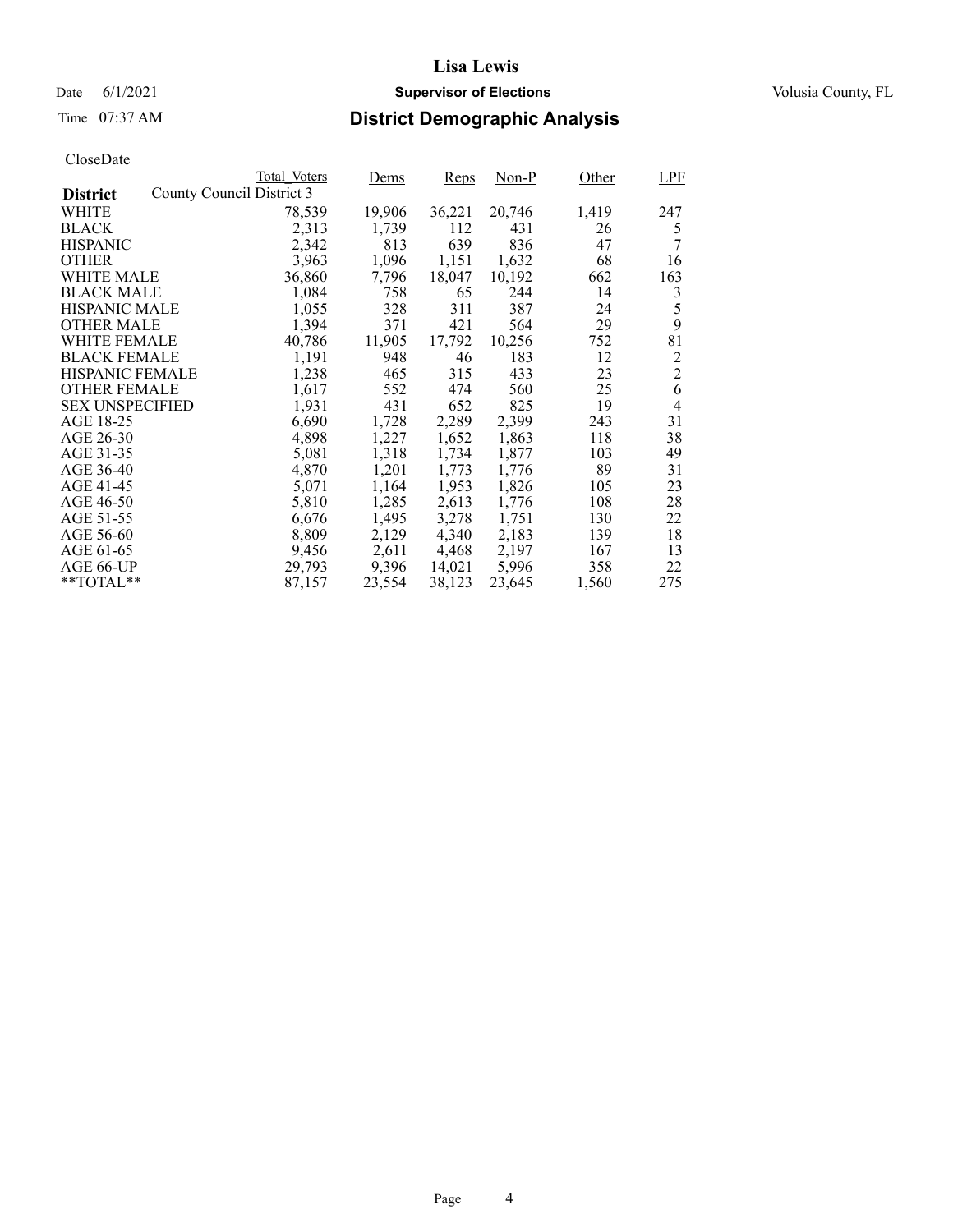# Time 07:37 AM **District Demographic Analysis**

|                        |                           | Total Voters | Dems   | Reps   | Non-P  | Other | <b>LPF</b>     |
|------------------------|---------------------------|--------------|--------|--------|--------|-------|----------------|
| <b>District</b>        | County Council District 4 |              |        |        |        |       |                |
| WHITE                  |                           | 65,329       | 17,751 | 29,122 | 17,102 | 1,124 | 230            |
| <b>BLACK</b>           |                           | 8,029        | 6,125  | 270    | 1,535  | 90    | 9              |
| <b>HISPANIC</b>        |                           | 3,074        | 1,208  | 705    | 1,089  | 54    | 18             |
| <b>OTHER</b>           |                           | 4,993        | 1,501  | 1,238  | 2,144  | 98    | 12             |
| WHITE MALE             |                           | 30,195       | 6,799  | 14,321 | 8,388  | 521   | 166            |
| <b>BLACK MALE</b>      |                           | 3,220        | 2,212  | 159    | 791    | 52    | 6              |
| <b>HISPANIC MALE</b>   |                           | 1,348        | 467    | 327    | 514    | 28    | 12             |
| <b>OTHER MALE</b>      |                           | 1,838        | 524    | 488    | 778    | 41    | 7              |
| <b>WHITE FEMALE</b>    |                           | 34,381       | 10,796 | 14,491 | 8,431  | 600   | 63             |
| <b>BLACK FEMALE</b>    |                           | 4,668        | 3,808  | 104    | 715    | 38    | 3              |
| <b>HISPANIC FEMALE</b> |                           | 1,662        | 722    | 363    | 546    | 25    | 6              |
| <b>OTHER FEMALE</b>    |                           | 2,042        | 724    | 505    | 769    | 40    | 4              |
| <b>SEX UNSPECIFIED</b> |                           | 2,070        | 533    | 576    | 938    | 21    | $\overline{2}$ |
| AGE 18-25              |                           | 7,515        | 2,438  | 2,137  | 2,677  | 214   | 49             |
| AGE 26-30              |                           | 5,108        | 1,783  | 1,406  | 1.779  | 105   | 35             |
| AGE 31-35              |                           | 4,999        | 1,696  | 1,388  | 1,785  | 95    | 35             |
| AGE 36-40              |                           | 4,649        | 1,503  | 1,389  | 1,661  | 66    | 30             |
| AGE 41-45              |                           | 4,513        | 1,407  | 1,458  | 1,533  | 87    | 28             |
| AGE 46-50              |                           | 5,042        | 1,444  | 1,974  | 1,497  | 100   | 27             |
| AGE 51-55              |                           | 6,151        | 1,777  | 2,608  | 1,643  | 109   | 14             |
| AGE 56-60              |                           | 7,954        | 2,357  | 3,484  | 1,974  | 131   | 8              |
| AGE 61-65              |                           | 8,719        | 2,873  | 3,732  | 1,935  | 161   | 18             |
| AGE 66-UP              |                           | 26,775       | 9,307  | 11,759 | 5,386  | 298   | 25             |
| $*$ $TOTAL**$          |                           | 81,425       | 26,585 | 31,335 | 21,870 | 1,366 | 269            |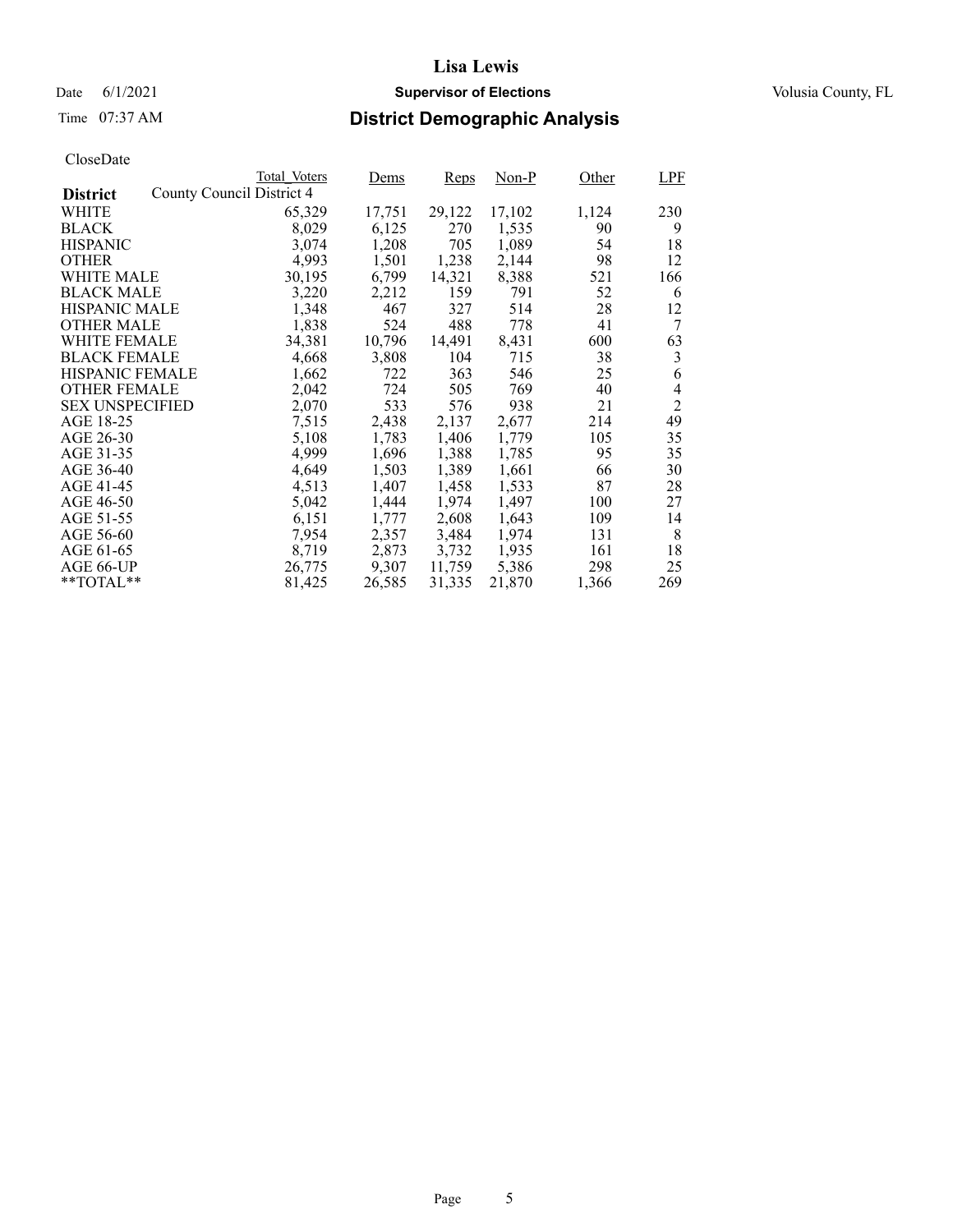### Date 6/1/2021 **Supervisor of Elections Supervisor of Elections** Volusia County, FL

# Time 07:37 AM **District Demographic Analysis**

|                        |                           | Total Voters | Dems   | Reps   | Non-P  | Other | <b>LPF</b> |
|------------------------|---------------------------|--------------|--------|--------|--------|-------|------------|
| <b>District</b>        | County Council District 5 |              |        |        |        |       |            |
| WHITE                  |                           | 44,095       | 10,974 | 19,318 | 12,958 | 651   | 194        |
| <b>BLACK</b>           |                           | 7,427        | 5,398  | 338    | 1,613  | 72    | 6          |
| <b>HISPANIC</b>        |                           | 22,567       | 10,231 | 3,513  | 8,598  | 191   | 34         |
| <b>OTHER</b>           |                           | 5,375        | 1,737  | 1,117  | 2,405  | 97    | 19         |
| WHITE MALE             |                           | 20,699       | 4,309  | 9,548  | 6,413  | 295   | 134        |
| <b>BLACK MALE</b>      |                           | 3,336        | 2,203  | 209    | 879    | 43    | 2          |
| <b>HISPANIC MALE</b>   |                           | 10,490       | 4,384  | 1,874  | 4,118  | 92    | 22         |
| <b>OTHER MALE</b>      |                           | 1,902        | 565    | 448    | 847    | 29    | 13         |
| <b>WHITE FEMALE</b>    |                           | 22,752       | 6,517  | 9,503  | 6,322  | 352   | 58         |
| <b>BLACK FEMALE</b>    |                           | 3,985        | 3,124  | 123    | 706    | 29    | 3          |
| <b>HISPANIC FEMALE</b> |                           | 11,759       | 5,701  | 1,600  | 4,349  | 98    | 11         |
| <b>OTHER FEMALE</b>    |                           | 2,282        | 899    | 446    | 888    | 44    | 5          |
| <b>SEX UNSPECIFIED</b> |                           | 2,258        | 637    | 535    | 1,052  | 29    | 5          |
| AGE 18-25              |                           | 8,362        | 2,741  | 1,747  | 3,639  | 197   | 38         |
| AGE 26-30              |                           | 6,531        | 2,120  | 1,531  | 2,733  | 103   | 44         |
| AGE 31-35              |                           | 7,090        | 2,308  | 1,804  | 2,832  | 108   | 38         |
| AGE 36-40              |                           | 6,578        | 2,111  | 1,658  | 2,656  | 109   | 44         |
| AGE 41-45              |                           | 6,349        | 2,237  | 1,666  | 2,327  | 94    | 25         |
| AGE 46-50              |                           | 6,438        | 2,147  | 1,991  | 2,195  | 82    | 23         |
| AGE 51-55              |                           | 6,752        | 2,306  | 2,355  | 2,003  | 79    | 9          |
| AGE 56-60              |                           | 7,414        | 2,612  | 2,709  | 2,002  | 79    | 12         |
| AGE 61-65              |                           | 7,043        | 2,579  | 2,704  | 1,700  | 50    | 10         |
| AGE 66-UP              |                           | 16,907       | 7,179  | 6,121  | 3,487  | 110   | 10         |
| $*$ $TOTAL**$          |                           | 79.464       | 28,340 | 24,286 | 25,574 | 1,011 | 253        |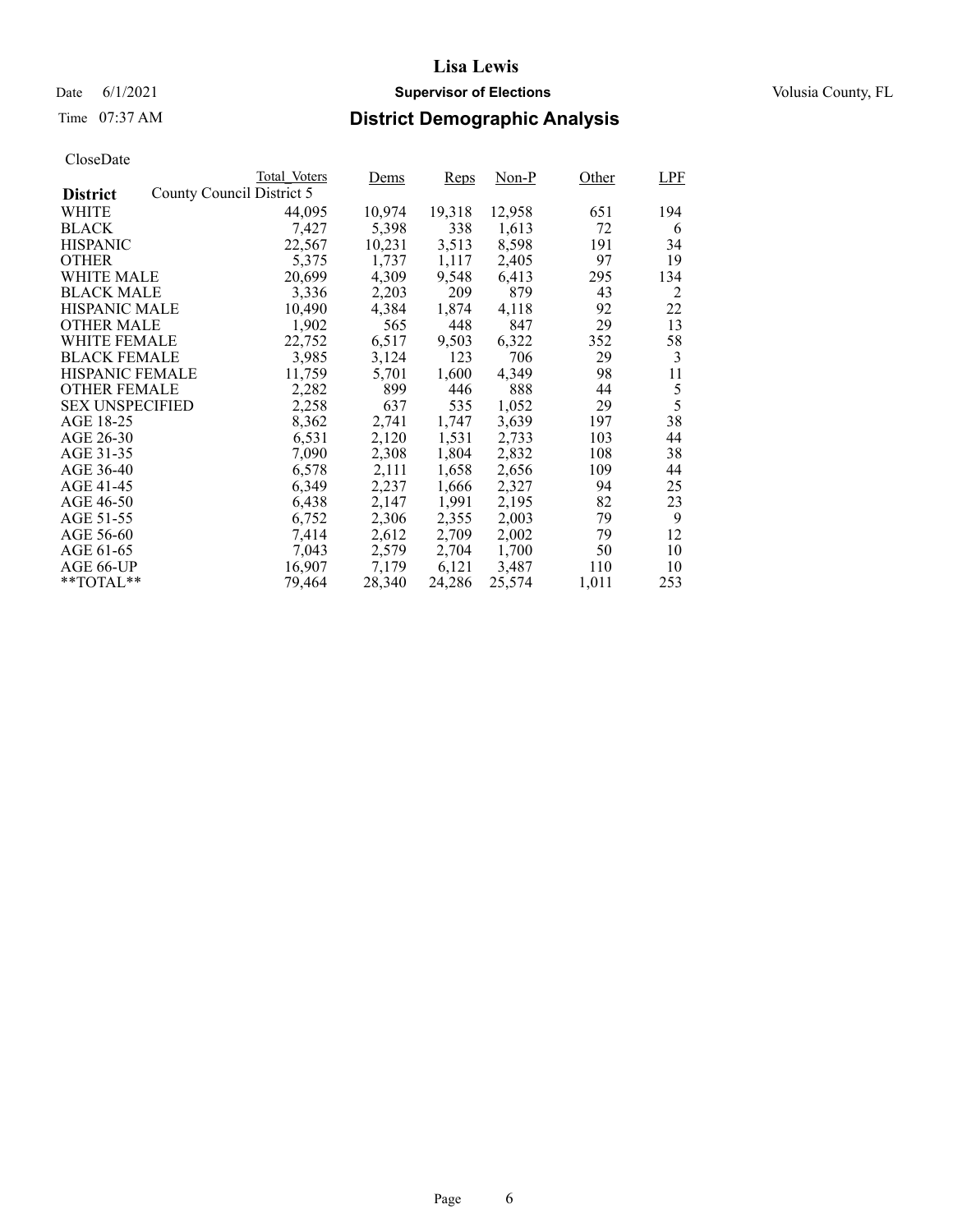### Date 6/1/2021 **Supervisor of Elections Supervisor of Elections** Volusia County, FL

# Time 07:37 AM **District Demographic Analysis**

|                        | Total Voters                 | Dems | Reps | $Non-P$ | Other          | LPF      |
|------------------------|------------------------------|------|------|---------|----------------|----------|
| <b>District</b>        | Indigo Community Development |      |      |         |                |          |
| WHITE                  | 1,477                        | 336  | 723  | 377     | 32             | 9        |
| <b>BLACK</b>           | 207                          | 137  | 17   | 49      | 4              | $\theta$ |
| <b>HISPANIC</b>        | 103                          | 28   | 36   | 37      | $\overline{c}$ | 0        |
| <b>OTHER</b>           | 158                          | 39   | 40   | 75      | 3              |          |
| WHITE MALE             | 736                          | 131  | 368  | 209     | 20             | 8        |
| <b>BLACK MALE</b>      | 108                          | 57   | 13   | 34      | $\overline{4}$ | 0        |
| <b>HISPANIC MALE</b>   | 45                           | 11   | 16   | 18      | $\theta$       | 0        |
| <b>OTHER MALE</b>      | 70                           | 16   | 15   | 38      | $\theta$       |          |
| <b>WHITE FEMALE</b>    | 728                          | 203  | 346  | 166     | 12             |          |
| <b>BLACK FEMALE</b>    | 95                           | 77   | 4    | 14      | $\theta$       | $\theta$ |
| <b>HISPANIC FEMALE</b> | 57                           | 16   | 20   | 19      | $\overline{c}$ | 0        |
| <b>OTHER FEMALE</b>    | 65                           | 20   | 17   | 26      | $\overline{c}$ | $\theta$ |
| <b>SEX UNSPECIFIED</b> | 40                           | 9    | 16   | 14      |                | $\theta$ |
| AGE 18-25              | 180                          | 55   | 50   | 71      |                | 3        |
| AGE 26-30              | 106                          | 31   | 46   | 26      | 2              | 1        |
| AGE 31-35              | 159                          | 42   | 56   | 56      | 4              |          |
| AGE 36-40              | 122                          | 41   | 38   | 43      | 0              | 0        |
| AGE 41-45              | 123                          | 44   | 42   | 34      | 3              | $\theta$ |
| AGE 46-50              | 146                          | 35   | 60   | 44      | 5              | 2        |
| AGE 51-55              | 149                          | 44   | 55   | 46      | 3              |          |
| AGE 56-60              | 187                          | 41   | 86   | 54      | 5              |          |
| AGE 61-65              | 199                          | 57   | 95   | 41      | 5              |          |
| AGE 66-UP              | 574                          | 150  | 288  | 123     | 13             | 0        |
| **TOTAL**              | 1,945                        | 540  | 816  | 538     | 41             | 10       |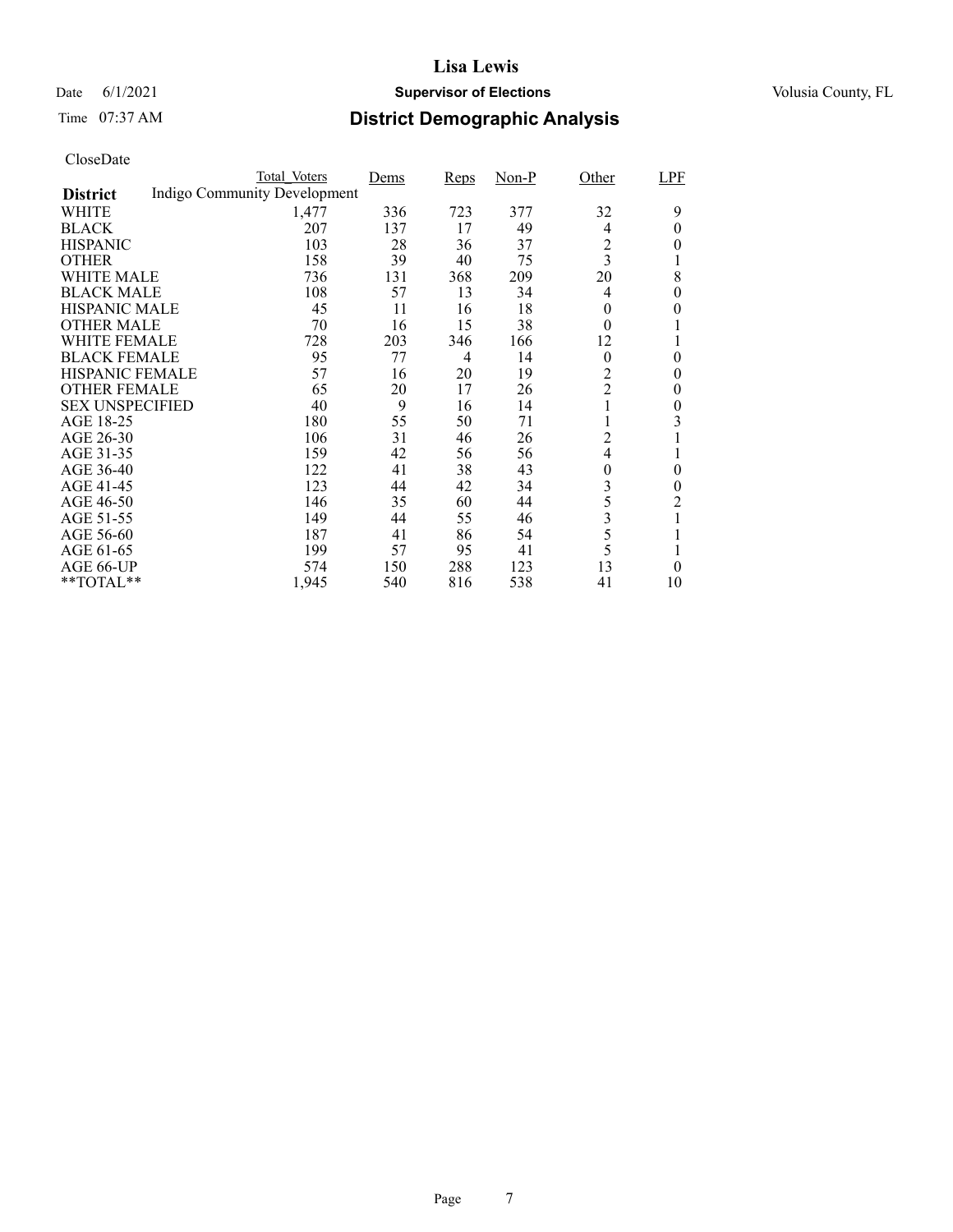### Date 6/1/2021 **Supervisor of Elections Supervisor of Elections** Volusia County, FL

# Time 07:37 AM **District Demographic Analysis**

|                        |                  | Total Voters | Dems           | Reps           | $Non-P$ | Other    | LPF |
|------------------------|------------------|--------------|----------------|----------------|---------|----------|-----|
| <b>District</b>        | Orlandia Heights |              |                |                |         |          |     |
| WHITE                  |                  | 730          | 180            | 357            | 186     | 6        |     |
| <b>BLACK</b>           |                  | 12           |                | 2              | 3       |          |     |
| <b>HISPANIC</b>        |                  | 38           | 8              | 12             | 17      | 0        |     |
| <b>OTHER</b>           |                  | 42           | 10             | 10             | 22      |          |     |
| WHITE MALE             |                  | 371          | 84             | 176            | 105     | 5        |     |
| <b>BLACK MALE</b>      |                  | 6            | 4              | l              |         |          |     |
| <b>HISPANIC MALE</b>   |                  | 16           | $\overline{c}$ | 6              |         |          |     |
| <b>OTHER MALE</b>      |                  | 13           | $\overline{2}$ | 5              | 6       |          | 0   |
| WHITE FEMALE           |                  | 347          | 94             | 176            | 76      |          |     |
| <b>BLACK FEMALE</b>    |                  | 5            | 3              | 1              |         | 0        | 0   |
| HISPANIC FEMALE        |                  | 20           | 6              | 5              | 9       |          |     |
| <b>OTHER FEMALE</b>    |                  | 19           |                | $\overline{4}$ | 8       | 0        |     |
| <b>SEX UNSPECIFIED</b> |                  | 25           | 3              | 7              | 15      |          |     |
| AGE 18-25              |                  | 74           | 17             | 24             | 32      |          |     |
| AGE 26-30              |                  | 46           | 8              | 17             | 20      | $^{(1)}$ |     |
| AGE 31-35              |                  | 67           | 18             | 34             | 15      |          |     |
| AGE 36-40              |                  | 56           | 6              | 28             | 22      |          | 0   |
| AGE 41-45              |                  | 44           | 8              | 18             | 18      |          |     |
| AGE 46-50              |                  | 67           | 9              | 27             | 30      |          |     |
| AGE 51-55              |                  | 77           | 14             | 50             | 12      |          |     |
| AGE 56-60              |                  | 110          | 25             | 53             | 30      | 2        |     |
| AGE 61-65              |                  | 93           | 22             | 52             | 18      |          | 0   |
| AGE 66-UP              |                  | 188          | 78             | 78             | 31      |          |     |
| **TOTAL**              |                  | 822          | 205            | 381            | 228     | 6        | 2   |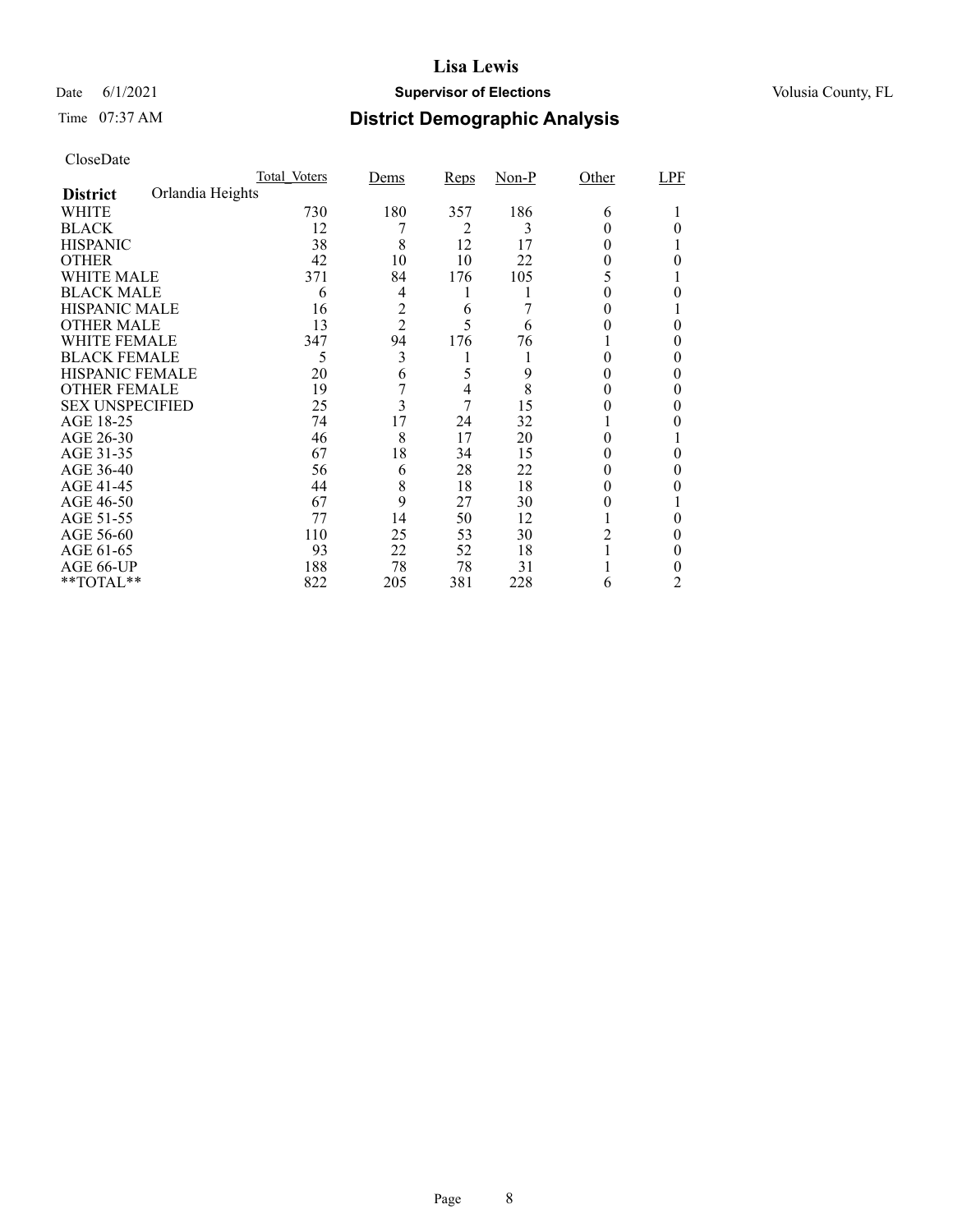### Date 6/1/2021 **Supervisor of Elections Supervisor of Elections** Volusia County, FL

# Time 07:37 AM **District Demographic Analysis**

|                        |             | Total Voters | Dems | Reps | $Non-P$ | Other | LPF |
|------------------------|-------------|--------------|------|------|---------|-------|-----|
| <b>District</b>        | One Daytona |              |      |      |         |       |     |
| WHITE                  |             | 38           | 8    | 13   | 14      | 2     |     |
| <b>BLACK</b>           |             |              |      | 0    |         |       |     |
| <b>HISPANIC</b>        |             | 15           |      | 4    |         |       |     |
| <b>OTHER</b>           |             | 5            |      | 2    |         |       |     |
| WHITE MALE             |             | 21           |      |      |         |       |     |
| <b>BLACK MALE</b>      |             | 4            |      |      |         |       |     |
| <b>HISPANIC MALE</b>   |             |              |      |      |         |       |     |
| <b>OTHER MALE</b>      |             |              |      |      |         |       |     |
| WHITE FEMALE           |             | 17           |      |      |         |       |     |
| <b>BLACK FEMALE</b>    |             | 3            |      |      |         |       |     |
| <b>HISPANIC FEMALE</b> |             |              | 3    |      |         |       |     |
| <b>OTHER FEMALE</b>    |             |              |      |      |         |       |     |
| <b>SEX UNSPECIFIED</b> |             |              |      |      |         |       |     |
| AGE 18-25              |             | 21           |      | 8    |         |       |     |
| AGE 26-30              |             | 13           |      |      |         |       |     |
| AGE 31-35              |             | 11           |      |      |         |       |     |
| AGE 36-40              |             | 4            |      |      |         |       |     |
| AGE 41-45              |             |              |      |      |         |       |     |
| AGE 46-50              |             |              |      |      |         |       |     |
| AGE 51-55              |             |              |      |      |         |       |     |
| AGE 56-60              |             |              |      |      |         |       |     |
| AGE 61-65              |             |              |      |      |         |       |     |
| AGE 66-UP              |             |              |      |      |         |       |     |
| **TOTAL**              |             | 65           | 18   | 19   | 20      | 6     |     |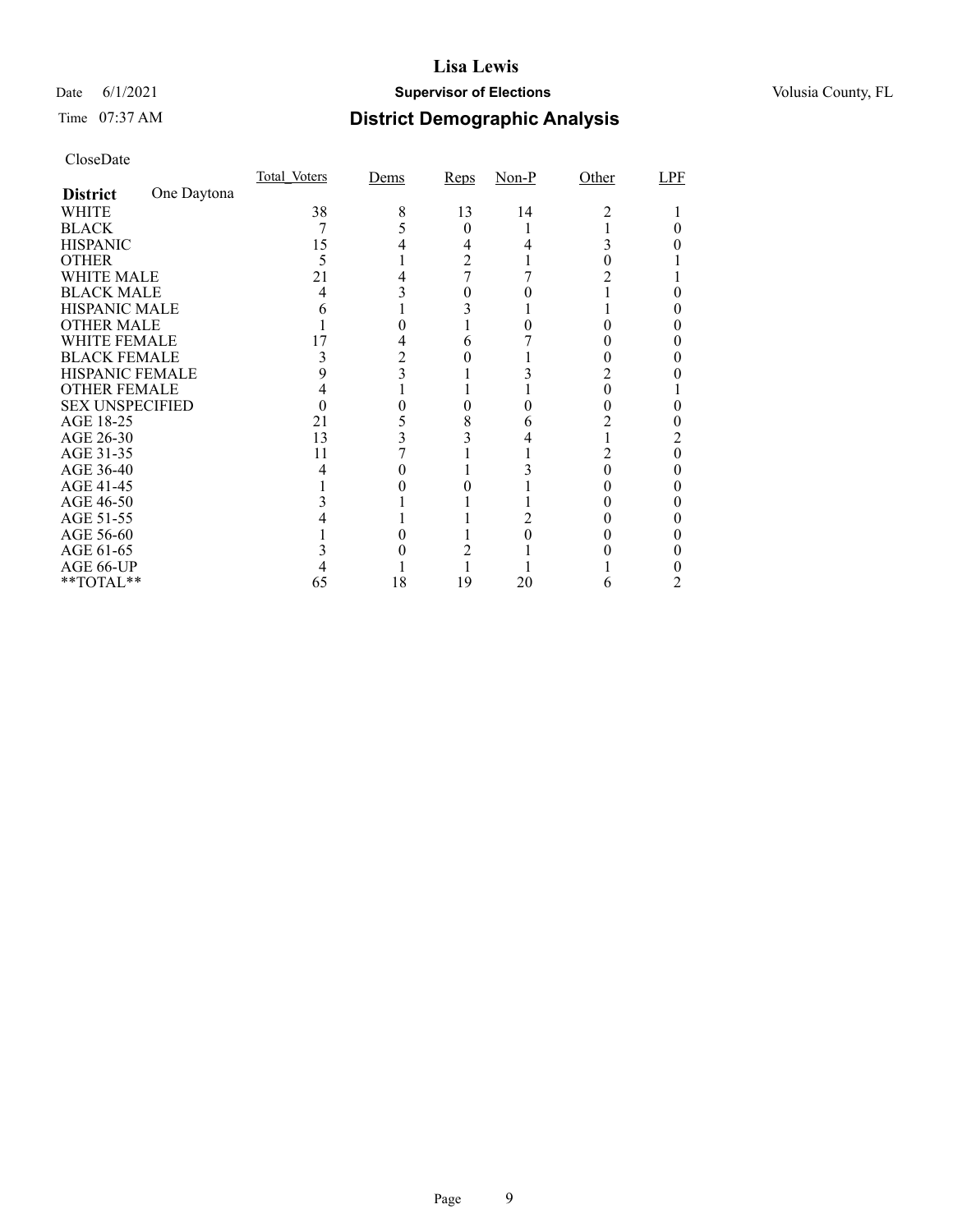### Date 6/1/2021 **Supervisor of Elections Supervisor of Elections** Volusia County, FL

# Time 07:37 AM **District Demographic Analysis**

|                        | Total Voters       | Dems                    | Reps           | $Non-P$ | Other | LPF |
|------------------------|--------------------|-------------------------|----------------|---------|-------|-----|
| <b>District</b>        | Tomoka Town Center |                         |                |         |       |     |
| WHITE                  | 130                | 33                      | 59             | 34      | 3     |     |
| <b>BLACK</b>           | 44                 | 31                      |                | 9       |       |     |
| <b>HISPANIC</b>        | 21                 | 10                      | 4              |         |       |     |
| <b>OTHER</b>           | 18                 | 9                       |                | 8       |       |     |
| WHITE MALE             | 65                 | 16                      | 29             | 18      |       |     |
| <b>BLACK MALE</b>      | 16                 | 10                      | $\theta$       | 4       | 2     |     |
| <b>HISPANIC MALE</b>   | 9                  | 5                       | 2              | 2       |       |     |
| <b>OTHER MALE</b>      | 5                  | $\overline{2}$          | $\overline{0}$ | 3       |       |     |
| <b>WHITE FEMALE</b>    | 63                 | 16                      | 29             | 16      |       |     |
| <b>BLACK FEMALE</b>    | 27                 | 20                      |                | 5       |       |     |
| <b>HISPANIC FEMALE</b> | 11                 | 5                       |                | 5       |       |     |
| <b>OTHER FEMALE</b>    | 10                 | 5                       |                |         |       |     |
| <b>SEX UNSPECIFIED</b> | 7                  | 4                       | $\overline{2}$ |         |       |     |
| AGE 18-25              | 68                 | 31                      | 16             | 20      |       |     |
| AGE 26-30              | 44                 | 20                      | 10             | 11      | 2     |     |
| AGE 31-35              | 28                 | 10                      | 3              | 14      |       |     |
| AGE 36-40              | 5                  |                         |                | 3       |       |     |
| AGE 41-45              | 8                  | 5                       |                |         |       |     |
| AGE 46-50              | 10                 | $\overline{c}$          | 8              |         |       |     |
| AGE 51-55              | 15                 | $\overline{\mathbf{3}}$ | 9              |         |       |     |
| AGE 56-60              | 12                 |                         | 9              | 2       |       |     |
| AGE 61-65              | 8                  | 4                       | 3              |         |       |     |
| AGE 66-UP              | 15                 | 6                       | 3              | 5       |       |     |
| **TOTAL**              | 213                | 83                      | 65             | 58      | 6     |     |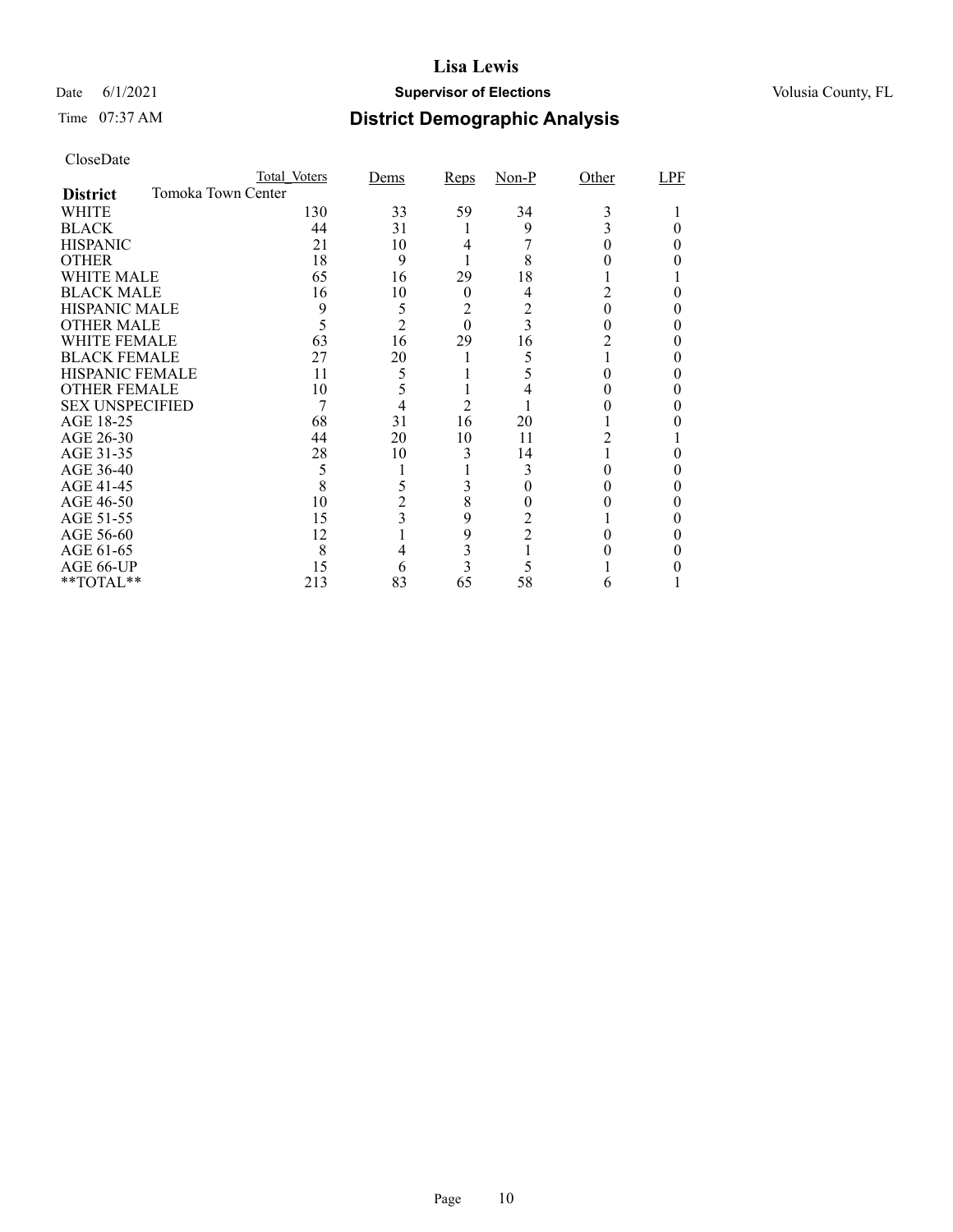### Date 6/1/2021 **Supervisor of Elections Supervisor of Elections** Volusia County, FL

# Time 07:37 AM **District Demographic Analysis**

|                        |           | Total Voters | Dems | Reps         | $Non-P$ | Other | LPF |
|------------------------|-----------|--------------|------|--------------|---------|-------|-----|
| <b>District</b>        | Rivington |              |      |              |         |       |     |
| WHITE                  |           |              |      | $\mathbf{0}$ | 0       | 0     |     |
| <b>BLACK</b>           |           |              |      |              |         |       |     |
| <b>HISPANIC</b>        |           |              |      |              |         |       |     |
| <b>OTHER</b>           |           |              |      |              |         |       |     |
| WHITE MALE             |           |              |      |              |         |       |     |
| <b>BLACK MALE</b>      |           |              |      |              |         |       |     |
| <b>HISPANIC MALE</b>   |           |              |      |              |         |       |     |
| <b>OTHER MALE</b>      |           |              |      |              |         |       |     |
| <b>WHITE FEMALE</b>    |           |              |      |              |         |       |     |
| <b>BLACK FEMALE</b>    |           |              |      |              |         |       |     |
| HISPANIC FEMALE        |           |              |      |              |         |       |     |
| <b>OTHER FEMALE</b>    |           |              |      |              |         |       |     |
| <b>SEX UNSPECIFIED</b> |           |              |      |              |         |       |     |
| AGE 18-25              |           |              |      |              |         |       |     |
| AGE 26-30              |           |              |      |              |         |       |     |
| AGE 31-35              |           |              |      |              |         |       |     |
| AGE 36-40              |           |              |      |              |         |       |     |
| AGE 41-45              |           |              |      |              |         |       |     |
| AGE 46-50              |           |              |      |              |         |       |     |
| AGE 51-55              |           |              |      |              |         |       |     |
| AGE 56-60              |           |              |      |              |         |       |     |
| AGE 61-65              |           |              |      |              |         |       |     |
| AGE 66-UP              |           |              |      |              |         |       |     |
| **TOTAL**              |           |              |      |              |         |       |     |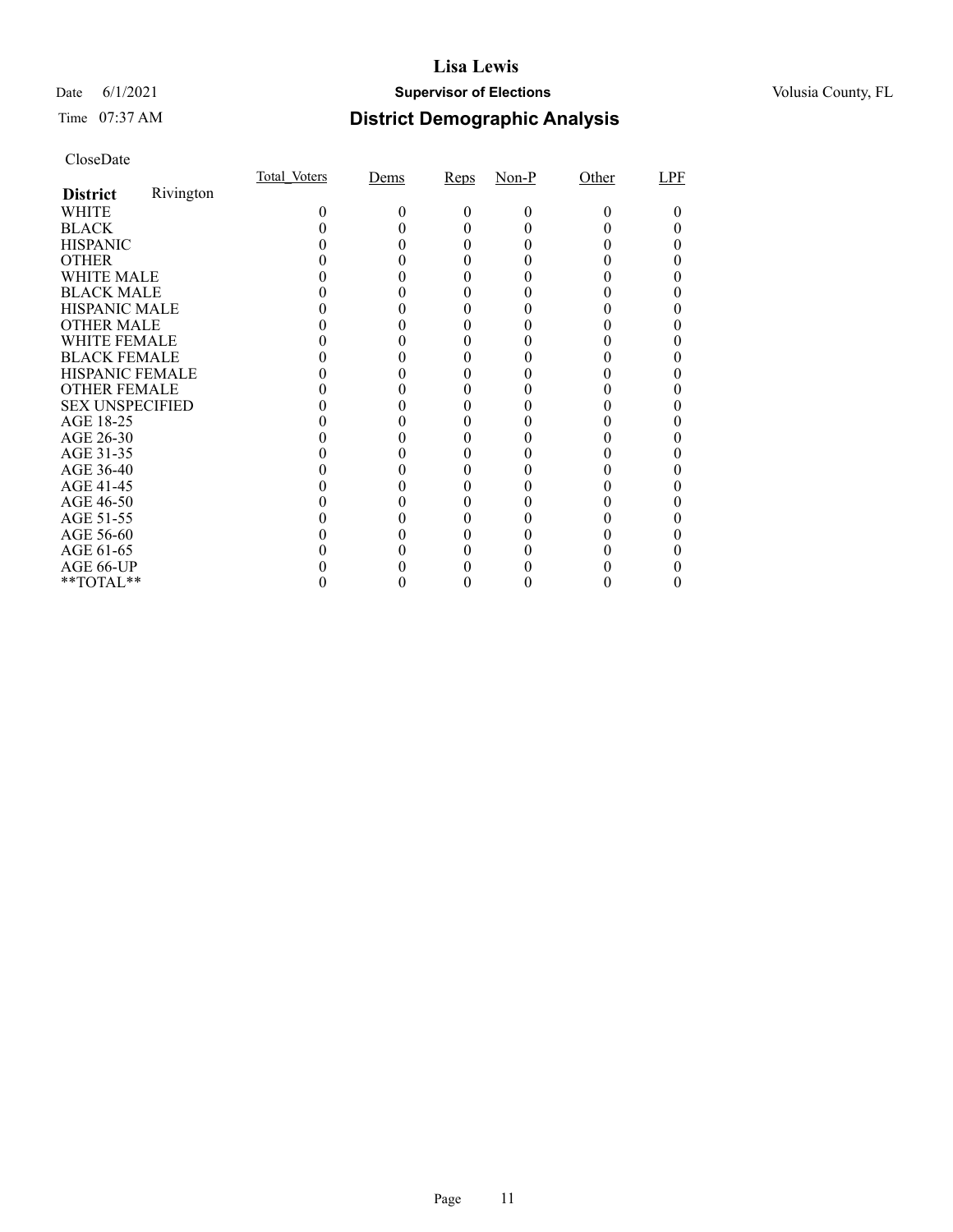Date 6/1/2021 **Supervisor of Elections Supervisor of Elections** Volusia County, FL

# Time 07:37 AM **District Demographic Analysis**

|                        |                          | Total Voters | <u>Dems</u> | Reps    | Non-P   | Other | <b>LPF</b> |
|------------------------|--------------------------|--------------|-------------|---------|---------|-------|------------|
| <b>District</b>        | Congressional District 6 |              |             |         |         |       |            |
| WHITE                  |                          | 307,869      | 80,527      | 138,438 | 82,473  | 5,283 | 1,148      |
| <b>BLACK</b>           |                          | 35,559       | 27,115      | 1,282   | 6,799   | 331   | 32         |
| <b>HISPANIC</b>        |                          | 40,352       | 17,363      | 7,252   | 15,175  | 463   | 99         |
| <b>OTHER</b>           |                          | 24,036       | 7,423       | 5,703   | 10,393  | 429   | 88         |
| WHITE MALE             |                          | 143.109      | 31,181      | 68,254  | 40.457  | 2,447 | 770        |
| <b>BLACK MALE</b>      |                          | 14,803       | 10,371      | 728     | 3,501   | 187   | 16         |
| <b>HISPANIC MALE</b>   |                          | 18,375       | 7,223       | 3,720   | 7,134   | 230   | 68         |
| <b>OTHER MALE</b>      |                          | 8,495        | 2,478       | 2,211   | 3,603   | 153   | 50         |
| <b>WHITE FEMALE</b>    |                          | 160,964      | 48,471      | 68,619  | 40,697  | 2,810 | 367        |
| <b>BLACK FEMALE</b>    |                          | 20,094       | 16,245      | 523     | 3,168   | 144   | 14         |
| HISPANIC FEMALE        |                          | 21,327       | 9,861       | 3,434   | 7,772   | 230   | 30         |
| <b>OTHER FEMALE</b>    |                          | 9.989        | 3,710       | 2,320   | 3.741   | 191   | 27         |
| <b>SEX UNSPECIFIED</b> |                          | 10,656       | 2,887       | 2,864   | 4,766   | 114   | 25         |
| AGE 18-25              |                          | 38,717       | 12,739      | 9,986   | 14,709  | 1,070 | 213        |
| AGE 26-30              |                          | 27,647       | 8,863       | 7,547   | 10,425  | 602   | 210        |
| AGE 31-35              |                          | 28,123       | 8,964       | 7,961   | 10,501  | 499   | 198        |
| AGE 36-40              |                          | 26,068       | 8,008       | 7,817   | 9,614   | 450   | 179        |
| AGE 41-45              |                          | 25,313       | 7,859       | 8,061   | 8,834   | 441   | 118        |
| AGE 46-50              |                          | 27,356       | 7,971       | 10,253  | 8,553   | 455   | 124        |
| AGE 51-55              |                          | 31,310       | 9,131       | 13,090  | 8,520   | 489   | 80         |
| AGE 56-60              |                          | 38,868       | 11,706      | 16,798  | 9.759   | 538   | 67         |
| AGE 61-65              |                          | 40,860       | 13,374      | 17,677  | 9,127   | 611   | 71         |
| AGE 66-UP              |                          | 123,551      | 43,813      | 53,483  | 24,797  | 1,351 | 107        |
| $*$ TOTAL $*$          |                          | 407,816      | 132,428     | 152,675 | 114,840 | 6,506 | 1,367      |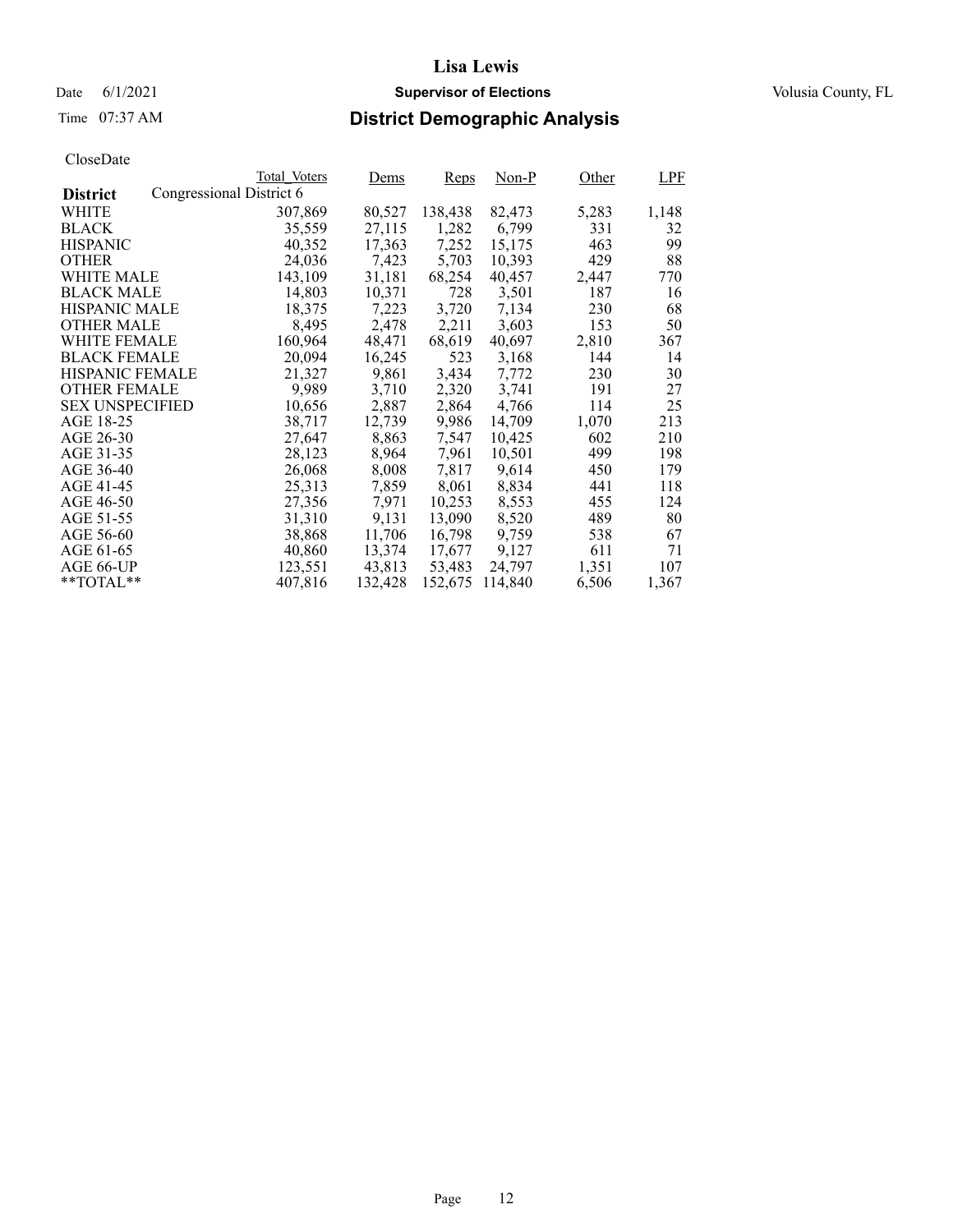# Time 07:37 AM **District Demographic Analysis**

|                        |                     | Total Voters | Dems   | Reps   | Non-P  | Other | <b>LPF</b> |
|------------------------|---------------------|--------------|--------|--------|--------|-------|------------|
| <b>District</b>        | Unincorporated Area |              |        |        |        |       |            |
| WHITE                  |                     | 74,777       | 18,096 | 35,873 | 19,346 | 1,177 | 285        |
| <b>BLACK</b>           |                     | 3,236        | 2,432  | 137    | 628    | 34    | 5          |
| <b>HISPANIC</b>        |                     | 5,109        | 2,026  | 1,103  | 1,893  | 70    | 17         |
| <b>OTHER</b>           |                     | 4,329        | 1,105  | 1,293  | 1,845  | 70    | 16         |
| WHITE MALE             |                     | 35,465       | 7,211  | 17,940 | 9,568  | 562   | 184        |
| <b>BLACK MALE</b>      |                     | 1,425        | 997    | 73     | 335    | 18    | 2          |
| <b>HISPANIC MALE</b>   |                     | 2,322        | 818    | 550    | 909    | 34    | 11         |
| <b>OTHER MALE</b>      |                     | 1,501        | 349    | 498    | 618    | 26    | 10         |
| <b>WHITE FEMALE</b>    |                     | 38,361       | 10,700 | 17,498 | 9,456  | 609   | 98         |
| <b>BLACK FEMALE</b>    |                     | 1,749        | 1,385  | 59     | 286    | 16    | 3          |
| <b>HISPANIC FEMALE</b> |                     | 2,682        | 1,165  | 533    | 942    | 36    | 6          |
| <b>OTHER FEMALE</b>    |                     | 1,708        | 555    | 488    | 634    | 27    | 4          |
| <b>SEX UNSPECIFIED</b> |                     | 2,237        | 479    | 767    | 963    | 23    | 5          |
| AGE 18-25              |                     | 7,521        | 1,887  | 2,574  | 2,794  | 224   | 42         |
| AGE 26-30              |                     | 5,373        | 1,306  | 1,920  | 1,986  | 124   | 37         |
| AGE 31-35              |                     | 5,529        | 1,441  | 1,904  | 2,049  | 91    | 44         |
| AGE 36-40              |                     | 5,074        | 1,205  | 1,890  | 1,855  | 85    | 39         |
| AGE 41-45              |                     | 5,064        | 1,203  | 2,000  | 1,747  | 78    | 36         |
| AGE 46-50              |                     | 5,830        | 1,322  | 2,571  | 1,806  | 109   | 22         |
| AGE 51-55              |                     | 6,956        | 1,571  | 3,398  | 1,871  | 96    | 20         |
| AGE 56-60              |                     | 9,109        | 2,192  | 4,518  | 2,256  | 127   | 16         |
| AGE 61-65              |                     | 9,533        | 2,695  | 4,617  | 2,042  | 155   | 24         |
| AGE 66-UP              |                     | 27,462       | 8,837  | 13,014 | 5,306  | 262   | 43         |
| $*$ $TOTAL**$          |                     | 87,451       | 23,659 | 38,406 | 23,712 | 1,351 | 323        |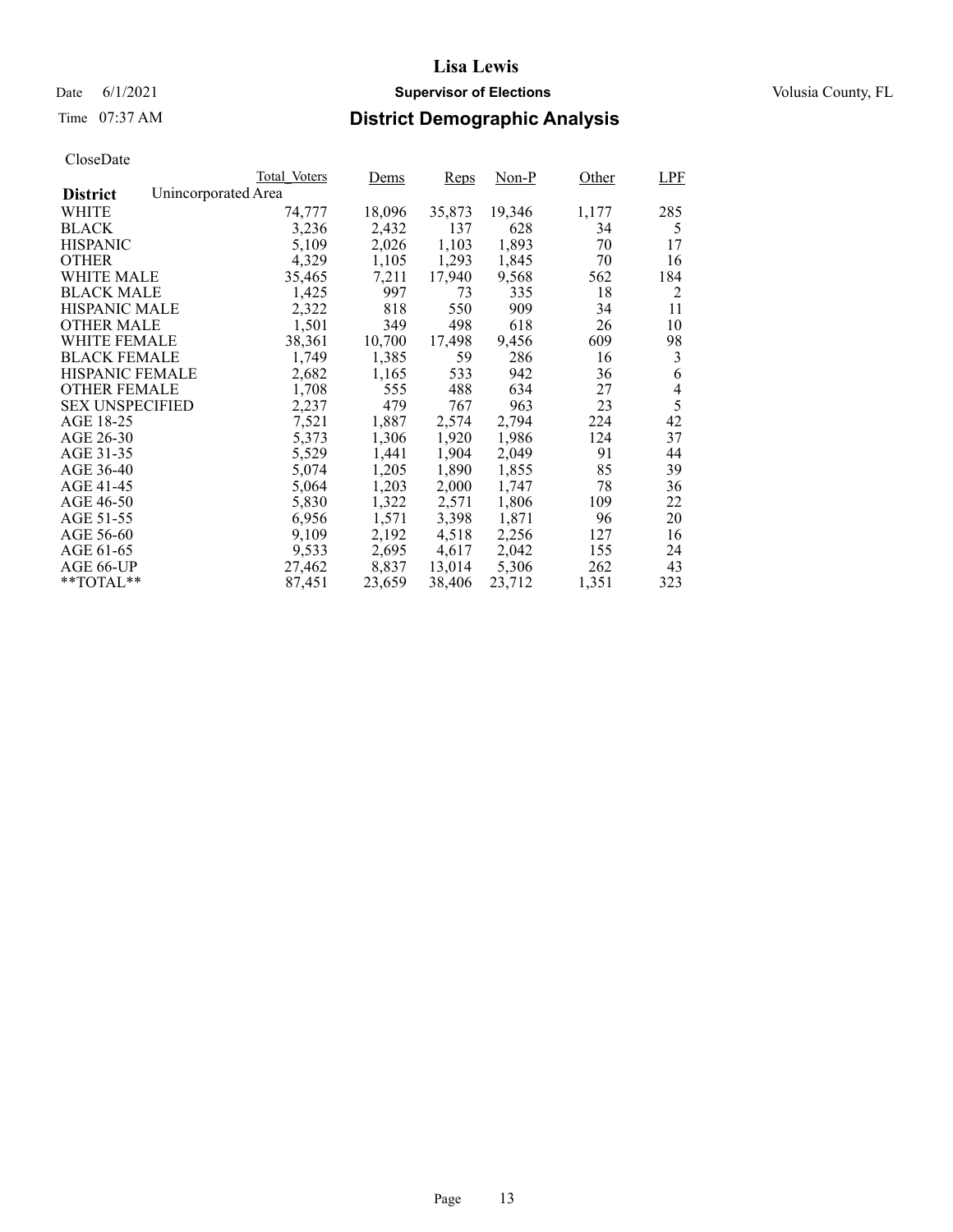Date 6/1/2021 **Supervisor of Elections Supervisor of Elections** Volusia County, FL

# Time 07:37 AM **District Demographic Analysis**

|                        |               | Total Voters | Dems   | Reps   | Non-P  | Other | LPF |
|------------------------|---------------|--------------|--------|--------|--------|-------|-----|
| <b>District</b>        | Daytona Beach |              |        |        |        |       |     |
| WHITE                  |               | 27,530       | 7,735  | 11,364 | 7,680  | 606   | 145 |
| <b>BLACK</b>           |               | 14,470       | 11,404 | 383    | 2,555  | 123   | 5   |
| <b>HISPANIC</b>        |               | 2,399        | 1,019  | 460    | 863    | 48    | 9   |
| <b>OTHER</b>           |               | 3,602        | 1,255  | 635    | 1,625  | 76    | 11  |
| WHITE MALE             |               | 13,260       | 3,081  | 5,857  | 3,946  | 281   | 95  |
| <b>BLACK MALE</b>      |               | 5,692        | 4,172  | 210    | 1,239  | 70    | l   |
| <b>HISPANIC MALE</b>   |               | 1,098        | 433    | 236    | 398    | 25    | 6   |
| <b>OTHER MALE</b>      |               | 1,256        | 423    | 265    | 535    | 27    | 6   |
| WHITE FEMALE           |               | 13,926       | 4,555  | 5,390  | 3,607  | 325   | 49  |
| <b>BLACK FEMALE</b>    |               | 8,448        | 6,974  | 162    | 1,255  | 53    | 4   |
| <b>HISPANIC FEMALE</b> |               | 1,253        | 568    | 217    | 442    | 23    | 3   |
| <b>OTHER FEMALE</b>    |               | 1,469        | 599    | 249    | 576    | 40    | 5   |
| <b>SEX UNSPECIFIED</b> |               | 1,598        | 608    | 255    | 725    | 9     |     |
| AGE 18-25              |               | 6,912        | 3,264  | 1,034  | 2,423  | 153   | 38  |
| AGE 26-30              |               | 3,960        | 1,866  | 657    | 1,308  | 97    | 32  |
| AGE 31-35              |               | 3,531        | 1,605  | 643    | 1,182  | 78    | 23  |
| AGE 36-40              |               | 2,877        | 1,363  | 556    | 894    | 51    | 13  |
| AGE 41-45              |               | 2,665        | 1,269  | 501    | 848    | 39    | 8   |
| AGE 46-50              |               | 2,941        | 1,255  | 803    | 808    | 55    | 20  |
| AGE 51-55              |               | 3,355        | 1,418  | 1,021  | 844    | 66    | 6   |
| AGE 56-60              |               | 4,352        | 1,822  | 1,429  | 1,033  | 61    | 7   |
| AGE 61-65              |               | 4,656        | 2,034  | 1,585  | 950    | 76    | 11  |
| AGE 66-UP              |               | 12,752       | 5,517  | 4,613  | 2,433  | 177   | 12  |
| $*$ $TOTAL**$          |               | 48,001       | 21,413 | 12,842 | 12,723 | 853   | 170 |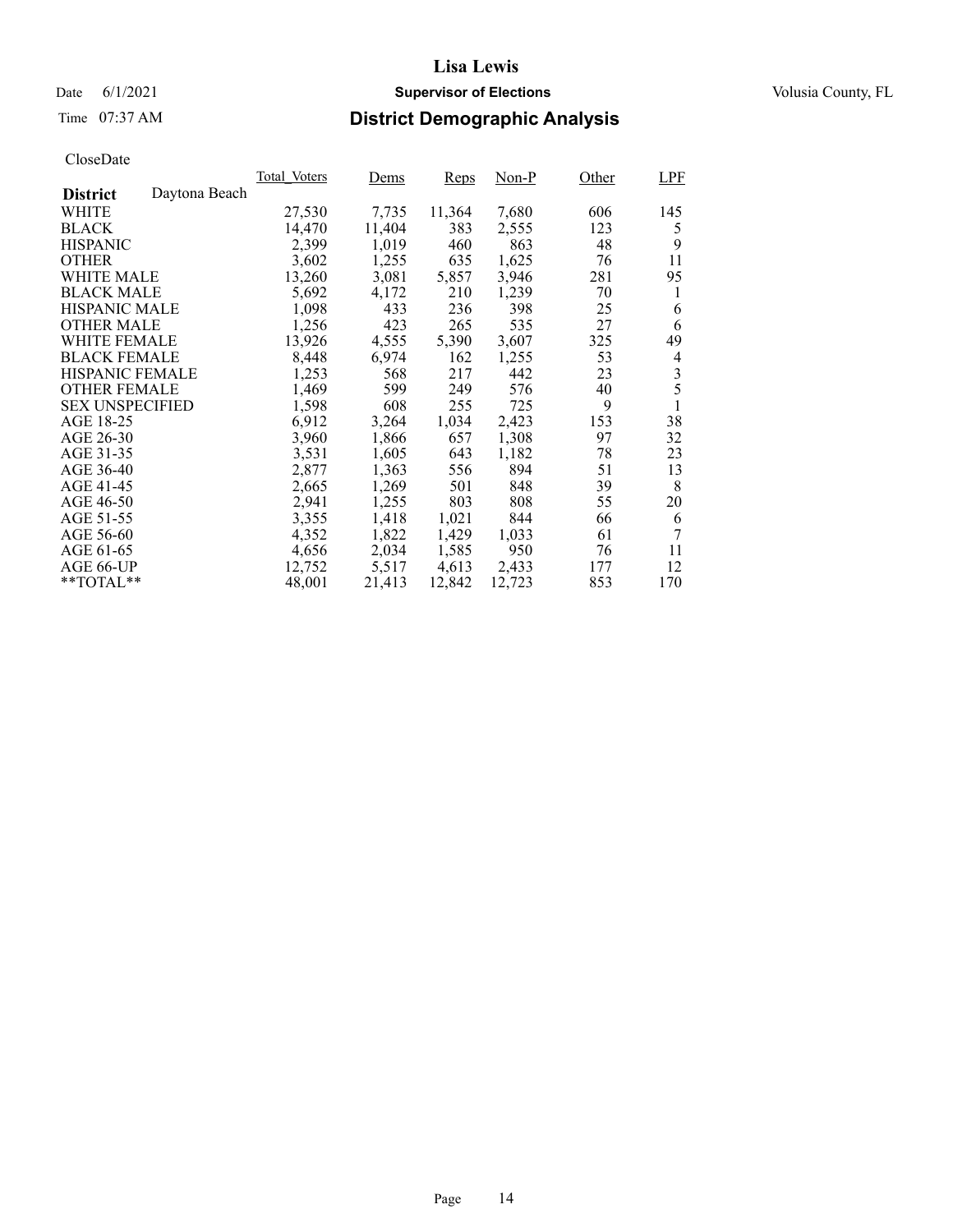### Date 6/1/2021 **Supervisor of Elections Supervisor of Elections** Volusia County, FL

# Time 07:37 AM **District Demographic Analysis**

|                        |                      | Total Voters | Dems  | Reps  | <u>Non-P</u> | Other          | LPF            |
|------------------------|----------------------|--------------|-------|-------|--------------|----------------|----------------|
| <b>District</b>        | Daytona Beach Shores |              |       |       |              |                |                |
| WHITE                  |                      | 4,260        | 978   | 2,154 | 1,037        | 78             | 13             |
| <b>BLACK</b>           |                      | 72           | 49    | 5     | 17           |                | $\overline{0}$ |
| <b>HISPANIC</b>        |                      | 121          | 39    | 48    | 33           |                | 0              |
| <b>OTHER</b>           |                      | 308          | 90    | 99    | 113          | 5              |                |
| WHITE MALE             |                      | 1,999        | 401   | 1,026 | 524          | 40             | 8              |
| <b>BLACK MALE</b>      |                      | 33           | 20    | 2     | 10           |                | 0              |
| <b>HISPANIC MALE</b>   |                      | 56           | 14    | 23    | 18           |                | 0              |
| <b>OTHER MALE</b>      |                      | 123          | 35    | 41    | 45           | 2              | 0              |
| WHITE FEMALE           |                      | 2,212        | 565   | 1,103 | 502          | 37             | 5              |
| <b>BLACK FEMALE</b>    |                      | 38           | 29    | 3     | 6            | $\theta$       | 0              |
| <b>HISPANIC FEMALE</b> |                      | 63           | 24    | 24    | 15           | 0              | 0              |
| <b>OTHER FEMALE</b>    |                      | 140          | 46    | 39    | 52           | $\overline{c}$ |                |
| <b>SEX UNSPECIFIED</b> |                      | 97           | 22    | 45    | 28           | $\overline{c}$ | $\theta$       |
| AGE 18-25              |                      | 154          | 46    | 49    | 52           | 6              |                |
| AGE 26-30              |                      | 92           | 26    | 34    | 29           | $\overline{2}$ | 1              |
| AGE 31-35              |                      | 105          | 25    | 38    | 33           | 4              | 5              |
| AGE 36-40              |                      | 115          | 25    | 49    | 40           |                | 0              |
| AGE 41-45              |                      | 137          | 34    | 52    | 46           | 4              |                |
| AGE 46-50              |                      | 158          | 29    | 69    | 56           | 4              | $\theta$       |
| AGE 51-55              |                      | 281          | 60    | 125   | 92           | 3              |                |
| AGE 56-60              |                      | 465          | 96    | 242   | 115          | 11             |                |
| AGE 61-65              |                      | 630          | 125   | 327   | 159          | 17             | $\overline{c}$ |
| AGE 66-UP              |                      | 2,624        | 690   | 1,321 | 578          | 33             | $\overline{2}$ |
| **TOTAL**              |                      | 4,761        | 1,156 | 2,306 | 1,200        | 85             | 14             |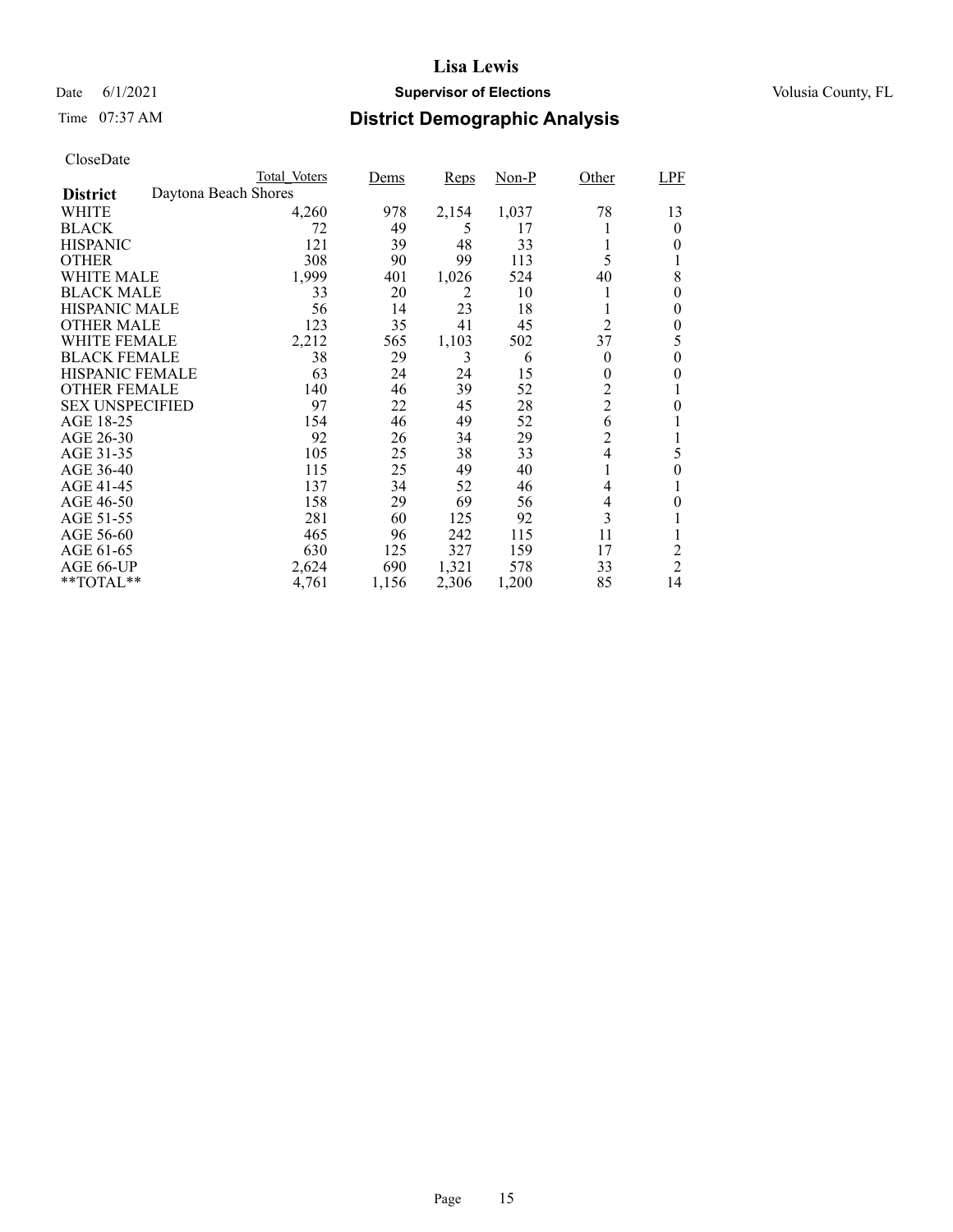### Date 6/1/2021 **Supervisor of Elections Supervisor of Elections** Volusia County, FL

# Time 07:37 AM **District Demographic Analysis**

|                        |        | Total Voters | Dems  | Reps  | Non-P | Other | <b>LPF</b>              |
|------------------------|--------|--------------|-------|-------|-------|-------|-------------------------|
| <b>District</b>        | DeBary |              |       |       |       |       |                         |
| WHITE                  |        | 13,635       | 3,001 | 6,799 | 3,575 | 197   | 63                      |
| <b>BLACK</b>           |        | 812          | 572   | 37    | 193   | 9     | 1                       |
| <b>HISPANIC</b>        |        | 1,844        | 752   | 441   | 622   | 25    | 4                       |
| <b>OTHER</b>           |        | 1,098        | 287   | 291   | 498   | 20    | $\overline{2}$          |
| WHITE MALE             |        | 6,379        | 1,169 | 3,328 | 1,750 | 88    | 44                      |
| <b>BLACK MALE</b>      |        | 388          | 243   | 20    | 118   | 6     | 1                       |
| <b>HISPANIC MALE</b>   |        | 827          | 311   | 215   | 286   | 12    | 3                       |
| <b>OTHER MALE</b>      |        | 368          | 90    | 108   | 163   | 6     | 1                       |
| WHITE FEMALE           |        | 7,074        | 1,801 | 3,392 | 1,757 | 106   | 18                      |
| <b>BLACK FEMALE</b>    |        | 412          | 320   | 17    | 72    | 3     | $\theta$                |
| HISPANIC FEMALE        |        | 990          | 430   | 219   | 327   | 13    |                         |
| <b>OTHER FEMALE</b>    |        | 488          | 157   | 124   | 195   | 11    | 1                       |
| <b>SEX UNSPECIFIED</b> |        | 463          | 91    | 145   | 220   | 6     | 1                       |
| AGE 18-25              |        | 1,462        | 363   | 461   | 583   | 43    | 12                      |
| AGE 26-30              |        | 1,087        | 278   | 379   | 401   | 18    | 11                      |
| AGE 31-35              |        | 1,232        | 333   | 430   | 444   | 18    | 7                       |
| AGE 36-40              |        | 1,201        | 263   | 471   | 435   | 17    | 15                      |
| AGE 41-45              |        | 1,177        | 306   | 441   | 403   | 19    | 8                       |
| AGE 46-50              |        | 1,272        | 299   | 548   | 391   | 24    | 10                      |
| AGE 51-55              |        | 1,441        | 351   | 680   | 389   | 19    | $\overline{c}$          |
| AGE 56-60              |        | 1,624        | 417   | 784   | 403   | 18    | $\overline{c}$          |
| AGE 61-65              |        | 1,708        | 438   | 833   | 405   | 29    | $\overline{\mathbf{3}}$ |
| AGE 66-UP              |        | 5,185        | 1,564 | 2,541 | 1,034 | 46    | $\boldsymbol{0}$        |
| **TOTAL**              |        | 17,389       | 4,612 | 7,568 | 4,888 | 251   | 70                      |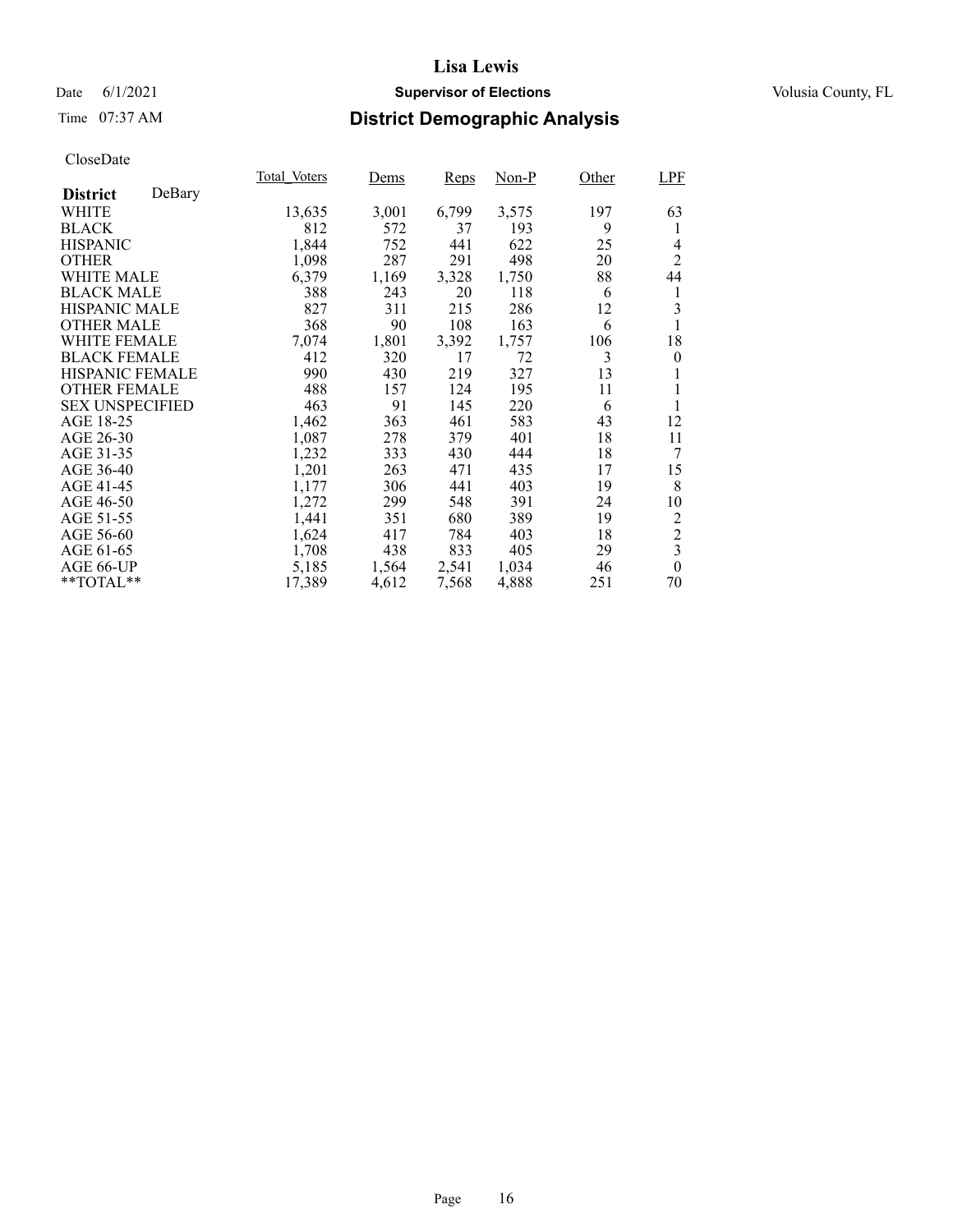### Date 6/1/2021 **Supervisor of Elections Supervisor of Elections** Volusia County, FL

### Time 07:37 AM **District Demographic Analysis**

|                        |        | Total Voters | Dems  | Reps  | Non-P | Other | LPF                     |
|------------------------|--------|--------------|-------|-------|-------|-------|-------------------------|
| <b>District</b>        | DeLand |              |       |       |       |       |                         |
| WHITE                  |        | 17,008       | 5,051 | 7,350 | 4,242 | 293   | 72                      |
| <b>BLACK</b>           |        | 3,190        | 2,476 | 117   | 574   | 21    | 2                       |
| <b>HISPANIC</b>        |        | 2,887        | 1,197 | 540   | 1,097 | 43    | 10                      |
| <b>OTHER</b>           |        | 1,614        | 611   | 291   | 685   | 17    | 10                      |
| WHITE MALE             |        | 7,460        | 1,844 | 3,430 | 2,004 | 132   | 50                      |
| <b>BLACK MALE</b>      |        | 1,260        | 899   | 58    | 290   | 12    | 1                       |
| <b>HISPANIC MALE</b>   |        | 1,205        | 433   | 262   | 481   | 21    | 8                       |
| <b>OTHER MALE</b>      |        | 570          | 204   | 115   | 241   | 7     | $\overline{\mathbf{3}}$ |
| <b>WHITE FEMALE</b>    |        | 9,362        | 3,144 | 3,862 | 2,176 | 159   | 21                      |
| <b>BLACK FEMALE</b>    |        | 1,873        | 1,533 | 56    | 274   | 9     | 1                       |
| HISPANIC FEMALE        |        | 1,642        | 744   | 271   | 604   | 21    | $\overline{c}$          |
| <b>OTHER FEMALE</b>    |        | 681          | 294   | 115   | 260   | 8     | $\overline{4}$          |
| <b>SEX UNSPECIFIED</b> |        | 646          | 240   | 129   | 268   | 5     | 4                       |
| AGE 18-25              |        | 2,660        | 1,071 | 561   | 950   | 60    | 18                      |
| AGE 26-30              |        | 1,731        | 650   | 431   | 599   | 30    | 21                      |
| AGE 31-35              |        | 1,882        | 667   | 493   | 684   | 24    | 14                      |
| AGE 36-40              |        | 1,763        | 632   | 462   | 626   | 31    | 12                      |
| AGE 41-45              |        | 1,673        | 610   | 502   | 528   | 30    | 3                       |
| AGE 46-50              |        | 1,674        | 600   | 521   | 527   | 21    | 5                       |
| AGE 51-55              |        | 1,755        | 601   | 675   | 447   | 25    | 7                       |
| AGE 56-60              |        | 1,953        | 738   | 759   | 429   | 22    | 5                       |
| AGE 61-65              |        | 2,035        | 771   | 821   | 412   | 28    | 3                       |
| AGE 66-UP              |        | 7,573        | 2,995 | 3,073 | 1,396 | 103   | 6                       |
| **TOTAL**              |        | 24,699       | 9,335 | 8,298 | 6,598 | 374   | 94                      |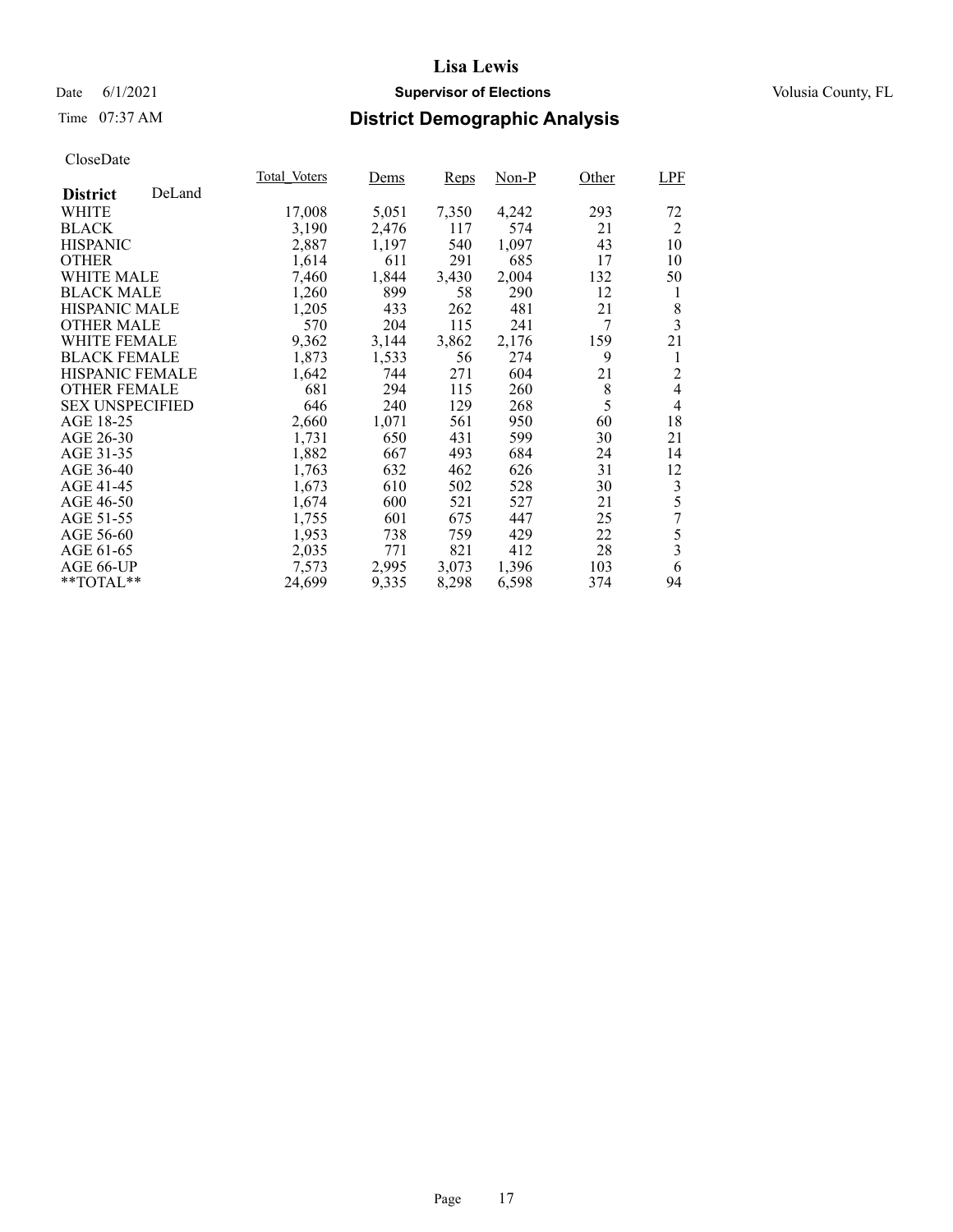### Date 6/1/2021 **Supervisor of Elections Supervisor of Elections** Volusia County, FL

# Time 07:37 AM **District Demographic Analysis**

|                        |         | Total Voters | Dems   | Reps   | Non-P  | Other | <b>LPF</b> |
|------------------------|---------|--------------|--------|--------|--------|-------|------------|
| <b>District</b>        | Deltona |              |        |        |        |       |            |
| WHITE                  |         | 33,743       | 8,784  | 14,151 | 10,153 | 505   | 150        |
| <b>BLACK</b>           |         | 6,783        | 4,952  | 307    | 1,454  | 64    | 6          |
| <b>HISPANIC</b>        |         | 21,128       | 9,665  | 3,158  | 8,101  | 173   | 31         |
| <b>OTHER</b>           |         | 4,605        | 1,539  | 891    | 2,072  | 86    | 17         |
| WHITE MALE             |         | 15.745       | 3,438  | 6.979  | 4,998  | 228   | 102        |
| <b>BLACK MALE</b>      |         | 3,039        | 2,015  | 193    | 791    | 38    | 2          |
| <b>HISPANIC MALE</b>   |         | 9,801        | 4,134  | 1,693  | 3,873  | 81    | 20         |
| <b>OTHER MALE</b>      |         | 1,645        | 505    | 364    | 739    | 25    | 12         |
| <b>WHITE FEMALE</b>    |         | 17,515       | 5,231  | 6,974  | 4,989  | 274   | 47         |
| <b>BLACK FEMALE</b>    |         | 3,646        | 2,872  | 108    | 637    | 26    | 3          |
| HISPANIC FEMALE        |         | 11,025       | 5,390  | 1,434  | 4,100  | 91    | 10         |
| <b>OTHER FEMALE</b>    |         | 1,945        | 790    | 351    | 760    | 40    | 4          |
| <b>SEX UNSPECIFIED</b> |         | 1,897        | 564    | 411    | 893    | 25    | 4          |
| AGE 18-25              |         | 7,146        | 2,453  | 1,342  | 3,156  | 166   | 29         |
| AGE 26-30              |         | 5,595        | 1,911  | 1,176  | 2,381  | 89    | 38         |
| AGE 31-35              |         | 5,977        | 2,022  | 1,389  | 2,439  | 93    | 34         |
| AGE 36-40              |         | 5,569        | 1,879  | 1,267  | 2,294  | 96    | 33         |
| AGE 41-45              |         | 5,382        | 1,985  | 1,305  | 2,001  | 72    | 19         |
| AGE 46-50              |         | 5,394        | 1,919  | 1,536  | 1,857  | 65    | 17         |
| AGE 51-55              |         | 5,585        | 2,033  | 1,786  | 1,697  | 62    | 7          |
| AGE 56-60              |         | 6,081        | 2,302  | 2,050  | 1,655  | 64    | 10         |
| AGE 61-65              |         | 5,763        | 2,230  | 2,072  | 1,413  | 38    | 10         |
| AGE 66-UP              |         | 13,767       | 6,206  | 4,584  | 2,887  | 83    | 7          |
| $*$ TOTAL $*$          |         | 66,259       | 24,940 | 18,507 | 21,780 | 828   | 204        |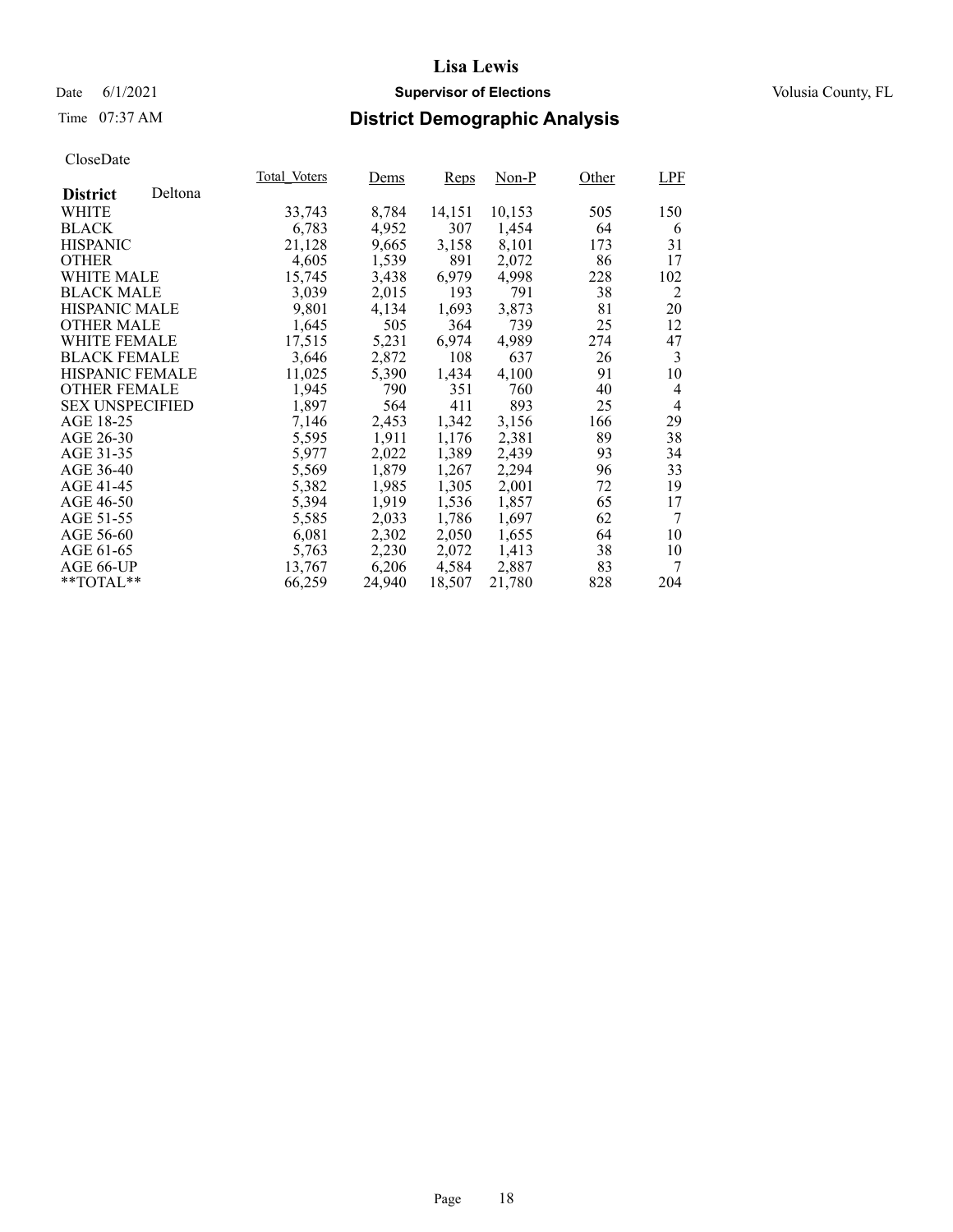### Date 6/1/2021 **Supervisor of Elections Supervisor of Elections** Volusia County, FL

# Time 07:37 AM **District Demographic Analysis**

|                        |           | Total Voters | Dems  | Reps  | Non-P | Other          | LPF              |
|------------------------|-----------|--------------|-------|-------|-------|----------------|------------------|
| <b>District</b>        | Edgewater |              |       |       |       |                |                  |
| WHITE                  |           | 16,130       | 4,290 | 6,862 | 4,642 | 287            | 49               |
| <b>BLACK</b>           |           | 407          | 295   | 26    | 77    | 9              | $\theta$         |
| <b>HISPANIC</b>        |           | 398          | 149   | 98    | 137   | 12             | 2                |
| <b>OTHER</b>           |           | 728          | 198   | 211   | 304   | 11             | 4                |
| WHITE MALE             |           | 7,426        | 1,641 | 3,414 | 2,211 | 126            | 34               |
| <b>BLACK MALE</b>      |           | 201          | 130   | 17    | 46    | 8              | $\theta$         |
| <b>HISPANIC MALE</b>   |           | 168          | 50    | 45    | 66    | 6              |                  |
| <b>OTHER MALE</b>      |           | 253          | 70    | 74    | 104   | 4              |                  |
| <b>WHITE FEMALE</b>    |           | 8,515        | 2,612 | 3,361 | 2,366 | 161            | 15               |
| <b>BLACK FEMALE</b>    |           | 197          | 158   | 9     | 29    | 1              | $\theta$         |
| <b>HISPANIC FEMALE</b> |           | 217          | 91    | 51    | 68    | 6              | 1                |
| <b>OTHER FEMALE</b>    |           | 257          | 83    | 76    | 91    | 5              | $\overline{2}$   |
| <b>SEX UNSPECIFIED</b> |           | 429          | 97    | 150   | 179   | $\overline{2}$ | 1                |
| AGE 18-25              |           | 1,253        | 307   | 405   | 479   | 52             | 10               |
| AGE 26-30              |           | 1,109        | 277   | 365   | 436   | 24             | 7                |
| AGE 31-35              |           | 1,148        | 285   | 374   | 454   | 23             | 12               |
| AGE 36-40              |           | 1,016        | 260   | 340   | 391   | 15             | 10               |
| AGE 41-45              |           | 1,022        | 242   | 369   | 389   | 19             | 3                |
| AGE 46-50              |           | 1,139        | 253   | 481   | 388   | 10             | 7                |
| AGE 51-55              |           | 1,263        | 311   | 580   | 339   | 32             |                  |
| AGE 56-60              |           | 1,721        | 453   | 782   | 452   | 32             | $\overline{2}$   |
| AGE 61-65              |           | 1,874        | 512   | 839   | 492   | 31             | $\boldsymbol{0}$ |
| AGE 66-UP              |           | 6,118        | 2,032 | 2,662 | 1,340 | 81             | 3                |
| $*$ $TOTAL**$          |           | 17,663       | 4,932 | 7,197 | 5,160 | 319            | 55               |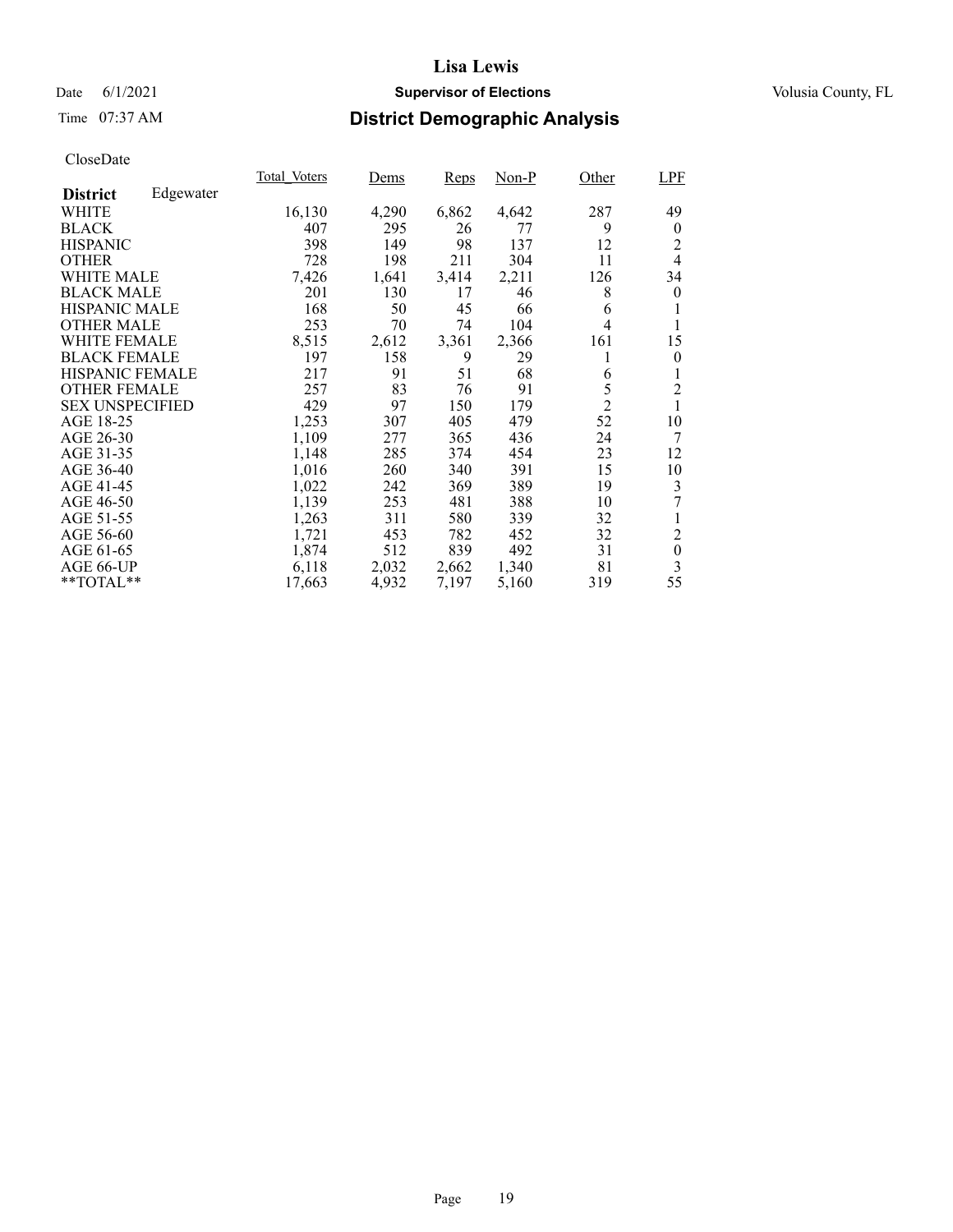### Date 6/1/2021 **Supervisor of Elections Supervisor of Elections** Volusia County, FL

# Time 07:37 AM **District Demographic Analysis**

|                        |            | Total Voters | Dems  | Reps  | $Non-P$ | Other          | LPF                     |
|------------------------|------------|--------------|-------|-------|---------|----------------|-------------------------|
| <b>District</b>        | Holly Hill |              |       |       |         |                |                         |
| WHITE                  |            | 6,367        | 1,867 | 2,442 | 1,919   | 114            | 25                      |
| <b>BLACK</b>           |            | 1,182        | 881   | 34    | 256     | 9              | 2                       |
| <b>HISPANIC</b>        |            | 387          | 177   | 61    | 142     | 6              |                         |
| <b>OTHER</b>           |            | 520          | 185   | 106   | 220     | 8              |                         |
| WHITE MALE             |            | 2,938        | 712   | 1,226 | 931     | 53             | 16                      |
| <b>BLACK MALE</b>      |            | 453          | 304   | 19    | 126     | $\overline{2}$ | 2                       |
| <b>HISPANIC MALE</b>   |            | 190          | 79    | 32    | 75      | 3              |                         |
| <b>OTHER MALE</b>      |            | 182          | 60    | 50    | 70      | 1              | 1                       |
| <b>WHITE FEMALE</b>    |            | 3,345        | 1,138 | 1,184 | 953     | 61             | 9                       |
| <b>BLACK FEMALE</b>    |            | 711          | 564   | 15    | 125     | 7              | $\boldsymbol{0}$        |
| <b>HISPANIC FEMALE</b> |            | 188          | 95    | 27    | 63      | 3              | $\overline{0}$          |
| <b>OTHER FEMALE</b>    |            | 209          | 99    | 35    | 73      | $\overline{c}$ | 0                       |
| <b>SEX UNSPECIFIED</b> |            | 240          | 59    | 55    | 121     | 5              | 0                       |
| AGE 18-25              |            | 719          | 238   | 166   | 291     | 21             | 3                       |
| AGE 26-30              |            | 627          | 256   | 122   | 237     | 6              | 6                       |
| AGE 31-35              |            | 624          | 230   | 140   | 239     | 10             | 5                       |
| AGE 36-40              |            | 558          | 205   | 111   | 231     | 8              | 3                       |
| AGE 41-45              |            | 548          | 196   | 148   | 185     | 17             | $\overline{2}$          |
| AGE 46-50              |            | 538          | 179   | 156   | 191     | 11             |                         |
| AGE 51-55              |            | 668          | 228   | 225   | 203     | 9              | 3                       |
| AGE 56-60              |            | 924          | 320   | 337   | 253     | 12             | $\overline{c}$          |
| AGE 61-65              |            | 867          | 336   | 300   | 212     | 16             | $\overline{\mathbf{3}}$ |
| AGE 66-UP              |            | 2,383        | 922   | 938   | 495     | 27             |                         |
| **TOTAL**              |            | 8,456        | 3,110 | 2,643 | 2,537   | 137            | 29                      |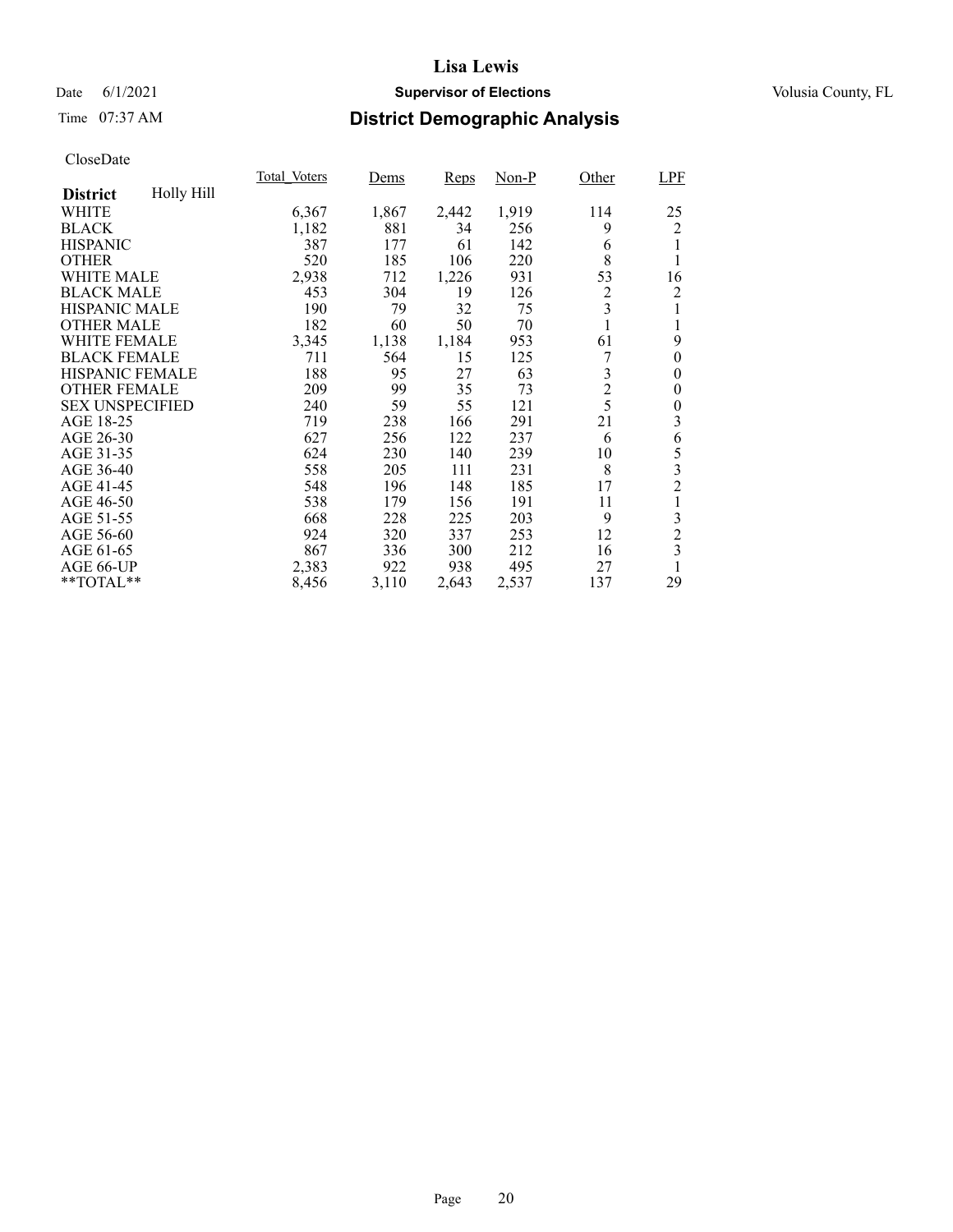### Date 6/1/2021 **Supervisor of Elections Supervisor of Elections** Volusia County, FL

# Time 07:37 AM **District Demographic Analysis**

|                        |            | Total Voters | Dems | Reps           | $Non-P$ | Other          | LPF            |
|------------------------|------------|--------------|------|----------------|---------|----------------|----------------|
| <b>District</b>        | Lake Helen |              |      |                |         |                |                |
| WHITE                  |            | 1,958        | 488  | 904            | 533     | 30             | 3              |
| <b>BLACK</b>           |            | 171          | 142  | 9              | 19      |                | 0              |
| <b>HISPANIC</b>        |            | 103          | 35   | 27             | 38      | $\overline{c}$ |                |
| <b>OTHER</b>           |            | 80           | 31   | 18             | 28      |                | 2              |
| WHITE MALE             |            | 890          | 185  | 429            | 263     | 10             | 3              |
| <b>BLACK MALE</b>      |            | 78           | 64   | 6              | 8       | $\theta$       | 0              |
| <b>HISPANIC MALE</b>   |            | 51           | 18   | 10             | 21      |                |                |
| <b>OTHER MALE</b>      |            | 26           | 12   | $\overline{4}$ | 8       |                |                |
| <b>WHITE FEMALE</b>    |            | 1,045        | 300  | 462            | 263     | 20             | 0              |
| <b>BLACK FEMALE</b>    |            | 89           | 77   |                | 10      |                | 0              |
| HISPANIC FEMALE        |            | 49           | 16   | 16             | 16      |                | 0              |
| <b>OTHER FEMALE</b>    |            | 33           | 17   | 6              | 10      | $\theta$       | 0              |
| <b>SEX UNSPECIFIED</b> |            | 51           | 7    | 24             | 19      | $\theta$       |                |
| AGE 18-25              |            | 171          | 39   | 68             | 62      | 2              | 0              |
| AGE 26-30              |            | 161          | 39   | 63             | 53      | 4              | 2              |
| AGE 31-35              |            | 157          | 48   | 48             | 55      | 6              | $\overline{0}$ |
| AGE 36-40              |            | 144          | 37   | 49             | 56      | $\overline{c}$ | 0              |
| AGE 41-45              |            | 153          | 30   | 52             | 69      | $\overline{c}$ | 0              |
| AGE 46-50              |            | 154          | 40   | 60             | 48      | 3              | 3              |
| AGE 51-55              |            | 196          | 48   | 90             | 55      | 3              | $\theta$       |
| AGE 56-60              |            | 231          | 64   | 112            | 49      | 6              | 0              |
| AGE 61-65              |            | 264          | 88   | 127            | 48      |                | 0              |
| AGE 66-UP              |            | 681          | 263  | 289            | 123     | 5              |                |
| **TOTAL**              |            | 2,312        | 696  | 958            | 618     | 34             | 6              |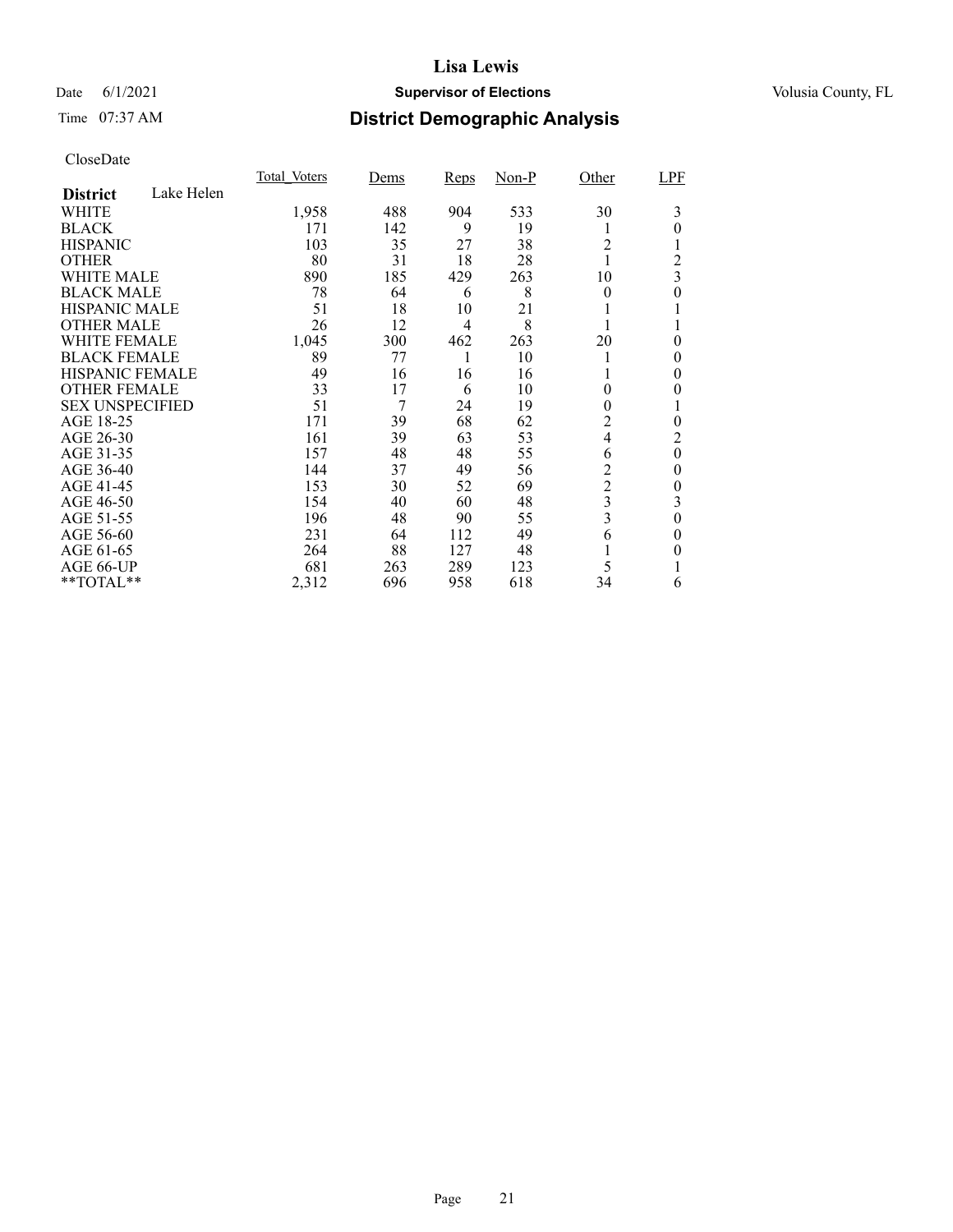### Date 6/1/2021 **Supervisor of Elections Supervisor of Elections** Volusia County, FL

# Time 07:37 AM **District Demographic Analysis**

|                                     | Total Voters | Dems  | Reps   | Non-P | Other | <b>LPF</b> |
|-------------------------------------|--------------|-------|--------|-------|-------|------------|
| New Smyrna Beach<br><b>District</b> |              |       |        |       |       |            |
| WHITE                               | 22,869       | 6,007 | 10,723 | 5,589 | 484   | 66         |
| <b>BLACK</b>                        | 827          | 644   | 31     | 143   | 8     | 1          |
| <b>HISPANIC</b>                     | 581          | 196   | 182    | 188   | 13    | 2          |
| <b>OTHER</b>                        | 963          | 268   | 280    | 395   | 16    | 4          |
| WHITE MALE                          | 10,590       | 2,299 | 5,246  | 2,775 | 227   | 43         |
| <b>BLACK MALE</b>                   | 362          | 263   | 14     | 80    | 4     | 1          |
| <b>HISPANIC MALE</b>                | 277          | 88    | 90     | 92    | 6     | 1          |
| <b>OTHER MALE</b>                   | 329          | 90    | 100    | 131   | 5     | 3          |
| WHITE FEMALE                        | 12,072       | 3,643 | 5,395  | 2,756 | 256   | 22         |
| <b>BLACK FEMALE</b>                 | 451          | 369   | 16     | 62    | 4     | $\theta$   |
| <b>HISPANIC FEMALE</b>              | 291          | 106   | 87     | 90    | 7     | 1          |
| <b>OTHER FEMALE</b>                 | 408          | 139   | 127    | 135   | 6     | 1          |
| <b>SEX UNSPECIFIED</b>              | 460          | 118   | 141    | 194   | 6     | 1          |
| AGE 18-25                           | 1,586        | 444   | 548    | 525   | 64    | 5          |
| AGE 26-30                           | 1,263        | 334   | 398    | 489   | 30    | 12         |
| AGE 31-35                           | 1,287        | 352   | 425    | 467   | 33    | 10         |
| AGE 36-40                           | 1,217        | 339   | 447    | 401   | 23    | 7          |
| AGE 41-45                           | 1,264        | 308   | 469    | 440   | 38    | 9          |
| AGE 46-50                           | 1,456        | 334   | 657    | 416   | 45    | 4          |
| AGE 51-55                           | 1,836        | 441   | 895    | 448   | 45    | 7          |
| AGE 56-60                           | 2,553        | 598   | 1,306  | 597   | 46    | 6          |
| AGE 61-65                           | 2,984        | 826   | 1,442  | 660   | 51    | 5          |
| AGE 66-UP                           | 9,794        | 3,139 | 4,629  | 1,872 | 146   | 8          |
| $*$ $TOTAL**$                       | 25,240       | 7,115 | 11,216 | 6,315 | 521   | 73         |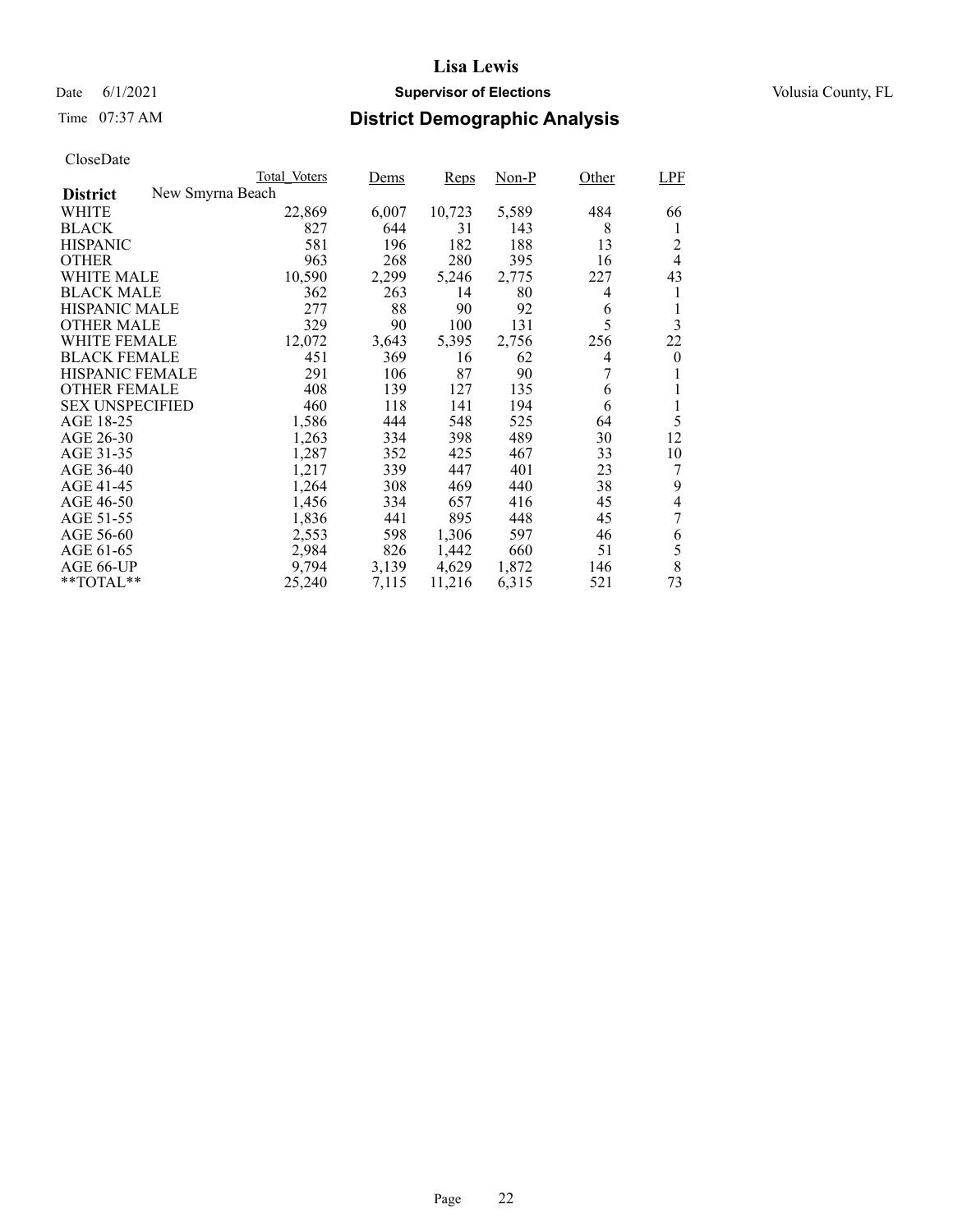### Date 6/1/2021 **Supervisor of Elections Supervisor of Elections** Volusia County, FL

# Time 07:37 AM **District Demographic Analysis**

|                        |          | Total Voters | Dems | Reps           | $Non-P$ | Other          | LPF |
|------------------------|----------|--------------|------|----------------|---------|----------------|-----|
| <b>District</b>        | Oak Hill |              |      |                |         |                |     |
| WHITE                  |          | 1,495        | 336  | 740            | 389     | 26             | 4   |
| <b>BLACK</b>           |          | 158          | 130  | 5              | 23      | 0              | 0   |
| <b>HISPANIC</b>        |          | 17           | 6    | $\mathfrak{D}$ | 8       |                | 0   |
| <b>OTHER</b>           |          | 53           | 16   | 21             | 15      |                | 0   |
| WHITE MALE             |          | 733          | 144  | 380            | 197     | 9              | 3   |
| <b>BLACK MALE</b>      |          | 80           | 61   | 4              | 15      | 0              | 0   |
| <b>HISPANIC MALE</b>   |          | 6            |      |                | 4       | 0              | 0   |
| <b>OTHER MALE</b>      |          | 21           | 6    | 8              | 6       |                | 0   |
| <b>WHITE FEMALE</b>    |          | 745          | 189  | 351            | 187     | 17             |     |
| <b>BLACK FEMALE</b>    |          | 78           | 69   |                | 8       | $\theta$       | 0   |
| <b>HISPANIC FEMALE</b> |          | 11           | 5    |                | 4       |                | 0   |
| <b>OTHER FEMALE</b>    |          | 18           | 7    | 8              | 3       | 0              | 0   |
| <b>SEX UNSPECIFIED</b> |          | 31           | 6    | 14             | 11      | 0              | 0   |
| AGE 18-25              |          | 113          | 32   | 37             | 41      | 3              |     |
| AGE 26-30              |          | 85           | 26   | 33             | 22      | 3              |     |
| AGE 31-35              |          | 79           | 25   | 25             | 27      | $\overline{2}$ | 0   |
| AGE 36-40              |          | 81           | 18   | 32             | 28      | $\overline{c}$ |     |
| AGE 41-45              |          | 91           | 26   | 33             | 32      | $\theta$       | 0   |
| AGE 46-50              |          | 98           | 28   | 41             | 26      | 3              | 0   |
| AGE 51-55              |          | 123          | 26   | 66             | 29      | $\overline{c}$ | 0   |
| AGE 56-60              |          | 179          | 53   | 79             | 42      | 5              | 0   |
| AGE 61-65              |          | 229          | 69   | 113            | 42      | 3              | 2   |
| AGE 66-UP              |          | 645          | 185  | 309            | 146     | 5              | 0   |
| **TOTAL**              |          | 1,723        | 488  | 768            | 435     | 28             | 4   |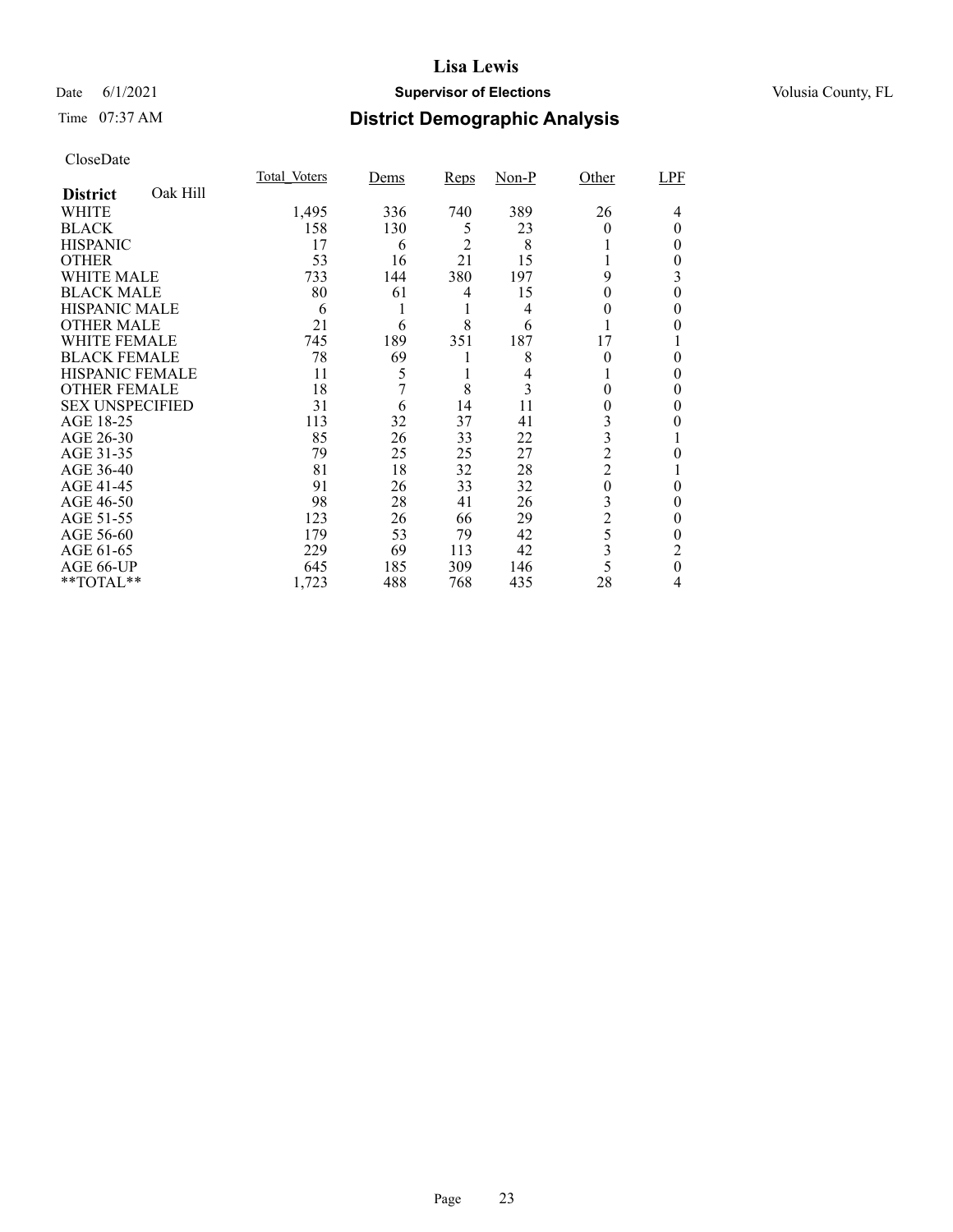### Date 6/1/2021 **Supervisor of Elections Supervisor of Elections** Volusia County, FL

# Time 07:37 AM **District Demographic Analysis**

|                        |             | Total Voters | Dems  | Reps  | $Non-P$ | Other          | LPF            |
|------------------------|-------------|--------------|-------|-------|---------|----------------|----------------|
| <b>District</b>        | Orange City |              |       |       |         |                |                |
| WHITE                  |             | 6,179        | 1,637 | 2,764 | 1,653   | 105            | 20             |
| <b>BLACK</b>           |             | 581          | 439   | 25    | 106     | 9              | 2              |
| <b>HISPANIC</b>        |             | 1,722        | 723   | 288   | 683     | 26             | $\overline{2}$ |
| <b>OTHER</b>           |             | 491          | 138   | 110   | 235     | 7              | 1              |
| WHITE MALE             |             | 2,655        | 571   | 1,260 | 766     | 46             | 12             |
| <b>BLACK MALE</b>      |             | 215          | 144   | 15    | 52      | 3              | 1              |
| <b>HISPANIC MALE</b>   |             | 729          | 278   | 144   | 294     | 12             |                |
| <b>OTHER MALE</b>      |             | 170          | 41    | 45    | 84      | $\overline{0}$ | $\overline{0}$ |
| <b>WHITE FEMALE</b>    |             | 3,456        | 1,057 | 1,473 | 860     | 58             | 8              |
| <b>BLACK FEMALE</b>    |             | 357          | 289   | 10    | 51      | 6              | 1              |
| HISPANIC FEMALE        |             | 974          | 437   | 142   | 380     | 14             |                |
| <b>OTHER FEMALE</b>    |             | 217          | 79    | 50    | 81      | 6              | 1              |
| <b>SEX UNSPECIFIED</b> |             | 199          | 41    | 47    | 109     | $\overline{c}$ | $\overline{0}$ |
| AGE 18-25              |             | 755          | 255   | 178   | 296     | 20             | 6              |
| AGE 26-30              |             | 608          | 180   | 134   | 268     | 23             | 3              |
| AGE 31-35              |             | 611          | 196   | 165   | 235     | 13             | $\overline{2}$ |
| AGE 36-40              |             | 575          | 179   | 149   | 238     | 5              | 4              |
| AGE 41-45              |             | 545          | 171   | 157   | 204     | 12             | 1              |
| AGE 46-50              |             | 628          | 179   | 234   | 208     | 6              | 1              |
| AGE 51-55              |             | 656          | 201   | 253   | 185     | 14             | 3              |
| AGE 56-60              |             | 678          | 199   | 260   | 208     | 9              | $\overline{2}$ |
| AGE 61-65              |             | 753          | 246   | 317   | 179     | 10             | 1              |
| AGE 66-UP              |             | 3,164        | 1,131 | 1,340 | 656     | 35             | $\overline{2}$ |
| **TOTAL**              |             | 8,973        | 2,937 | 3,187 | 2,677   | 147            | 25             |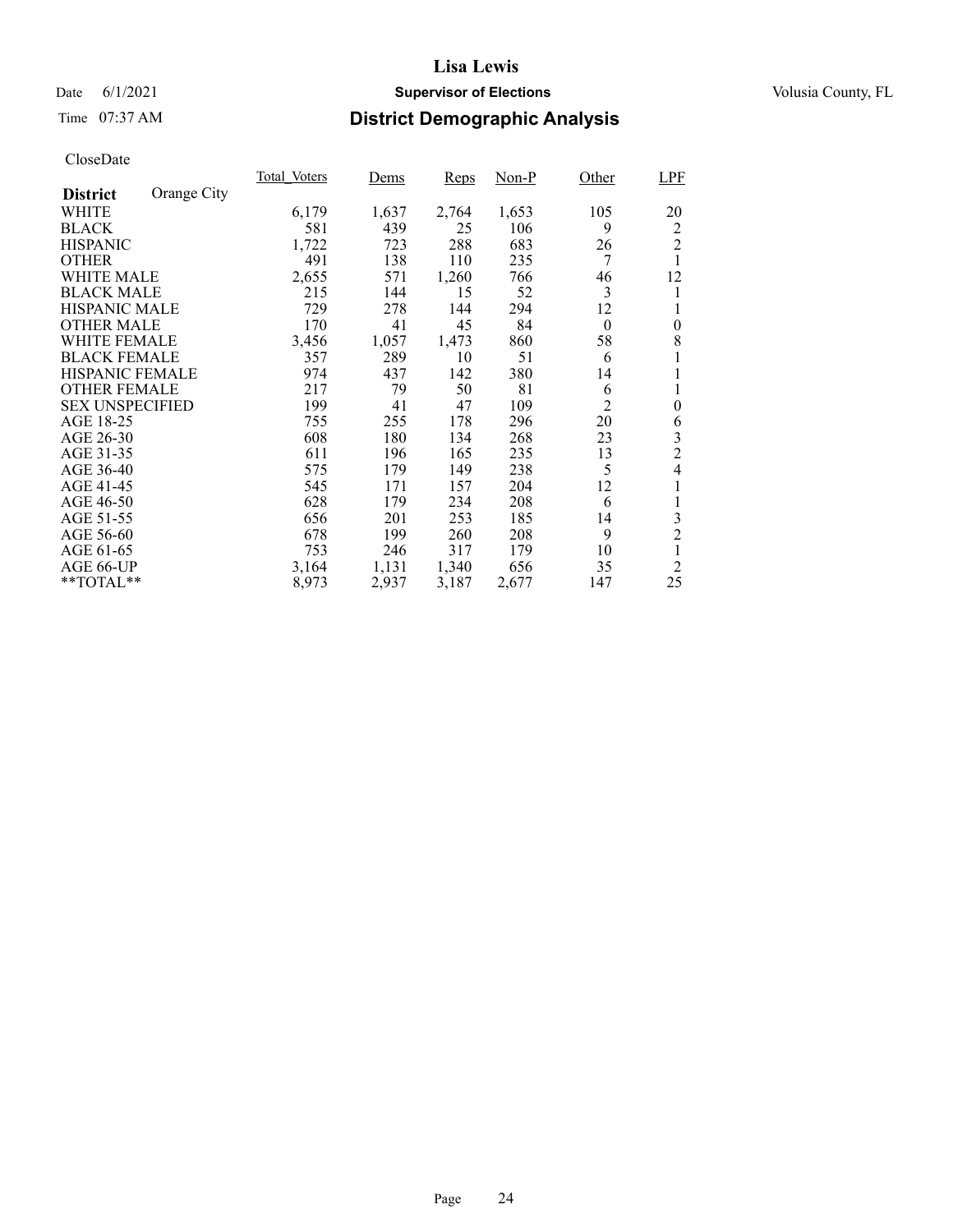### Date 6/1/2021 **Supervisor of Elections Supervisor of Elections** Volusia County, FL

# Time 07:37 AM **District Demographic Analysis**

|                                 | Total Voters | Dems   | Reps   | Non-P | Other          | <b>LPF</b>       |
|---------------------------------|--------------|--------|--------|-------|----------------|------------------|
| Ormond Beach<br><b>District</b> |              |        |        |       |                |                  |
| WHITE                           | 30,065       | 8,358  | 13,612 | 7,555 | 454            | 86               |
| <b>BLACK</b>                    | 1,212        | 892    | 53     | 249   | 15             | 3                |
| <b>HISPANIC</b>                 | 1,080        | 417    | 264    | 376   | 17             | 6                |
| <b>OTHER</b>                    | 2,156        | 648    | 562    | 897   | 46             | 3                |
| WHITE MALE                      | 13,694       | 3,154  | 6,599  | 3,671 | 202            | 68               |
| <b>BLACK MALE</b>               | 533          | 358    | 29     | 136   | 8              | 2                |
| <b>HISPANIC MALE</b>            | 441          | 150    | 116    | 162   | 9              | 4                |
| <b>OTHER MALE</b>               | 804          | 233    | 205    | 342   | 22             | $\overline{2}$   |
| <b>WHITE FEMALE</b>             | 16,061       | 5,130  | 6,898  | 3,766 | 249            | 18               |
| <b>BLACK FEMALE</b>             | 661          | 521    | 23     | 109   | 7              | 1                |
| <b>HISPANIC FEMALE</b>          | 622          | 264    | 144    | 205   | $\overline{7}$ | $\overline{2}$   |
| <b>OTHER FEMALE</b>             | 916          | 312    | 253    | 335   | 16             | $\boldsymbol{0}$ |
| <b>SEX UNSPECIFIED</b>          | 781          | 193    | 224    | 351   | 12             | 1                |
| AGE 18-25                       | 2,861        | 802    | 984    | 977   | 83             | 15               |
| AGE 26-30                       | 1,964        | 562    | 654    | 692   | 48             | 8                |
| AGE 31-35                       | 2,029        | 608    | 652    | 723   | 34             | 12               |
| AGE 36-40                       | 2,042        | 538    | 728    | 731   | 27             | 18               |
| AGE 41-45                       | 1,957        | 489    | 732    | 679   | 45             | 12               |
| AGE 46-50                       | 2,142        | 538    | 937    | 618   | 36             | 13               |
| AGE 51-55                       | 2,710        | 669    | 1,302  | 690   | 43             | 6                |
| AGE 56-60                       | 3,256        | 892    | 1,506  | 805   | 49             | 4                |
| AGE 61-65                       | 3,485        | 1,110  | 1,563  | 753   | 57             | $\overline{2}$   |
| AGE 66-UP                       | 12,067       | 4,107  | 5,433  | 2,409 | 110            | 8                |
| $*$ $TOTAL**$                   | 34,513       | 10,315 | 14,491 | 9,077 | 532            | 98               |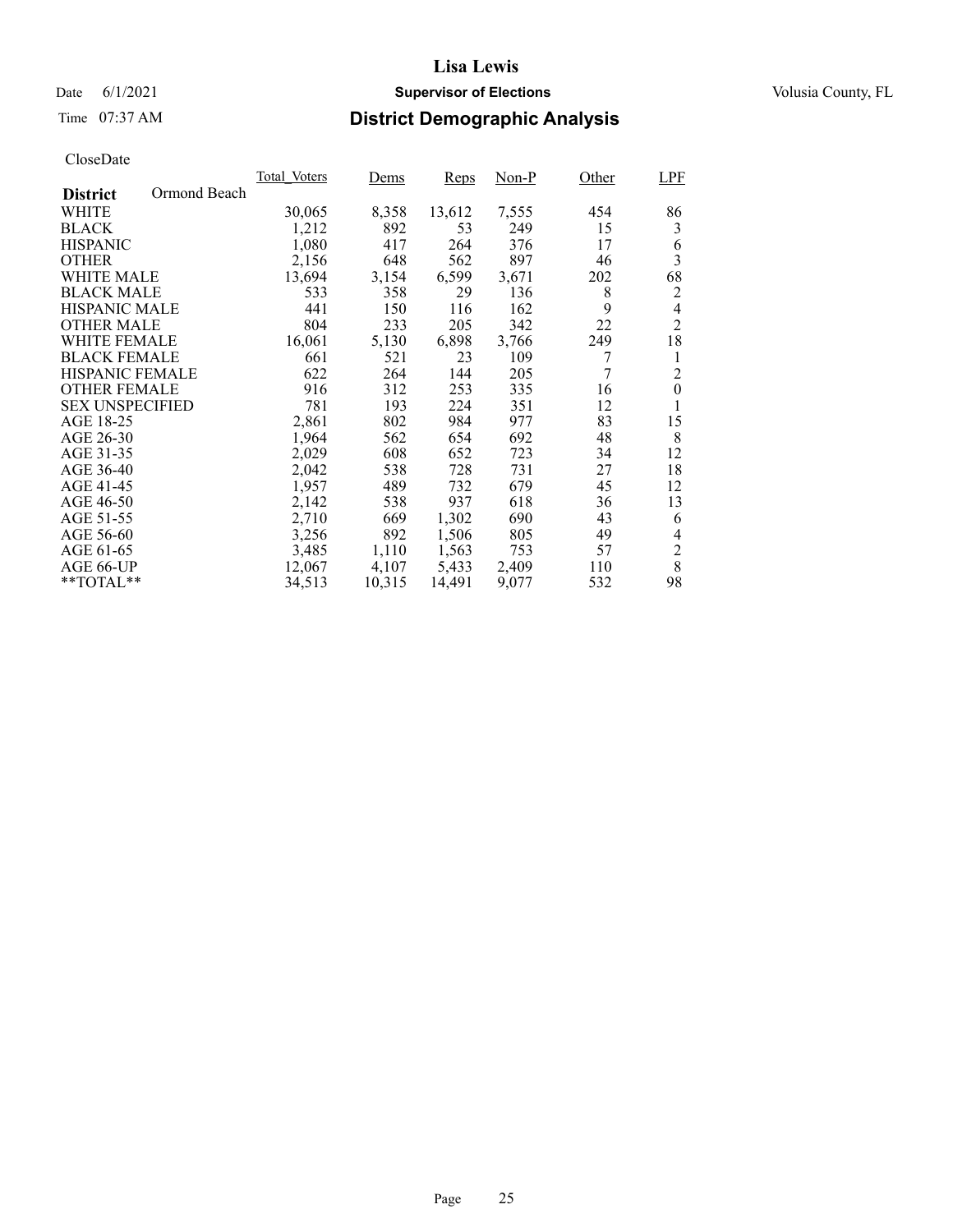### Date 6/1/2021 **Supervisor of Elections Supervisor of Elections** Volusia County, FL

# Time 07:37 AM **District Demographic Analysis**

|                        |         | Total Voters | Dems           | Reps     | $Non-P$        | Other    | LPF |
|------------------------|---------|--------------|----------------|----------|----------------|----------|-----|
| <b>District</b>        | Pierson |              |                |          |                |          |     |
| WHITE                  |         | 608          | 141            | 327      | 126            | 10       | 4   |
| <b>BLACK</b>           |         | 35           | 30             | $\theta$ | 5              | 0        | 0   |
| <b>HISPANIC</b>        |         | 191          | 85             | 11       | 94             |          | 0   |
| <b>OTHER</b>           |         | 38           | 9              | 8        | 21             | $\Omega$ | 0   |
| WHITE MALE             |         | 299          | 67             | 163      | 62             | 4        | 3   |
| <b>BLACK MALE</b>      |         | 19           | 17             | 0        | $\overline{2}$ | 0        | 0   |
| <b>HISPANIC MALE</b>   |         | 103          | 51             | 6        | 45             |          | 0   |
| <b>OTHER MALE</b>      |         | 16           | 3              | 6        | 7              | 0        | 0   |
| <b>WHITE FEMALE</b>    |         | 304          | 73             | 161      | 63             | 6        |     |
| <b>BLACK FEMALE</b>    |         | 16           | 13             | $\theta$ | 3              | 0        | 0   |
| <b>HISPANIC FEMALE</b> |         | 84           | 31             | 5        | 48             |          | 0   |
| <b>OTHER FEMALE</b>    |         | 12           | $\overline{4}$ |          |                | 0        | 0   |
| <b>SEX UNSPECIFIED</b> |         | 19           | 6              | 4        | 9              |          | 0   |
| AGE 18-25              |         | 129          | 41             | 26       | 61             |          |     |
| AGE 26-30              |         | 84           | 32             | 21       | 28             |          | 2   |
| AGE 31-35              |         | 69           | 19             | 21       | 28             |          | 0   |
| AGE 36-40              |         | 64           | 9              | 28       | 25             |          |     |
| AGE 41-45              |         | 47           | 8              | 18       | 21             |          |     |
| AGE 46-50              |         | 56           | 12             | 27       | 16             |          |     |
| AGE 51-55              |         | 57           | 18             | 26       | 12             |          |     |
| AGE 56-60              |         | 70           | 23             | 30       | 16             |          | 0   |
| AGE 61-65              |         | 101          | 30             | 49       | 21             |          | 0   |
| AGE 66-UP              |         | 195          | 73             | 100      | 18             |          | 0   |
| **TOTAL**              |         | 872          | 265            | 346      | 246            | 11       | 4   |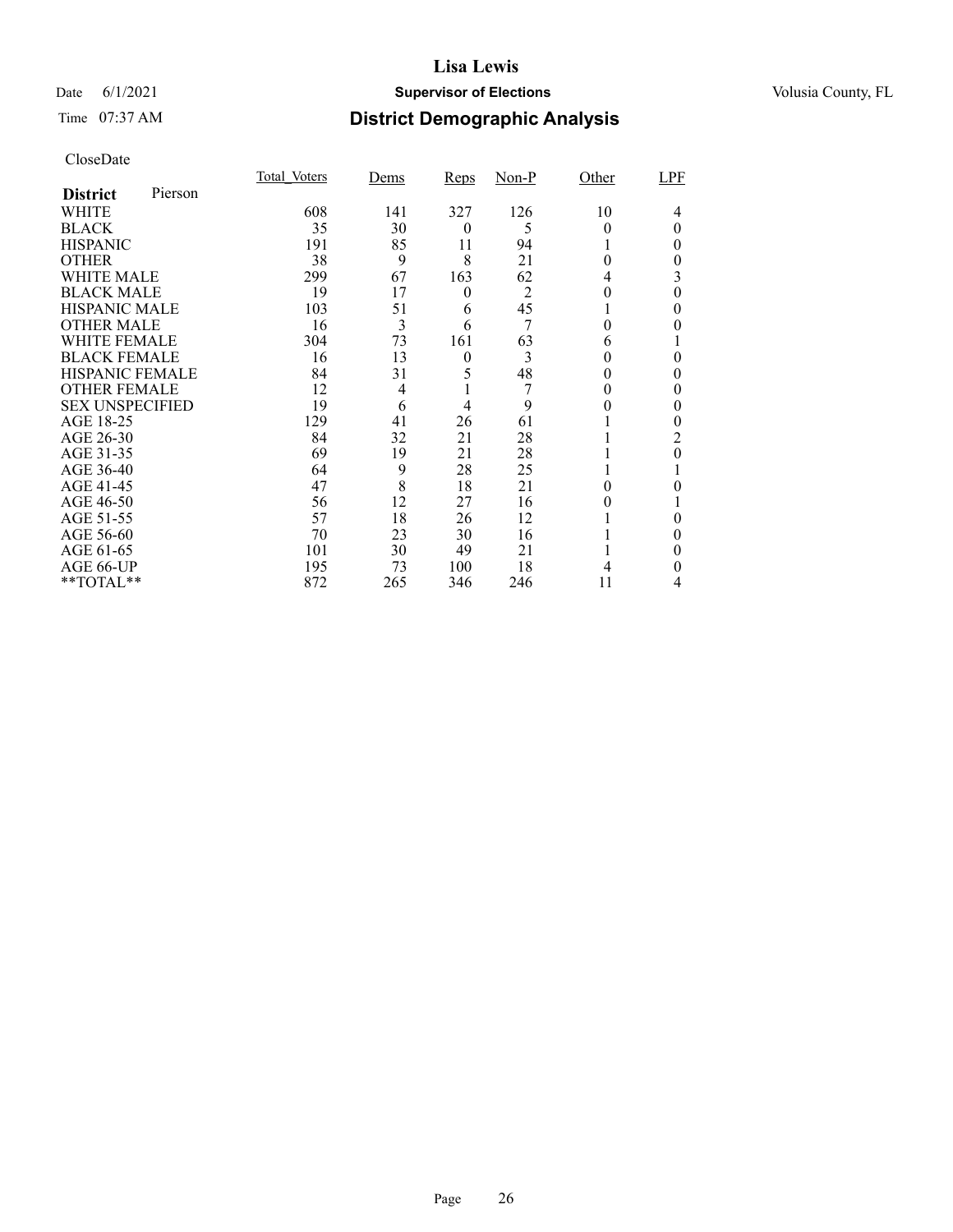### Date 6/1/2021 **Supervisor of Elections Supervisor of Elections** Volusia County, FL

# Time 07:37 AM **District Demographic Analysis**

|                        |             | Total Voters | <u>Dems</u> | <b>Reps</b> | $Non-P$ | Other    | <b>LPF</b>     |
|------------------------|-------------|--------------|-------------|-------------|---------|----------|----------------|
| <b>District</b>        | Ponce Inlet |              |             |             |         |          |                |
| WHITE                  |             | 3,164        | 720         | 1,674       | 708     | 54       | 8              |
| <b>BLACK</b>           |             | 14           | 5           | 2           |         | $\Omega$ | 0              |
| <b>HISPANIC</b>        |             | 61           | 11          | 31          | 18      | 0        |                |
| <b>OTHER</b>           |             | 126          | 38          | 48          | 40      | 0        | 0              |
| WHITE MALE             |             | 1,512        | 289         | 814         | 371     | 32       | 6              |
| <b>BLACK MALE</b>      |             | 9            | 3           | 2           | 4       | $\theta$ | 0              |
| <b>HISPANIC MALE</b>   |             | 24           | 4           | 13          | 7       | 0        | 0              |
| <b>OTHER MALE</b>      |             | 46           | 13          | 18          | 15      | 0        | 0              |
| <b>WHITE FEMALE</b>    |             | 1,624        | 424         | 849         | 327     | 22       | 2              |
| <b>BLACK FEMALE</b>    |             | 5            | 2           | $\theta$    | 3       | $\theta$ | 0              |
| <b>HISPANIC FEMALE</b> |             | 37           | 7           | 18          | 11      | $_{0}$   |                |
| <b>OTHER FEMALE</b>    |             | 49           | 16          | 19          | 14      | $\theta$ | 0              |
| <b>SEX UNSPECIFIED</b> |             | 59           | 16          | 22          | 21      | $_{0}$   | 0              |
| AGE 18-25              |             | 188          | 38          | 85          | 57      | 6        | 2              |
| AGE 26-30              |             | 99           | 28          | 35          | 32      | 2        | $\overline{2}$ |
| AGE 31-35              |             | 81           | 19          | 32          | 29      |          | 0              |
| AGE 36-40              |             | 84           | 23          | 31          | 30      | 0        | 0              |
| AGE 41-45              |             | 108          | 20          | 51          | 33      | 3        |                |
| AGE 46-50              |             | 155          | 27          | 81          | 43      | 4        | 0              |
| AGE 51-55              |             | 210          | 34          | 117         | 55      | 3        |                |
| AGE 56-60              |             | 357          | 70          | 192         | 86      | 7        | 2              |
| AGE 61-65              |             | 471          | 101         | 271         | 91      | 8        | 0              |
| AGE 66-UP              |             | 1,612        | 414         | 860         | 317     | 20       |                |
| **TOTAL**              |             | 3,365        | 774         | 1,755       | 773     | 54       | 9              |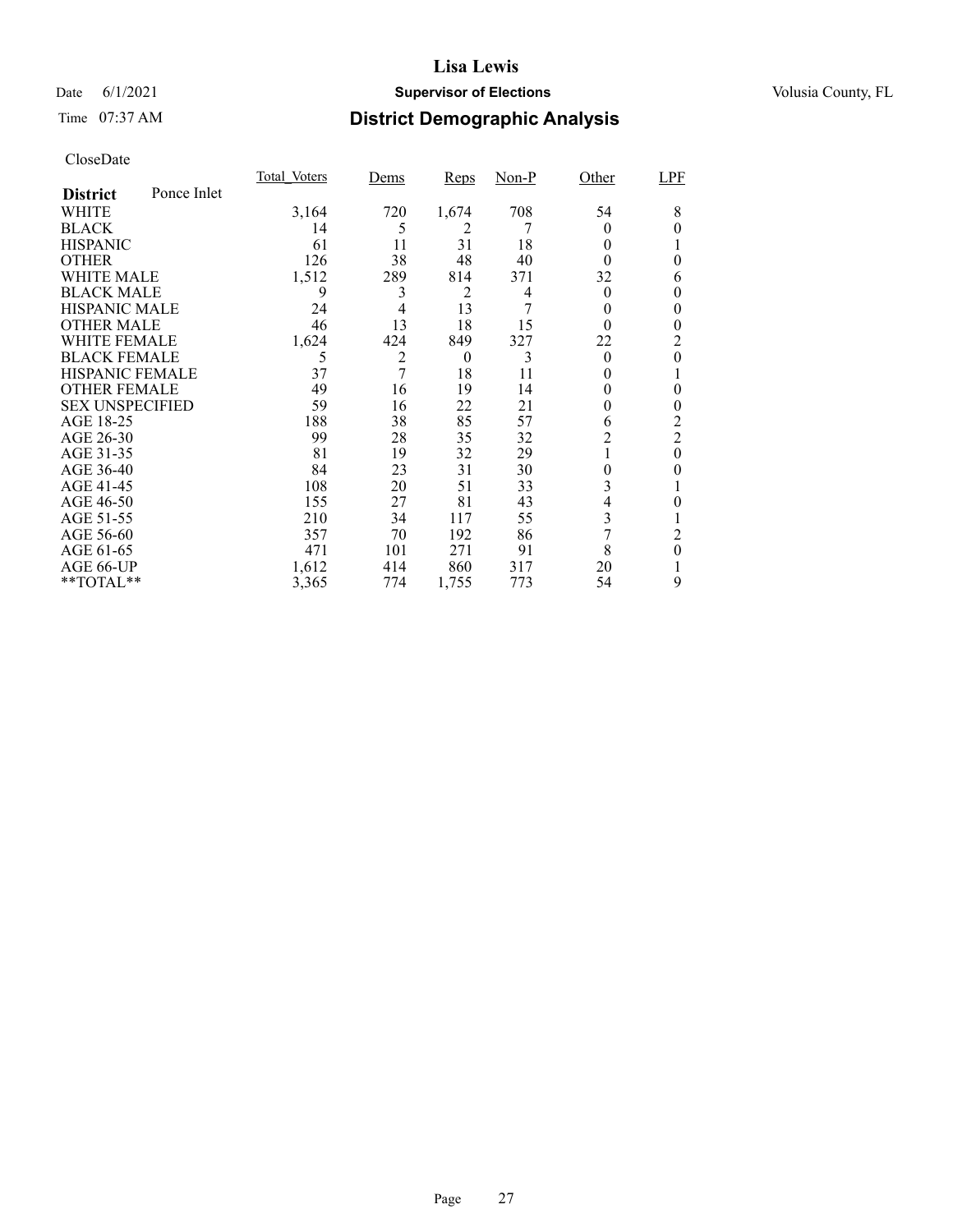### Date 6/1/2021 **Supervisor of Elections Supervisor of Elections** Volusia County, FL

# Time 07:37 AM **District Demographic Analysis**

|                        |             | Total Voters | Dems   | Reps   | Non-P  | Other | LPF              |
|------------------------|-------------|--------------|--------|--------|--------|-------|------------------|
| <b>District</b>        | Port Orange |              |        |        |        |       |                  |
| WHITE                  |             | 40,601       | 10,837 | 17,638 | 11,278 | 718   | 130              |
| <b>BLACK</b>           |             | 1,673        | 1,212  | 88     | 351    | 18    | 4                |
| <b>HISPANIC</b>        |             | 1,959        | 709    | 455    | 763    | 23    | 9                |
| <b>OTHER</b>           |             | 2,845        | 848    | 731    | 1,201  | 53    | 12               |
| WHITE MALE             |             | 18,655       | 4,152  | 8,651  | 5,430  | 339   | 83               |
| <b>BLACK MALE</b>      |             | 730          | 475    | 54     | 186    | 12    | 3                |
| <b>HISPANIC MALE</b>   |             | 909          | 301    | 238    | 346    | 17    | 7                |
| <b>OTHER MALE</b>      |             | 1,025        | 294    | 270    | 434    | 19    | 8                |
| <b>WHITE FEMALE</b>    |             | 21,379       | 6,551  | 8,755  | 5,654  | 374   | 45               |
| <b>BLACK FEMALE</b>    |             | 921          | 720    | 33     | 162    | 6     | $\boldsymbol{0}$ |
| HISPANIC FEMALE        |             | 1,014        | 398    | 208    | 400    | 6     | $\overline{c}$   |
| <b>OTHER FEMALE</b>    |             | 1,229        | 432    | 326    | 444    | 24    | $\overline{3}$   |
| <b>SEX UNSPECIFIED</b> |             | 1,216        | 283    | 377    | 537    | 15    | $\overline{4}$   |
| AGE 18-25              |             | 4,335        | 1,230  | 1,258  | 1,688  | 136   | 23               |
| AGE 26-30              |             | 3,180        | 882    | 979    | 1,218  | 83    | 18               |
| AGE 31-35              |             | 3,087        | 853    | 998    | 1,148  | 60    | 28               |
| AGE 36-40              |             | 3,088        | 838    | 1,034  | 1,128  | 70    | 18               |
| AGE 41-45              |             | 2,923        | 780    | 1,069  | 1,014  | 48    | 12               |
| AGE 46-50              |             | 3,177        | 792    | 1,329  | 982    | 55    | 19               |
| AGE 51-55              |             | 3,510        | 896    | 1,553  | 991    | 57    | 13               |
| AGE 56-60              |             | 4,379        | 1,158  | 2,026  | 1,131  | 56    | 8                |
| AGE 61-65              |             | 4,499        | 1,413  | 1,982  | 1,029  | 70    | 5                |
| AGE 66-UP              |             | 14,897       | 4,764  | 6,682  | 3,263  | 177   | 11               |
| $*$ $TOTAL**$          |             | 47,078       | 13,606 | 18,912 | 13,593 | 812   | 155              |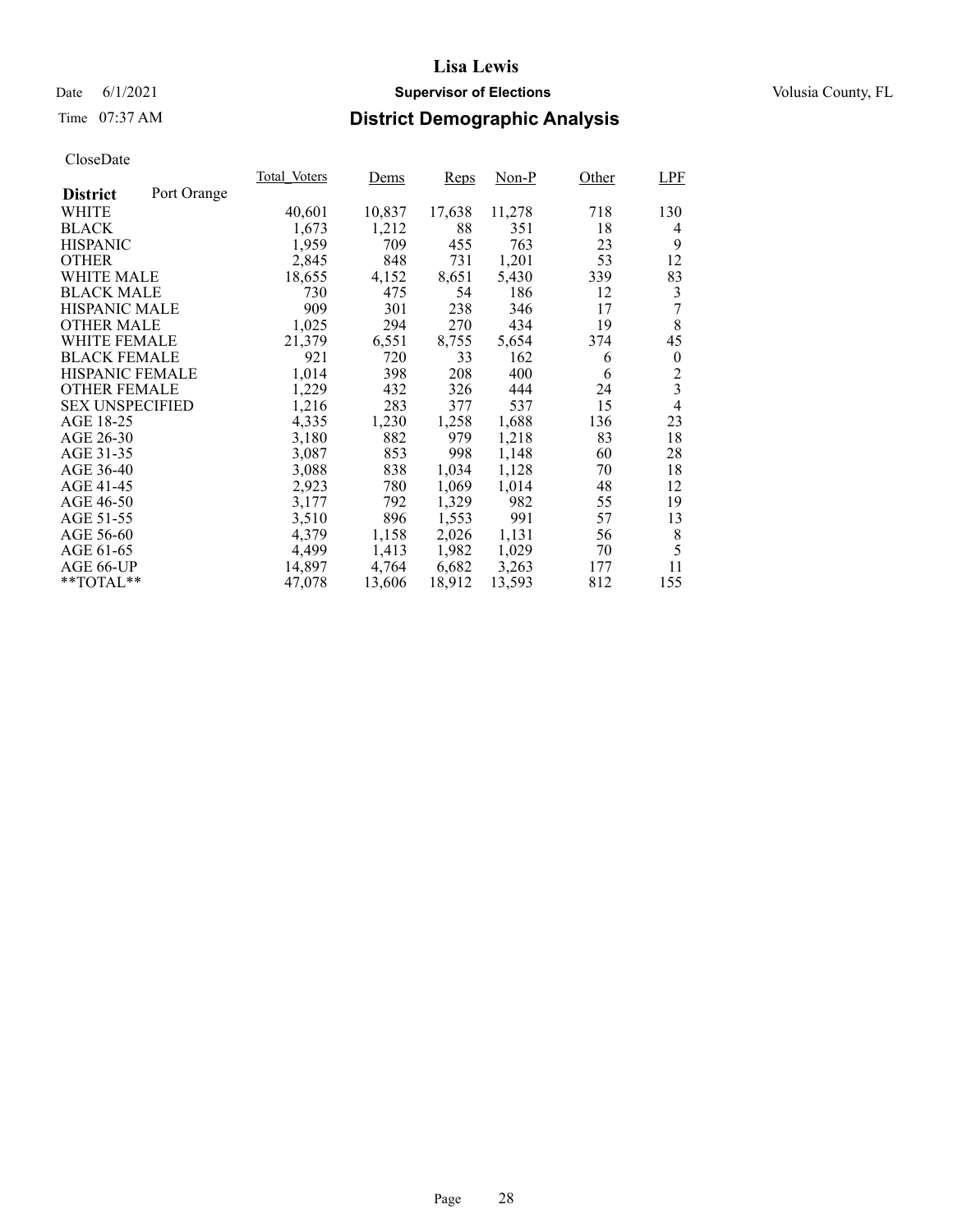### Date 6/1/2021 **Supervisor of Elections Supervisor of Elections** Volusia County, FL

# Time 07:37 AM **District Demographic Analysis**

|                        |               | Total Voters | Dems  | Reps  | Non-P | Other          | <b>LPF</b>       |
|------------------------|---------------|--------------|-------|-------|-------|----------------|------------------|
| <b>District</b>        | South Daytona |              |       |       |       |                |                  |
| WHITE                  |               | 7,413        | 2,174 | 3,032 | 2,038 | 144            | 25               |
| <b>BLACK</b>           |               | 735          | 560   | 23    | 142   | 9              | 1                |
| <b>HISPANIC</b>        |               | 365          | 157   | 83    | 119   | $\overline{2}$ | 4                |
| <b>OTHER</b>           |               | 479          | 156   | 108   | 199   | 12             | 4                |
| WHITE MALE             |               | 3,381        | 814   | 1,497 | 987   | 67             | 16               |
| <b>BLACK MALE</b>      |               | 285          | 206   | 12    | 63    | 4              | $\theta$         |
| <b>HISPANIC MALE</b>   |               | 168          | 60    | 46    | 57    | 1              | 4                |
| <b>OTHER MALE</b>      |               | 159          | 49    | 40    | 61    | 7              | $\overline{c}$   |
| WHITE FEMALE           |               | 3,929        | 1,340 | 1,497 | 1,008 | 76             | 8                |
| <b>BLACK FEMALE</b>    |               | 442          | 350   | 10    | 76    | 5              |                  |
| <b>HISPANIC FEMALE</b> |               | 185          | 90    | 37    | 57    | 1              | $\boldsymbol{0}$ |
| <b>OTHER FEMALE</b>    |               | 210          | 81    | 53    | 71    | 4              | 1                |
| <b>SEX UNSPECIFIED</b> |               | 233          | 57    | 54    | 118   | $\overline{2}$ | $\overline{c}$   |
| AGE 18-25              |               | 751          | 229   | 210   | 274   | 29             | 9                |
| AGE 26-30              |               | 629          | 210   | 146   | 246   | 18             | 9                |
| AGE 31-35              |               | 695          | 236   | 184   | 265   | 8              | $\overline{c}$   |
| AGE 36-40              |               | 600          | 195   | 173   | 211   | 16             | 5                |
| AGE 41-45              |               | 557          | 182   | 162   | 195   | 15             | 3                |
| AGE 46-50              |               | 544          | 165   | 202   | 172   | 4              |                  |
| AGE 51-55              |               | 707          | 224   | 298   | 173   | 9              | 3                |
| AGE 56-60              |               | 924          | 307   | 381   | 225   | 11             | $\boldsymbol{0}$ |
| AGE 61-65              |               | 999          | 348   | 413   | 218   | 20             | $\theta$         |
| AGE 66-UP              |               | 2,586        | 951   | 1,077 | 519   | 37             | $\overline{2}$   |
| $*$ $TOTAL**$          |               | 8,992        | 3,047 | 3,246 | 2,498 | 167            | 34               |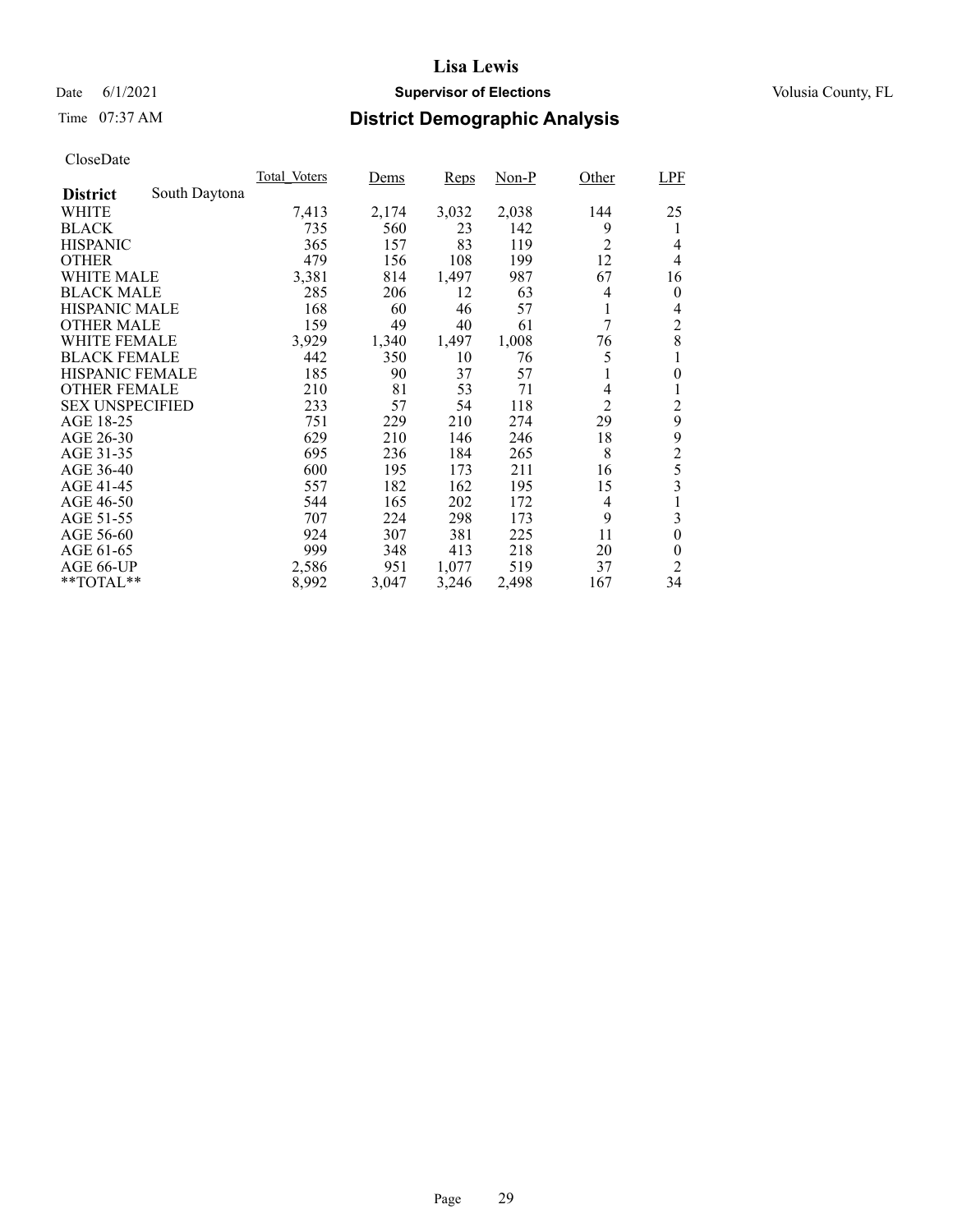### Date 6/1/2021 **Supervisor of Elections Supervisor of Elections** Volusia County, FL

# Time 07:37 AM **District Demographic Analysis**

|                        |               | Total Voters | Dems           | Reps   | $Non-P$ | Other | LPF |
|------------------------|---------------|--------------|----------------|--------|---------|-------|-----|
| <b>District</b>        | Flagler Beach |              |                |        |         |       |     |
| WHITE                  |               | 67           | 27             | 29     | 10      |       |     |
| <b>BLACK</b>           |               |              |                | 0      |         |       |     |
| <b>HISPANIC</b>        |               |              |                | $_{0}$ |         |       |     |
| <b>OTHER</b>           |               |              |                |        |         |       |     |
| WHITE MALE             |               | 28           |                | 15     |         |       |     |
| <b>BLACK MALE</b>      |               |              |                |        |         |       |     |
| <b>HISPANIC MALE</b>   |               |              |                |        |         |       |     |
| <b>OTHER MALE</b>      |               |              |                |        |         |       |     |
| WHITE FEMALE           |               | 39           | 18             | 14     |         |       |     |
| <b>BLACK FEMALE</b>    |               |              |                | 0      |         |       |     |
| HISPANIC FEMALE        |               |              |                |        |         |       |     |
| <b>OTHER FEMALE</b>    |               |              |                |        |         |       |     |
| <b>SEX UNSPECIFIED</b> |               |              |                |        |         |       |     |
| AGE 18-25              |               |              |                |        |         |       |     |
| AGE 26-30              |               |              |                |        |         |       |     |
| AGE 31-35              |               |              |                |        |         |       |     |
| AGE 36-40              |               |              |                |        |         |       |     |
| AGE 41-45              |               |              |                |        |         |       |     |
| AGE 46-50              |               |              |                |        |         |       |     |
| AGE 51-55              |               |              |                |        |         |       |     |
| AGE 56-60              |               | 12           |                |        |         |       |     |
| AGE 61-65              |               | 9            | $\overline{c}$ | 6      |         |       |     |
| AGE 66-UP              |               | 46           | 23             | 18     |         |       |     |
| **TOTAL**              |               | 69           | 28             | 29     | 10      |       |     |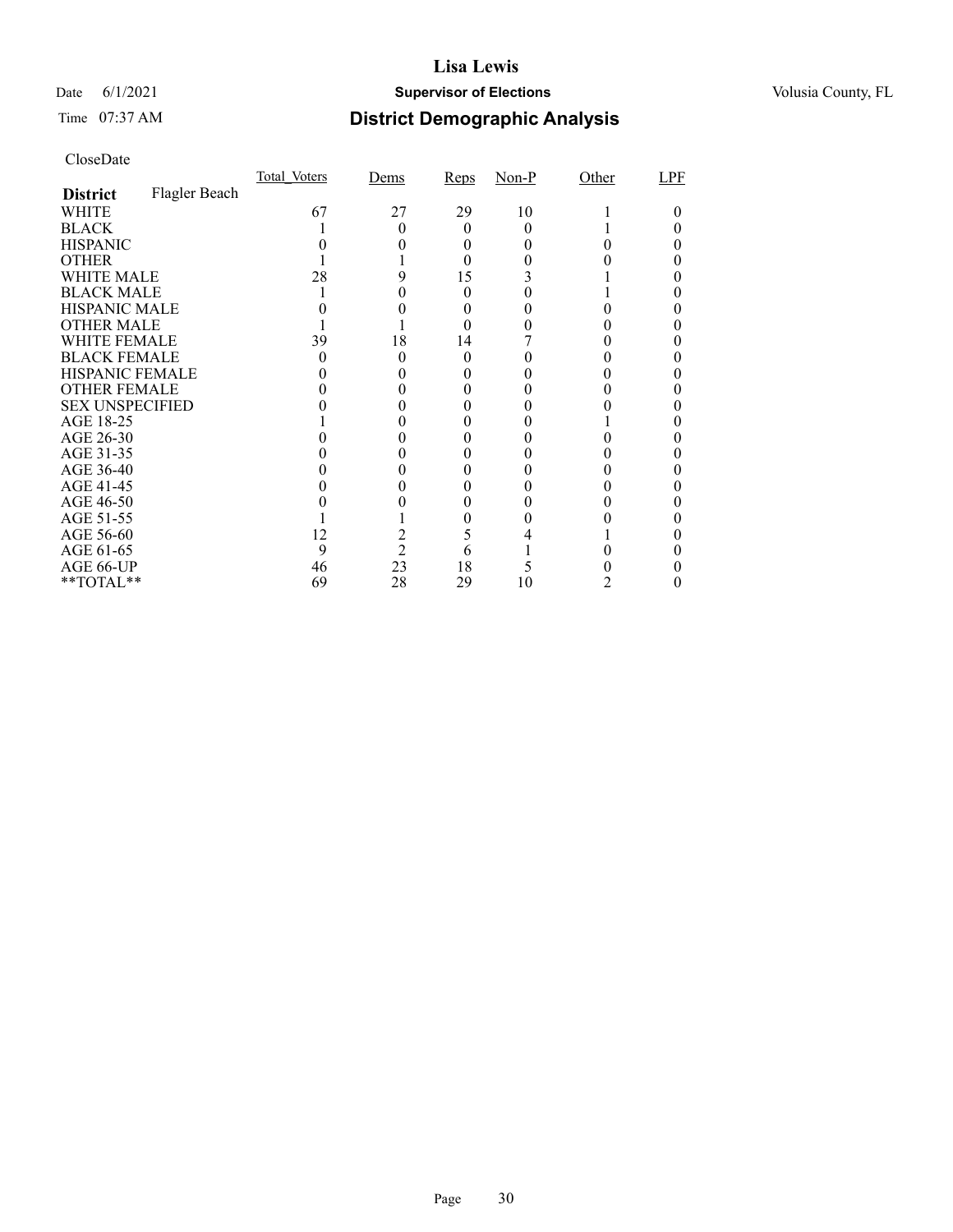Date 6/1/2021 **Supervisor of Elections Supervisor of Elections** Volusia County, FL

# Time 07:37 AM **District Demographic Analysis**

|                        |                           | Total Voters | Dems   | <b>Reps</b> | Non-P  | Other | LPF |
|------------------------|---------------------------|--------------|--------|-------------|--------|-------|-----|
| <b>District</b>        | <b>Hospital Authority</b> |              |        |             |        |       |     |
| WHITE                  |                           | 111,771      | 28,042 | 51,317      | 30,225 | 1,712 | 475 |
| <b>BLACK</b>           |                           | 13,709       | 10,233 | 570         | 2,766  | 125   | 15  |
| <b>HISPANIC</b>        |                           | 31,998       | 14,126 | 5,270       | 12,223 | 320   | 59  |
| <b>OTHER</b>           |                           | 10,452       | 3,300  | 2,349       | 4,601  | 161   | 41  |
| WHITE MALE             |                           | 51.721       | 10,817 | 25,083      | 14,735 | 771   | 315 |
| <b>BLACK MALE</b>      |                           | 5,907        | 4,034  | 329         | 1,467  | 71    | 6   |
| <b>HISPANIC MALE</b>   |                           | 14,612       | 5,918  | 2,744       | 5,758  | 152   | 40  |
| <b>OTHER MALE</b>      |                           | 3,645        | 1,075  | 924         | 1,574  | 49    | 23  |
| <b>WHITE FEMALE</b>    |                           | 58,593       | 16,904 | 25,611      | 14,995 | 928   | 155 |
| <b>BLACK FEMALE</b>    |                           | 7,582        | 6,041  | 227         | 1,252  | 54    | 8   |
| <b>HISPANIC FEMALE</b> |                           | 16,907       | 7,988  | 2,464       | 6,271  | 166   | 18  |
| <b>OTHER FEMALE</b>    |                           | 4.373        | 1,680  | 922         | 1.684  | 76    | 11  |
| <b>SEX UNSPECIFIED</b> |                           | 4,588        | 1,243  | 1,201       | 2,079  | 51    | 14  |
| AGE 18-25              |                           | 17,060       | 5,413  | 4,233       | 6,905  | 415   | 94  |
| AGE 26-30              |                           | 12,718       | 3,918  | 3,472       | 4.981  | 245   | 102 |
| AGE 31-35              |                           | 13,447       | 4,171  | 3,774       | 5,210  | 212   | 80  |
| AGE 36-40              |                           | 12,526       | 3,757  | 3,646       | 4,827  | 203   | 93  |
| AGE 41-45              |                           | 12,036       | 3,848  | 3,695       | 4,262  | 182   | 49  |
| AGE 46-50              |                           | 12,556       | 3,832  | 4,429       | 4,067  | 181   | 47  |
| AGE 51-55              |                           | 13,536       | 4,174  | 5,403       | 3,762  | 166   | 31  |
| AGE 56-60              |                           | 15,485       | 4,915  | 6,423       | 3,946  | 171   | 30  |
| AGE 61-65              |                           | 15,305       | 5,167  | 6,537       | 3,412  | 163   | 26  |
| AGE 66-UP              |                           | 43,261       | 16,506 | 17,894      | 8,443  | 380   | 38  |
| $*$ TOTAL $*$          |                           | 167,930      | 55,701 | 59,506      | 49,815 | 2,318 | 590 |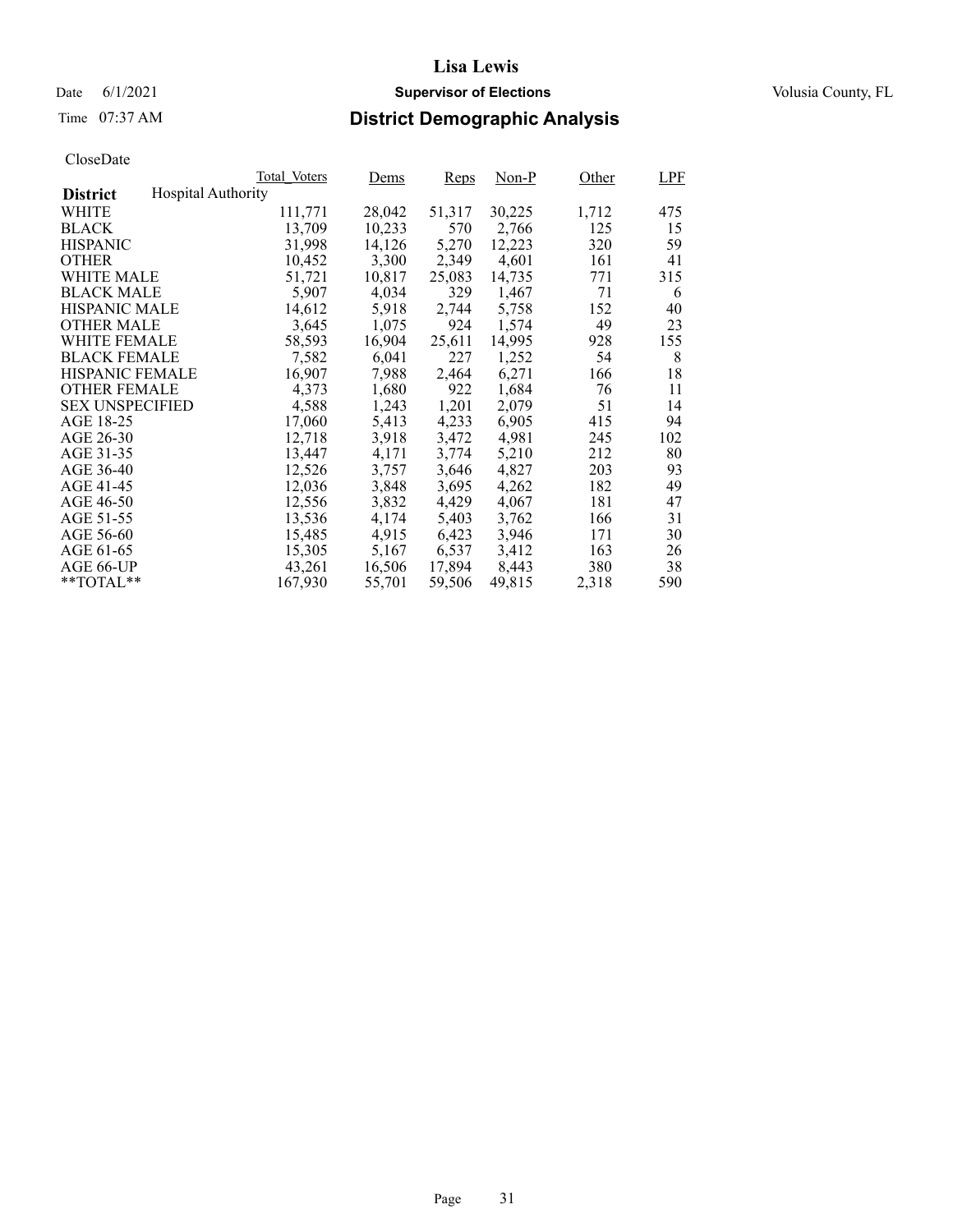### Date 6/1/2021 **Supervisor of Elections Supervisor of Elections** Volusia County, FL

# Time 07:37 AM **District Demographic Analysis**

|                        |                           | Total Voters | Dems  | Reps   | Non-P | Other | LPF            |
|------------------------|---------------------------|--------------|-------|--------|-------|-------|----------------|
| <b>District</b>        | Florida House District 24 |              |       |        |       |       |                |
| WHITE                  |                           | 21,057       | 5,072 | 10,506 | 5,095 | 315   | 69             |
| <b>BLACK</b>           |                           | 590          | 443   | 26     | 110   | 9     | 2              |
| <b>HISPANIC</b>        |                           | 1,682        | 660   | 316    | 689   | 16    | 1              |
| <b>OTHER</b>           |                           | 1,129        | 268   | 361    | 472   | 24    | 4              |
| WHITE MALE             |                           | 9,884        | 1,997 | 5,140  | 2,546 | 157   | 44             |
| <b>BLACK MALE</b>      |                           | 273          | 188   | 16     | 61    |       | 1              |
| <b>HISPANIC MALE</b>   |                           | 743          | 274   | 144    | 318   |       | 0              |
| <b>OTHER MALE</b>      |                           | 368          | 73    | 134    | 152   | 6     | 3              |
| WHITE FEMALE           |                           | 10,952       | 3,039 | 5,263  | 2,469 | 156   | 25             |
| <b>BLACK FEMALE</b>    |                           | 310          | 249   | 9      | 49    | 2     | 1              |
| <b>HISPANIC FEMALE</b> |                           | 900          | 370   | 166    | 354   | 9     | 1              |
| <b>OTHER FEMALE</b>    |                           | 465          | 134   | 151    | 167   | 13    | $\overline{0}$ |
| <b>SEX UNSPECIFIED</b> |                           | 563          | 119   | 186    | 250   | 7     | 1              |
| AGE 18-25              |                           | 1,918        | 484   | 642    | 737   | 47    | 8              |
| AGE 26-30              |                           | 1,264        | 318   | 450    | 457   | 28    | 11             |
| AGE 31-35              |                           | 1,216        | 305   | 446    | 438   | 22    | 5              |
| AGE 36-40              |                           | 1,132        | 272   | 453    | 379   | 21    | 7              |
| AGE 41-45              |                           | 1,167        | 255   | 492    | 398   | 13    | 9              |
| AGE 46-50              |                           | 1,333        | 254   | 649    | 400   | 25    | 5              |
| AGE 51-55              |                           | 1,698        | 349   | 873    | 447   | 24    | 5              |
| AGE 56-60              |                           | 2,389        | 536   | 1,250  | 562   | 37    | 4              |
| AGE 61-65              |                           | 2,921        | 786   | 1,459  | 620   | 49    | 7              |
| AGE 66-UP              |                           | 9,420        | 2,884 | 4,495  | 1,928 | 98    | 15             |
| $*$ $TOTAL**$          |                           | 24,458       | 6,443 | 11,209 | 6,366 | 364   | 76             |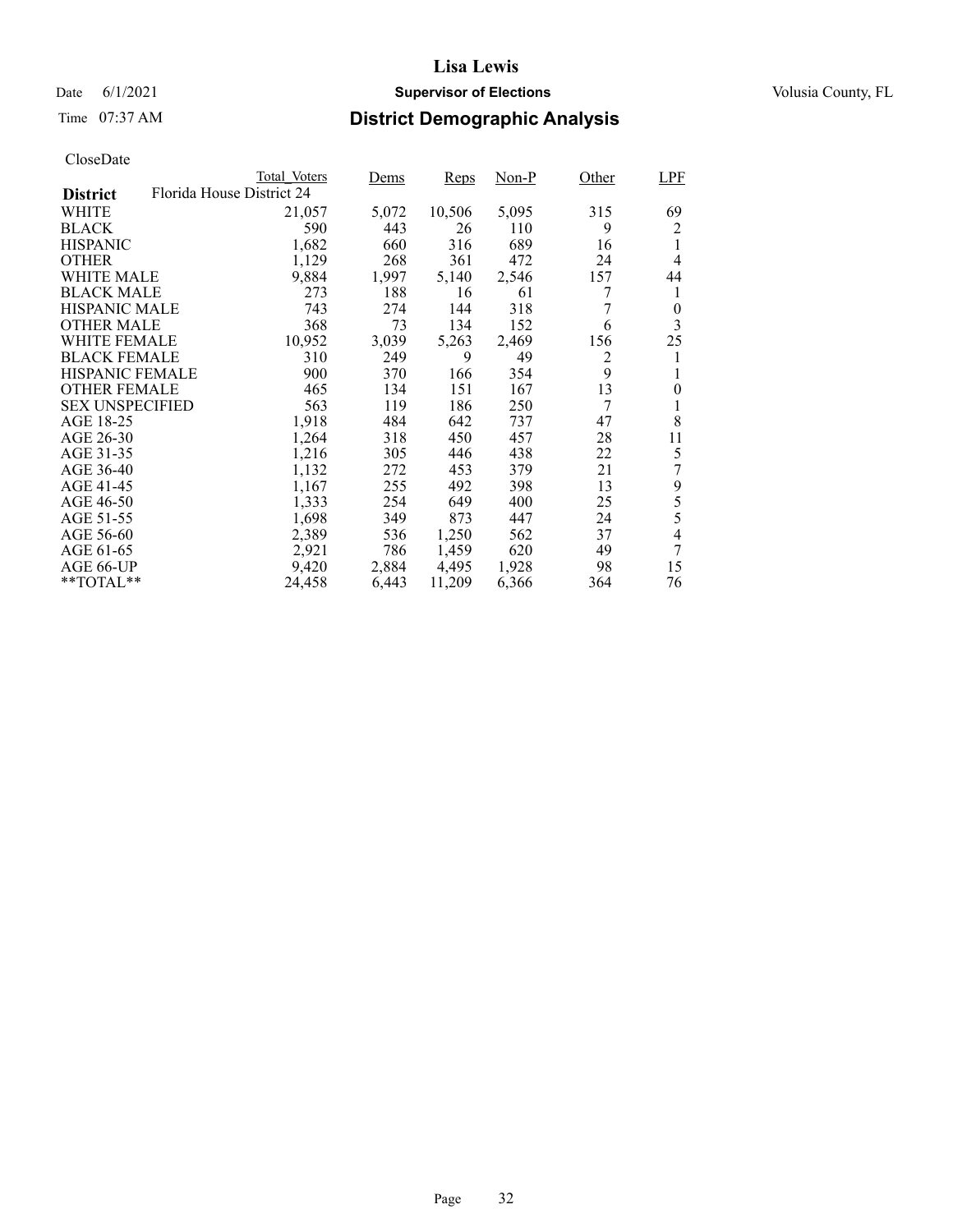# Time 07:37 AM **District Demographic Analysis**

|                        |                           | Total Voters | Dems   | Reps   | $Non-P$ | Other | LPF      |
|------------------------|---------------------------|--------------|--------|--------|---------|-------|----------|
| <b>District</b>        | Florida House District 25 |              |        |        |         |       |          |
| WHITE                  |                           | 122,057      | 32,435 | 55,478 | 31,583  | 2,167 | 394      |
| <b>BLACK</b>           |                           | 4,094        | 2,975  | 202    | 858     | 52    | 7        |
| <b>HISPANIC</b>        |                           | 4,378        | 1,573  | 1,153  | 1,560   | 71    | 21       |
| <b>OTHER</b>           |                           | 7,536        | 2,178  | 2,047  | 3,142   | 147   | 22       |
| WHITE MALE             |                           | 56,794       | 12,630 | 27,289 | 15,575  | 1,036 | 264      |
| <b>BLACK MALE</b>      |                           | 1,838        | 1,209  | 110    | 480     | 33    | 6        |
| <b>HISPANIC MALE</b>   |                           | 1,975        | 650    | 565    | 703     | 43    | 14       |
| <b>OTHER MALE</b>      |                           | 2,757        | 770    | 764    | 1,149   | 60    | 14       |
| WHITE FEMALE           |                           | 63,854       | 19,452 | 27,619 | 15,536  | 1,121 | 126      |
| <b>BLACK FEMALE</b>    |                           | 2,195        | 1,719  | 87     | 370     | 19    | $\theta$ |
| <b>HISPANIC FEMALE</b> |                           | 2,324        | 900    | 565    | 824     | 28    | 7        |
| <b>OTHER FEMALE</b>    |                           | 3,195        | 1,093  | 884    | 1,151   | 61    | 6        |
| <b>SEX UNSPECIFIED</b> |                           | 3,133        | 738    | 997    | 1,355   | 36    | 7        |
| AGE 18-25              |                           | 10,660       | 2,918  | 3,475  | 3,861   | 353   | 53       |
| AGE 26-30              |                           | 7,790        | 2,117  | 2,511  | 2,913   | 194   | 55       |
| AGE 31-35              |                           | 7,857        | 2,191  | 2,560  | 2,869   | 166   | 71       |
| AGE 36-40              |                           | 7,714        | 2,038  | 2,703  | 2,769   | 150   | 54       |
| AGE 41-45              |                           | 7,557        | 1,908  | 2,837  | 2,609   | 158   | 45       |
| AGE 46-50              |                           | 8,601        | 2,069  | 3,700  | 2,606   | 179   | 47       |
| AGE 51-55              |                           | 10,514       | 2,527  | 4,926  | 2,836   | 194   | 31       |
| AGE 56-60              |                           | 13,656       | 3,454  | 6,577  | 3,390   | 210   | 25       |
| AGE 61-65              |                           | 14,792       | 4,310  | 6,894  | 3,314   | 252   | 22       |
| AGE 66-UP              |                           | 48,921       | 15,629 | 22,695 | 9,975   | 581   | 41       |
| $*$ $TOTAL**$          |                           | 138,065      | 39,161 | 58,880 | 37,143  | 2,437 | 444      |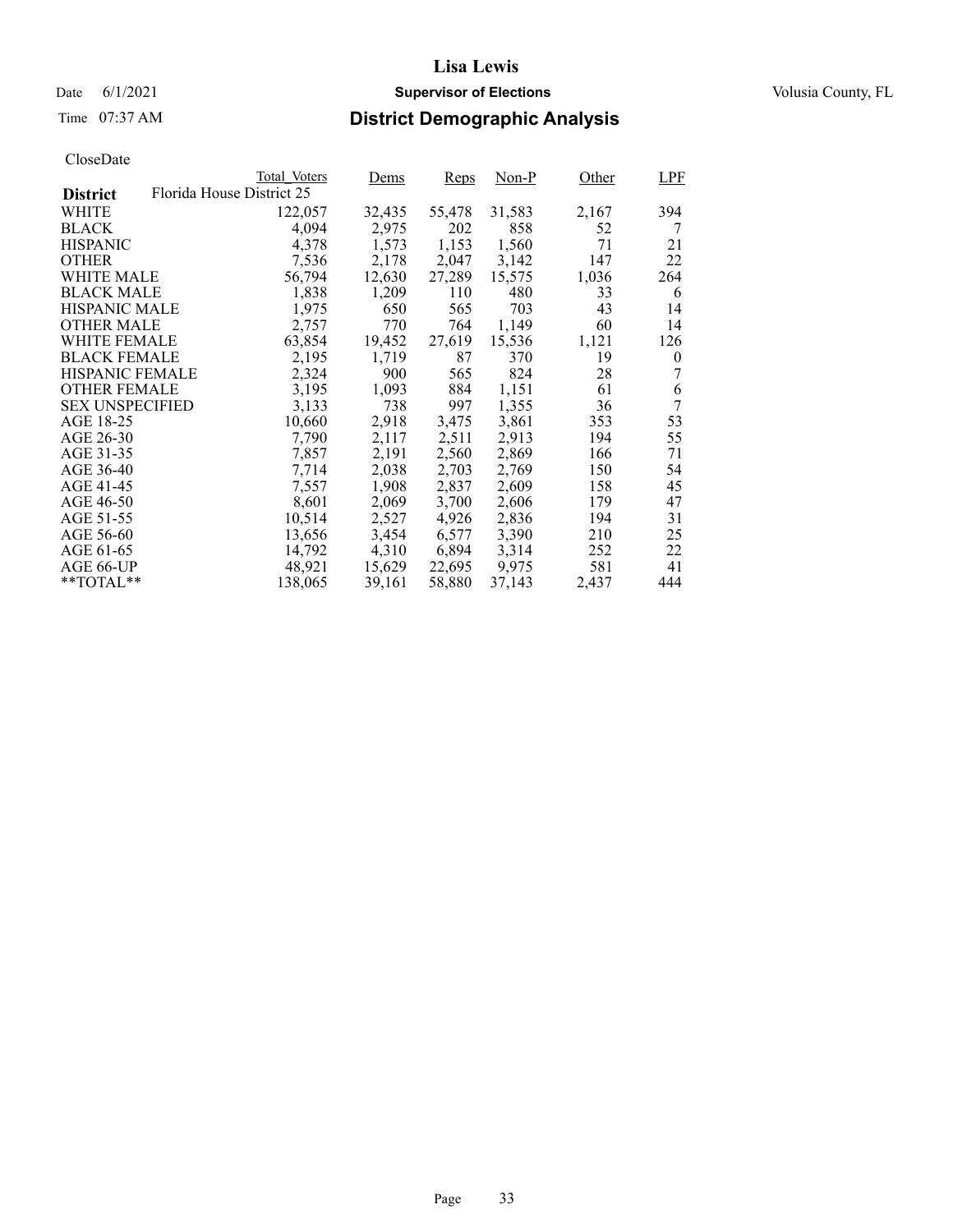### Date 6/1/2021 **Supervisor of Elections Supervisor of Elections** Volusia County, FL

# Time 07:37 AM **District Demographic Analysis**

|                        |                           | Total Voters | Dems   | Reps   | $Non-P$ | Other | LPF |
|------------------------|---------------------------|--------------|--------|--------|---------|-------|-----|
| <b>District</b>        | Florida House District 26 |              |        |        |         |       |     |
| WHITE                  |                           | 81,566       | 22,457 | 34,882 | 22,362  | 1,503 | 362 |
| <b>BLACK</b>           |                           | 21,899       | 17,141 | 645    | 3,916   | 184   | 13  |
| <b>HISPANIC</b>        |                           | 8,417        | 3,522  | 1,589  | 3,147   | 126   | 33  |
| <b>OTHER</b>           |                           | 7,758        | 2,640  | 1,554  | 3,413   | 119   | 32  |
| WHITE MALE             |                           | 37,682       | 8,527  | 17,297 | 10.934  | 683   | 241 |
| <b>BLACK MALE</b>      |                           | 8,653        | 6,300  | 348    | 1,906   | 94    | 5   |
| <b>HISPANIC MALE</b>   |                           | 3,756        | 1,401  | 797    | 1,468   | 65    | 25  |
| <b>OTHER MALE</b>      |                           | 2,680        | 870    | 630    | 1,122   | 43    | 15  |
| WHITE FEMALE           |                           | 42,821       | 13,675 | 17,178 | 11,037  | 815   | 116 |
| <b>BLACK FEMALE</b>    |                           | 12,782       | 10,485 | 279    | 1,920   | 90    | 8   |
| <b>HISPANIC FEMALE</b> |                           | 4,503        | 2,058  | 768    | 1,610   | 59    | 8   |
| <b>OTHER FEMALE</b>    |                           | 3,149        | 1,276  | 602    | 1,204   | 55    | 12  |
| <b>SEX UNSPECIFIED</b> |                           | 3,612        | 1,168  | 769    | 1,637   | 28    | 10  |
| AGE 18-25              |                           | 14,324       | 5,700  | 2,995  | 5,186   | 350   | 93  |
| AGE 26-30              |                           | 9.318        | 3,613  | 2,129  | 3,283   | 216   | 77  |
| AGE 31-35              |                           | 9,141        | 3,434  | 2,223  | 3,269   | 154   | 61  |
| AGE 36-40              |                           | 8,024        | 2,982  | 2,036  | 2,827   | 130   | 49  |
| AGE 41-45              |                           | 7,555        | 2,818  | 2,073  | 2,502   | 135   | 27  |
| AGE 46-50              |                           | 7,866        | 2,789  | 2,560  | 2,367   | 120   | 30  |
| AGE 51-55              |                           | 8,806        | 3,107  | 3,261  | 2,285   | 125   | 28  |
| AGE 56-60              |                           | 10,982       | 3,956  | 4,180  | 2,691   | 135   | 20  |
| AGE 61-65              |                           | 11,321       | 4,392  | 4,354  | 2,377   | 175   | 23  |
| AGE 66-UP              |                           | 32,303       | 12,969 | 12,859 | 6,051   | 392   | 32  |
| $*$ $TOTAL**$          |                           | 119.640      | 45,760 | 38,670 | 32,838  | 1,932 | 440 |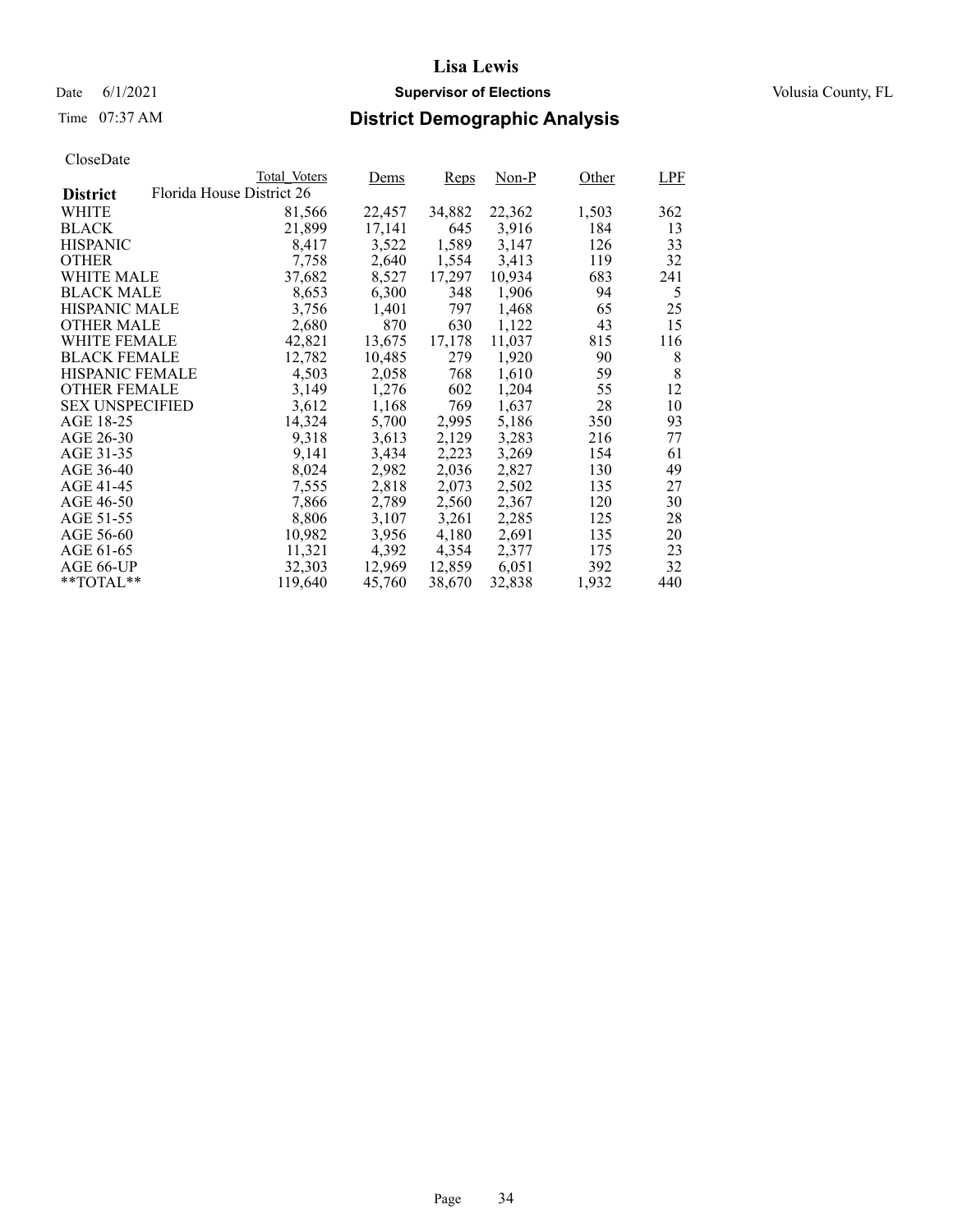# Time 07:37 AM **District Demographic Analysis**

|                        |                           | Total Voters | Dems   | Reps   | $Non-P$ | Other | LPF |
|------------------------|---------------------------|--------------|--------|--------|---------|-------|-----|
| <b>District</b>        | Florida House District 27 |              |        |        |         |       |     |
| WHITE                  |                           | 83,189       | 20,563 | 37,572 | 23,433  | 1,298 | 323 |
| <b>BLACK</b>           |                           | 8,976        | 6,556  | 409    | 1,915   | 86    | 10  |
| <b>HISPANIC</b>        |                           | 25,875       | 11,608 | 4,194  | 9,779   | 250   | 44  |
| <b>OTHER</b>           |                           | 7,613        | 2,337  | 1,741  | 3,366   | 139   | 30  |
| WHITE MALE             |                           | 38,749       | 8,027  | 18,528 | 11.402  | 571   | 221 |
| <b>BLACK MALE</b>      |                           | 4,039        | 2,674  | 254    | 1,054   | 53    | 4   |
| <b>HISPANIC MALE</b>   |                           | 11,901       | 4,898  | 2,214  | 4,645   | 115   | 29  |
| <b>OTHER MALE</b>      |                           | 2,690        | 765    | 683    | 1,180   | 44    | 18  |
| WHITE FEMALE           |                           | 43,337       | 12,305 | 18,559 | 11,655  | 718   | 100 |
| <b>BLACK FEMALE</b>    |                           | 4,807        | 3,792  | 148    | 829     | 33    | 5   |
| <b>HISPANIC FEMALE</b> |                           | 13,600       | 6,533  | 1,935  | 4,984   | 134   | 14  |
| <b>OTHER FEMALE</b>    |                           | 3,180        | 1,207  | 683    | 1,219   | 62    | 9   |
| <b>SEX UNSPECIFIED</b> |                           | 3,348        | 862    | 912    | 1,524   | 43    | 7   |
| AGE 18-25              |                           | 11,815       | 3,637  | 2,874  | 4,925   | 320   | 59  |
| AGE 26-30              |                           | 9,275        | 2,815  | 2,457  | 3,772   | 164   | 67  |
| AGE 31-35              |                           | 9,909        | 3,034  | 2,732  | 3,925   | 157   | 61  |
| AGE 36-40              |                           | 9,198        | 2,716  | 2,625  | 3,639   | 149   | 69  |
| AGE 41-45              |                           | 9,034        | 2,878  | 2,659  | 3,325   | 135   | 37  |
| AGE 46-50              |                           | 9,556        | 2,859  | 3,344  | 3,180   | 131   | 42  |
| AGE 51-55              |                           | 10,292       | 3,148  | 4,030  | 2,952   | 146   | 16  |
| AGE 56-60              |                           | 11,841       | 3,760  | 4,791  | 3,116   | 156   | 18  |
| AGE 61-65              |                           | 11,826       | 3,886  | 4,970  | 2,816   | 135   | 19  |
| AGE 66-UP              |                           | 32,907       | 12,331 | 13,434 | 6,843   | 280   | 19  |
| $*$ $TOTAL**$          |                           | 125,653      | 41,064 | 43,916 | 38,493  | 1,773 | 407 |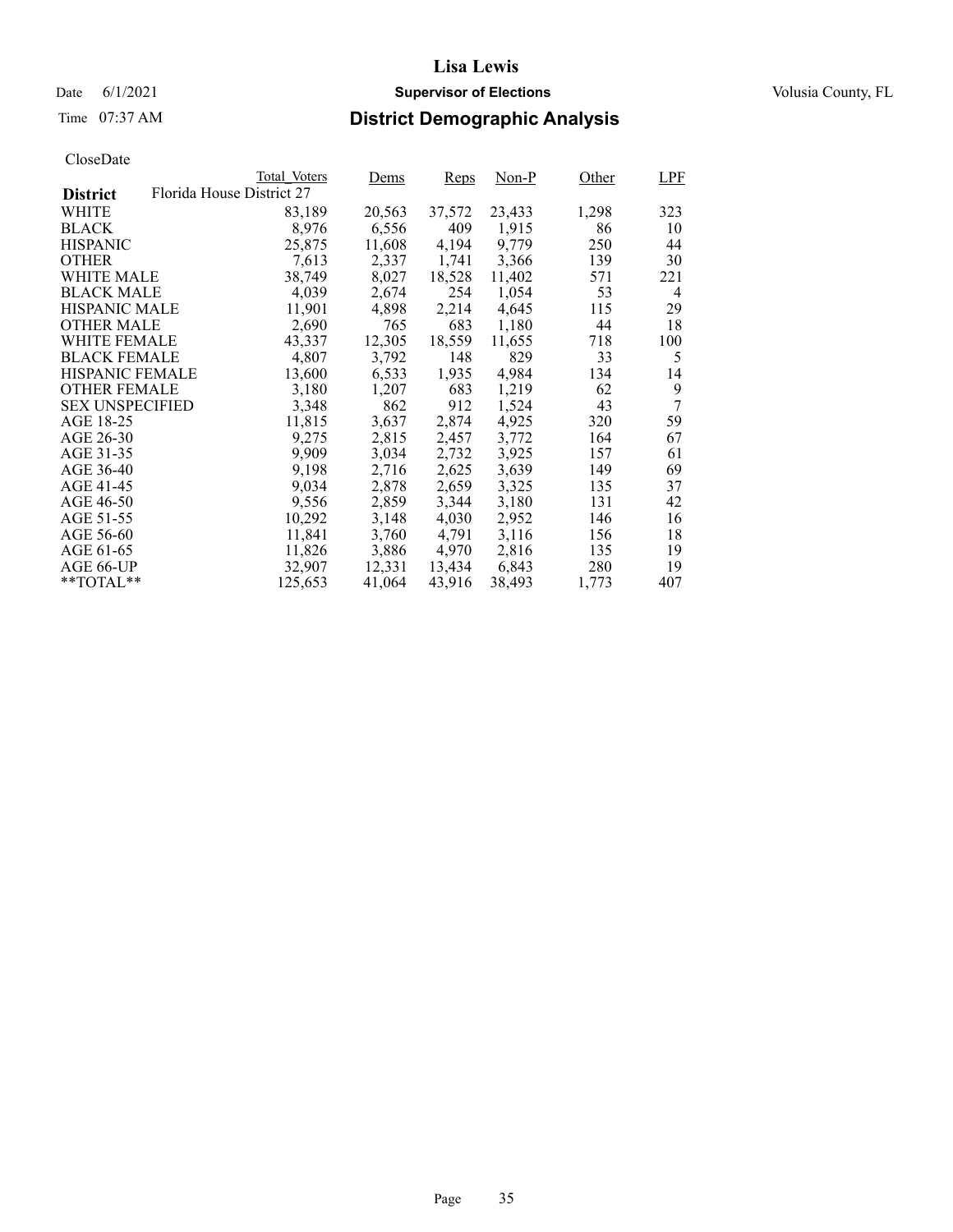### Date 6/1/2021 **Supervisor of Elections Supervisor of Elections** Volusia County, FL

# Time 07:37 AM **District Demographic Analysis**

|                        |                         | Total Voters | Dems   | Reps   | Non-P  | Other | LPF |
|------------------------|-------------------------|--------------|--------|--------|--------|-------|-----|
| <b>District</b>        | School Board District 1 |              |        |        |        |       |     |
| WHITE                  |                         | 65,036       | 16,539 | 30,476 | 16,720 | 1,027 | 274 |
| <b>BLACK</b>           |                         | 6,356        | 4,872  | 241    | 1,182  | 56    | 5   |
| <b>HISPANIC</b>        |                         | 9,454        | 3,874  | 1,834  | 3,589  | 132   | 25  |
| <b>OTHER</b>           |                         | 5,013        | 1,541  | 1,202  | 2,184  | 64    | 22  |
| WHITE MALE             |                         | 29,782       | 6,272  | 14,775 | 8,085  | 469   | 181 |
| <b>BLACK MALE</b>      |                         | 2,619        | 1,862  | 120    | 604    | 30    | 3   |
| <b>HISPANIC MALE</b>   |                         | 4,159        | 1,542  | 897    | 1,639  | 63    | 18  |
| <b>OTHER MALE</b>      |                         | 1,718        | 500    | 458    | 732    | 19    | 9   |
| <b>WHITE FEMALE</b>    |                         | 34,450       | 10,088 | 15,363 | 8,361  | 549   | 89  |
| <b>BLACK FEMALE</b>    |                         | 3,623        | 2,925  | 113    | 557    | 26    | 2   |
| <b>HISPANIC FEMALE</b> |                         | 5,146        | 2,263  | 911    | 1,897  | 68    | 7   |
| <b>OTHER FEMALE</b>    |                         | 2,100        | 773    | 481    | 806    | 33    | 7   |
| <b>SEX UNSPECIFIED</b> |                         | 2,261        | 601    | 634    | 994    | 22    | 10  |
| AGE 18-25              |                         | 8,382        | 2,614  | 2,321  | 3,178  | 213   | 56  |
| AGE 26-30              |                         | 5,982        | 1,771  | 1,837  | 2,189  | 130   | 55  |
| AGE 31-35              |                         | 6,266        | 1,873  | 1,922  | 2,336  | 98    | 37  |
| AGE 36-40              |                         | 5,906        | 1,667  | 1,934  | 2,163  | 94    | 48  |
| AGE 41-45              |                         | 5,655        | 1,649  | 1,983  | 1,906  | 91    | 26  |
| AGE 46-50              |                         | 6,024        | 1,696  | 2,317  | 1,883  | 101   | 27  |
| AGE 51-55              |                         | 6,633        | 1,826  | 2,946  | 1,752  | 89    | 20  |
| AGE 56-60              |                         | 7,726        | 2,247  | 3,498  | 1,875  | 89    | 17  |
| AGE 61-65              |                         | 7,949        | 2,528  | 3,640  | 1,658  | 107   | 16  |
| AGE 66-UP              |                         | 25,336       | 8,955  | 11,355 | 4,735  | 267   | 24  |
| $*$ TOTAL $*$          |                         | 85,859       | 26,826 | 33,753 | 23,675 | 1,279 | 326 |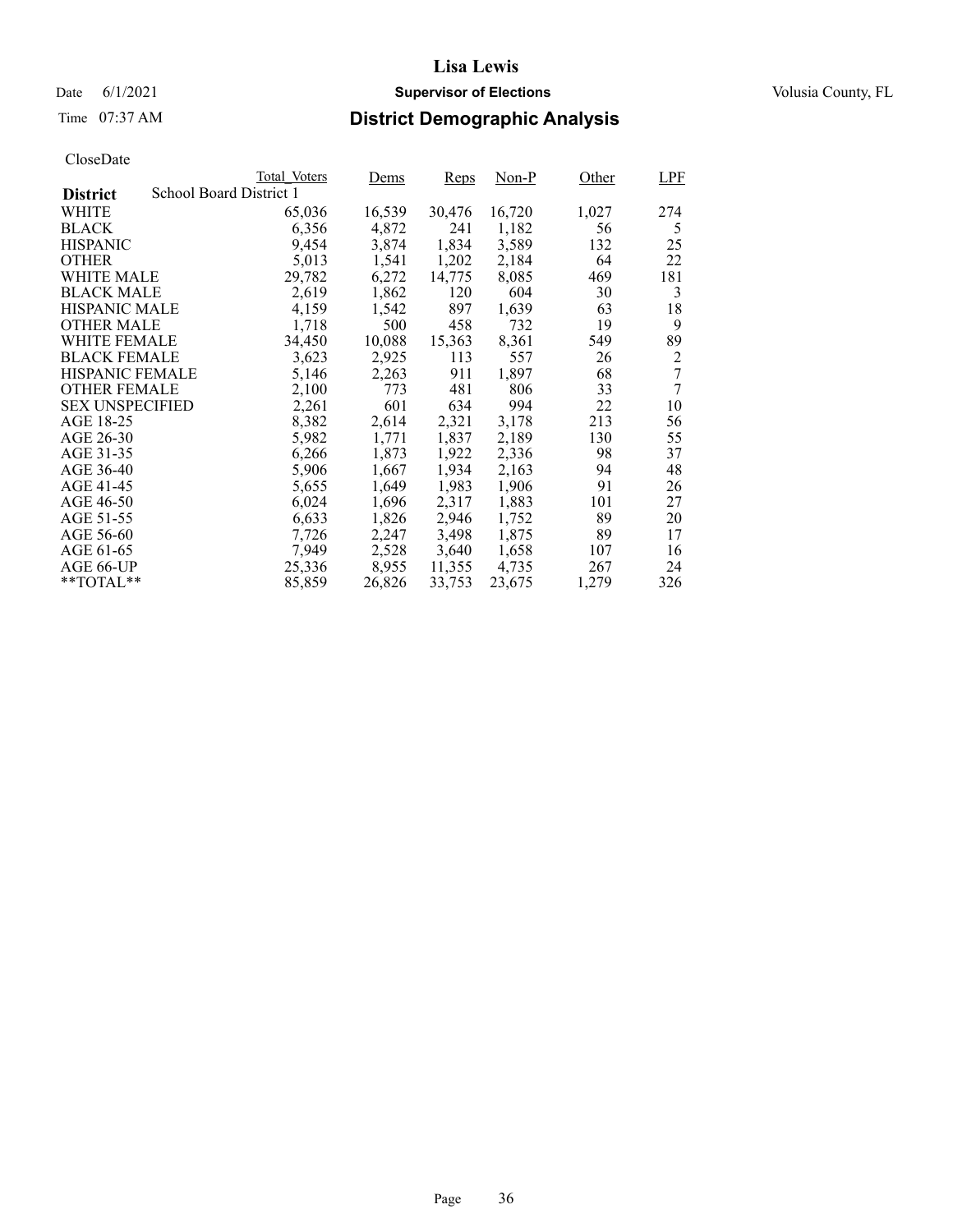### Date 6/1/2021 **Supervisor of Elections Supervisor of Elections** Volusia County, FL

# Time 07:37 AM **District Demographic Analysis**

|                        |                         | Total Voters | Dems   | Reps   | Non-P  | Other | LPF            |
|------------------------|-------------------------|--------------|--------|--------|--------|-------|----------------|
| <b>District</b>        | School Board District 2 |              |        |        |        |       |                |
| WHITE                  |                         | 53,346       | 14,822 | 22,434 | 14,839 | 1,033 | 218            |
| <b>BLACK</b>           |                         | 13,208       | 10,333 | 368    | 2,390  | 111   | 6              |
| <b>HISPANIC</b>        |                         | 3,248        | 1,365  | 670    | 1,148  | 51    | 14             |
| <b>OTHER</b>           |                         | 4,940        | 1,630  | 1,021  | 2,166  | 104   | 19             |
| WHITE MALE             |                         | 25,104       | 5,814  | 11,306 | 7,372  | 476   | 136            |
| <b>BLACK MALE</b>      |                         | 5,195        | 3,789  | 199    | 1,148  | 59    | $\mathbf{0}$   |
| <b>HISPANIC MALE</b>   |                         | 1,493        | 572    | 345    | 534    | 32    | 10             |
| <b>OTHER MALE</b>      |                         | 1,748        | 547    | 408    | 743    | 39    | 11             |
| <b>WHITE FEMALE</b>    |                         | 27,511       | 8,815  | 10,858 | 7,205  | 553   | 80             |
| <b>BLACK FEMALE</b>    |                         | 7,708        | 6,307  | 159    | 1,185  | 52    | 5              |
| HISPANIC FEMALE        |                         | 1,686        | 766    | 316    | 581    | 19    | $\overline{4}$ |
| <b>OTHER FEMALE</b>    |                         | 2,026        | 794    | 416    | 760    | 50    | 6              |
| <b>SEX UNSPECIFIED</b> |                         | 2,271        | 746    | 486    | 1,015  | 19    | 5              |
| AGE 18-25              |                         | 8,618        | 3,604  | 1,601  | 3,142  | 224   | 47             |
| AGE 26-30              |                         | 5,456        | 2,191  | 1,132  | 1.939  | 150   | 44             |
| AGE 31-35              |                         | 5,011        | 1,947  | 1,130  | 1,794  | 103   | 37             |
| AGE 36-40              |                         | 4,341        | 1,679  | 1,077  | 1,464  | 92    | 29             |
| AGE 41-45              |                         | 4,004        | 1,547  | 1,032  | 1,336  | 71    | 18             |
| AGE 46-50              |                         | 4,300        | 1,504  | 1,403  | 1,302  | 67    | 24             |
| AGE 51-55              |                         | 5,339        | 1,841  | 1,956  | 1,446  | 83    | 13             |
| AGE 56-60              |                         | 7,103        | 2,478  | 2,721  | 1,791  | 101   | 12             |
| AGE 61-65              |                         | 7,649        | 2,853  | 3,031  | 1,634  | 119   | 12             |
| AGE 66-UP              |                         | 22,921       | 8,506  | 9,410  | 4,695  | 289   | 21             |
| $*$ TOTAL $*$          |                         | 74,742       | 28,150 | 24,493 | 20,543 | 1,299 | 257            |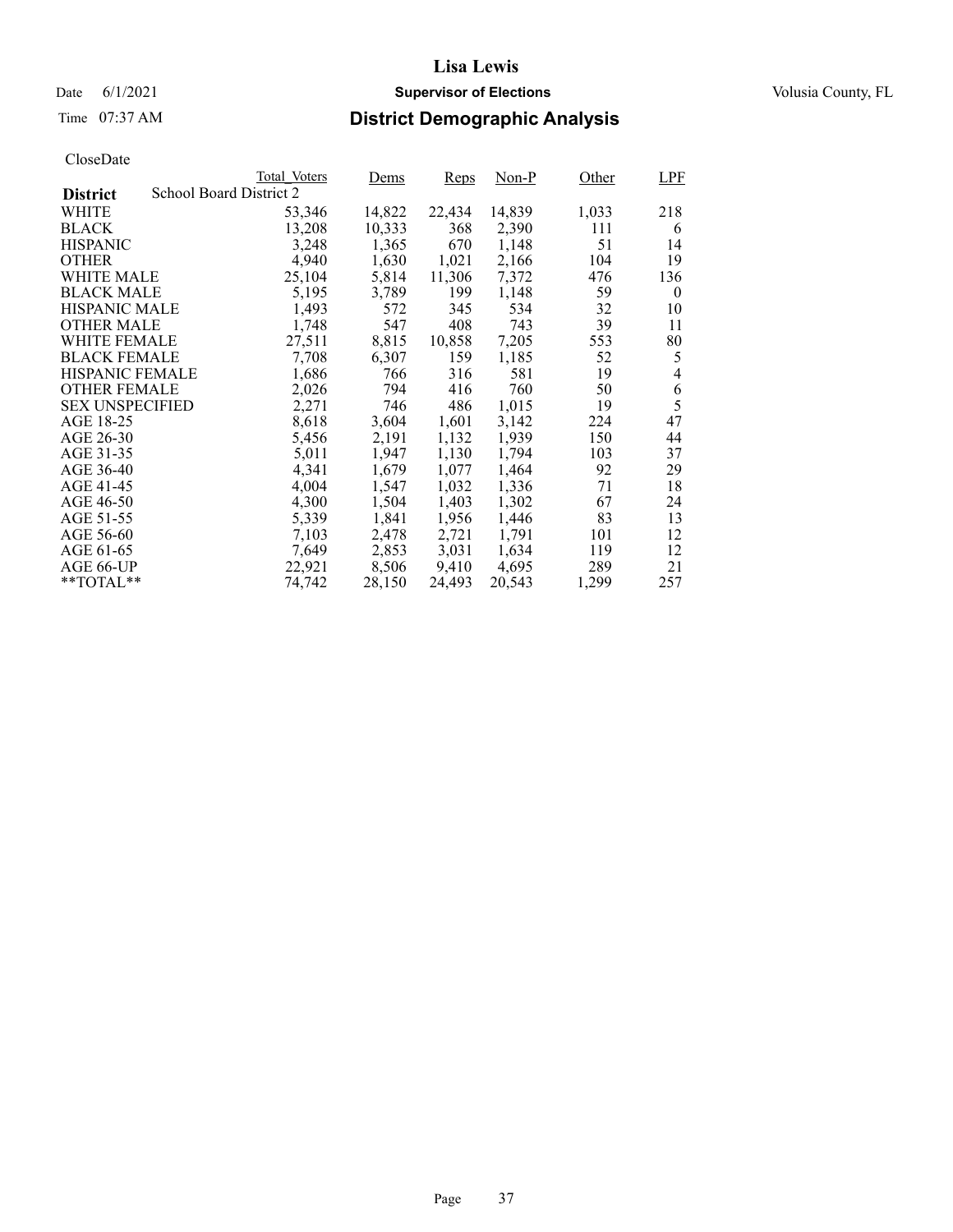# Time 07:37 AM **District Demographic Analysis**

|                        |                         | Total Voters | Dems   | Reps   | Non-P  | Other | LPF      |
|------------------------|-------------------------|--------------|--------|--------|--------|-------|----------|
| <b>District</b>        | School Board District 3 |              |        |        |        |       |          |
| WHITE                  |                         | 80,158       | 20,625 | 36,748 | 21,085 | 1,457 | 243      |
| <b>BLACK</b>           |                         | 2,440        | 1,829  | 117    | 461    | 29    | 4        |
| <b>HISPANIC</b>        |                         | 2,394        | 812    | 666    | 864    | 42    | 10       |
| <b>OTHER</b>           |                         | 4,094        | 1,136  | 1,185  | 1,682  | 74    | 17       |
| WHITE MALE             |                         | 37,446       | 8,052  | 18,187 | 10,345 | 696   | 166      |
| <b>BLACK MALE</b>      |                         | 1,138        | 792    | 68     | 256    | 18    | 4        |
| <b>HISPANIC MALE</b>   |                         | 1,086        | 336    | 330    | 392    | 21    | 7        |
| <b>OTHER MALE</b>      |                         | 1,438        | 387    | 430    | 583    | 28    | 10       |
| WHITE FEMALE           |                         | 41.791       | 12,358 | 18,179 | 10,426 | 755   | 73       |
| <b>BLACK FEMALE</b>    |                         | 1,261        | 1,002  | 48     | 200    | 11    | $\theta$ |
| <b>HISPANIC FEMALE</b> |                         | 1,255        | 457    | 322    | 452    | 21    | 3        |
| <b>OTHER FEMALE</b>    |                         | 1,695        | 572    | 507    | 581    | 29    | 6        |
| <b>SEX UNSPECIFIED</b> |                         | 1,975        | 446    | 645    | 856    | 23    | 5        |
| AGE 18-25              |                         | 6,739        | 1,781  | 2,262  | 2,418  | 245   | 33       |
| AGE 26-30              |                         | 4,949        | 1,265  | 1,647  | 1,890  | 112   | 35       |
| AGE 31-35              |                         | 5,119        | 1,346  | 1,742  | 1,882  | 100   | 49       |
| AGE 36-40              |                         | 4,935        | 1,238  | 1,790  | 1,786  | 94    | 27       |
| AGE 41-45              |                         | 5,074        | 1,199  | 1,944  | 1,804  | 102   | 25       |
| AGE 46-50              |                         | 5,761        | 1,332  | 2,536  | 1,753  | 113   | 27       |
| AGE 51-55              |                         | 6,651        | 1,514  | 3,225  | 1,754  | 136   | 22       |
| AGE 56-60              |                         | 8,773        | 2,158  | 4,313  | 2,145  | 140   | 17       |
| AGE 61-65              |                         | 9,601        | 2,675  | 4,518  | 2,221  | 172   | 15       |
| AGE 66-UP              |                         | 31,481       | 9,894  | 14,737 | 6,438  | 388   | 24       |
| $*$ $TOTAL**$          |                         | 89,086       | 24,402 | 38,716 | 24,092 | 1,602 | 274      |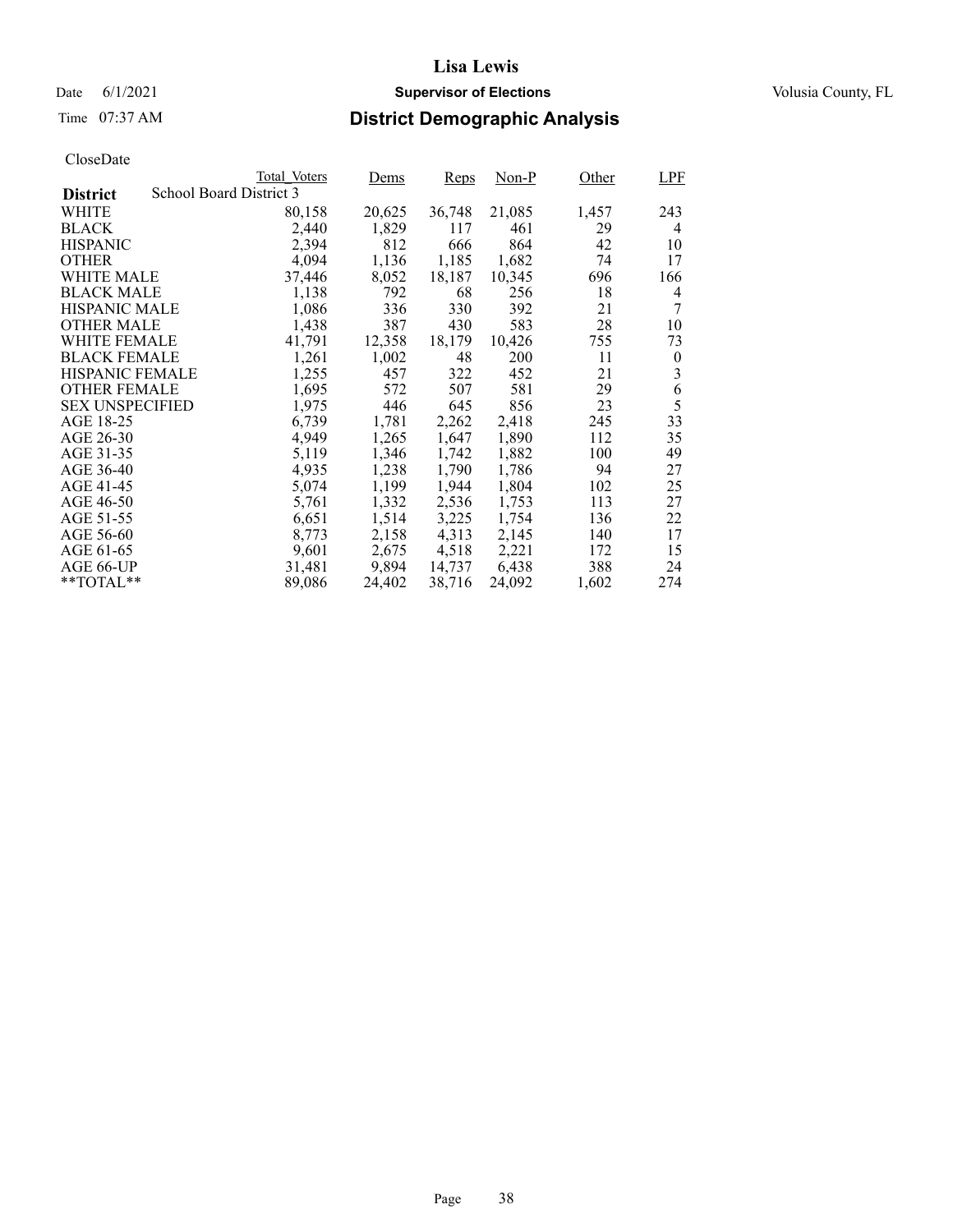# Time 07:37 AM **District Demographic Analysis**

|                        |                         | Total Voters | Dems   | Reps   | Non-P  | Other | LPF |
|------------------------|-------------------------|--------------|--------|--------|--------|-------|-----|
| <b>District</b>        | School Board District 4 |              |        |        |        |       |     |
| WHITE                  |                         | 67,404       | 18,171 | 30,330 | 17,538 | 1,138 | 227 |
| <b>BLACK</b>           |                         | 6,393        | 4,867  | 234    | 1,216  | 67    | 9   |
| <b>HISPANIC</b>        |                         | 3,367        | 1,333  | 737    | 1,226  | 54    | 17  |
| <b>OTHER</b>           |                         | 4,837        | 1,433  | 1,233  | 2,064  | 95    | 12  |
| WHITE MALE             |                         | 31,097       | 6,951  | 14,848 | 8,611  | 526   | 161 |
| <b>BLACK MALE</b>      |                         | 2,644        | 1,810  | 138    | 649    | 40    | 7   |
| <b>HISPANIC MALE</b>   |                         | 1,473        | 512    | 349    | 574    | 27    | 11  |
| <b>OTHER MALE</b>      |                         | 1,756        | 491    | 484    | 736    | 38    | 7   |
| <b>WHITE FEMALE</b>    |                         | 35,563       | 11,065 | 15,168 | 8,656  | 608   | 66  |
| <b>BLACK FEMALE</b>    |                         | 3,649        | 2,984  | 90     | 546    | 27    | 2   |
| <b>HISPANIC FEMALE</b> |                         | 1,829        | 803    | 373    | 621    | 26    | 6   |
| <b>OTHER FEMALE</b>    |                         | 2,010        | 705    | 506    | 756    | 39    | 4   |
| <b>SEX UNSPECIFIED</b> |                         | 1,979        | 483    | 577    | 895    | 23    | 1   |
| AGE 18-25              |                         | 6,869        | 2,084  | 2,079  | 2,467  | 197   | 42  |
| AGE 26-30              |                         | 4.933        | 1,589  | 1,453  | 1,756  | 103   | 32  |
| AGE 31-35              |                         | 4,949        | 1,591  | 1,455  | 1,775  | 92    | 36  |
| AGE 36-40              |                         | 4,630        | 1,422  | 1,442  | 1,669  | 65    | 32  |
| AGE 41-45              |                         | 4,515        | 1,333  | 1,518  | 1,547  | 90    | 27  |
| AGE 46-50              |                         | 5,056        | 1,373  | 2,044  | 1,515  | 97    | 27  |
| AGE 51-55              |                         | 6,228        | 1,720  | 2,722  | 1,663  | 108   | 15  |
| AGE 56-60              |                         | 8,110        | 2,301  | 3,643  | 2,024  | 133   | 9   |
| AGE 61-65              |                         | 8,946        | 2,855  | 3,917  | 1,992  | 164   | 18  |
| AGE 66-UP              |                         | 27,765       | 9,536  | 12,261 | 5,636  | 305   | 27  |
| $*$ $TOTAL**$          |                         | 82,001       | 25,804 | 32,534 | 22,044 | 1,354 | 265 |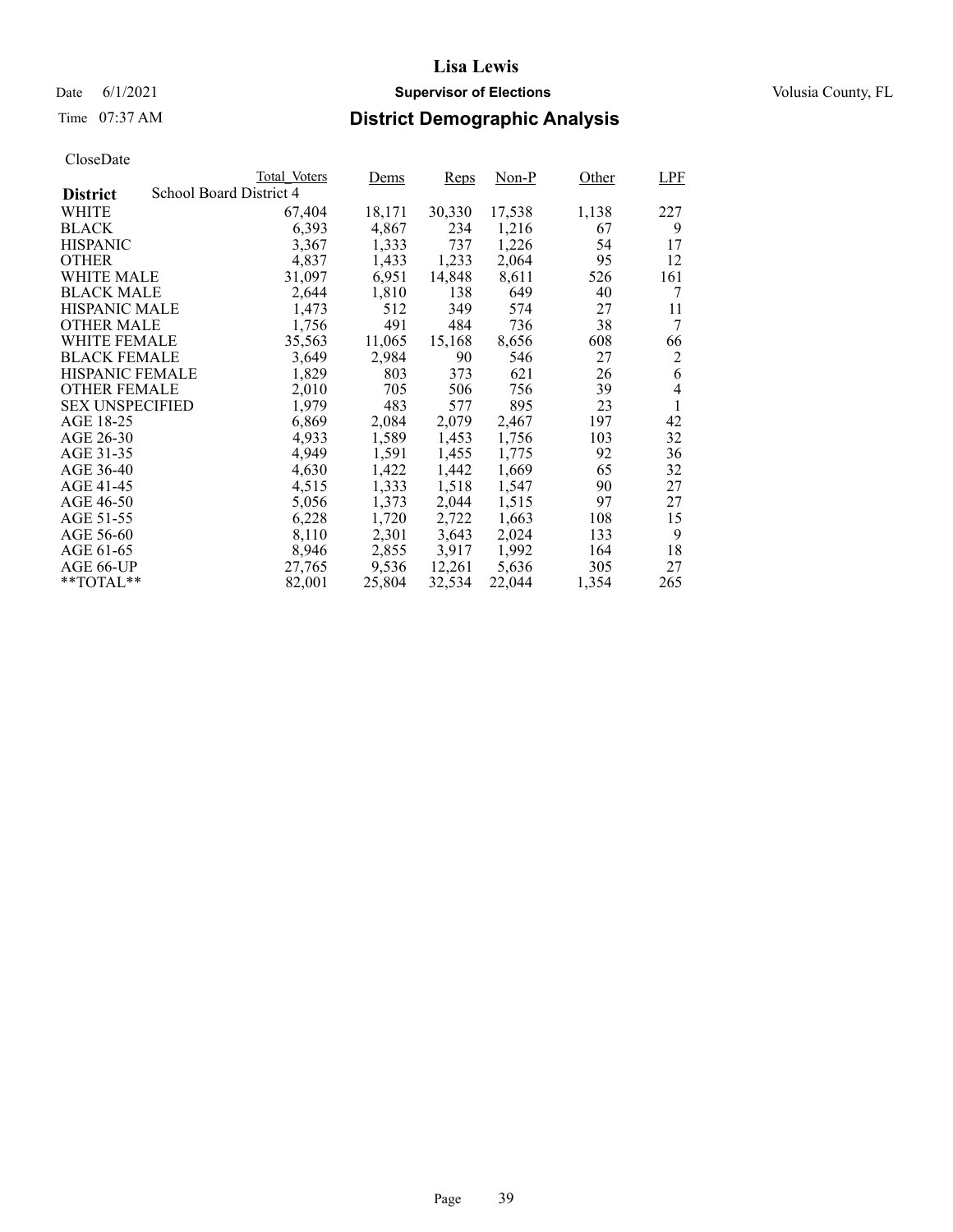### Date 6/1/2021 **Supervisor of Elections Supervisor of Elections** Volusia County, FL

# Time 07:37 AM **District Demographic Analysis**

|                        |                         | Total Voters | Dems   | Reps   | Non-P  | Other | <b>LPF</b>     |
|------------------------|-------------------------|--------------|--------|--------|--------|-------|----------------|
| <b>District</b>        | School Board District 5 |              |        |        |        |       |                |
| WHITE                  |                         | 41,925       | 10,370 | 18,450 | 12,291 | 628   | 186            |
| <b>BLACK</b>           |                         | 7,162        | 5,214  | 322    | 1,550  | 68    | 8              |
| <b>HISPANIC</b>        |                         | 21,889       | 9,979  | 3,345  | 8,348  | 184   | 33             |
| <b>OTHER</b>           |                         | 5,152        | 1,683  | 1,062  | 2,297  | 92    | 18             |
| WHITE MALE             |                         | 19,680       | 4,092  | 9,138  | 6.044  | 280   | 126            |
| <b>BLACK MALE</b>      |                         | 3,207        | 2,118  | 203    | 844    | 40    | 2              |
| <b>HISPANIC MALE</b>   |                         | 10,164       | 4,261  | 1,799  | 3,995  | 87    | 22             |
| <b>OTHER MALE</b>      |                         | 1,835        | 553    | 431    | 809    | 29    | 13             |
| <b>WHITE FEMALE</b>    |                         | 21,649       | 6,145  | 9,051  | 6,049  | 345   | 59             |
| <b>BLACK FEMALE</b>    |                         | 3,853        | 3,027  | 113    | 680    | 28    | 5              |
| <b>HISPANIC FEMALE</b> |                         | 11,411       | 5,572  | 1,512  | 4,221  | 96    | 10             |
| <b>OTHER FEMALE</b>    |                         | 2,158        | 866    | 410    | 838    | 40    | $\overline{4}$ |
| <b>SEX UNSPECIFIED</b> |                         | 2,170        | 611    | 522    | 1,006  | 27    | 4              |
| AGE 18-25              |                         | 8,109        | 2,656  | 1,723  | 3,504  | 191   | 35             |
| AGE 26-30              |                         | 6,327        | 2,047  | 1,478  | 2,651  | 107   | 44             |
| AGE 31-35              |                         | 6,778        | 2,207  | 1,712  | 2,714  | 106   | 39             |
| AGE 36-40              |                         | 6,256        | 2,002  | 1,574  | 2,532  | 105   | 43             |
| AGE 41-45              |                         | 6,065        | 2,131  | 1,584  | 2,241  | 87    | 22             |
| AGE 46-50              |                         | 6,215        | 2,066  | 1,953  | 2,100  | 77    | 19             |
| AGE 51-55              |                         | 6,459        | 2,230  | 2,241  | 1,905  | 73    | 10             |
| AGE 56-60              |                         | 7,156        | 2,522  | 2,623  | 1,924  | 75    | 12             |
| AGE 61-65              |                         | 6,715        | 2,463  | 2,571  | 1,622  | 49    | 10             |
| AGE 66-UP              |                         | 16,048       | 6,922  | 5,720  | 3,293  | 102   | 11             |
| $*$ $TOTAL**$          |                         | 76,128       | 27,246 | 23,179 | 24,486 | 972   | 245            |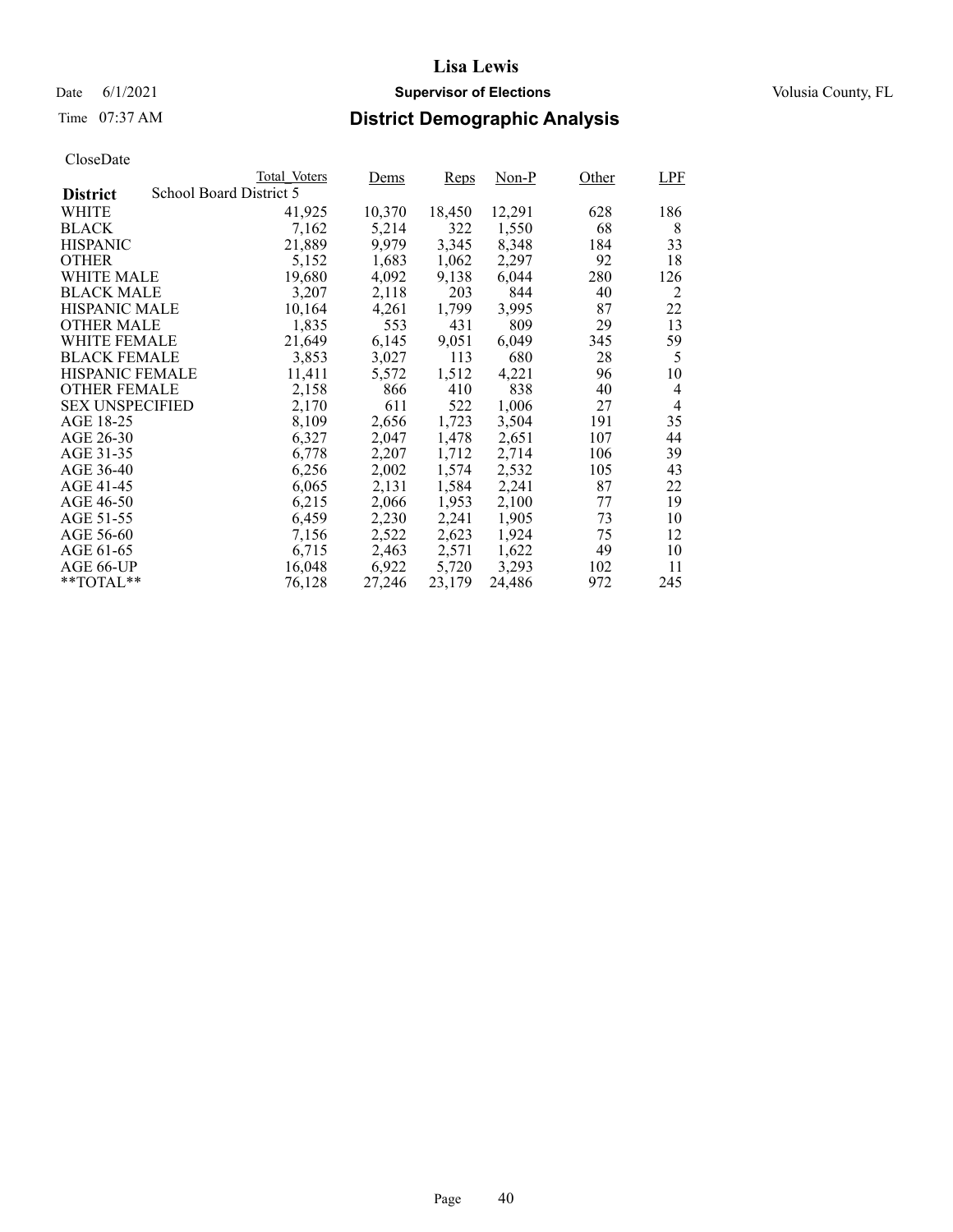Date 6/1/2021 **Supervisor of Elections Supervisor of Elections** Volusia County, FL

# Time 07:37 AM **District Demographic Analysis**

|                        |                           | Total Voters | Dems   | Reps   | Non-P  | Other | <b>LPF</b> |
|------------------------|---------------------------|--------------|--------|--------|--------|-------|------------|
| <b>District</b>        | Florida Senate District 7 |              |        |        |        |       |            |
| WHITE                  |                           | 111,812      | 30,285 | 49,732 | 29,399 | 1,974 | 422        |
| <b>BLACK</b>           |                           | 19,025       | 14,780 | 565    | 3,495  | 171   | 14         |
| <b>HISPANIC</b>        |                           | 6,783        | 2,767  | 1,393  | 2,493  | 103   | 27         |
| <b>OTHER</b>           |                           | 9,086        | 2,835  | 2,109  | 3,929  | 187   | 26         |
| WHITE MALE             |                           | 52,188       | 11,744 | 24,648 | 14,586 | 918   | 292        |
| <b>BLACK MALE</b>      |                           | 7,614        | 5,470  | 315    | 1,728  | 94    | 7          |
| <b>HISPANIC MALE</b>   |                           | 3,035        | 1,129  | 667    | 1,168  | 53    | 18         |
| <b>OTHER MALE</b>      |                           | 3,222        | 950    | 837    | 1,350  | 71    | 14         |
| <b>WHITE FEMALE</b>    |                           | 58,304       | 18,241 | 24,560 | 14,327 | 1,048 | 128        |
| <b>BLACK FEMALE</b>    |                           | 11,014       | 9,005  | 234    | 1,691  | 77    | 7          |
| <b>HISPANIC FEMALE</b> |                           | 3,606        | 1,585  | 701    | 1,262  | 49    | 9          |
| <b>OTHER FEMALE</b>    |                           | 3.740        | 1,382  | 856    | 1,408  | 85    | 9          |
| <b>SEX UNSPECIFIED</b> |                           | 3,982        | 1,161  | 980    | 1,796  | 40    | 5          |
| AGE 18-25              |                           | 14,783       | 5,437  | 3,566  | 5,315  | 383   | 82         |
| AGE 26-30              |                           | 9,613        | 3,542  | 2,414  | 3.361  | 224   | 72         |
| AGE 31-35              |                           | 9,306        | 3,332  | 2,443  | 3,287  | 177   | 67         |
| AGE 36-40              |                           | 8,381        | 2,880  | 2,413  | 2,888  | 147   | 53         |
| AGE 41-45              |                           | 8,048        | 2,708  | 2,445  | 2,703  | 148   | 44         |
| AGE 46-50              |                           | 8,821        | 2,720  | 3,261  | 2,640  | 156   | 44         |
| AGE 51-55              |                           | 10,872       | 3,337  | 4,476  | 2,854  | 176   | 29         |
| AGE 56-60              |                           | 14,215       | 4,475  | 5,995  | 3,508  | 217   | 20         |
| AGE 61-65              |                           | 15,478       | 5,312  | 6,522  | 3,352  | 263   | 29         |
| AGE 66-UP              |                           | 47,189       | 16,924 | 20,264 | 9,408  | 544   | 49         |
| $*$ $TOTAL**$          |                           | 146,706      | 50,667 | 53,799 | 39,316 | 2,435 | 489        |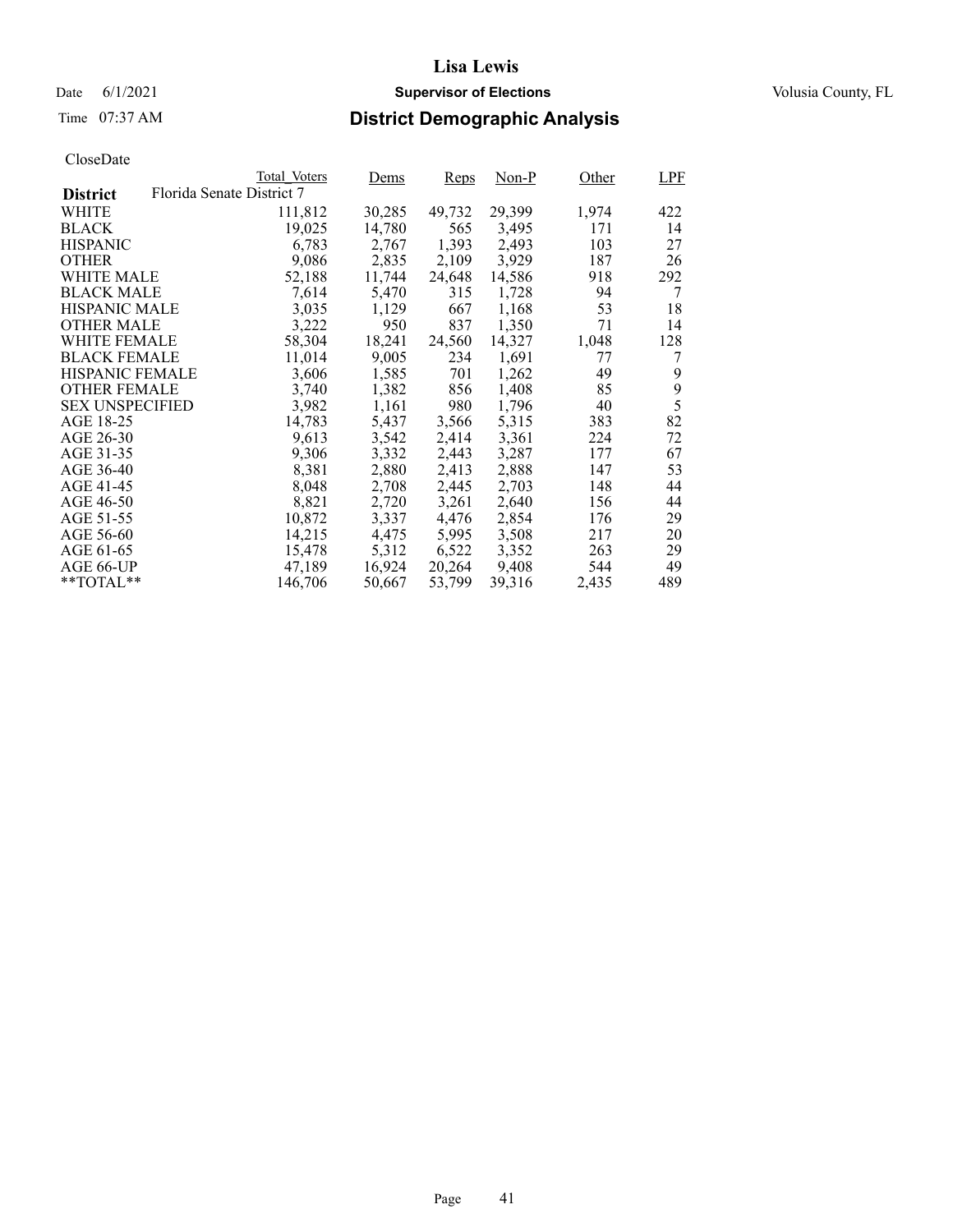### Date 6/1/2021 **Supervisor of Elections Supervisor of Elections** Volusia County, FL

# Time 07:37 AM **District Demographic Analysis**

|                        |                           | Total Voters | Dems   | Reps   | Non-P  | Other | LPF            |
|------------------------|---------------------------|--------------|--------|--------|--------|-------|----------------|
| <b>District</b>        | Florida Senate District 9 |              |        |        |        |       |                |
| WHITE                  |                           | 29,051       | 6,650  | 14,041 | 7,800  | 436   | 124            |
| <b>BLACK</b>           |                           | 1,890        | 1,373  | 80     | 412    | 22    | 3              |
| <b>HISPANIC</b>        |                           | 5,026        | 2,084  | 1,023  | 1,842  | 67    | 10             |
| <b>OTHER</b>           |                           | 2,286        | 611    | 610    | 1,024  | 35    | 6              |
| WHITE MALE             |                           | 13,426       | 2,540  | 6,835  | 3,768  | 199   | 84             |
| <b>BLACK MALE</b>      |                           | 821          | 536    | 43     | 228    | 12    | 2              |
| <b>HISPANIC MALE</b>   |                           | 2,255        | 844    | 523    | 847    | 34    |                |
| OTHER MALE             |                           | 788          | 204    | 232    | 341    | 8     | 3              |
| WHITE FEMALE           |                           | 15,228       | 4,039  | 7,028  | 3,889  | 233   | 39             |
| <b>BLACK FEMALE</b>    |                           | 1,040        | 817    | 36     | 176    | 10    | 1              |
| <b>HISPANIC FEMALE</b> |                           | 2,701        | 1,207  | 487    | 971    | 33    | 3              |
| <b>OTHER FEMALE</b>    |                           | 962          | 328    | 244    | 369    | 19    | $\overline{c}$ |
| <b>SEX UNSPECIFIED</b> |                           | 1,031        | 203    | 325    | 489    | 12    | $\overline{2}$ |
| AGE 18-25              |                           | 3,486        | 920    | 1,061  | 1,382  | 98    | 25             |
| AGE 26-30              |                           | 2,658        | 677    | 873    | 1,029  | 59    | 20             |
| AGE 31-35              |                           | 2,845        | 784    | 930    | 1,078  | 41    | 12             |
| AGE 36-40              |                           | 2,688        | 649    | 968    | 1,006  | 36    | 29             |
| AGE 41-45              |                           | 2,573        | 681    | 925    | 907    | 48    | 12             |
| AGE 46-50              |                           | 2,857        | 714    | 1,173  | 906    | 49    | 15             |
| AGE 51-55              |                           | 3,135        | 809    | 1,438  | 833    | 45    | 10             |
| AGE 56-60              |                           | 3,566        | 923    | 1,649  | 949    | 39    | 6              |
| AGE 61-65              |                           | 3,557        | 1,005  | 1,700  | 796    | 49    | 7              |
| AGE 66-UP              |                           | 10,888       | 3,556  | 5,037  | 2,192  | 96    | 7              |
| $*$ $TOTAL**$          |                           | 38,253       | 10,718 | 15,754 | 11,078 | 560   | 143            |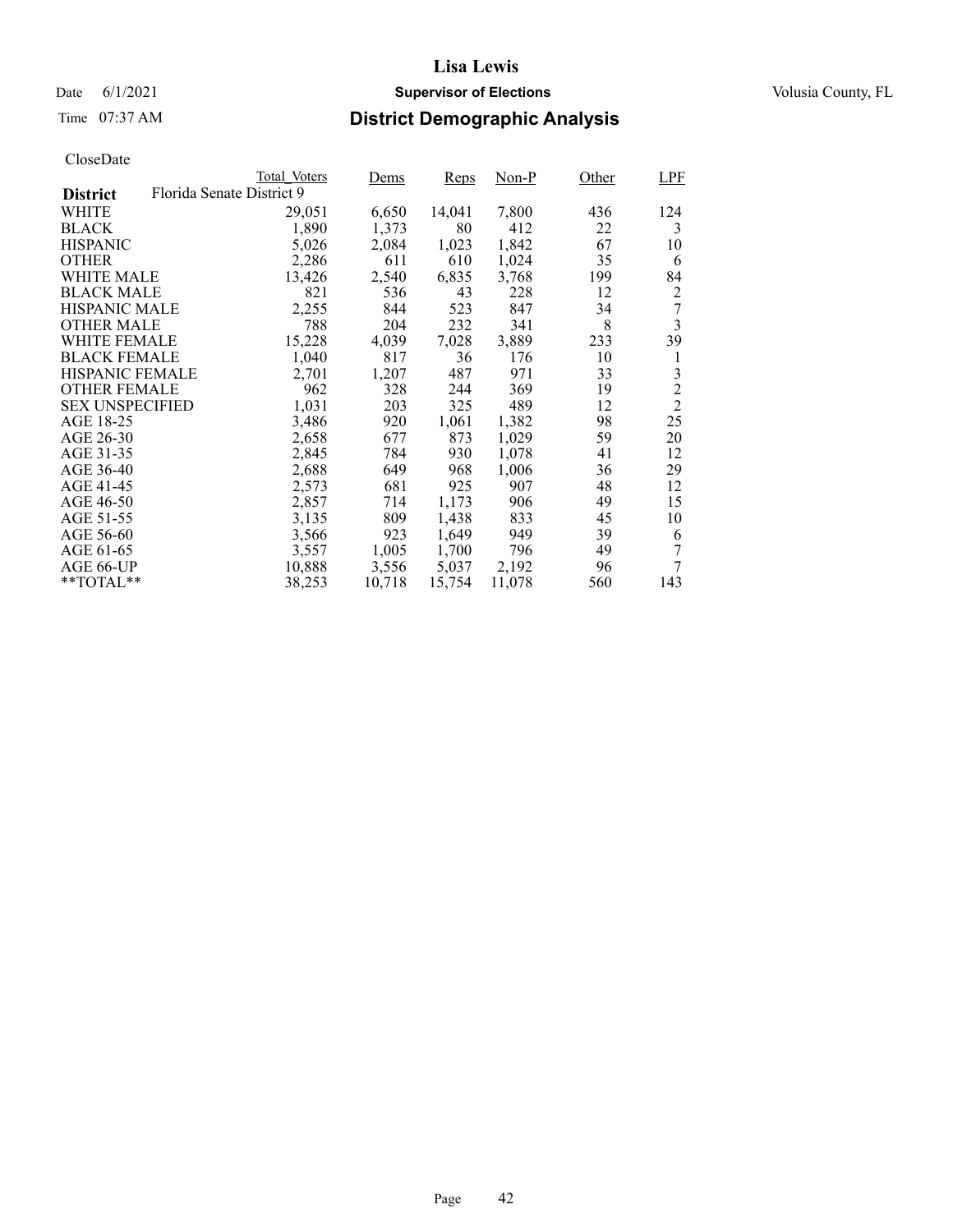Date 6/1/2021 **Supervisor of Elections Supervisor of Elections** Volusia County, FL

# Time 07:37 AM **District Demographic Analysis**

|                        |                            | Total Voters | Dems   | Reps   | $Non-P$ | Other | LPF |
|------------------------|----------------------------|--------------|--------|--------|---------|-------|-----|
| <b>District</b>        | Florida Senate District 14 |              |        |        |         |       |     |
| WHITE                  |                            | 167,006      | 43,592 | 74,665 | 45,274  | 2,873 | 602 |
| <b>BLACK</b>           |                            | 14,644       | 10,962 | 637    | 2,892   | 138   | 15  |
| <b>HISPANIC</b>        |                            | 28,543       | 12,512 | 4,836  | 10,840  | 293   | 62  |
| <b>OTHER</b>           |                            | 12,664       | 3,977  | 2,984  | 5,440   | 207   | 56  |
| WHITE MALE             |                            | 77,495       | 16,897 | 36,771 | 22,103  | 1,330 | 394 |
| <b>BLACK MALE</b>      |                            | 6,368        | 4,365  | 370    | 1,545   | 81    | 7   |
| <b>HISPANIC MALE</b>   |                            | 13,085       | 5,250  | 2,530  | 5,119   | 143   | 43  |
| <b>OTHER MALE</b>      |                            | 4,485        | 1,324  | 1,142  | 1,912   | 74    | 33  |
| <b>WHITE FEMALE</b>    |                            | 87,432       | 26,191 | 37,031 | 22,481  | 1,529 | 200 |
| <b>BLACK FEMALE</b>    |                            | 8,040        | 6,423  | 253    | 1,301   | 57    | 6   |
| <b>HISPANIC FEMALE</b> |                            | 15,020       | 7,069  | 2,246  | 5,539   | 148   | 18  |
| <b>OTHER FEMALE</b>    |                            | 5,287        | 2,000  | 1,220  | 1,964   | 87    | 16  |
| <b>SEX UNSPECIFIED</b> |                            | 5,643        | 1,523  | 1,559  | 2,481   | 62    | 18  |
| AGE 18-25              |                            | 20,448       | 6,382  | 5,359  | 8,012   | 589   | 106 |
| AGE 26-30              |                            | 15,376       | 4.644  | 4,260  | 6.035   | 319   | 118 |
| AGE 31-35              |                            | 15,972       | 4,848  | 4,588  | 6,136   | 281   | 119 |
| AGE 36-40              |                            | 14,999       | 4,479  | 4,436  | 5,720   | 267   | 97  |
| AGE 41-45              |                            | 14,692       | 4,470  | 4,691  | 5,224   | 245   | 62  |
| AGE 46-50              |                            | 15,678       | 4,537  | 5,819  | 5,007   | 250   | 65  |
| AGE 51-55              |                            | 17,303       | 4,985  | 7,176  | 4,833   | 268   | 41  |
| AGE 56-60              |                            | 21,087       | 6,308  | 9,154  | 5,302   | 282   | 41  |
| AGE 61-65              |                            | 21,825       | 7,057  | 9,455  | 4.979   | 299   | 35  |
| AGE 66-UP              |                            | 65,474       | 23,333 | 28,182 | 13,197  | 711   | 51  |
| $*$ $TOTAL**$          |                            | 222,857      | 71,043 | 83,122 | 64.446  | 3,511 | 735 |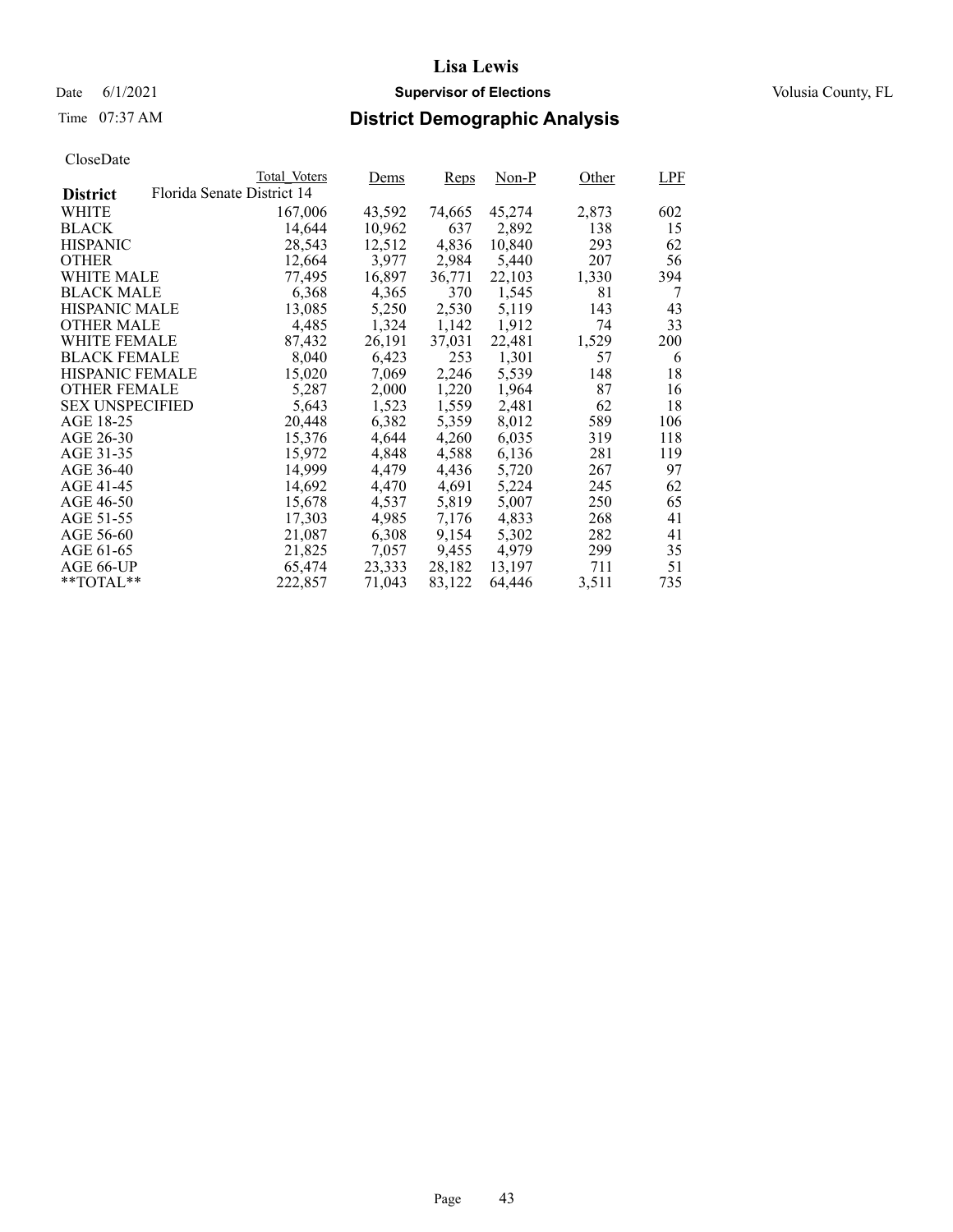### Date 6/1/2021 **Supervisor of Elections Supervisor of Elections** Volusia County, FL

# Time 07:37 AM **District Demographic Analysis**

|                        |                      | Total Voters | Dems  | Reps  | Non-P | Other          | <b>LPF</b>       |
|------------------------|----------------------|--------------|-------|-------|-------|----------------|------------------|
| <b>District</b>        | Daytona Beach Zone 1 |              |       |       |       |                |                  |
| WHITE                  |                      | 5,331        | 1,561 | 2,093 | 1,528 | 123            | 26               |
| <b>BLACK</b>           |                      | 1,287        | 973   | 38    | 262   | 12             | $\overline{c}$   |
| <b>HISPANIC</b>        |                      | 383          | 155   | 70    | 145   | 11             | $\overline{c}$   |
| <b>OTHER</b>           |                      | 550          | 176   | 111   | 247   | 13             | $\overline{3}$   |
| WHITE MALE             |                      | 2,592        | 634   | 1,092 | 790   | 59             | 17               |
| <b>BLACK MALE</b>      |                      | 519          | 365   | 19    | 130   | 5              | 0                |
| <b>HISPANIC MALE</b>   |                      | 176          | 58    | 38    | 68    | 10             | $\overline{c}$   |
| <b>OTHER MALE</b>      |                      | 196          | 60    | 39    | 93    | 3              | 1                |
| <b>WHITE FEMALE</b>    |                      | 2,663        | 903   | 975   | 712   | 64             | 9                |
| <b>BLACK FEMALE</b>    |                      | 745          | 592   | 17    | 127   | 7              | $\overline{c}$   |
| <b>HISPANIC FEMALE</b> |                      | 198          | 96    | 30    | 71    | 1              | $\overline{0}$   |
| <b>OTHER FEMALE</b>    |                      | 236          | 92    | 48    | 86    | 8              | $\overline{c}$   |
| <b>SEX UNSPECIFIED</b> |                      | 226          | 65    | 54    | 105   | $\overline{2}$ | $\boldsymbol{0}$ |
| AGE 18-25              |                      | 943          | 346   | 187   | 381   | 24             | 5                |
| AGE 26-30              |                      | 667          | 292   | 112   | 232   | 22             | 9                |
| AGE 31-35              |                      | 517          | 190   | 116   | 198   | 10             | 3                |
| AGE 36-40              |                      | 402          | 169   | 97    | 124   | 10             | $\overline{c}$   |
| AGE 41-45              |                      | 391          | 153   | 91    | 141   | 5              | $\mathbf{1}$     |
| AGE 46-50              |                      | 464          | 167   | 149   | 139   | 6              | 3                |
| AGE 51-55              |                      | 573          | 176   | 207   | 170   | 19             |                  |
| AGE 56-60              |                      | 719          | 251   | 267   | 186   | 13             | $\overline{2}$   |
| AGE 61-65              |                      | 722          | 286   | 268   | 154   | 10             | $\overline{4}$   |
| AGE 66-UP              |                      | 2,153        | 835   | 818   | 457   | 40             | 3                |
| $*$ $TOTAL**$          |                      | 7,551        | 2,865 | 2,312 | 2,182 | 159            | 33               |
|                        |                      |              |       |       |       |                |                  |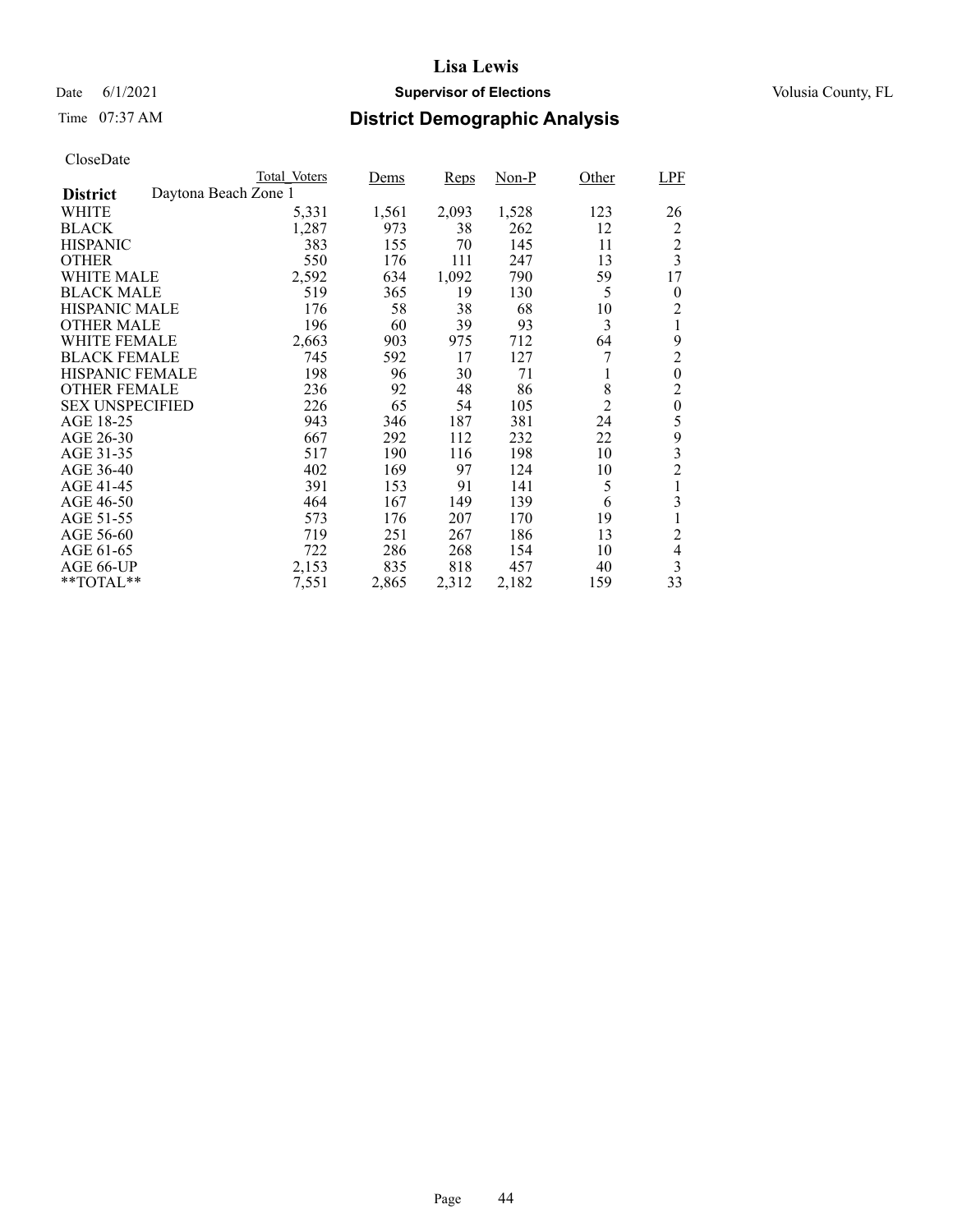### Date 6/1/2021 **Supervisor of Elections Supervisor of Elections** Volusia County, FL

# Time 07:37 AM **District Demographic Analysis**

|                        |                      | Total Voters | Dems  | Reps  | $Non-P$ | Other          | <b>LPF</b>     |
|------------------------|----------------------|--------------|-------|-------|---------|----------------|----------------|
| <b>District</b>        | Daytona Beach Zone 2 |              |       |       |         |                |                |
| WHITE                  |                      | 4,624        | 1,369 | 1,895 | 1,250   | 85             | 25             |
| <b>BLACK</b>           |                      | 1,437        | 1,146 | 40    | 241     | 10             | $\theta$       |
| <b>HISPANIC</b>        |                      | 318          | 144   | 48    | 123     | 2              | 1              |
| <b>OTHER</b>           |                      | 427          | 143   | 85    | 188     | 9              | $\overline{2}$ |
| <b>WHITE MALE</b>      |                      | 2,285        | 583   | 994   | 655     | 38             | 15             |
| <b>BLACK MALE</b>      |                      | 591          | 439   | 25    | 121     | 6              | 0              |
| <b>HISPANIC MALE</b>   |                      | 145          | 68    | 24    | 51      | 1              | 1              |
| <b>OTHER MALE</b>      |                      | 142          | 43    | 37    | 56      | $\overline{4}$ | $\overline{2}$ |
| WHITE FEMALE           |                      | 2,286        | 768   | 880   | 581     | 47             | 10             |
| <b>BLACK FEMALE</b>    |                      | 827          | 693   | 15    | 115     | 4              | $\theta$       |
| <b>HISPANIC FEMALE</b> |                      | 167          | 73    | 22    | 71      | 1              | 0              |
| <b>OTHER FEMALE</b>    |                      | 192          | 78    | 35    | 75      | 4              | 0              |
| <b>SEX UNSPECIFIED</b> |                      | 171          | 57    | 36    | 77      | 1              | 0              |
| AGE 18-25              |                      | 564          | 224   | 112   | 214     | 13             |                |
| AGE 26-30              |                      | 456          | 194   | 86    | 167     | 7              | 2              |
| AGE 31-35              |                      | 433          | 192   | 78    | 144     | 12             | 7              |
| AGE 36-40              |                      | 380          | 176   | 80    | 115     | 6              | 3              |
| AGE 41-45              |                      | 368          | 166   | 76    | 118     | 6              | $\overline{2}$ |
| AGE 46-50              |                      | 461          | 176   | 127   | 145     | 9              | 4              |
| AGE 51-55              |                      | 563          | 198   | 192   | 165     | 7              | 1              |
| AGE 56-60              |                      | 766          | 293   | 282   | 181     | 9              |                |
| AGE 61-65              |                      | 764          | 324   | 282   | 144     | 10             | 4              |
| AGE 66-UP              |                      | 2,051        | 859   | 753   | 409     | 27             | 3              |
| **TOTAL**              |                      | 6,806        | 2,802 | 2,068 | 1,802   | 106            | 28             |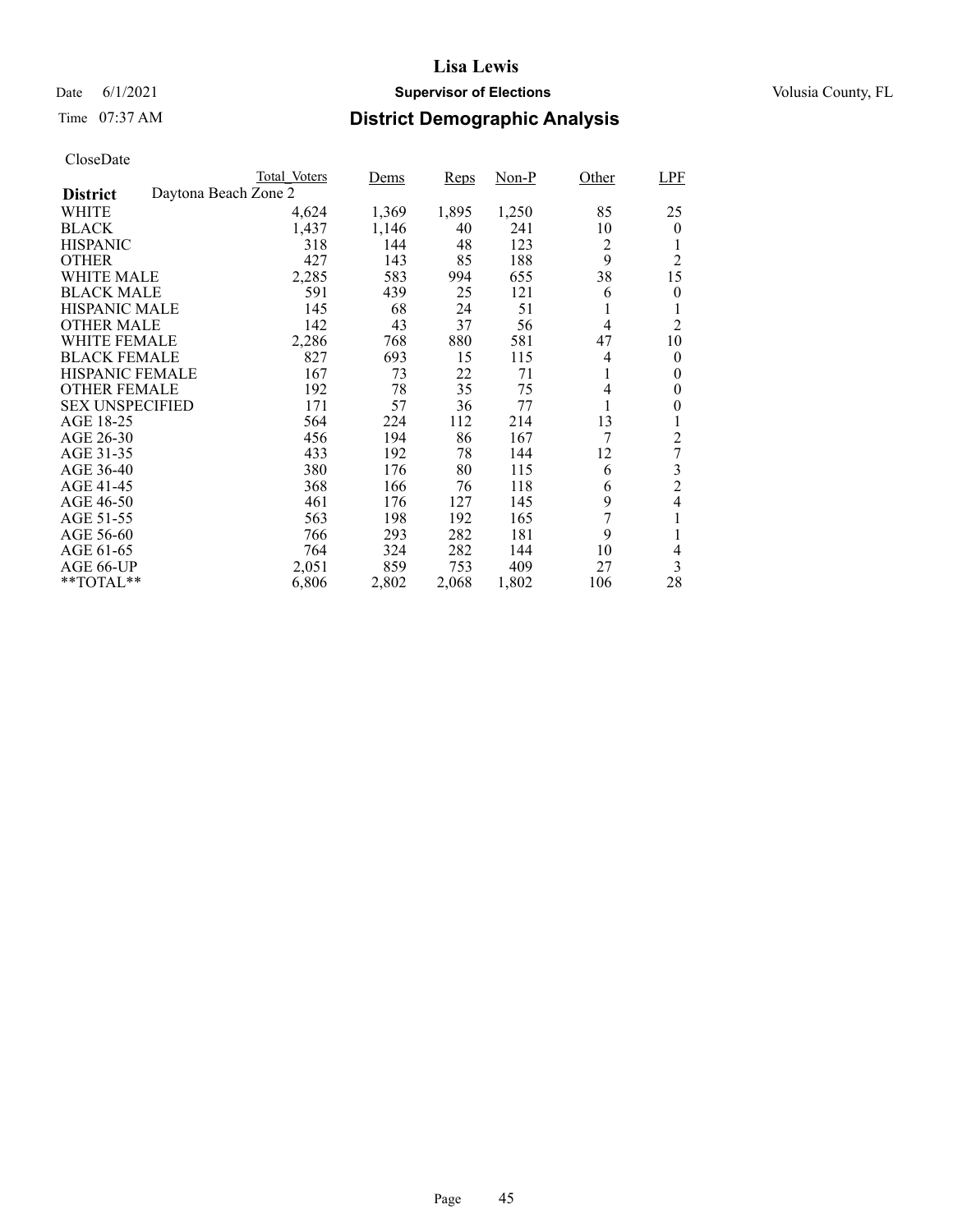### Date 6/1/2021 **Supervisor of Elections Supervisor of Elections** Volusia County, FL

# Time 07:37 AM **District Demographic Analysis**

|                        |                      | Total Voters | Dems  | Reps  | $Non-P$ | Other          | <b>LPF</b>       |
|------------------------|----------------------|--------------|-------|-------|---------|----------------|------------------|
| <b>District</b>        | Daytona Beach Zone 3 |              |       |       |         |                |                  |
| WHITE                  |                      | 3,935        | 1,191 | 1,458 | 1,182   | 83             | 21               |
| <b>BLACK</b>           |                      | 1,934        | 1,472 | 43    | 405     | 14             | $\theta$         |
| <b>HISPANIC</b>        |                      | 329          | 153   | 64    | 103     | 8              | 1                |
| <b>OTHER</b>           |                      | 661          | 230   | 79    | 340     | 11             | 1                |
| WHITE MALE             |                      | 1,984        | 496   | 809   | 627     | 39             | 13               |
| <b>BLACK MALE</b>      |                      | 780          | 571   | 23    | 180     | 6              | 0                |
| <b>HISPANIC MALE</b>   |                      | 152          | 67    | 31    | 51      | 3              | 0                |
| <b>OTHER MALE</b>      |                      | 205          | 79    | 35    | 88      | 3              | 0                |
| WHITE FEMALE           |                      | 1,901        | 681   | 637   | 531     | 44             | 8                |
| <b>BLACK FEMALE</b>    |                      | 1,051        | 821   | 18    | 204     | 8              | 0                |
| HISPANIC FEMALE        |                      | 169          | 82    | 32    | 49      | 5              | 1                |
| <b>OTHER FEMALE</b>    |                      | 233          | 98    | 27    | 100     | 7              | 1                |
| <b>SEX UNSPECIFIED</b> |                      | 384          | 151   | 32    | 200     | 1              | $\overline{0}$   |
| AGE 18-25              |                      | 1,675        | 1,014 | 95    | 546     | 18             | $\overline{c}$   |
| AGE 26-30              |                      | 449          | 190   | 81    | 166     | 9              | 3                |
| AGE 31-35              |                      | 394          | 168   | 67    | 146     | 9              | $\overline{4}$   |
| AGE 36-40              |                      | 344          | 113   | 87    | 129     | 12             | 3                |
| AGE 41-45              |                      | 307          | 117   | 68    | 111     | 11             | $\boldsymbol{0}$ |
| AGE 46-50              |                      | 356          | 124   | 101   | 119     |                | 5                |
| AGE 51-55              |                      | 421          | 148   | 147   | 116     | 9              |                  |
| AGE 56-60              |                      | 562          | 192   | 191   | 174     | $\overline{4}$ | 1                |
| AGE 61-65              |                      | 626          | 234   | 216   | 162     | 14             | $\theta$         |
| AGE 66-UP              |                      | 1,725        | 746   | 591   | 361     | 23             | 4                |
| **TOTAL**              |                      | 6,859        | 3,046 | 1,644 | 2,030   | 116            | 23               |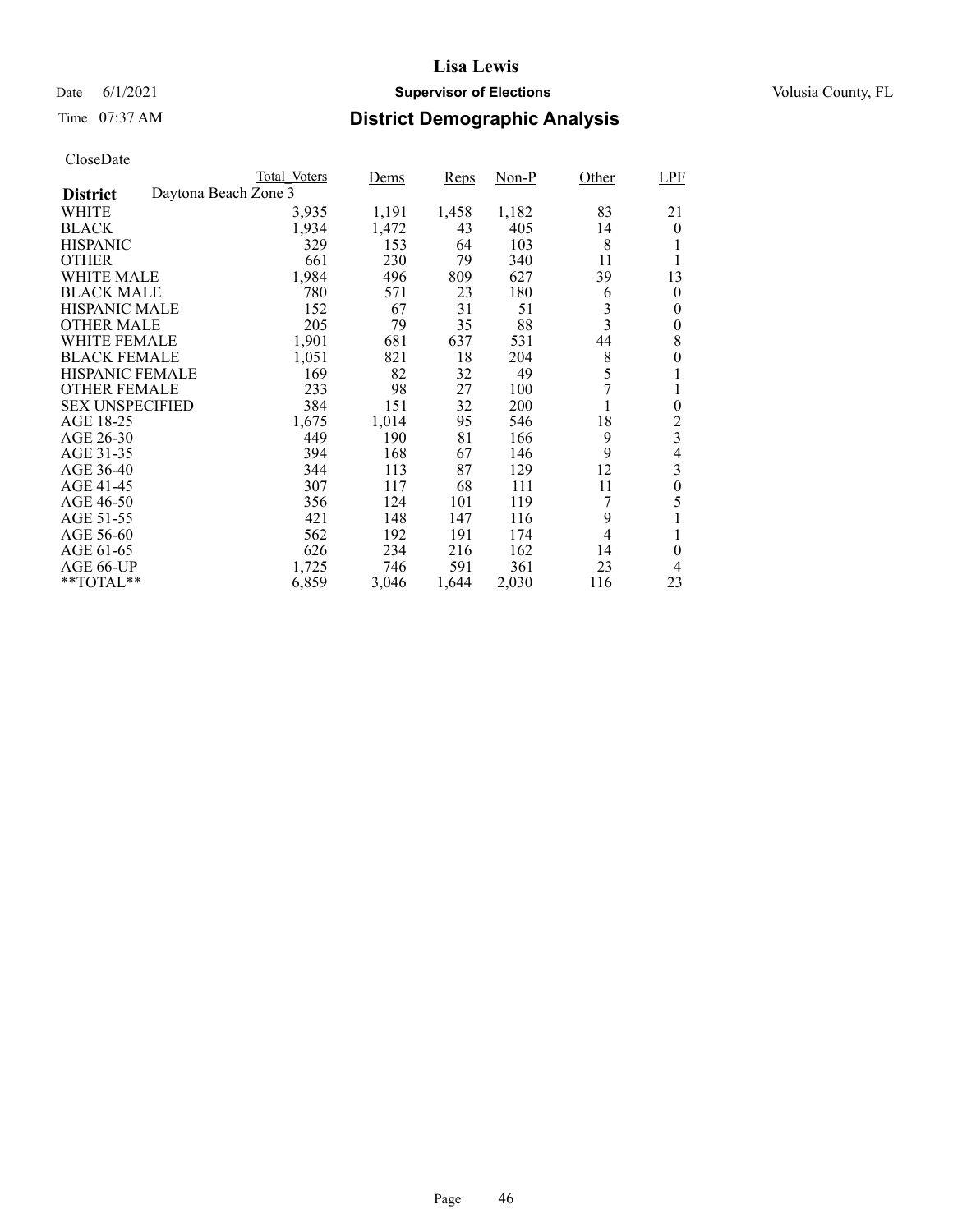### Date 6/1/2021 **Supervisor of Elections Supervisor of Elections** Volusia County, FL

# Time 07:37 AM **District Demographic Analysis**

|                        |                      | Total Voters | Dems  | Reps  | $Non-P$ | Other | <b>LPF</b>     |
|------------------------|----------------------|--------------|-------|-------|---------|-------|----------------|
| <b>District</b>        | Daytona Beach Zone 4 |              |       |       |         |       |                |
| WHITE                  |                      | 9,356        | 2,312 | 4,384 | 2,410   | 208   | 42             |
| <b>BLACK</b>           |                      | 1,400        | 1,007 | 51    | 314     | 27    | 1              |
| <b>HISPANIC</b>        |                      | 577          | 206   | 157   | 199     | 14    |                |
| <b>OTHER</b>           |                      | 844          | 231   | 215   | 378     | 18    | $\overline{2}$ |
| WHITE MALE             |                      | 4,377        | 875   | 2,146 | 1,230   | 98    | 28             |
| <b>BLACK MALE</b>      |                      | 579          | 359   | 30    | 171     | 18    | 1              |
| <b>HISPANIC MALE</b>   |                      | 267          | 92    | 82    | 89      | 4     | $\overline{0}$ |
| <b>OTHER MALE</b>      |                      | 312          | 75    | 87    | 144     | 5     | 1              |
| WHITE FEMALE           |                      | 4,898        | 1,410 | 2,209 | 1,155   | 110   | 14             |
| <b>BLACK FEMALE</b>    |                      | 795          | 626   | 20    | 140     | 9     | 0              |
| <b>HISPANIC FEMALE</b> |                      | 303          | 112   | 74    | 106     | 10    |                |
| <b>OTHER FEMALE</b>    |                      | 376          | 116   | 93    | 156     | 10    | 1              |
| <b>SEX UNSPECIFIED</b> |                      | 269          | 91    | 65    | 110     | 3     | $\theta$       |
| AGE 18-25              |                      | 1,187        | 399   | 304   | 435     | 35    | 14             |
| AGE 26-30              |                      | 864          | 316   | 218   | 290     | 29    | 11             |
| AGE 31-35              |                      | 828          | 291   | 226   | 282     | 26    | 3              |
| AGE 36-40              |                      | 627          | 225   | 162   | 224     | 14    | $\overline{c}$ |
| AGE 41-45              |                      | 569          | 201   | 162   | 196     | 8     | $\overline{2}$ |
| AGE 46-50              |                      | 659          | 191   | 261   | 187     | 13    | 7              |
| AGE 51-55              |                      | 745          | 208   | 317   | 204     | 15    | 1              |
| AGE 56-60              |                      | 1,135        | 301   | 517   | 285     | 30    | $\overline{c}$ |
| AGE 61-65              |                      | 1,409        | 417   | 643   | 318     | 29    | $\overline{2}$ |
| AGE 66-UP              |                      | 4,154        | 1,207 | 1,997 | 880     | 68    | $\overline{2}$ |
| $*$ $TOTAL**$          |                      | 12,177       | 3,756 | 4,807 | 3,301   | 267   | 46             |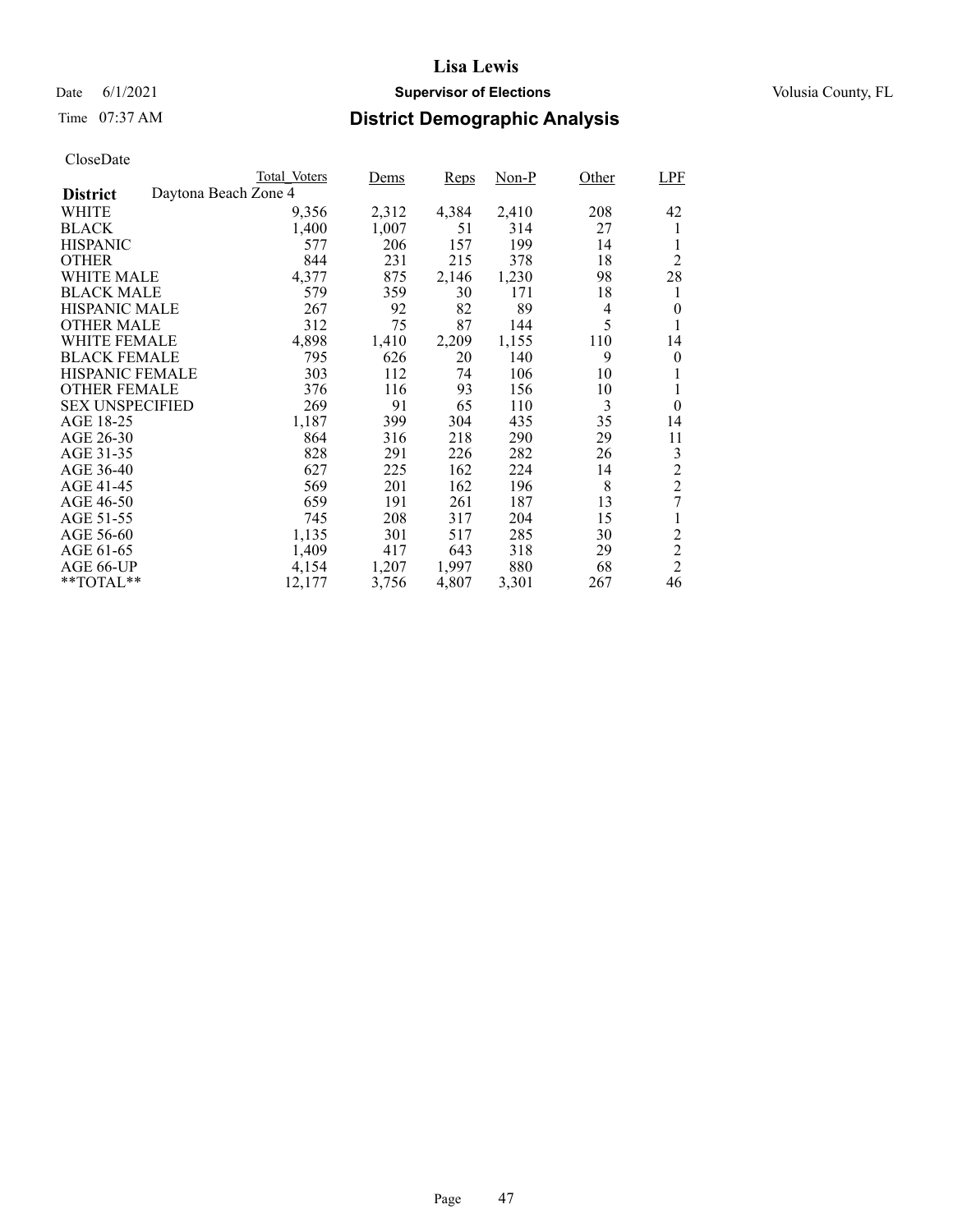### Date 6/1/2021 **Supervisor of Elections Supervisor of Elections** Volusia County, FL

# Time 07:37 AM **District Demographic Analysis**

|                        |                      | Total Voters | Dems  | Reps  | Non-P | Other          | <b>LPF</b>       |
|------------------------|----------------------|--------------|-------|-------|-------|----------------|------------------|
| <b>District</b>        | Daytona Beach Zone 5 |              |       |       |       |                |                  |
| WHITE                  |                      | 2,797        | 831   | 1,040 | 830   | 76             | 20               |
| <b>BLACK</b>           |                      | 4,692        | 3,773 | 115   | 762   | 40             | 2                |
| <b>HISPANIC</b>        |                      | 470          | 198   | 84    | 177   | 7              | $\overline{4}$   |
| <b>OTHER</b>           |                      | 640          | 265   | 87    | 274   | 13             | 1                |
| WHITE MALE             |                      | 1,299        | 310   | 539   | 399   | 36             | 15               |
| <b>BLACK MALE</b>      |                      | 1,784        | 1,327 | 68    | 366   | 23             | 0                |
| <b>HISPANIC MALE</b>   |                      | 206          | 78    | 40    | 80    | 5              | 3                |
| <b>OTHER MALE</b>      |                      | 243          | 100   | 35    | 100   | 8              | $\boldsymbol{0}$ |
| WHITE FEMALE           |                      | 1.467        | 512   | 492   | 418   | 40             | 5                |
| <b>BLACK FEMALE</b>    |                      | 2,829        | 2,386 | 43    | 381   | 17             | $\overline{2}$   |
| <b>HISPANIC FEMALE</b> |                      | 258          | 117   | 44    | 94    | 2              | 1                |
| <b>OTHER FEMALE</b>    |                      | 259          | 119   | 31    | 103   | 5              | 1                |
| <b>SEX UNSPECIFIED</b> |                      | 254          | 118   | 34    | 102   | $\theta$       | $\theta$         |
| AGE 18-25              |                      | 1,442        | 739   | 189   | 467   | 35             | 12               |
| AGE 26-30              |                      | 934          | 502   | 126   | 281   | 18             | 7                |
| AGE 31-35              |                      | 793          | 416   | 97    | 259   | 17             | 4                |
| AGE 36-40              |                      | 668          | 396   | 84    | 181   | 7              | 0                |
| AGE 41-45              |                      | 581          | 350   | 65    | 161   | 3              | $\overline{2}$   |
| AGE 46-50              |                      | 618          | 351   | 113   | 136   | 17             | 1                |
| AGE 51-55              |                      | 600          | 391   | 90    | 108   | 11             | 0                |
| AGE 56-60              |                      | 698          | 451   | 123   | 120   | $\overline{4}$ | 0                |
| AGE 61-65              |                      | 650          | 425   | 111   | 103   | 10             | 1                |
| AGE 66-UP              |                      | 1,615        | 1,046 | 328   | 227   | 14             | $\theta$         |
| $*$ $TOTAL**$          |                      | 8,599        | 5,067 | 1,326 | 2,043 | 136            | 27               |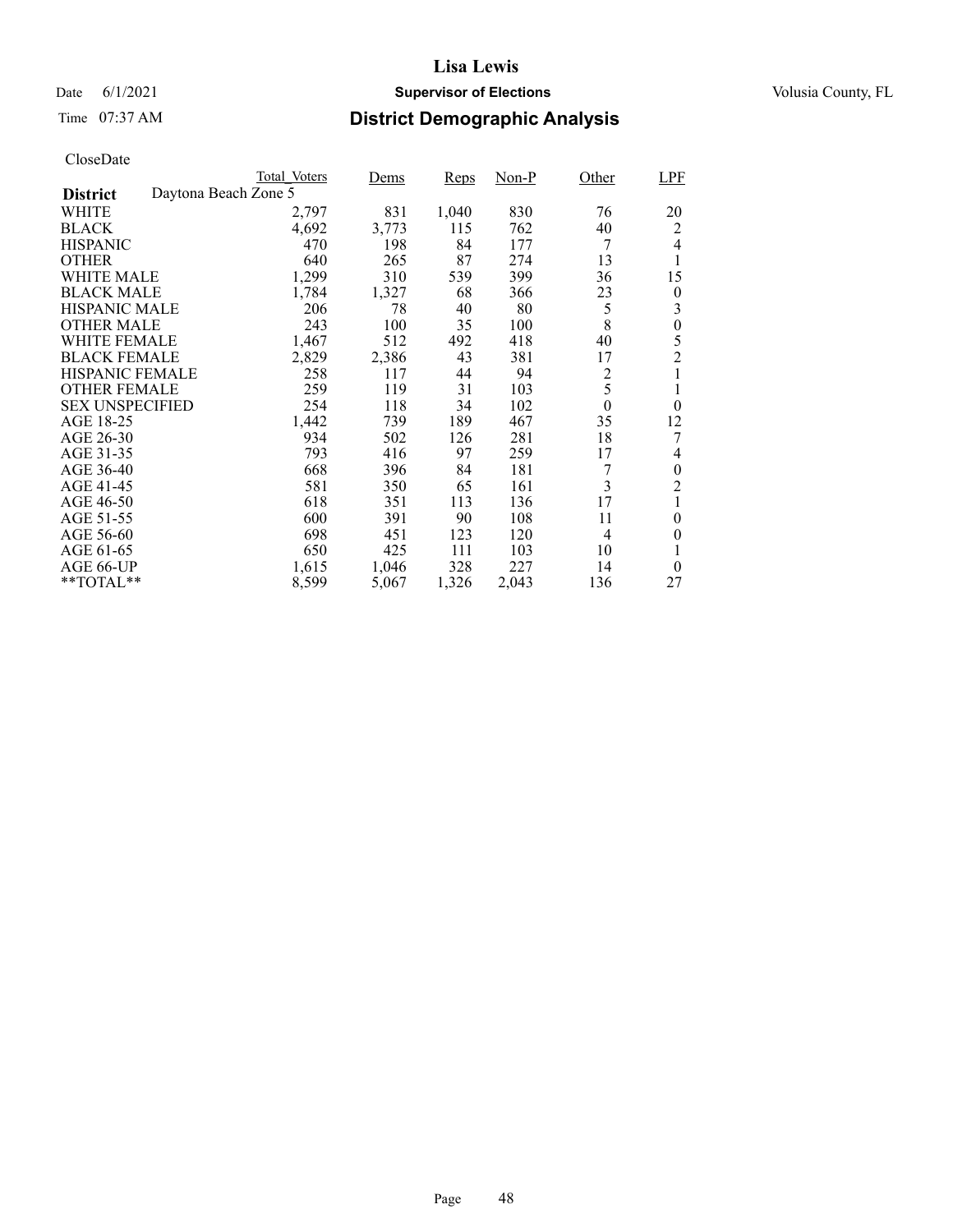### Date 6/1/2021 **Supervisor of Elections Supervisor of Elections** Volusia County, FL

# Time 07:37 AM **District Demographic Analysis**

|                        |                      | Total Voters | Dems  | Reps | Non-P | Other          | <b>LPF</b>     |
|------------------------|----------------------|--------------|-------|------|-------|----------------|----------------|
| <b>District</b>        | Daytona Beach Zone 6 |              |       |      |       |                |                |
| WHITE                  |                      | 1,487        | 471   | 494  | 480   | 31             | 11             |
| <b>BLACK</b>           |                      | 3,720        | 3,033 | 96   | 571   | 20             | $\theta$       |
| <b>HISPANIC</b>        |                      | 322          | 163   | 37   | 116   | 6              | $\theta$       |
| <b>OTHER</b>           |                      | 480          | 210   | 58   | 198   | 12             | 2              |
| WHITE MALE             |                      | 723          | 183   | 277  | 245   | 11             | 7              |
| <b>BLACK MALE</b>      |                      | 1,439        | 1,111 | 45   | 271   | 12             | 0              |
| <b>HISPANIC MALE</b>   |                      | 152          | 70    | 21   | 59    | 2              | 0              |
| <b>OTHER MALE</b>      |                      | 158          | 66    | 32   | 54    | $\overline{4}$ | $\overline{c}$ |
| WHITE FEMALE           |                      | 711          | 281   | 197  | 210   | 20             | $\overline{3}$ |
| <b>BLACK FEMALE</b>    |                      | 2,201        | 1,856 | 49   | 288   | 8              | 0              |
| <b>HISPANIC FEMALE</b> |                      | 158          | 88    | 15   | 51    | 4              | 0              |
| <b>OTHER FEMALE</b>    |                      | 173          | 96    | 15   | 56    | 6              | 0              |
| <b>SEX UNSPECIFIED</b> |                      | 294          | 126   | 34   | 131   | $\overline{c}$ | 1              |
| AGE 18-25              |                      | 1,101        | 542   | 147  | 380   | 28             | 4              |
| AGE 26-30              |                      | 590          | 372   | 34   | 172   | 12             | 0              |
| AGE 31-35              |                      | 566          | 348   | 59   | 153   | 4              | $\overline{c}$ |
| AGE 36-40              |                      | 456          | 284   | 46   | 121   | $\overline{c}$ | 3              |
| AGE 41-45              |                      | 449          | 282   | 39   | 121   | 6              | 1              |
| AGE 46-50              |                      | 383          | 246   | 52   | 82    | 3              | 0              |
| AGE 51-55              |                      | 453          | 297   | 68   | 81    | 5              | $\overline{2}$ |
| AGE 56-60              |                      | 472          | 334   | 49   | 87    | 1              | 1              |
| AGE 61-65              |                      | 485          | 348   | 65   | 69    | 3              | 0              |
| AGE 66-UP              |                      | 1,054        | 824   | 126  | 99    | 5              | $\theta$       |
| $*$ $TOTAL**$          |                      | 6,009        | 3,877 | 685  | 1,365 | 69             | 13             |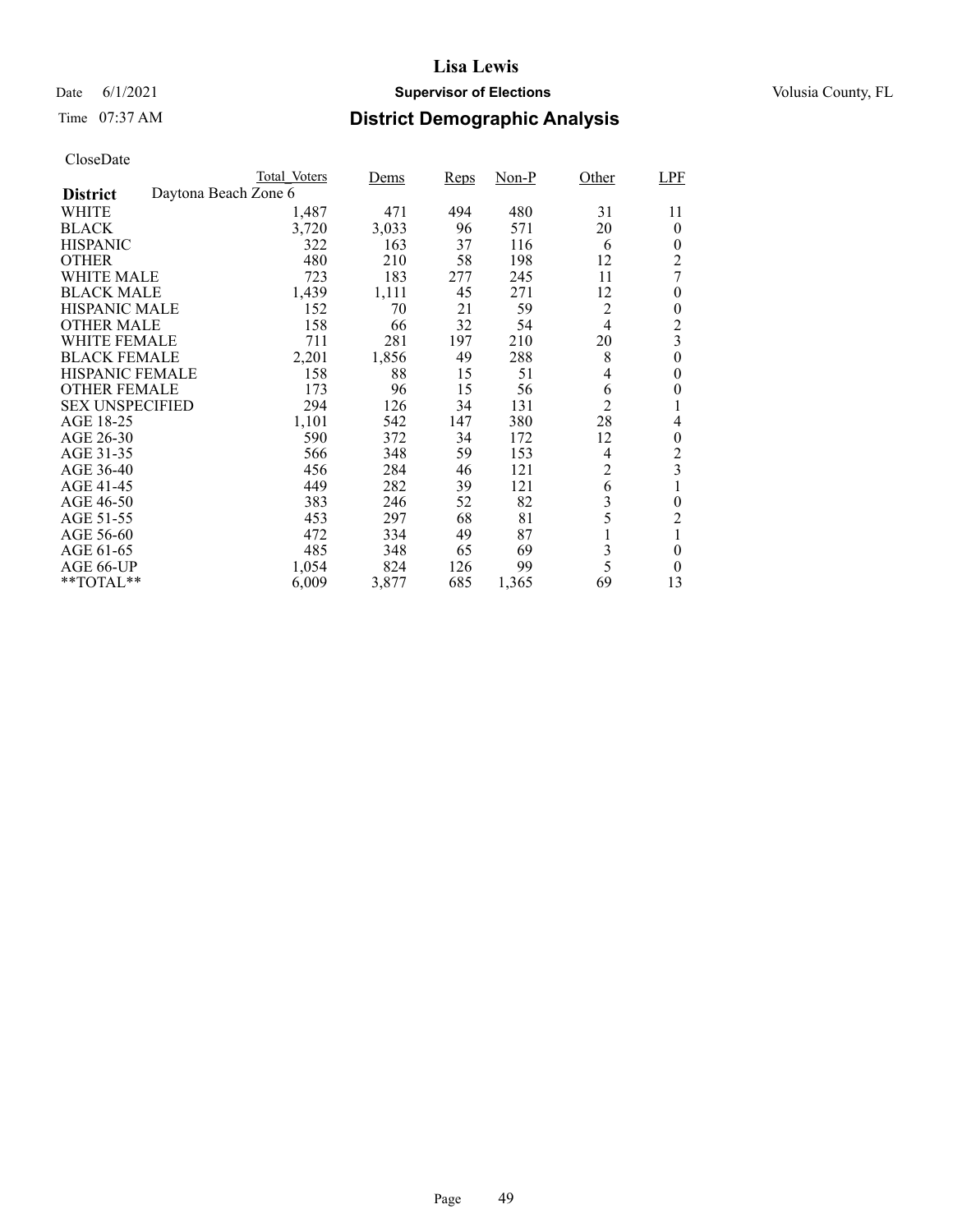### Date 6/1/2021 **Supervisor of Elections Supervisor of Elections** Volusia County, FL

# Time 07:37 AM **District Demographic Analysis**

|                                         | Total Voters | Dems  | Reps  | Non-P | Other            | LPF              |
|-----------------------------------------|--------------|-------|-------|-------|------------------|------------------|
| Daytona Beach Shores<br><b>District</b> |              |       |       |       |                  |                  |
| WHITE                                   | 4,260        | 978   | 2,154 | 1,037 | 78               | 13               |
| <b>BLACK</b>                            | 72           | 49    | 5     | 17    |                  | $\theta$         |
| <b>HISPANIC</b>                         | 121          | 39    | 48    | 33    |                  | 0                |
| <b>OTHER</b>                            | 308          | 90    | 99    | 113   | 5                |                  |
| WHITE MALE                              | 1,999        | 401   | 1,026 | 524   | 40               | 8                |
| <b>BLACK MALE</b>                       | 33           | 20    | 2     | 10    |                  | $\theta$         |
| <b>HISPANIC MALE</b>                    | 56           | 14    | 23    | 18    |                  | 0                |
| <b>OTHER MALE</b>                       | 123          | 35    | 41    | 45    | $\overline{c}$   | $\theta$         |
| WHITE FEMALE                            | 2,212        | 565   | 1,103 | 502   | 37               | 5                |
| <b>BLACK FEMALE</b>                     | 38           | 29    | 3     | 6     | $\theta$         | 0                |
| <b>HISPANIC FEMALE</b>                  | 63           | 24    | 24    | 15    | $\boldsymbol{0}$ | 0                |
| <b>OTHER FEMALE</b>                     | 140          | 46    | 39    | 52    | $\overline{c}$   |                  |
| <b>SEX UNSPECIFIED</b>                  | 97           | 22    | 45    | 28    | $\overline{c}$   | $\boldsymbol{0}$ |
| AGE 18-25                               | 154          | 46    | 49    | 52    | 6                |                  |
| AGE 26-30                               | 92           | 26    | 34    | 29    | $\overline{c}$   |                  |
| AGE 31-35                               | 105          | 25    | 38    | 33    | 4                | 5                |
| AGE 36-40                               | 115          | 25    | 49    | 40    |                  | 0                |
| AGE 41-45                               | 137          | 34    | 52    | 46    | 4                | 1                |
| AGE 46-50                               | 158          | 29    | 69    | 56    | 4                | 0                |
| AGE 51-55                               | 281          | 60    | 125   | 92    | 3                |                  |
| AGE 56-60                               | 465          | 96    | 242   | 115   | 11               |                  |
| AGE 61-65                               | 630          | 125   | 327   | 159   | 17               | 2                |
| AGE 66-UP                               | 2,624        | 690   | 1,321 | 578   | 33               | $\overline{2}$   |
| $*$ $TOTAL**$                           | 4,761        | 1,156 | 2,306 | 1,200 | 85               | 14               |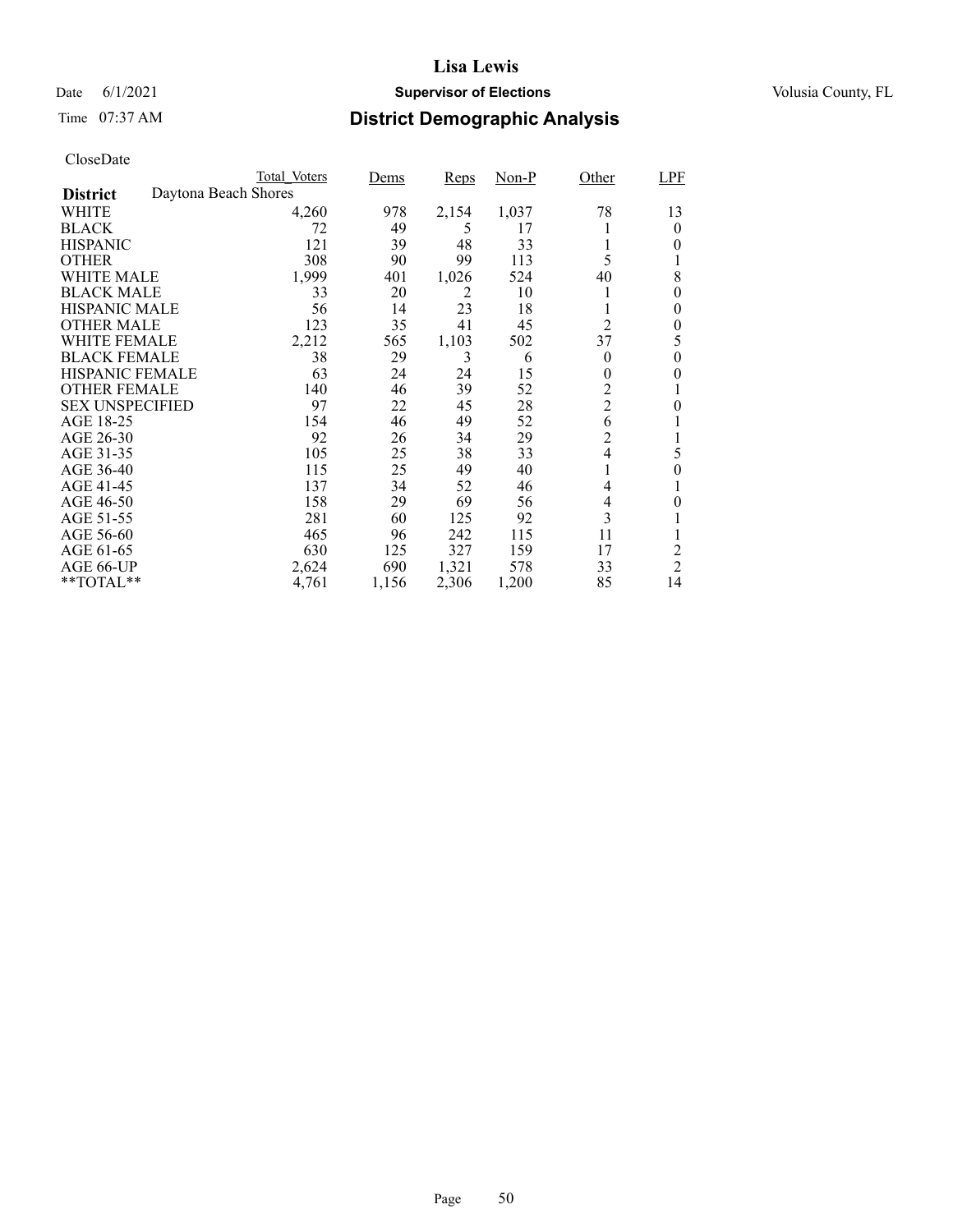### Date 6/1/2021 **Supervisor of Elections Supervisor of Elections** Volusia County, FL

# Time 07:37 AM **District Demographic Analysis**

|                        |        | Total Voters | Dems  | Reps  | Non-P | Other | <b>LPF</b>              |
|------------------------|--------|--------------|-------|-------|-------|-------|-------------------------|
| <b>District</b>        | DeBary |              |       |       |       |       |                         |
| WHITE                  |        | 13,635       | 3,001 | 6,799 | 3,575 | 197   | 63                      |
| <b>BLACK</b>           |        | 812          | 572   | 37    | 193   | 9     | 1                       |
| <b>HISPANIC</b>        |        | 1,844        | 752   | 441   | 622   | 25    | 4                       |
| <b>OTHER</b>           |        | 1,098        | 287   | 291   | 498   | 20    | $\overline{2}$          |
| WHITE MALE             |        | 6,379        | 1,169 | 3,328 | 1,750 | 88    | 44                      |
| <b>BLACK MALE</b>      |        | 388          | 243   | 20    | 118   | 6     | 1                       |
| <b>HISPANIC MALE</b>   |        | 827          | 311   | 215   | 286   | 12    | 3                       |
| <b>OTHER MALE</b>      |        | 368          | 90    | 108   | 163   | 6     | 1                       |
| WHITE FEMALE           |        | 7,074        | 1,801 | 3,392 | 1,757 | 106   | 18                      |
| <b>BLACK FEMALE</b>    |        | 412          | 320   | 17    | 72    | 3     | $\theta$                |
| HISPANIC FEMALE        |        | 990          | 430   | 219   | 327   | 13    |                         |
| <b>OTHER FEMALE</b>    |        | 488          | 157   | 124   | 195   | 11    | 1                       |
| <b>SEX UNSPECIFIED</b> |        | 463          | 91    | 145   | 220   | 6     | 1                       |
| AGE 18-25              |        | 1,462        | 363   | 461   | 583   | 43    | 12                      |
| AGE 26-30              |        | 1,087        | 278   | 379   | 401   | 18    | 11                      |
| AGE 31-35              |        | 1,232        | 333   | 430   | 444   | 18    | 7                       |
| AGE 36-40              |        | 1,201        | 263   | 471   | 435   | 17    | 15                      |
| AGE 41-45              |        | 1,177        | 306   | 441   | 403   | 19    | 8                       |
| AGE 46-50              |        | 1,272        | 299   | 548   | 391   | 24    | 10                      |
| AGE 51-55              |        | 1,441        | 351   | 680   | 389   | 19    | $\overline{c}$          |
| AGE 56-60              |        | 1,624        | 417   | 784   | 403   | 18    | $\overline{c}$          |
| AGE 61-65              |        | 1,708        | 438   | 833   | 405   | 29    | $\overline{\mathbf{3}}$ |
| AGE 66-UP              |        | 5,185        | 1,564 | 2,541 | 1,034 | 46    | $\boldsymbol{0}$        |
| **TOTAL**              |        | 17,389       | 4,612 | 7,568 | 4,888 | 251   | 70                      |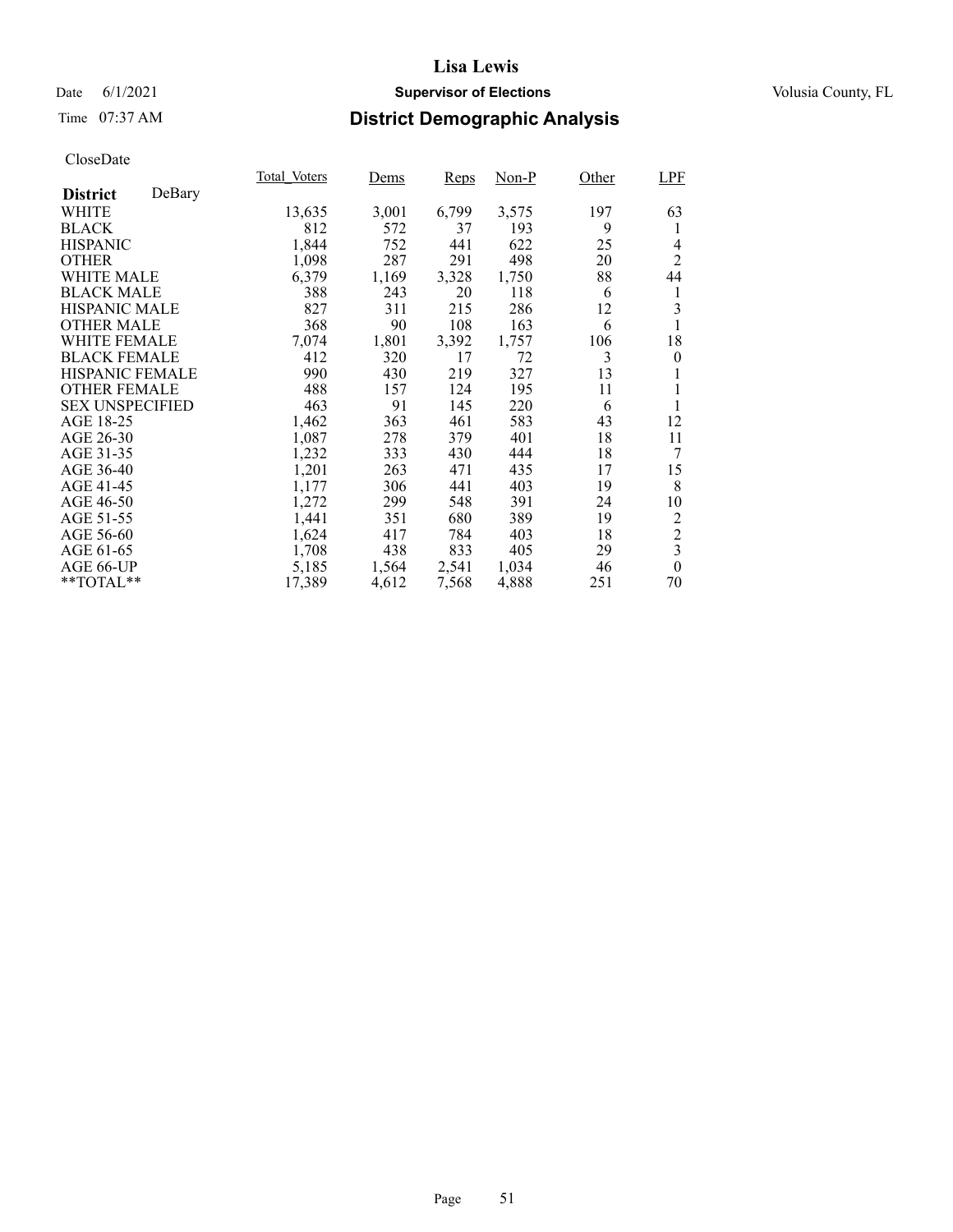### Date 6/1/2021 **Supervisor of Elections Supervisor of Elections** Volusia County, FL

# Time 07:37 AM **District Demographic Analysis**

|                        |        | Total Voters | Dems  | Reps  | Non-P | Other | <b>LPF</b>     |
|------------------------|--------|--------------|-------|-------|-------|-------|----------------|
| <b>District</b>        | DeLand |              |       |       |       |       |                |
| WHITE                  |        | 17,008       | 5,051 | 7,350 | 4,242 | 293   | 72             |
| <b>BLACK</b>           |        | 3,190        | 2,476 | 117   | 574   | 21    | 2              |
| <b>HISPANIC</b>        |        | 2,887        | 1,197 | 540   | 1,097 | 43    | 10             |
| <b>OTHER</b>           |        | 1,614        | 611   | 291   | 685   | 17    | 10             |
| WHITE MALE             |        | 7,460        | 1,844 | 3,430 | 2,004 | 132   | 50             |
| <b>BLACK MALE</b>      |        | 1,260        | 899   | 58    | 290   | 12    | 1              |
| <b>HISPANIC MALE</b>   |        | 1,205        | 433   | 262   | 481   | 21    | 8              |
| <b>OTHER MALE</b>      |        | 570          | 204   | 115   | 241   | 7     | $\overline{3}$ |
| <b>WHITE FEMALE</b>    |        | 9,362        | 3,144 | 3,862 | 2,176 | 159   | 21             |
| <b>BLACK FEMALE</b>    |        | 1,873        | 1,533 | 56    | 274   | 9     | 1              |
| HISPANIC FEMALE        |        | 1,642        | 744   | 271   | 604   | 21    | $\overline{c}$ |
| <b>OTHER FEMALE</b>    |        | 681          | 294   | 115   | 260   | 8     | $\overline{4}$ |
| <b>SEX UNSPECIFIED</b> |        | 646          | 240   | 129   | 268   | 5     | 4              |
| AGE 18-25              |        | 2,660        | 1,071 | 561   | 950   | 60    | 18             |
| AGE 26-30              |        | 1,731        | 650   | 431   | 599   | 30    | 21             |
| AGE 31-35              |        | 1,882        | 667   | 493   | 684   | 24    | 14             |
| AGE 36-40              |        | 1,763        | 632   | 462   | 626   | 31    | 12             |
| AGE 41-45              |        | 1,673        | 610   | 502   | 528   | 30    | 3              |
| AGE 46-50              |        | 1,674        | 600   | 521   | 527   | 21    | 5              |
| AGE 51-55              |        | 1,755        | 601   | 675   | 447   | 25    | 7              |
| AGE 56-60              |        | 1,953        | 738   | 759   | 429   | 22    | 5              |
| AGE 61-65              |        | 2,035        | 771   | 821   | 412   | 28    | 3              |
| AGE 66-UP              |        | 7,573        | 2,995 | 3,073 | 1,396 | 103   | 6              |
| **TOTAL**              |        | 24,699       | 9,335 | 8,298 | 6,598 | 374   | 94             |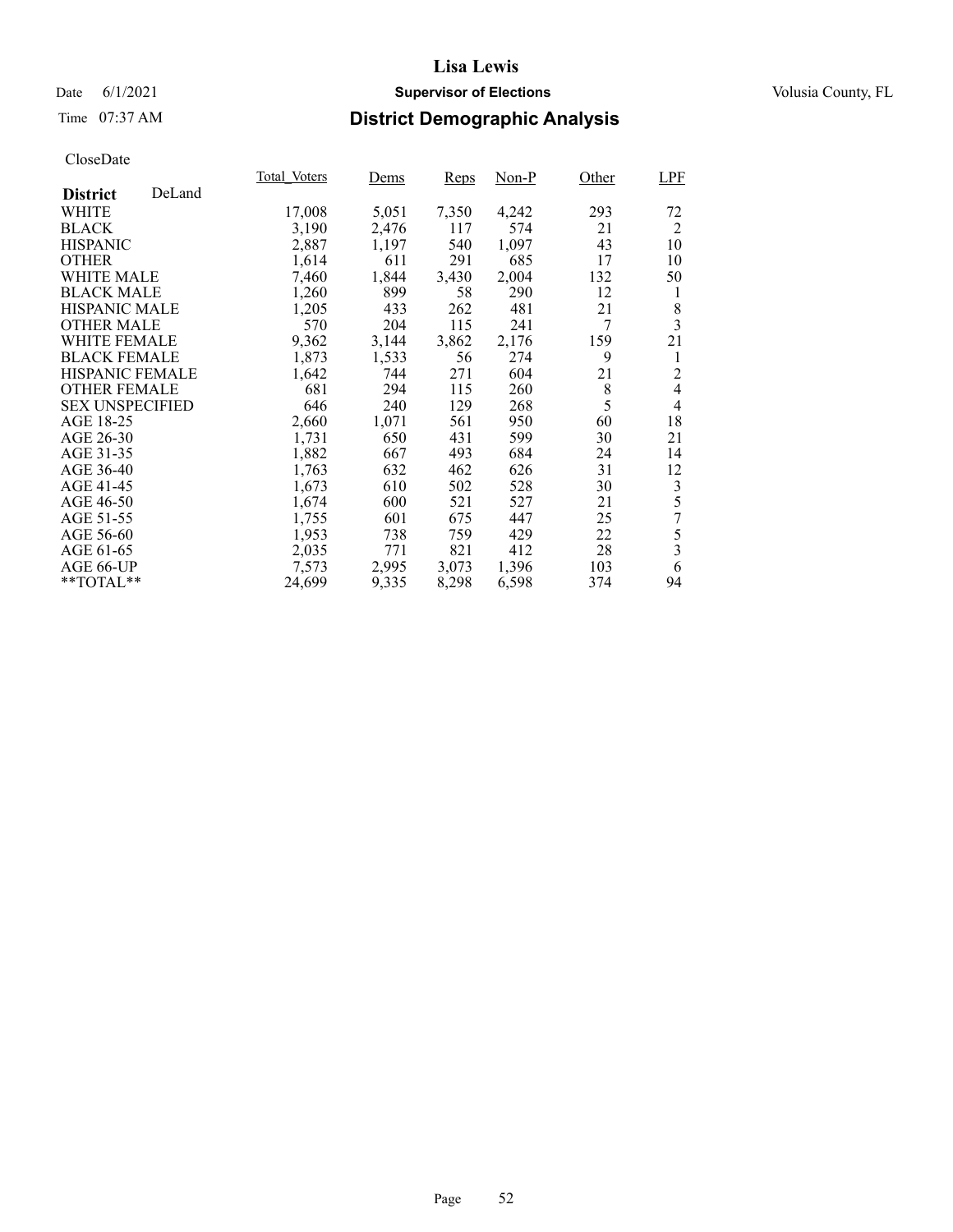### Date 6/1/2021 **Supervisor of Elections Supervisor of Elections** Volusia County, FL

# Time 07:37 AM **District Demographic Analysis**

|                        |                    | Total Voters | Dems  | Reps  | Non-P | Other          | <b>LPF</b>       |
|------------------------|--------------------|--------------|-------|-------|-------|----------------|------------------|
| <b>District</b>        | Deltona District 1 |              |       |       |       |                |                  |
| WHITE                  |                    | 5,137        | 1,317 | 2,108 | 1,623 | 70             | 19               |
| <b>BLACK</b>           |                    | 1,277        | 926   | 52    | 289   | 9              |                  |
| <b>HISPANIC</b>        |                    | 3,357        | 1,562 | 472   | 1,290 | 32             | 1                |
| <b>OTHER</b>           |                    | 743          | 237   | 131   | 360   | 14             | 1                |
| WHITE MALE             |                    | 2,394        | 510   | 1,037 | 800   | 34             | 13               |
| <b>BLACK MALE</b>      |                    | 554          | 355   | 32    | 162   | 5              | $\boldsymbol{0}$ |
| <b>HISPANIC MALE</b>   |                    | 1,512        | 656   | 237   | 606   | 12             | 1                |
| <b>OTHER MALE</b>      |                    | 262          | 75    | 52    | 130   | $\overline{4}$ | 1                |
| WHITE FEMALE           |                    | 2,677        | 794   | 1.047 | 794   | 36             | 6                |
| <b>BLACK FEMALE</b>    |                    | 707          | 560   | 18    | 124   | $\overline{4}$ | 1                |
| <b>HISPANIC FEMALE</b> |                    | 1,792        | 882   | 228   | 662   | 20             | $\boldsymbol{0}$ |
| <b>OTHER FEMALE</b>    |                    | 305          | 118   | 56    | 124   | 7              | 0                |
| <b>SEX UNSPECIFIED</b> |                    | 311          | 92    | 56    | 160   | 3              | $\boldsymbol{0}$ |
| AGE 18-25              |                    | 1,242        | 426   | 217   | 569   | 28             | 2                |
| AGE 26-30              |                    | 989          | 345   | 189   | 433   | 16             | 6                |
| AGE 31-35              |                    | 1,088        | 379   | 249   | 443   | 14             | 3                |
| AGE 36-40              |                    | 960          | 309   | 226   | 403   | 17             | 5                |
| AGE 41-45              |                    | 920          | 366   | 229   | 312   | 10             | 3                |
| AGE 46-50              |                    | 852          | 321   | 220   | 298   | 13             | $\boldsymbol{0}$ |
| AGE 51-55              |                    | 919          | 328   | 306   | 278   | 7              | $\theta$         |
| AGE 56-60              |                    | 939          | 368   | 303   | 256   | 10             | $\overline{2}$   |
| AGE 61-65              |                    | 812          | 319   | 288   | 201   | 3              | 1                |
| AGE 66-UP              |                    | 1,793        | 881   | 536   | 369   | 7              | $\theta$         |
| $*$ $TOTAL**$          |                    | 10,514       | 4,042 | 2,763 | 3,562 | 125            | 22               |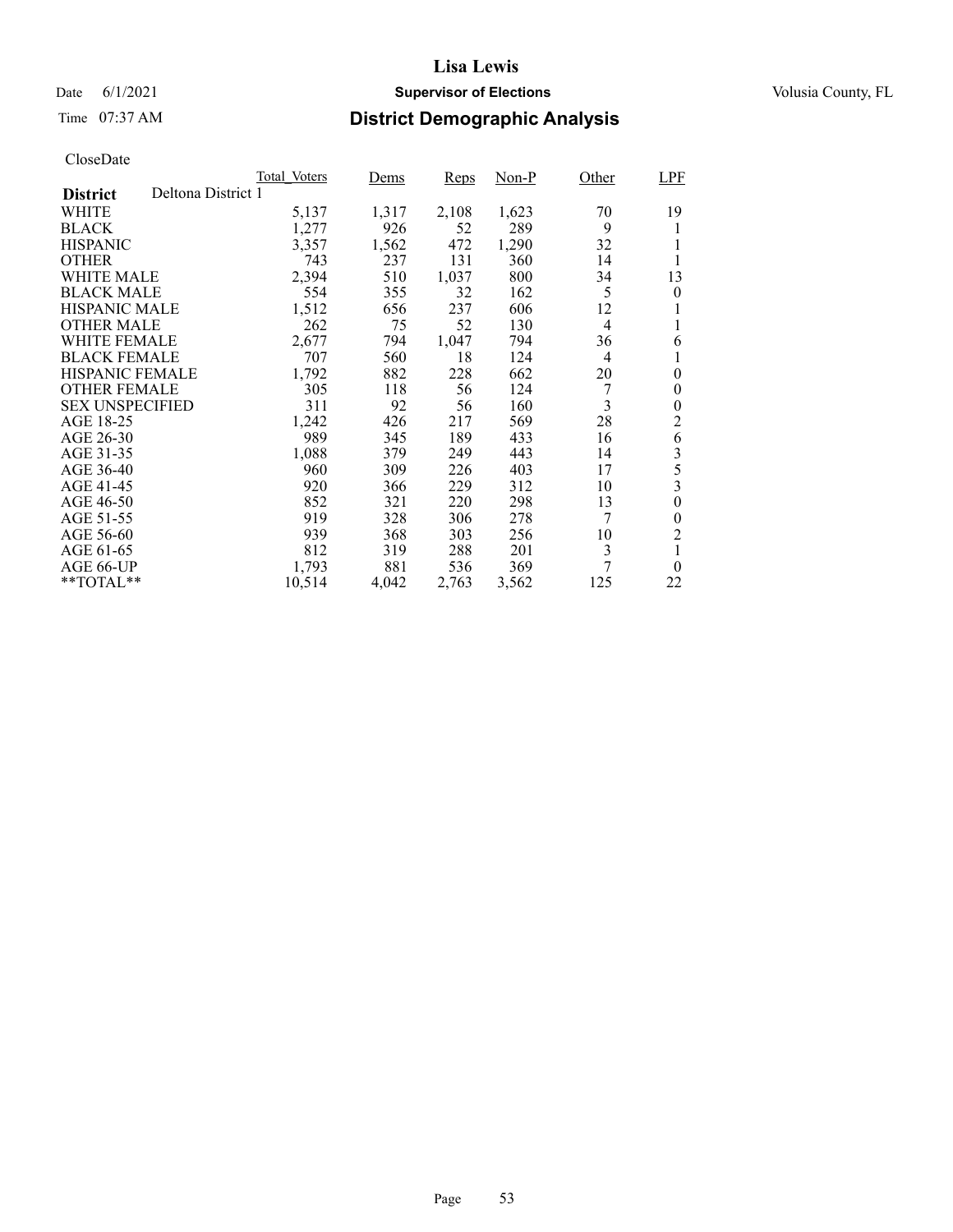### Date 6/1/2021 **Supervisor of Elections Supervisor of Elections** Volusia County, FL

# Time 07:37 AM **District Demographic Analysis**

|                        |                    | Total Voters | Dems  | Reps  | Non-P | Other | <b>LPF</b>       |
|------------------------|--------------------|--------------|-------|-------|-------|-------|------------------|
| <b>District</b>        | Deltona District 2 |              |       |       |       |       |                  |
| WHITE                  |                    | 6,059        | 1,606 | 2,589 | 1,743 | 99    | 22               |
| <b>BLACK</b>           |                    | 1,060        | 780   | 55    | 212   | 11    | 2                |
| <b>HISPANIC</b>        |                    | 3,482        | 1,570 | 578   | 1,293 | 33    | 8                |
| <b>OTHER</b>           |                    | 786          | 300   | 124   | 347   | 13    | $\overline{2}$   |
| WHITE MALE             |                    | 2,803        | 655   | 1,236 | 854   | 42    | 16               |
| <b>BLACK MALE</b>      |                    | 489          | 322   | 33    | 128   | 5     | 1                |
| <b>HISPANIC MALE</b>   |                    | 1,619        | 670   | 308   | 619   | 18    | 4                |
| <b>OTHER MALE</b>      |                    | 299          | 109   | 53    | 131   | 5     | 1                |
| WHITE FEMALE           |                    | 3,186        | 938   | 1,318 | 869   | 55    | 6                |
| <b>BLACK FEMALE</b>    |                    | 561          | 451   | 22    | 82    | 6     | $\theta$         |
| <b>HISPANIC FEMALE</b> |                    | 1,821        | 880   | 266   | 657   | 15    | 3                |
| <b>OTHER FEMALE</b>    |                    | 318          | 148   | 43    | 120   | 6     | 1                |
| <b>SEX UNSPECIFIED</b> |                    | 291          | 83    | 67    | 135   | 4     | $\overline{2}$   |
| AGE 18-25              |                    | 1,154        | 404   | 222   | 489   | 31    | 8                |
| AGE 26-30              |                    | 902          | 280   | 206   | 396   | 15    | 5                |
| AGE 31-35              |                    | 965          | 334   | 225   | 386   | 17    | 3                |
| AGE 36-40              |                    | 913          | 317   | 208   | 360   | 19    | 9                |
| AGE 41-45              |                    | 937          | 350   | 249   | 325   | 12    | 1                |
| AGE 46-50              |                    | 916          | 320   | 244   | 338   | 9     | 5                |
| AGE 51-55              |                    | 943          | 350   | 309   | 275   | 9     | $\boldsymbol{0}$ |
| AGE 56-60              |                    | 981          | 368   | 328   | 277   | 7     | 1                |
| AGE 61-65              |                    | 1,032        | 416   | 368   | 241   | 7     | $\theta$         |
| AGE 66-UP              |                    | 2,644        | 1,117 | 987   | 508   | 30    | 2                |
| **TOTAL**              |                    | 11,387       | 4,256 | 3,346 | 3,595 | 156   | 34               |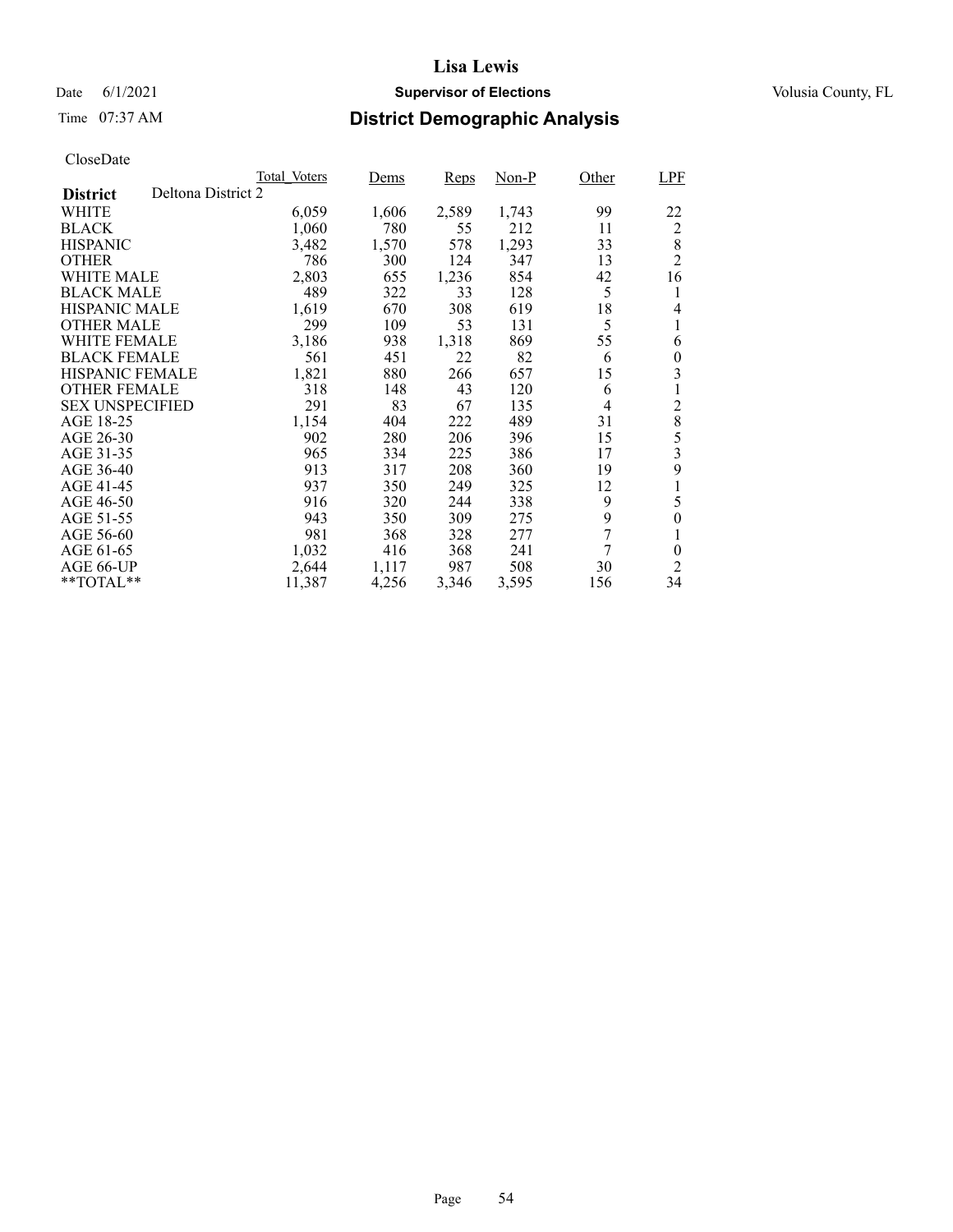### Date 6/1/2021 **Supervisor of Elections Supervisor of Elections** Volusia County, FL

# Time 07:37 AM **District Demographic Analysis**

|                        |                    | Total Voters | Dems  | Reps  | Non-P | Other          | <b>LPF</b>     |
|------------------------|--------------------|--------------|-------|-------|-------|----------------|----------------|
| <b>District</b>        | Deltona District 3 |              |       |       |       |                |                |
| WHITE                  |                    | 5,524        | 1,474 | 2,203 | 1,734 | 88             | 25             |
| <b>BLACK</b>           |                    | 1,034        | 772   | 37    | 215   | 10             | $\theta$       |
| <b>HISPANIC</b>        |                    | 3,635        | 1,666 | 513   | 1,421 | 27             | 8              |
| <b>OTHER</b>           |                    | 788          | 268   | 144   | 361   | 12             | 3              |
| WHITE MALE             |                    | 2,574        | 577   | 1,098 | 846   | 35             | 18             |
| <b>BLACK MALE</b>      |                    | 474          | 322   | 25    | 121   | 6              | 0              |
| <b>HISPANIC MALE</b>   |                    | 1,684        | 703   | 272   | 690   | 14             | 5              |
| <b>OTHER MALE</b>      |                    | 292          | 93    | 64    | 129   | $\overline{4}$ | $\overline{2}$ |
| WHITE FEMALE           |                    | 2,850        | 861   | 1,073 | 856   | 53             | 7              |
| <b>BLACK FEMALE</b>    |                    | 542          | 439   | 11    | 88    | $\overline{4}$ | $\theta$       |
| <b>HISPANIC FEMALE</b> |                    | 1,896        | 940   | 235   | 705   | 13             | 3              |
| <b>OTHER FEMALE</b>    |                    | 337          | 140   | 55    | 136   | 5              | 1              |
| <b>SEX UNSPECIFIED</b> |                    | 332          | 105   | 64    | 160   | 3              | $\overline{0}$ |
| AGE 18-25              |                    | 1,076        | 376   | 184   | 485   | 27             | 4              |
| AGE 26-30              |                    | 943          | 351   | 177   | 395   | 15             | 5              |
| AGE 31-35              |                    | 1,035        | 346   | 234   | 426   | 20             | 9              |
| AGE 36-40              |                    | 925          | 313   | 189   | 401   | 16             | 6              |
| AGE 41-45              |                    | 865          | 313   | 191   | 346   | 12             | 3              |
| AGE 46-50              |                    | 905          | 325   | 278   | 296   | 3              | 3              |
| AGE 51-55              |                    | 911          | 331   | 273   | 295   | 11             | 1              |
| AGE 56-60              |                    | 1,003        | 382   | 313   | 295   | 12             | 1              |
| AGE 61-65              |                    | 932          | 356   | 304   | 265   | 5              | $\overline{2}$ |
| AGE 66-UP              |                    | 2,386        | 1,087 | 754   | 527   | 16             | $\overline{2}$ |
| **TOTAL**              |                    | 10,981       | 4,180 | 2,897 | 3,731 | 137            | 36             |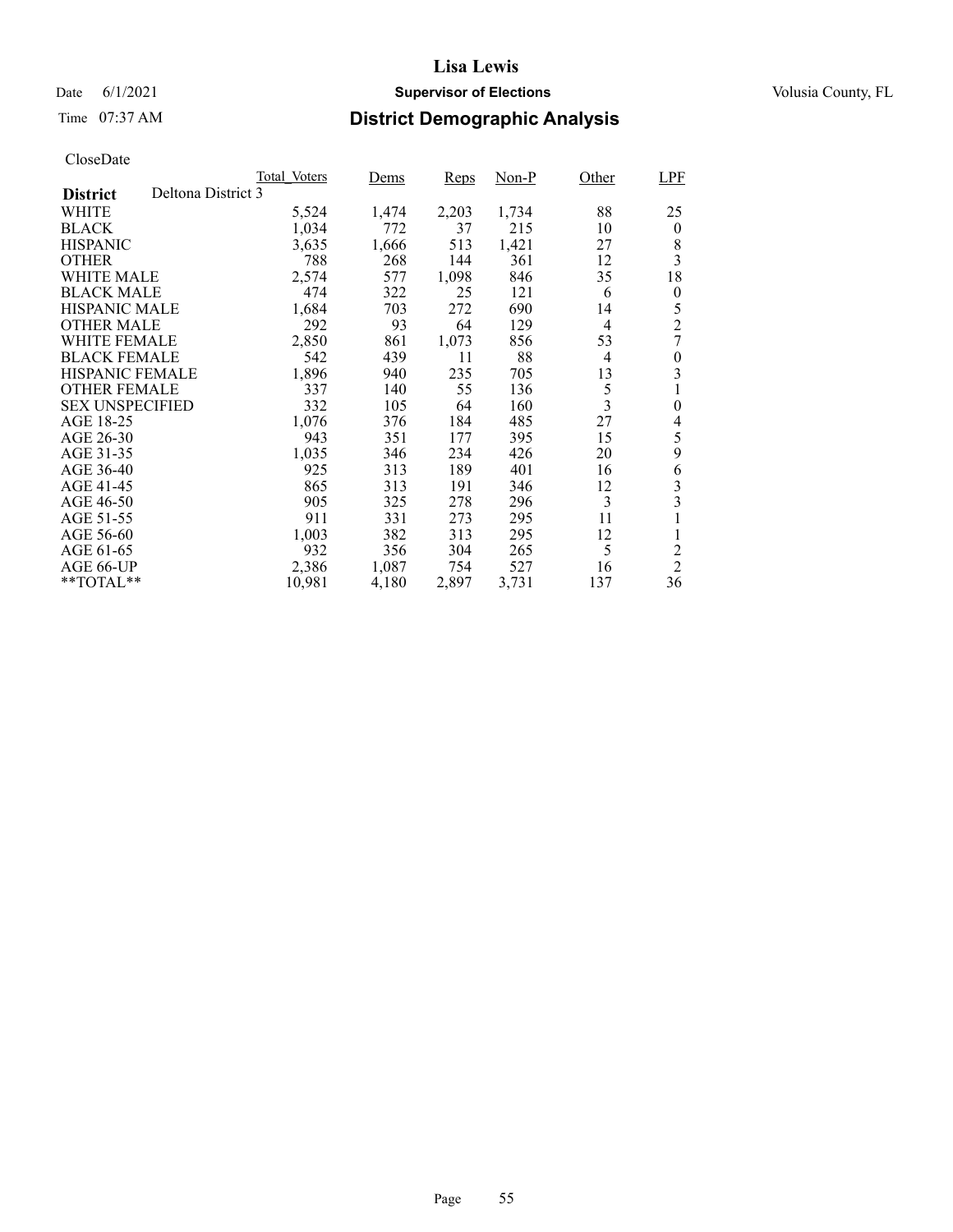### Date 6/1/2021 **Supervisor of Elections Supervisor of Elections** Volusia County, FL

# Time 07:37 AM **District Demographic Analysis**

|                        |                    | Total Voters | Dems  | Reps  | Non-P | Other          | <b>LPF</b>     |
|------------------------|--------------------|--------------|-------|-------|-------|----------------|----------------|
| <b>District</b>        | Deltona District 4 |              |       |       |       |                |                |
| WHITE                  |                    | 5,453        | 1,510 | 2,219 | 1,623 | 66             | 35             |
| <b>BLACK</b>           |                    | 1,116        | 773   | 62    | 267   | 11             | 3              |
| <b>HISPANIC</b>        |                    | 4,099        | 1,980 | 563   | 1,529 | 25             | $\overline{c}$ |
| <b>OTHER</b>           |                    | 849          | 290   | 179   | 359   | 19             | $\overline{c}$ |
| WHITE MALE             |                    | 2,526        | 587   | 1,085 | 792   | 37             | 25             |
| <b>BLACK MALE</b>      |                    | 492          | 307   | 40    | 138   | 6              | 1              |
| <b>HISPANIC MALE</b>   |                    | 1,935        | 875   | 299   | 748   | 13             | 0              |
| <b>OTHER MALE</b>      |                    | 287          | 80    | 71    | 132   | $\overline{2}$ | 2              |
| <b>WHITE FEMALE</b>    |                    | 2,852        | 904   | 1.104 | 806   | 29             | 9              |
| <b>BLACK FEMALE</b>    |                    | 608          | 456   | 20    | 125   | 5              | $\overline{c}$ |
| <b>HISPANIC FEMALE</b> |                    | 2,098        | 1,072 | 258   | 755   | 11             | $\overline{2}$ |
| <b>OTHER FEMALE</b>    |                    | 383          | 164   | 75    | 134   | 10             | $\overline{0}$ |
| <b>SEX UNSPECIFIED</b> |                    | 336          | 108   | 71    | 148   | 8              | 1              |
| AGE 18-25              |                    | 1,243        | 413   | 236   | 568   | 21             | 5              |
| AGE 26-30              |                    | 938          | 356   | 185   | 375   | 13             | 9              |
| AGE 31-35              |                    | 1,052        | 371   | 209   | 446   | 17             | 9              |
| AGE 36-40              |                    | 948          | 354   | 191   | 382   | 14             | 7              |
| AGE 41-45              |                    | 888          | 342   | 185   | 348   | 10             | 3              |
| AGE 46-50              |                    | 915          | 341   | 264   | 295   | 12             | 3              |
| AGE 51-55              |                    | 957          | 370   | 287   | 289   | 10             |                |
| AGE 56-60              |                    | 1,047        | 440   | 321   | 275   | 9              | $\overline{c}$ |
| AGE 61-65              |                    | 993          | 422   | 311   | 252   | 6              | $\overline{c}$ |
| AGE 66-UP              |                    | 2,536        | 1,144 | 834   | 548   | 9              | 1              |
| **TOTAL**              |                    | 11,517       | 4,553 | 3,023 | 3,778 | 121            | 42             |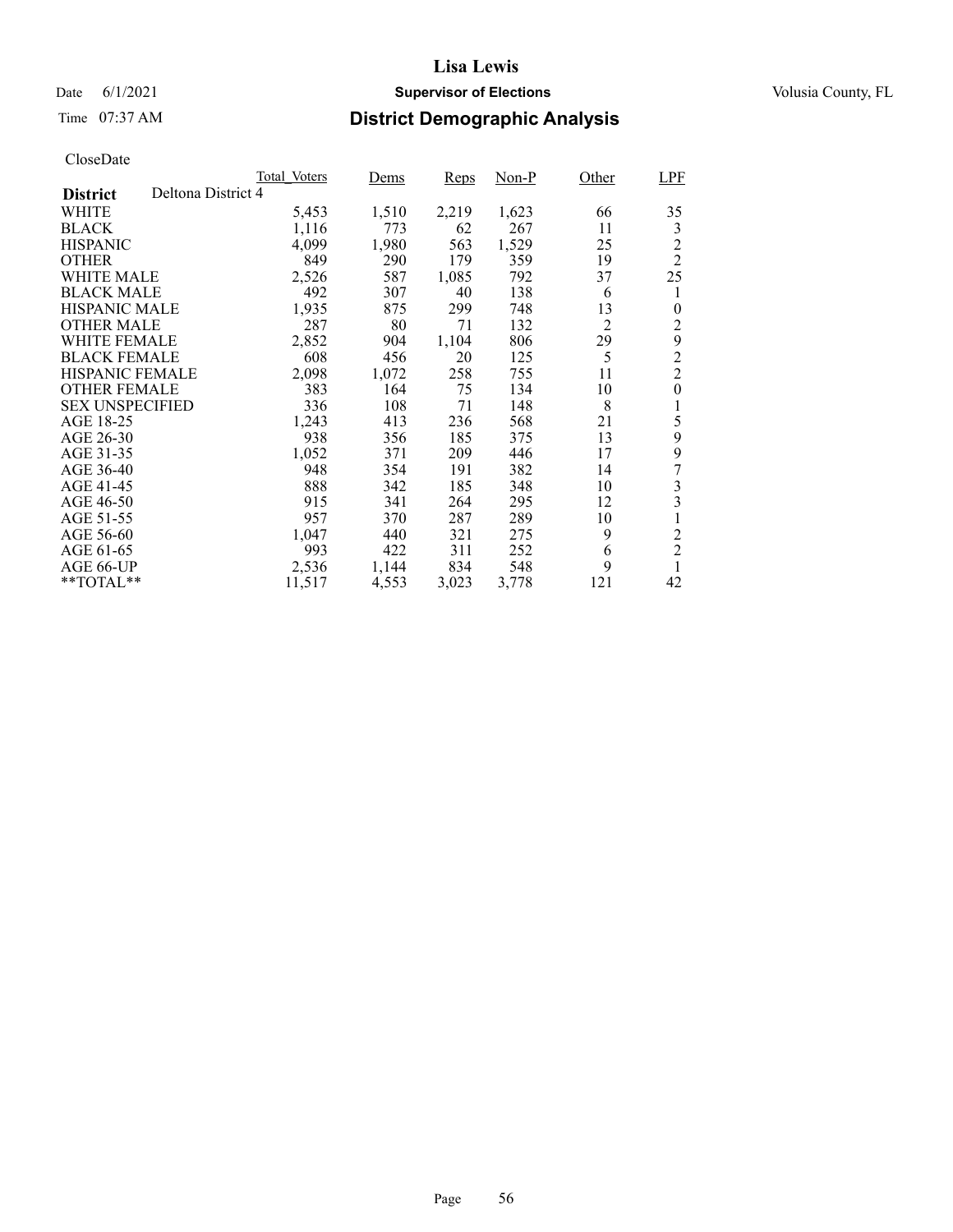### Date 6/1/2021 **Supervisor of Elections Supervisor of Elections** Volusia County, FL

# Time 07:37 AM **District Demographic Analysis**

|                        |                    | Total Voters | Dems  | <b>Reps</b> | Non-P | Other          | <b>LPF</b>       |
|------------------------|--------------------|--------------|-------|-------------|-------|----------------|------------------|
| <b>District</b>        | Deltona District 5 |              |       |             |       |                |                  |
| WHITE                  |                    | 5,432        | 1,390 | 2,327       | 1,607 | 87             | 21               |
| <b>BLACK</b>           |                    | 1,165        | 875   | 48          | 230   | 12             | $\theta$         |
| <b>HISPANIC</b>        |                    | 3,451        | 1,512 | 587         | 1,321 | 27             | $\overline{4}$   |
| <b>OTHER</b>           |                    | 707          | 218   | 142         | 327   | 13             | 7                |
| WHITE MALE             |                    | 2,552        | 524   | 1,183       | 798   | 34             | 13               |
| <b>BLACK MALE</b>      |                    | 516          | 357   | 31          | 120   | 8              | $\boldsymbol{0}$ |
| <b>HISPANIC MALE</b>   |                    | 1,594        | 633   | 333         | 616   | 10             | $\overline{c}$   |
| <b>OTHER MALE</b>      |                    | 237          | 74    | 55          | 97    | 6              | 5                |
| WHITE FEMALE           |                    | 2,801        | 848   | 1,111       | 781   | 53             | 8                |
| <b>BLACK FEMALE</b>    |                    | 627          | 502   | 16          | 105   | $\overline{4}$ | $\theta$         |
| <b>HISPANIC FEMALE</b> |                    | 1,815        | 852   | 252         | 692   | 17             | $\overline{c}$   |
| <b>OTHER FEMALE</b>    |                    | 297          | 106   | 55          | 130   | 5              | 1                |
| <b>SEX UNSPECIFIED</b> |                    | 315          | 98    | 68          | 146   | $\overline{2}$ | 1                |
| AGE 18-25              |                    | 1,236        | 434   | 246         | 520   | 29             | 7                |
| AGE 26-30              |                    | 865          | 274   | 196         | 375   | 14             | 6                |
| AGE 31-35              |                    | 908          | 280   | 234         | 373   | 17             | 4                |
| AGE 36-40              |                    | 877          | 293   | 201         | 366   | 14             | 3                |
| AGE 41-45              |                    | 871          | 311   | 204         | 337   | 14             | 5                |
| AGE 46-50              |                    | 875          | 302   | 256         | 300   | 15             | $\overline{c}$   |
| AGE 51-55              |                    | 907          | 339   | 312         | 247   | 7              | $\overline{c}$   |
| AGE 56-60              |                    | 1,031        | 380   | 378         | 265   | 8              | $\boldsymbol{0}$ |
| AGE 61-65              |                    | 958          | 359   | 358         | 231   | 7              | 3                |
| AGE 66-UP              |                    | 2,227        | 1,023 | 719         | 471   | 14             | $\theta$         |
| $*$ TOTAL $*$          |                    | 10,755       | 3,995 | 3,104       | 3,485 | 139            | 32               |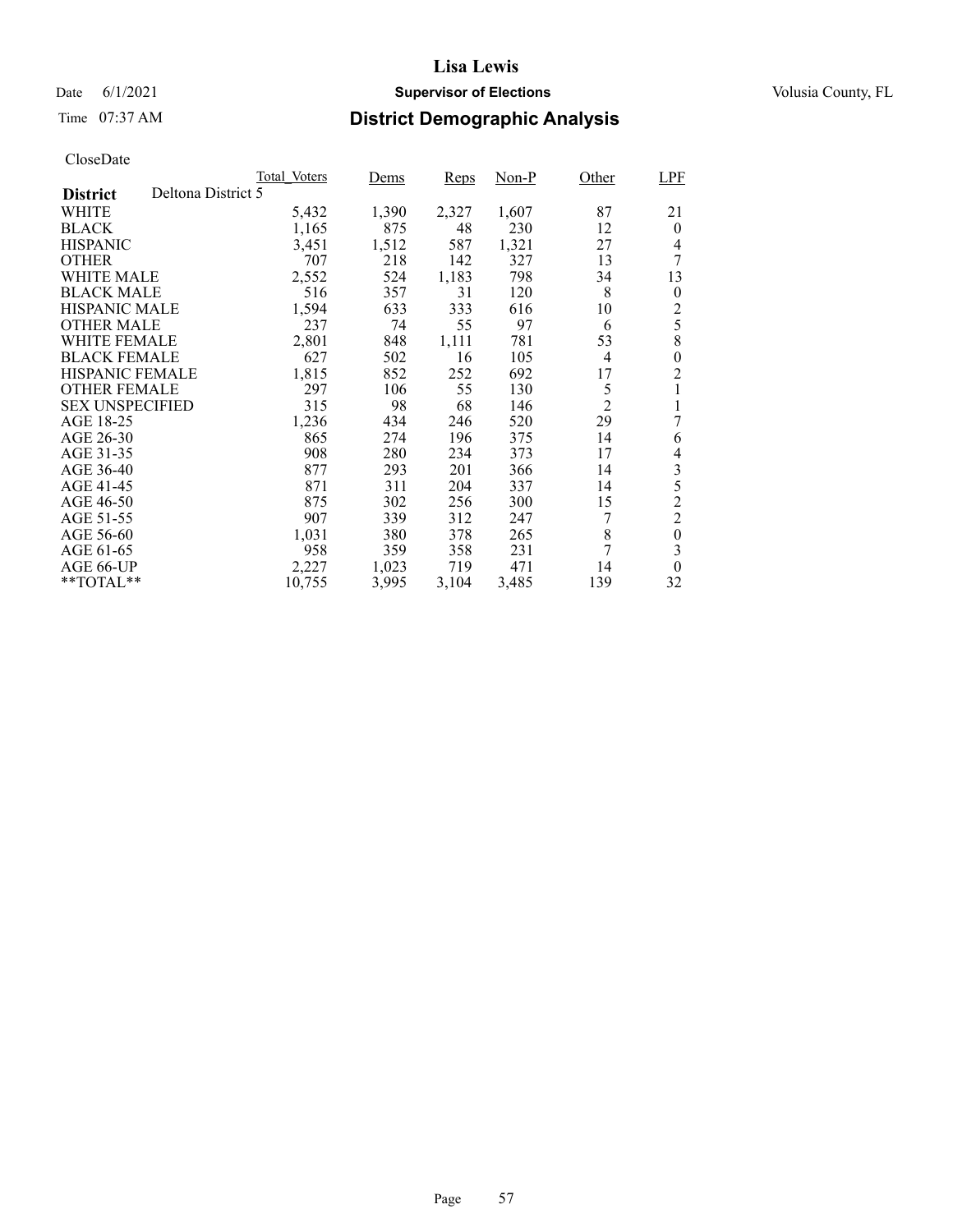# Time 07:37 AM **District Demographic Analysis**

|                        |                    | Total Voters | Dems  | Reps  | Non-P | Other          | <b>LPF</b>       |
|------------------------|--------------------|--------------|-------|-------|-------|----------------|------------------|
| <b>District</b>        | Deltona District 6 |              |       |       |       |                |                  |
| WHITE                  |                    | 6,138        | 1,487 | 2,705 | 1,823 | 95             | 28               |
| <b>BLACK</b>           |                    | 1,131        | 826   | 53    | 241   | 11             | $\bf{0}$         |
| <b>HISPANIC</b>        |                    | 3,104        | 1,375 | 445   | 1,247 | 29             | 8                |
| <b>OTHER</b>           |                    | 732          | 226   | 171   | 318   | 15             | $\overline{2}$   |
| WHITE MALE             |                    | 2,896        | 585   | 1,340 | 908   | 46             | 17               |
| <b>BLACK MALE</b>      |                    | 514          | 352   | 32    | 122   | 8              | $\boldsymbol{0}$ |
| <b>HISPANIC MALE</b>   |                    | 1,457        | 597   | 244   | 594   | 14             | 8                |
| <b>OTHER MALE</b>      |                    | 268          | 74    | 69    | 120   | $\overline{4}$ |                  |
| <b>WHITE FEMALE</b>    |                    | 3,149        | 886   | 1,321 | 883   | 48             | 11               |
| <b>BLACK FEMALE</b>    |                    | 601          | 464   | 21    | 113   | 3              | $\theta$         |
| <b>HISPANIC FEMALE</b> |                    | 1,603        | 764   | 195   | 629   | 15             | 0                |
| <b>OTHER FEMALE</b>    |                    | 305          | 114   | 67    | 116   | 7              | 1                |
| <b>SEX UNSPECIFIED</b> |                    | 312          | 78    | 85    | 144   | 5              | $\theta$         |
| AGE 18-25              |                    | 1,195        | 400   | 237   | 525   | 30             | 3                |
| AGE 26-30              |                    | 958          | 305   | 223   | 407   | 16             | 7                |
| AGE 31-35              |                    | 929          | 312   | 238   | 365   | 8              | 6                |
| AGE 36-40              |                    | 946          | 293   | 252   | 382   | 16             | 3                |
| AGE 41-45              |                    | 901          | 303   | 247   | 333   | 14             | $\overline{4}$   |
| AGE 46-50              |                    | 931          | 310   | 274   | 330   | 13             | $\overline{4}$   |
| AGE 51-55              |                    | 948          | 315   | 299   | 313   | 18             | 3                |
| AGE 56-60              |                    | 1,080        | 364   | 407   | 287   | 18             | $\overline{4}$   |
| AGE 61-65              |                    | 1,036        | 358   | 443   | 223   | 10             | $\overline{c}$   |
| AGE 66-UP              |                    | 2,181        | 954   | 754   | 464   | 7              | $\overline{2}$   |
| $*$ TOTAL $*$          |                    | 11,105       | 3,914 | 3,374 | 3,629 | 150            | 38               |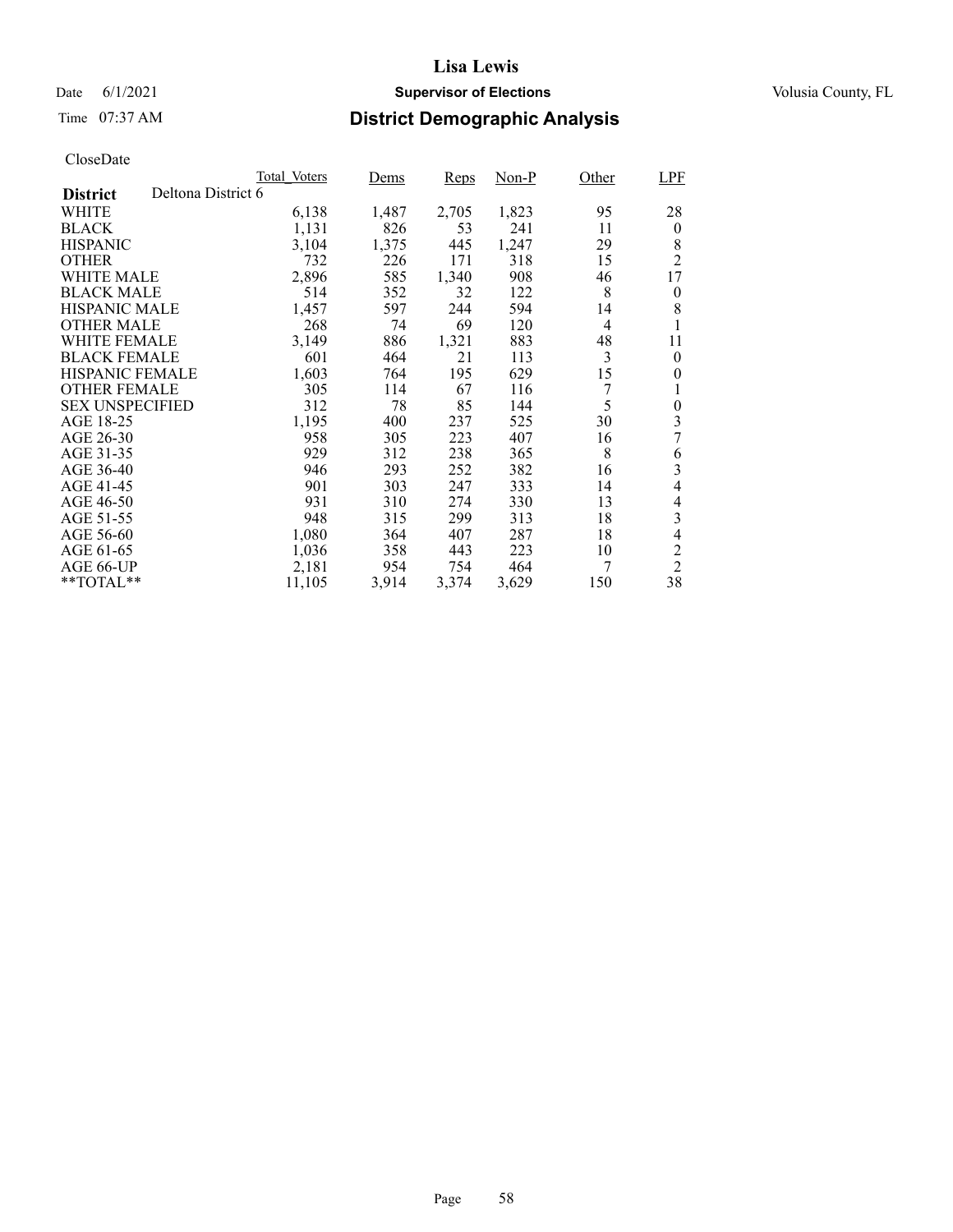### Date 6/1/2021 **Supervisor of Elections Supervisor of Elections** Volusia County, FL

# Time 07:37 AM **District Demographic Analysis**

|                        |                             | Total Voters | Dems  | Reps  | Non-P | Other          | LPF              |
|------------------------|-----------------------------|--------------|-------|-------|-------|----------------|------------------|
| <b>District</b>        | <b>Edgewater District 1</b> |              |       |       |       |                |                  |
| WHITE                  |                             | 3,587        | 1,011 | 1,474 | 1,020 | 67             | 15               |
| <b>BLACK</b>           |                             | 100          | 68    | 7     | 23    | 2              | $\theta$         |
| <b>HISPANIC</b>        |                             | 83           | 31    | 20    | 31    | 1              | 0                |
| <b>OTHER</b>           |                             | 184          | 59    | 43    | 80    | $\overline{2}$ | 0                |
| WHITE MALE             |                             | 1,675        | 385   | 756   | 492   | 32             | 10               |
| <b>BLACK MALE</b>      |                             | 52           | 29    | 6     | 15    | 2              | 0                |
| <b>HISPANIC MALE</b>   |                             | 34           | 9     | 9     | 16    | 0              | 0                |
| <b>OTHER MALE</b>      |                             | 65           | 21    | 17    | 26    |                | 0                |
| WHITE FEMALE           |                             | 1,859        | 613   | 697   | 509   | 35             | 5                |
| <b>BLACK FEMALE</b>    |                             | 46           | 37    | 1     | 8     | $\theta$       | 0                |
| HISPANIC FEMALE        |                             | 47           | 20    | 11    | 15    |                | 0                |
| <b>OTHER FEMALE</b>    |                             | 66           | 23    | 16    | 26    | -1             | 0                |
| <b>SEX UNSPECIFIED</b> |                             | 110          | 32    | 31    | 47    | $\theta$       | 0                |
| AGE 18-25              |                             | 267          | 68    | 84    | 103   | 11             |                  |
| AGE 26-30              |                             | 238          | 66    | 80    | 83    |                | 2                |
| AGE 31-35              |                             | 290          | 65    | 95    | 119   | 6              | 5                |
| AGE 36-40              |                             | 223          | 59    | 72    | 86    | 3              | 3                |
| AGE 41-45              |                             | 231          | 65    | 79    | 85    |                |                  |
| AGE 46-50              |                             | 249          | 45    | 111   | 90    |                | 2                |
| AGE 51-55              |                             | 277          | 75    | 124   | 72    | 6              | $\boldsymbol{0}$ |
| AGE 56-60              |                             | 454          | 130   | 196   | 121   |                | 0                |
| AGE 61-65              |                             | 490          | 147   | 200   | 134   | 9              | 0                |
| AGE 66-UP              |                             | 1,235        | 449   | 503   | 261   | 21             |                  |
| **TOTAL**              |                             | 3,954        | 1,169 | 1,544 | 1,154 | 72             | 15               |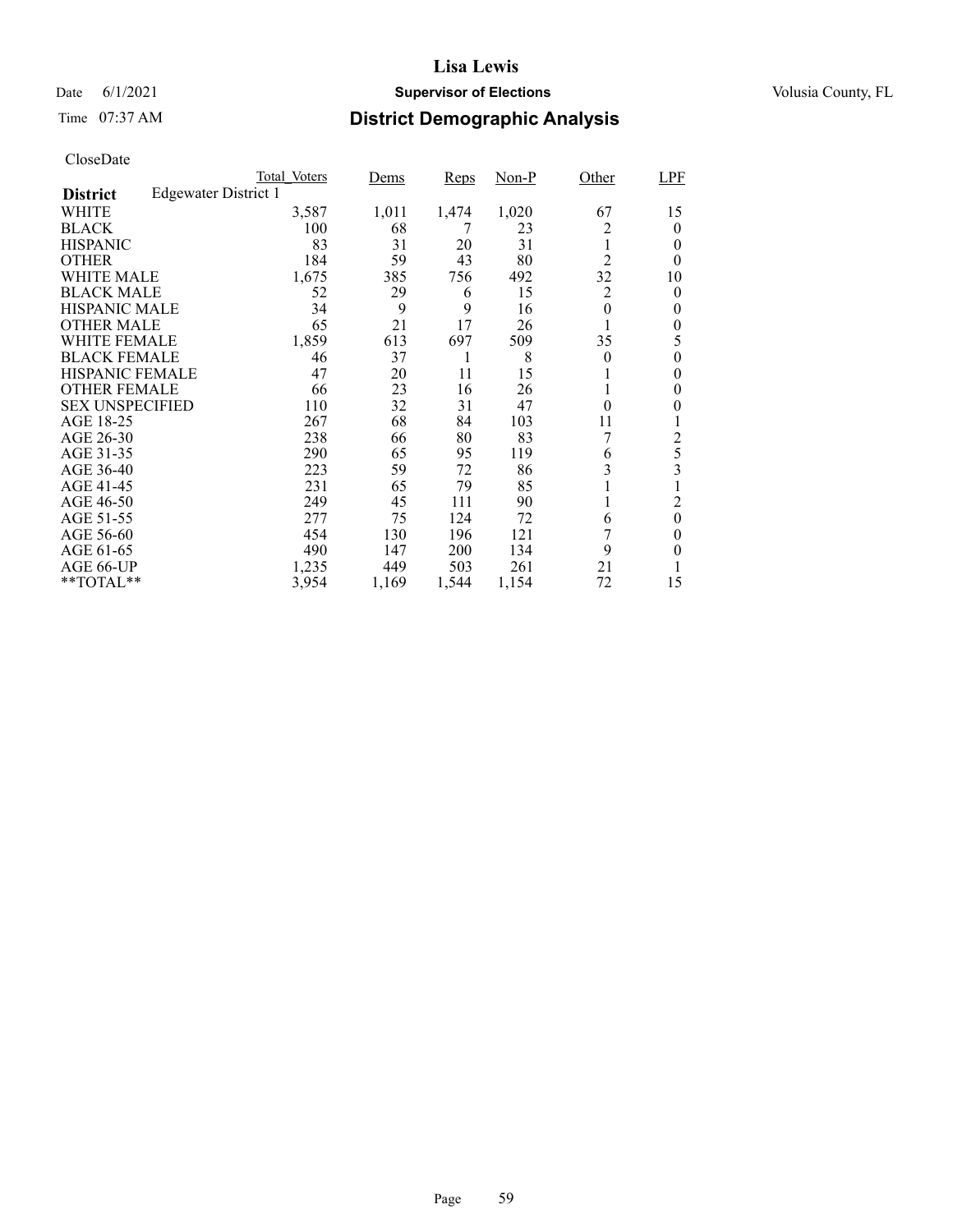### Date 6/1/2021 **Supervisor of Elections Supervisor of Elections** Volusia County, FL

# Time 07:37 AM **District Demographic Analysis**

|                        |                             | Total Voters | Dems  | Reps  | Non-P | Other            | LPF            |
|------------------------|-----------------------------|--------------|-------|-------|-------|------------------|----------------|
| <b>District</b>        | <b>Edgewater District 2</b> |              |       |       |       |                  |                |
| WHITE                  |                             | 3,922        | 1,057 | 1,642 | 1,136 | 76               | 11             |
| <b>BLACK</b>           |                             | 76           | 59    | 4     | 10    | 3                | $\theta$       |
| <b>HISPANIC</b>        |                             | 87           | 36    | 20    | 25    | 6                | $\theta$       |
| <b>OTHER</b>           |                             | 165          | 44    | 52    | 66    |                  | 2              |
| WHITE MALE             |                             | 1,810        | 436   | 810   | 522   | 32               | 10             |
| <b>BLACK MALE</b>      |                             | 34           | 25    | 1     | 6     | 2                | 0              |
| <b>HISPANIC MALE</b>   |                             | 46           | 14    | 12    | 16    | 4                | 0              |
| <b>OTHER MALE</b>      |                             | 58           | 16    | 14    | 28    | $\theta$         | 0              |
| WHITE FEMALE           |                             | 2,075        | 609   | 820   | 601   | 44               |                |
| <b>BLACK FEMALE</b>    |                             | 41           | 33    | 3     | 4     | 1                | 0              |
| HISPANIC FEMALE        |                             | 39           | 22    | 7     | 8     | $\overline{c}$   | 0              |
| <b>OTHER FEMALE</b>    |                             | 55           | 18    | 19    | 16    | 1                |                |
| <b>SEX UNSPECIFIED</b> |                             | 92           | 23    | 32    | 36    | $\boldsymbol{0}$ | 1              |
| AGE 18-25              |                             | 308          | 82    | 104   | 105   | 15               | 2              |
| AGE 26-30              |                             | 327          | 83    | 108   | 124   | 9                | 3              |
| AGE 31-35              |                             | 289          | 76    | 84    | 120   | 5                | 4              |
| AGE 36-40              |                             | 267          | 74    | 88    | 98    | 4                | 3              |
| AGE 41-45              |                             | 270          | 64    | 97    | 102   | 7                | $\overline{0}$ |
| AGE 46-50              |                             | 308          | 76    | 116   | 111   | 4                |                |
| AGE 51-55              |                             | 343          | 71    | 165   | 95    | 12               | $\theta$       |
| AGE 56-60              |                             | 384          | 93    | 181   | 101   | 9                | 0              |
| AGE 61-65              |                             | 446          | 136   | 189   | 118   | 3                | 0              |
| AGE 66-UP              |                             | 1,308        | 441   | 586   | 263   | 18               | 0              |
| **TOTAL**              |                             | 4,250        | 1,196 | 1,718 | 1,237 | 86               | 13             |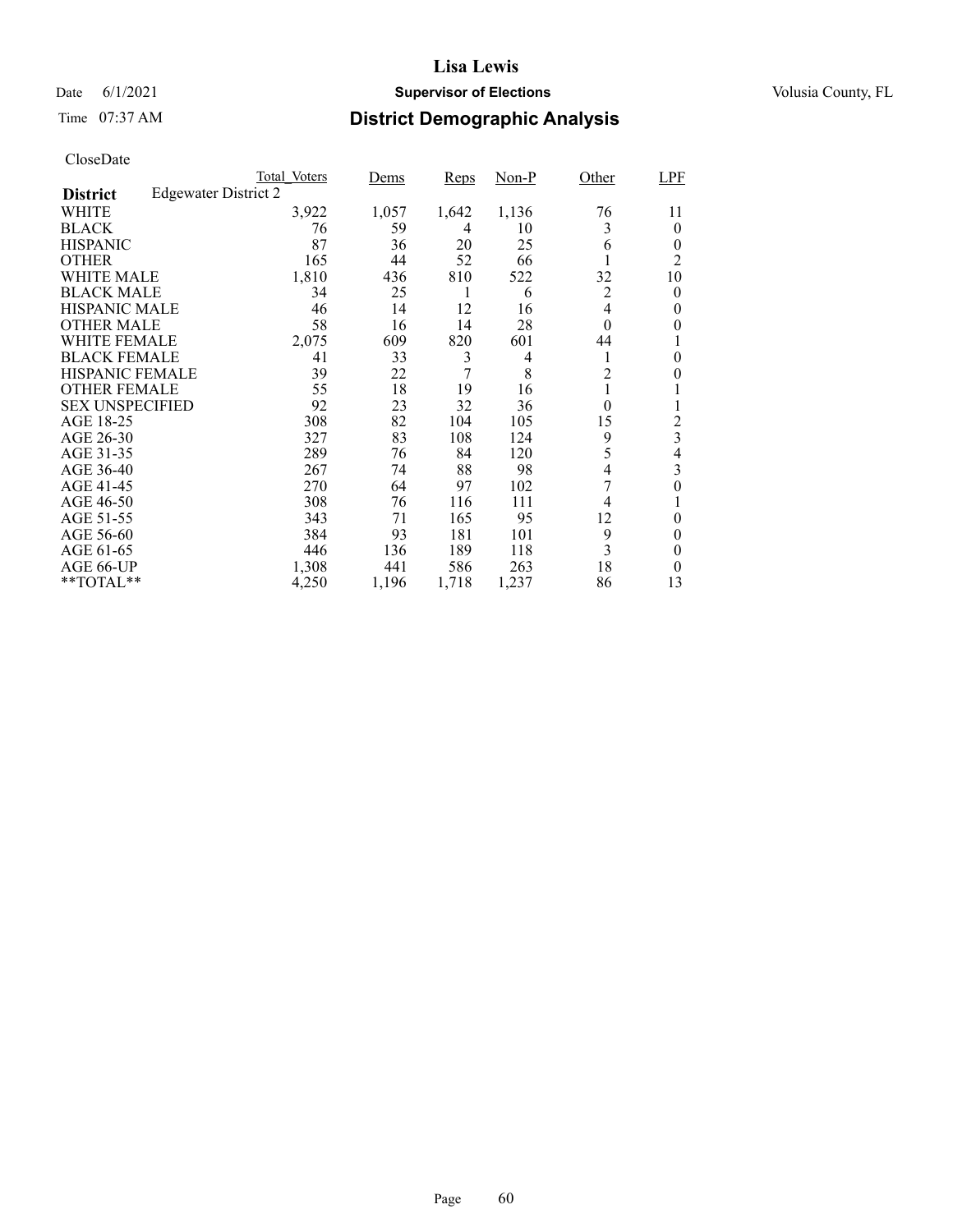### Date 6/1/2021 **Supervisor of Elections Supervisor of Elections** Volusia County, FL

# Time 07:37 AM **District Demographic Analysis**

|                        |                             | Total Voters | Dems  | Reps  | Non-P | Other                   | LPF            |
|------------------------|-----------------------------|--------------|-------|-------|-------|-------------------------|----------------|
| <b>District</b>        | <b>Edgewater District 3</b> |              |       |       |       |                         |                |
| WHITE                  |                             | 3,681        | 984   | 1,546 | 1,069 | 74                      | 8              |
| <b>BLACK</b>           |                             | 119          | 88    | 6     | 23    | 2                       | $\theta$       |
| <b>HISPANIC</b>        |                             | 107          | 37    | 24    | 42    | 3                       |                |
| <b>OTHER</b>           |                             | 199          | 52    | 57    | 86    | $\overline{\mathbf{3}}$ | 1              |
| WHITE MALE             |                             | 1,692        | 369   | 769   | 518   | 31                      | 5              |
| <b>BLACK MALE</b>      |                             | 59           | 44    | 3     | 10    | 2                       | 0              |
| <b>HISPANIC MALE</b>   |                             | 44           | 13    | 12    | 18    |                         | 0              |
| <b>OTHER MALE</b>      |                             | 65           | 15    | 20    | 29    |                         | 0              |
| WHITE FEMALE           |                             | 1,933        | 610   | 745   | 532   | 43                      | 3              |
| <b>BLACK FEMALE</b>    |                             | 56           | 42    | 3     | 11    | $\theta$                | 0              |
| HISPANIC FEMALE        |                             | 58           | 21    | 12    | 22    | $\overline{c}$          |                |
| <b>OTHER FEMALE</b>    |                             | 70           | 22    | 23    | 23    | 1                       |                |
| <b>SEX UNSPECIFIED</b> |                             | 129          | 25    | 46    | 57    |                         | $\overline{0}$ |
| AGE 18-25              |                             | 341          | 76    | 110   | 136   | 16                      | 3              |
| AGE 26-30              |                             | 280          | 77    | 85    | 113   | 4                       |                |
| AGE 31-35              |                             | 287          | 79    | 94    | 107   | 7                       | $\theta$       |
| AGE 36-40              |                             | 235          | 57    | 82    | 92    | 4                       | $\theta$       |
| AGE 41-45              |                             | 241          | 48    | 98    | 92    | 3                       | 0              |
| AGE 46-50              |                             | 270          | 60    | 114   | 90    | 3                       | 3              |
| AGE 51-55              |                             | 344          | 91    | 139   | 104   | 9                       |                |
| AGE 56-60              |                             | 415          | 125   | 173   | 106   | 9                       | 2              |
| AGE 61-65              |                             | 390          | 104   | 172   | 104   | 10                      | $\theta$       |
| AGE 66-UP              |                             | 1,303        | 444   | 566   | 276   | 17                      | $\theta$       |
| **TOTAL**              |                             | 4,106        | 1,161 | 1,633 | 1,220 | 82                      | 10             |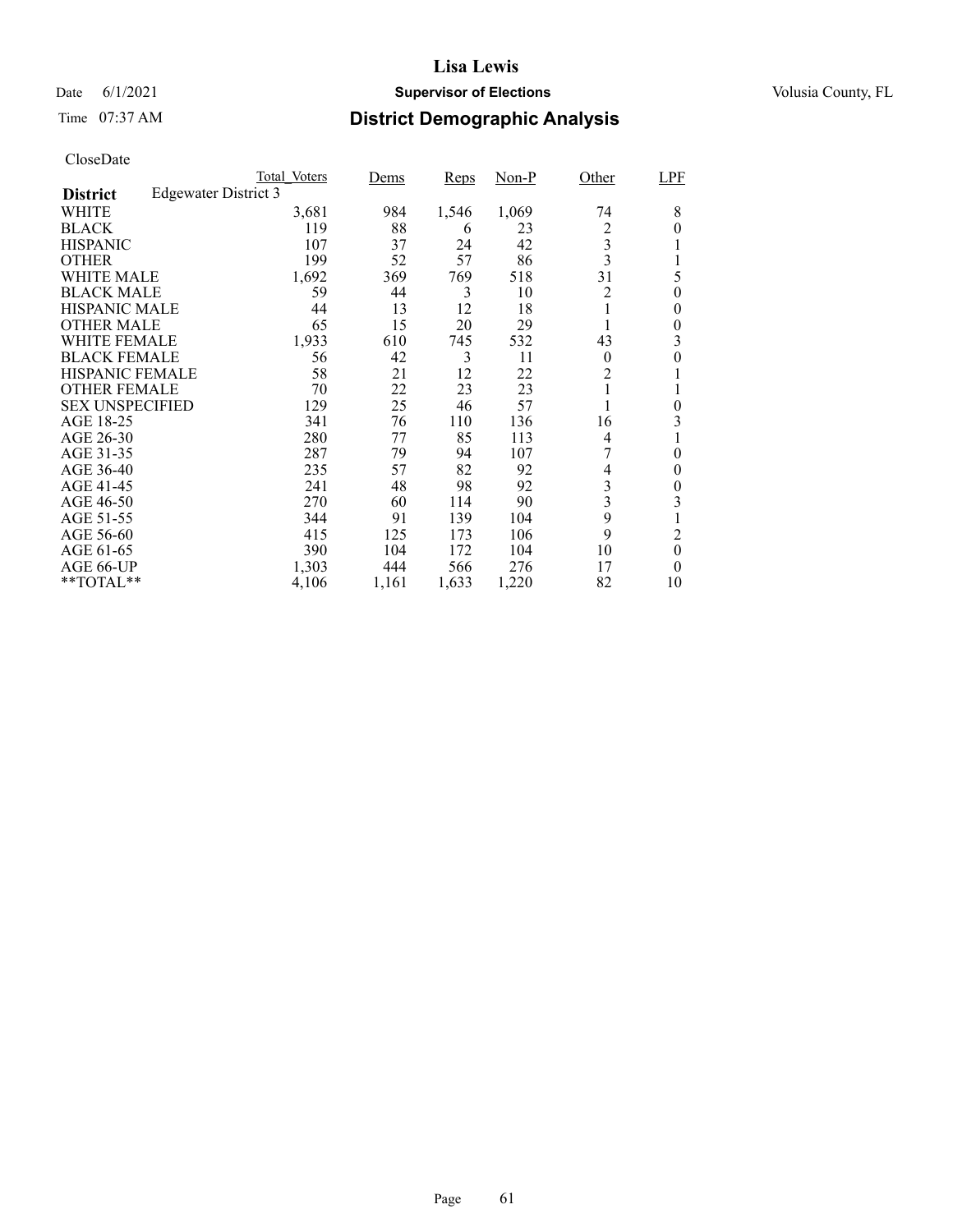### Date 6/1/2021 **Supervisor of Elections Supervisor of Elections** Volusia County, FL

# Time 07:37 AM **District Demographic Analysis**

|                        |                             | Total Voters | Dems  | Reps  | Non-P | Other          | LPF            |
|------------------------|-----------------------------|--------------|-------|-------|-------|----------------|----------------|
| <b>District</b>        | <b>Edgewater District 4</b> |              |       |       |       |                |                |
| WHITE                  |                             | 4,940        | 1,238 | 2,200 | 1,417 | 70             | 15             |
| <b>BLACK</b>           |                             | 112          | 80    | 9     | 21    | 2              | $\theta$       |
| <b>HISPANIC</b>        |                             | 121          | 45    | 34    | 39    | $\overline{c}$ |                |
| <b>OTHER</b>           |                             | 180          | 43    | 59    | 72    | 5              |                |
| WHITE MALE             |                             | 2,249        | 451   | 1,079 | 679   | 31             | 9              |
| <b>BLACK MALE</b>      |                             | 56           | 32    | 7     | 15    | 2              | 0              |
| <b>HISPANIC MALE</b>   |                             | 44           | 14    | 12    | 16    | 1              |                |
| <b>OTHER MALE</b>      |                             | 65           | 18    | 23    | 21    | $\overline{2}$ |                |
| WHITE FEMALE           |                             | 2,648        | 780   | 1,099 | 724   | 39             | 6              |
| <b>BLACK FEMALE</b>    |                             | 54           | 46    | 2     | 6     | $\theta$       | $\theta$       |
| HISPANIC FEMALE        |                             | 73           | 28    | 21    | 23    | 1              | 0              |
| <b>OTHER FEMALE</b>    |                             | 66           | 20    | 18    | 26    | 2              | 0              |
| <b>SEX UNSPECIFIED</b> |                             | 98           | 17    | 41    | 39    | $\mathbf{1}$   | 0              |
| AGE 18-25              |                             | 337          | 81    | 107   | 135   | 10             | 4              |
| AGE 26-30              |                             | 264          | 51    | 92    | 116   | 4              |                |
| AGE 31-35              |                             | 282          | 65    | 101   | 108   | 5              | 3              |
| AGE 36-40              |                             | 291          | 70    | 98    | 115   | 4              | 4              |
| AGE 41-45              |                             | 280          | 65    | 95    | 110   | 8              | $\overline{2}$ |
| AGE 46-50              |                             | 312          | 72    | 140   | 97    | $\overline{c}$ |                |
| AGE 51-55              |                             | 299          | 74    | 152   | 68    | 5              | 0              |
| AGE 56-60              |                             | 468          | 105   | 232   | 124   | 7              | $\theta$       |
| AGE 61-65              |                             | 548          | 125   | 278   | 136   | 9              | 0              |
| AGE 66-UP              |                             | 2,272        | 698   | 1,007 | 540   | 25             | $\overline{2}$ |
| **TOTAL**              |                             | 5,353        | 1,406 | 2,302 | 1,549 | 79             | 17             |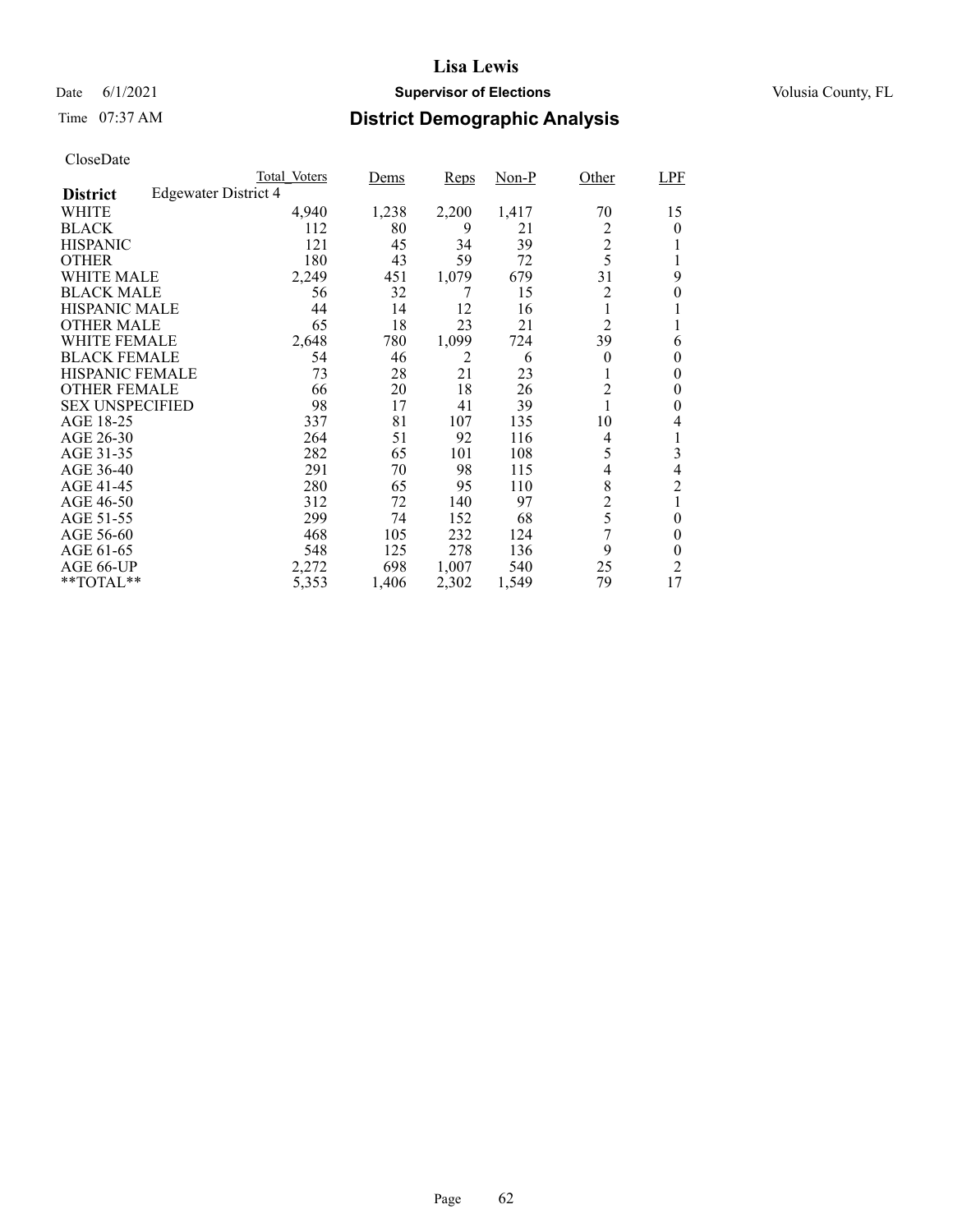### Date 6/1/2021 **Supervisor of Elections Supervisor of Elections** Volusia County, FL

# Time 07:37 AM **District Demographic Analysis**

|                        |                       | Total Voters | Dems | <b>Reps</b> | $Non-P$ | Other            | LPF            |
|------------------------|-----------------------|--------------|------|-------------|---------|------------------|----------------|
| <b>District</b>        | Holly Hill District 1 |              |      |             |         |                  |                |
| WHITE                  |                       | 1,734        | 489  | 694         | 512     | 32               |                |
| <b>BLACK</b>           |                       | 257          | 182  | 9           | 62      | 3                |                |
| <b>HISPANIC</b>        |                       | 130          | 57   | 20          | 49      | 4                | $\theta$       |
| <b>OTHER</b>           |                       | 157          | 55   | 37          | 63      | $\overline{c}$   | 0              |
| WHITE MALE             |                       | 857          | 195  | 371         | 278     | 9                | 4              |
| <b>BLACK MALE</b>      |                       | 105          | 70   | 4           | 29      |                  | 1              |
| <b>HISPANIC MALE</b>   |                       | 62           | 24   | 11          | 25      | $\overline{c}$   | 0              |
| <b>OTHER MALE</b>      |                       | 57           | 19   | 17          | 21      | $\boldsymbol{0}$ | $\theta$       |
| WHITE FEMALE           |                       | 857          | 290  | 313         | 228     | 23               | 3              |
| <b>BLACK FEMALE</b>    |                       | 149          | 109  | 5           | 33      | $\overline{2}$   | $\theta$       |
| <b>HISPANIC FEMALE</b> |                       | 66           | 33   | 8           | 23      | $\overline{2}$   | 0              |
| <b>OTHER FEMALE</b>    |                       | 70           | 29   | 16          | 24      |                  | 0              |
| <b>SEX UNSPECIFIED</b> |                       | 55           | 14   | 15          | 25      |                  | $\mathbf{0}$   |
| AGE 18-25              |                       | 190          | 57   | 51          | 69      | 12               |                |
| AGE 26-30              |                       | 139          | 53   | 32          | 51      | $\overline{c}$   |                |
| AGE 31-35              |                       | 154          | 54   | 40          | 56      | 3                | T              |
| AGE 36-40              |                       | 132          | 42   | 29          | 56      | 3                | $\overline{c}$ |
| AGE 41-45              |                       | 162          | 45   | 51          | 59      | 6                | 1              |
| AGE 46-50              |                       | 152          | 51   | 44          | 54      | 3                | $\theta$       |
| AGE 51-55              |                       | 189          | 77   | 62          | 49      |                  | 0              |
| AGE 56-60              |                       | 251          | 81   | 104         | 65      |                  | 0              |
| AGE 61-65              |                       | 229          | 80   | 81          | 65      | $\overline{c}$   |                |
| AGE 66-UP              |                       | 680          | 243  | 266         | 162     | 8                |                |
| **TOTAL**              |                       | 2,278        | 783  | 760         | 686     | 41               | 8              |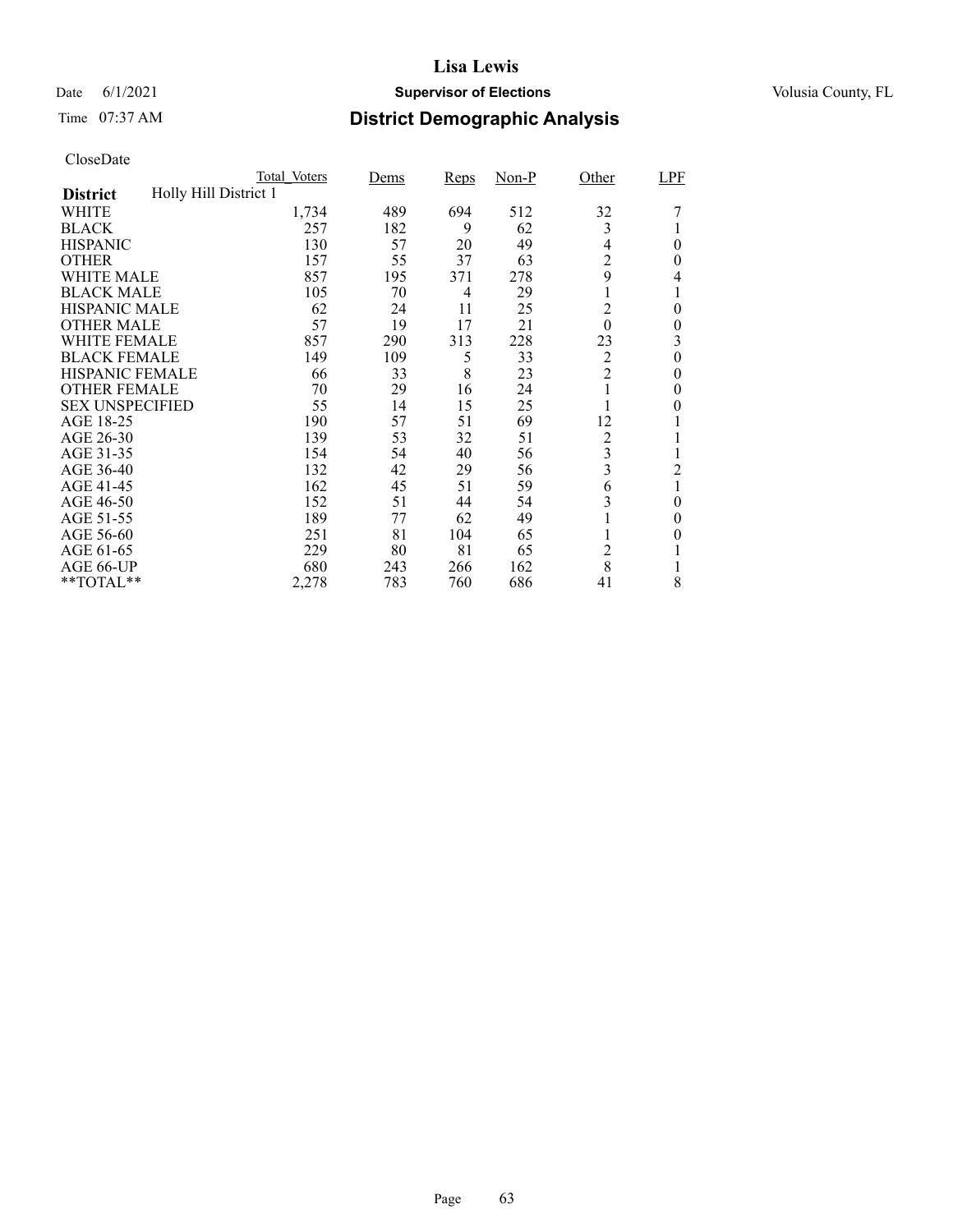### Date 6/1/2021 **Supervisor of Elections Supervisor of Elections** Volusia County, FL

# Time 07:37 AM **District Demographic Analysis**

|                        |                       | Total Voters | Dems | Reps | $Non-P$ | Other    | LPF            |
|------------------------|-----------------------|--------------|------|------|---------|----------|----------------|
| <b>District</b>        | Holly Hill District 2 |              |      |      |         |          |                |
| WHITE                  |                       | 1,573        | 472  | 546  | 517     | 31       |                |
| <b>BLACK</b>           |                       | 289          | 219  | 7    | 63      | $\theta$ | 0              |
| <b>HISPANIC</b>        |                       | 90           | 40   | 19   | 31      | 0        | 0              |
| <b>OTHER</b>           |                       | 138          | 44   | 26   | 64      | 3        |                |
| WHITE MALE             |                       | 739          | 180  | 283  | 256     | 16       | 4              |
| <b>BLACK MALE</b>      |                       | 126          | 88   | 3    | 35      | $\theta$ | 0              |
| <b>HISPANIC MALE</b>   |                       | 45           | 16   | 13   | 16      | 0        | 0              |
| <b>OTHER MALE</b>      |                       | 54           | 13   | 14   | 26      | $\theta$ |                |
| WHITE FEMALE           |                       | 808          | 289  | 255  | 246     | 15       | 3              |
| <b>BLACK FEMALE</b>    |                       | 155          | 125  | 4    | 26      | $\theta$ | $\theta$       |
| <b>HISPANIC FEMALE</b> |                       | 44           | 24   | 6    | 14      | 0        | 0              |
| <b>OTHER FEMALE</b>    |                       | 45           | 25   | 5    | 14      |          | 0              |
| <b>SEX UNSPECIFIED</b> |                       | 74           | 15   | 15   | 42      | 2        | 0              |
| AGE 18-25              |                       | 176          | 53   | 40   | 81      |          |                |
| AGE 26-30              |                       | 165          | 60   | 38   | 63      | 2        | 2              |
| AGE 31-35              |                       | 182          | 67   | 37   | 74      | 4        | 0              |
| AGE 36-40              |                       | 175          | 66   | 28   | 79      |          |                |
| AGE 41-45              |                       | 134          | 45   | 35   | 50      | 4        | 0              |
| AGE 46-50              |                       | 146          | 52   | 41   | 47      | 5        |                |
| AGE 51-55              |                       | 186          | 59   | 70   | 54      |          | 2              |
| AGE 56-60              |                       | 277          | 100  | 95   | 77      | 5        | $\overline{0}$ |
| AGE 61-65              |                       | 209          | 91   | 60   | 52      | 5        |                |
| AGE 66-UP              |                       | 440          | 182  | 154  | 98      | 6        | 0              |
| **TOTAL**              |                       | 2,090        | 775  | 598  | 675     | 34       | 8              |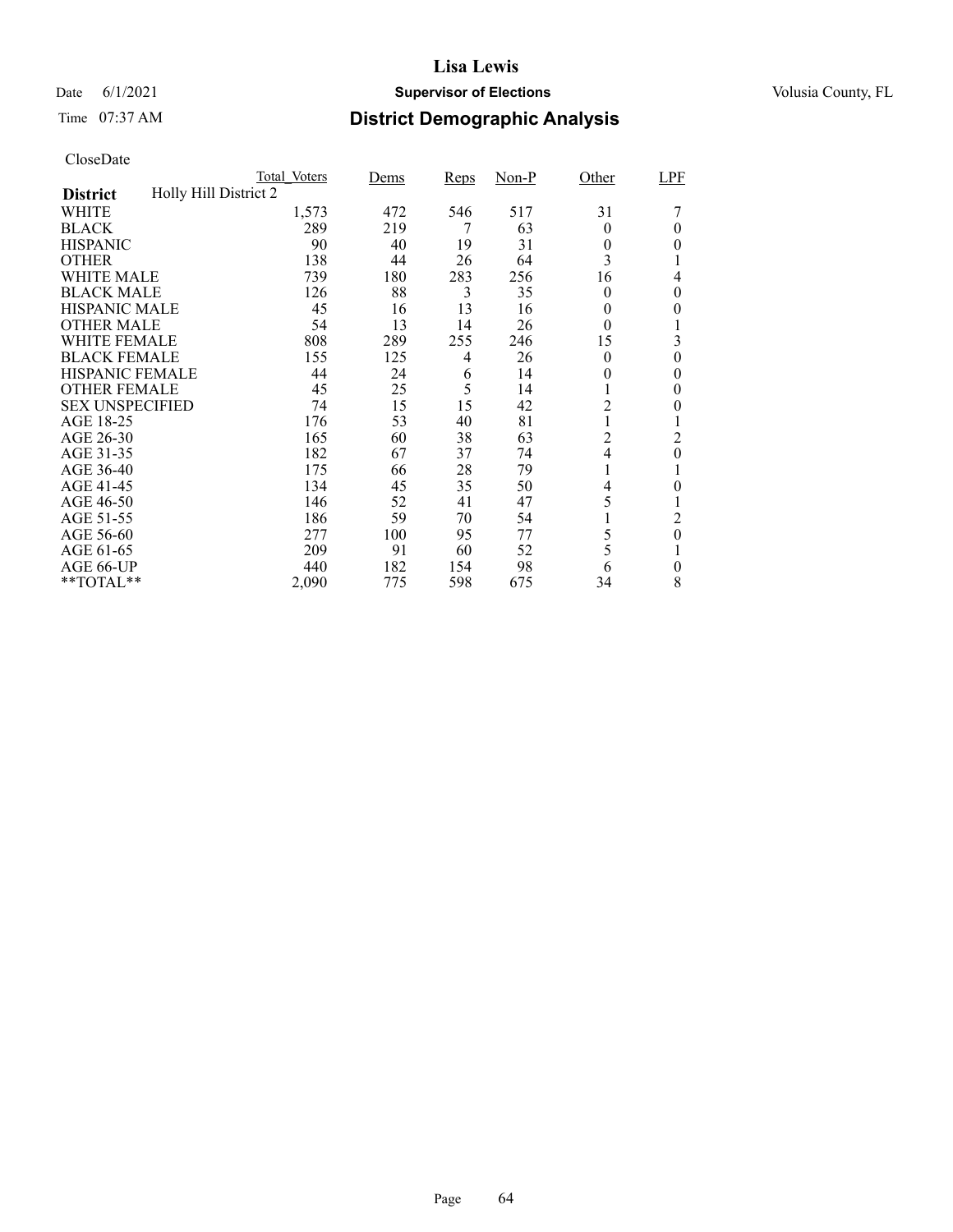### Date 6/1/2021 **Supervisor of Elections Supervisor of Elections** Volusia County, FL

# Time 07:37 AM **District Demographic Analysis**

|                        |                       | Total Voters | Dems | <b>Reps</b> | $Non-P$ | Other          | LPF      |
|------------------------|-----------------------|--------------|------|-------------|---------|----------------|----------|
| <b>District</b>        | Holly Hill District 3 |              |      |             |         |                |          |
| WHITE                  |                       | 1,579        | 464  | 642         | 442     | 26             | 5        |
| <b>BLACK</b>           |                       | 209          | 160  | 11          | 38      | 0              | $\Omega$ |
| <b>HISPANIC</b>        |                       | 59           | 27   | 8           | 23      |                | 0        |
| <b>OTHER</b>           |                       | 117          | 42   | 24          | 48      | 3              | 0        |
| WHITE MALE             |                       | 672          | 170  | 295         | 189     | 14             | 4        |
| <b>BLACK MALE</b>      |                       | 90           | 59   | 9           | 22      | $\theta$       | $\theta$ |
| <b>HISPANIC MALE</b>   |                       | 34           | 17   | 5           | 11      |                | 0        |
| <b>OTHER MALE</b>      |                       | 35           | 15   | 8           | 11      |                | 0        |
| WHITE FEMALE           |                       | 887          | 288  | 340         | 246     | 12             |          |
| <b>BLACK FEMALE</b>    |                       | 118          | 100  | 2           | 16      | $\theta$       | $\theta$ |
| <b>HISPANIC FEMALE</b> |                       | 24           | 10   | 3           | 11      | 0              | 0        |
| <b>OTHER FEMALE</b>    |                       | 46           | 18   | 9           | 19      | $\theta$       | 0        |
| <b>SEX UNSPECIFIED</b> |                       | 58           | 16   | 14          | 26      | $\overline{c}$ | $_{0}$   |
| AGE 18-25              |                       | 138          | 50   | 29          | 56      | $\overline{c}$ |          |
| AGE 26-30              |                       | 103          | 33   | 25          | 43      |                |          |
| AGE 31-35              |                       | 89           | 27   | 23          | 38      |                | 0        |
| AGE 36-40              |                       | 93           | 30   | 21          | 42      | $\theta$       | 0        |
| AGE 41-45              |                       | 109          | 43   | 30          | 32      | 4              | 0        |
| AGE 46-50              |                       | 104          | 35   | 24          | 45      | 0              | 0        |
| AGE 51-55              |                       | 135          | 41   | 47          | 43      | 3              |          |
| AGE 56-60              |                       | 192          | 67   | 67          | 55      | $\overline{2}$ |          |
| AGE 61-65              |                       | 219          | 79   | 80          | 53      | 6              |          |
| AGE 66-UP              |                       | 782          | 288  | 339         | 144     | 11             | 0        |
| **TOTAL**              |                       | 1,964        | 693  | 685         | 551     | 30             | 5        |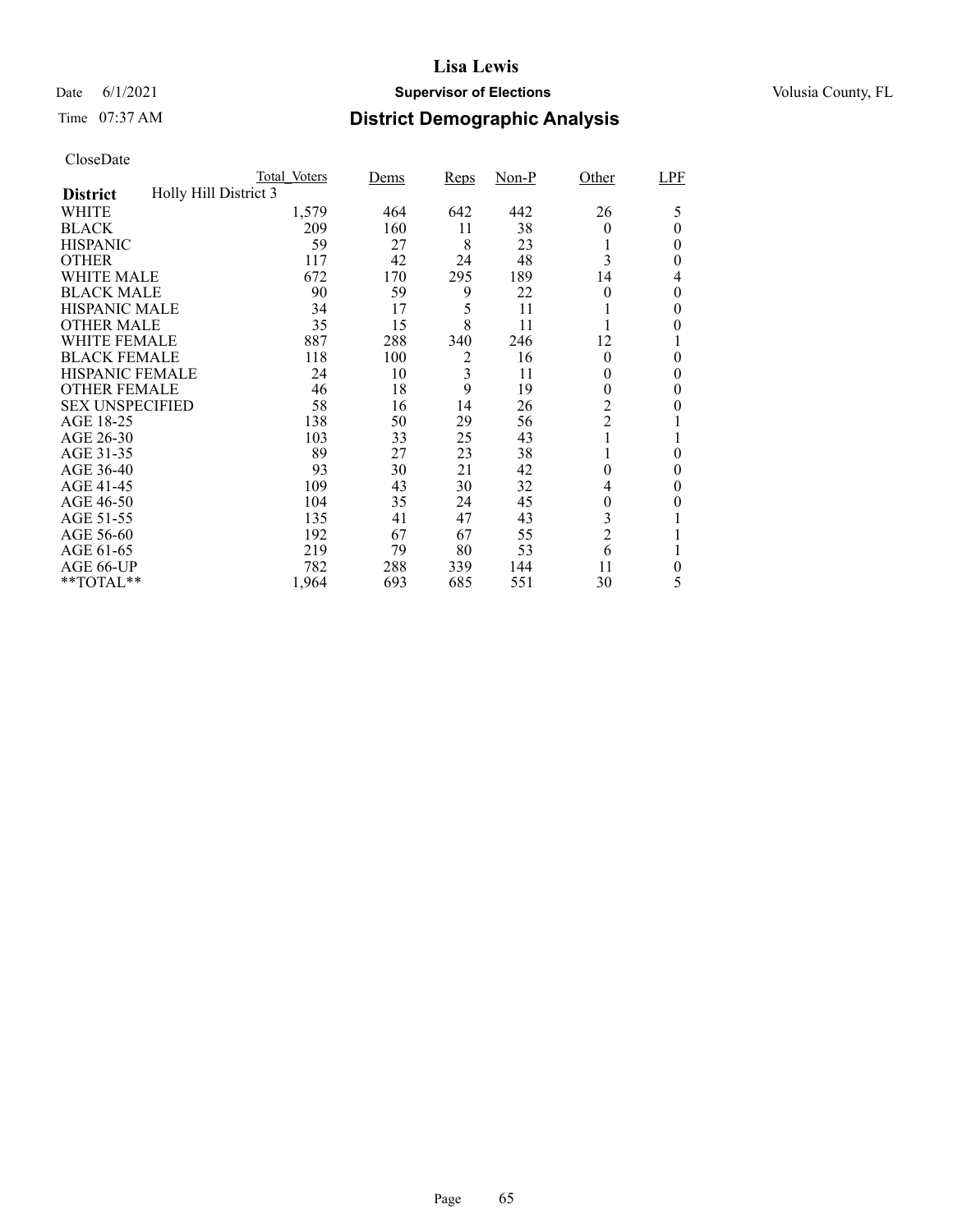### Date 6/1/2021 **Supervisor of Elections Supervisor of Elections** Volusia County, FL

# Time 07:37 AM **District Demographic Analysis**

|                        |                       | Total Voters | Dems | Reps | $Non-P$ | Other          | LPF            |
|------------------------|-----------------------|--------------|------|------|---------|----------------|----------------|
| <b>District</b>        | Holly Hill District 4 |              |      |      |         |                |                |
| WHITE                  |                       | 1,481        | 442  | 560  | 448     | 25             | 6              |
| <b>BLACK</b>           |                       | 427          | 320  | 7    | 93      | 6              |                |
| <b>HISPANIC</b>        |                       | 108          | 53   | 14   | 39      |                |                |
| <b>OTHER</b>           |                       | 108          | 44   | 19   | 45      | $\theta$       | $\theta$       |
| WHITE MALE             |                       | 670          | 167  | 277  | 208     | 14             | 4              |
| <b>BLACK MALE</b>      |                       | 132          | 87   | 3    | 40      |                |                |
| <b>HISPANIC MALE</b>   |                       | 49           | 22   | 3    | 23      | $\theta$       |                |
| <b>OTHER MALE</b>      |                       | 36           | 13   | 11   | 12      | $\theta$       | $\theta$       |
| WHITE FEMALE           |                       | 793          | 271  | 276  | 233     | 11             | 2              |
| <b>BLACK FEMALE</b>    |                       | 289          | 230  | 4    | 50      | 5              | $\overline{0}$ |
| <b>HISPANIC FEMALE</b> |                       | 54           | 28   | 10   | 15      |                | 0              |
| <b>OTHER FEMALE</b>    |                       | 48           | 27   | 5    | 16      | $\theta$       | $\theta$       |
| <b>SEX UNSPECIFIED</b> |                       | 53           | 14   | 11   | 28      | $\theta$       | $\theta$       |
| AGE 18-25              |                       | 215          | 78   | 46   | 85      | 6              | 0              |
| AGE 26-30              |                       | 220          | 110  | 27   | 80      | $\mathbf{I}$   | $\overline{c}$ |
| AGE 31-35              |                       | 199          | 82   | 40   | 71      | 2              | 4              |
| AGE 36-40              |                       | 158          | 67   | 33   | 54      | 4              | 0              |
| AGE 41-45              |                       | 143          | 63   | 32   | 44      | 3              |                |
| AGE 46-50              |                       | 136          | 41   | 47   | 45      | 3              | $\theta$       |
| AGE 51-55              |                       | 158          | 51   | 46   | 57      | 4              | 0              |
| AGE 56-60              |                       | 204          | 72   | 71   | 56      | 4              |                |
| AGE 61-65              |                       | 210          | 86   | 79   | 42      | 3              | 0              |
| AGE 66-UP              |                       | 481          | 209  | 179  | 91      | $\overline{2}$ | 0              |
| **TOTAL**              |                       | 2,124        | 859  | 600  | 625     | 32             | 8              |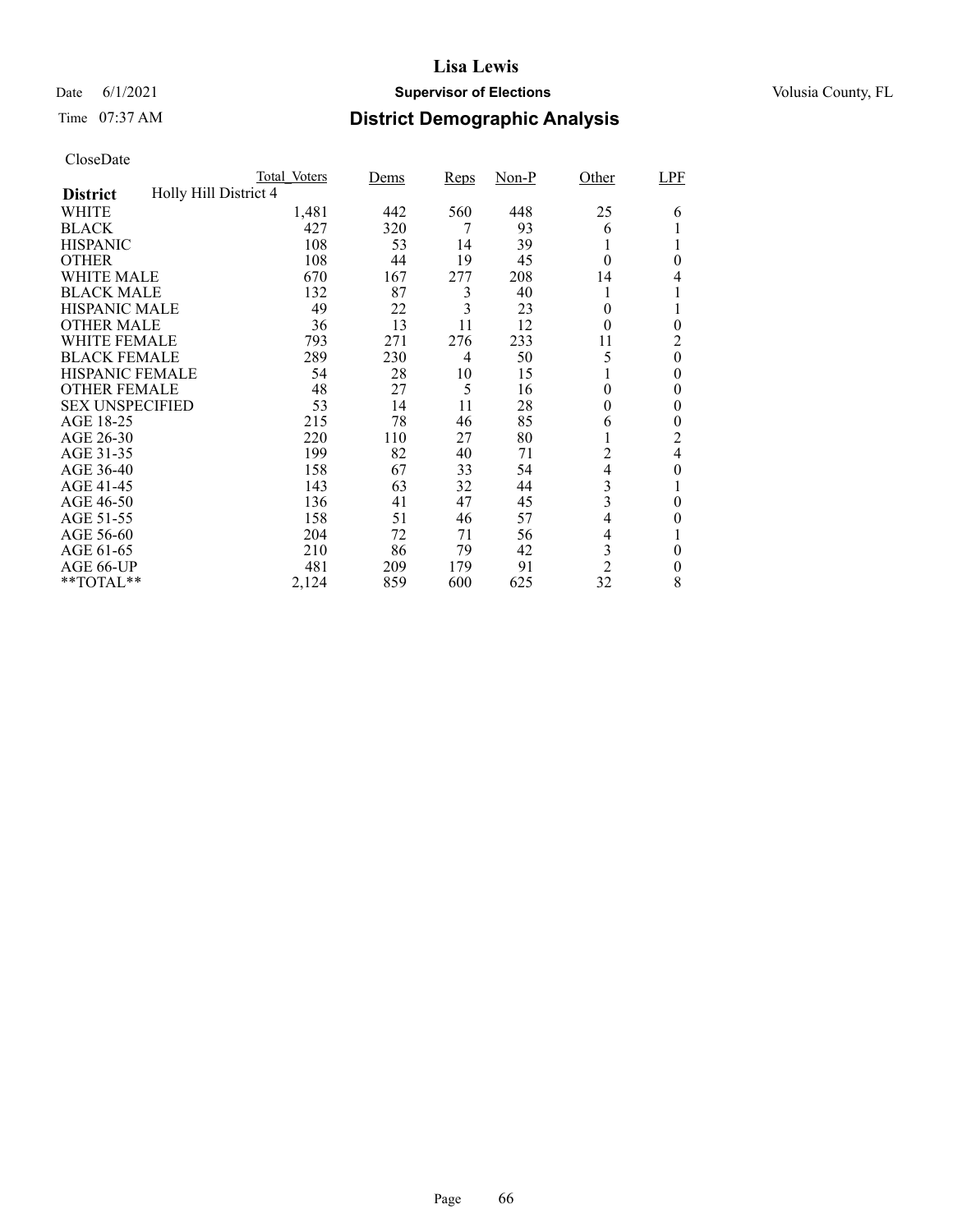### Date 6/1/2021 **Supervisor of Elections Supervisor of Elections** Volusia County, FL

# Time 07:37 AM **District Demographic Analysis**

|                        |            | Total Voters | Dems | Reps           | $Non-P$ | Other          | LPF            |
|------------------------|------------|--------------|------|----------------|---------|----------------|----------------|
| <b>District</b>        | Lake Helen |              |      |                |         |                |                |
| WHITE                  |            | 1,958        | 488  | 904            | 533     | 30             | 3              |
| <b>BLACK</b>           |            | 171          | 142  | 9              | 19      |                | 0              |
| <b>HISPANIC</b>        |            | 103          | 35   | 27             | 38      | $\overline{c}$ |                |
| <b>OTHER</b>           |            | 80           | 31   | 18             | 28      |                | 2              |
| WHITE MALE             |            | 890          | 185  | 429            | 263     | 10             | 3              |
| <b>BLACK MALE</b>      |            | 78           | 64   | 6              | 8       | $\theta$       | 0              |
| <b>HISPANIC MALE</b>   |            | 51           | 18   | 10             | 21      |                |                |
| <b>OTHER MALE</b>      |            | 26           | 12   | $\overline{4}$ | 8       |                |                |
| <b>WHITE FEMALE</b>    |            | 1,045        | 300  | 462            | 263     | 20             | 0              |
| <b>BLACK FEMALE</b>    |            | 89           | 77   |                | 10      |                | 0              |
| HISPANIC FEMALE        |            | 49           | 16   | 16             | 16      |                | 0              |
| <b>OTHER FEMALE</b>    |            | 33           | 17   | 6              | 10      | $\theta$       | 0              |
| <b>SEX UNSPECIFIED</b> |            | 51           | 7    | 24             | 19      | $\theta$       |                |
| AGE 18-25              |            | 171          | 39   | 68             | 62      | 2              | 0              |
| AGE 26-30              |            | 161          | 39   | 63             | 53      | 4              | 2              |
| AGE 31-35              |            | 157          | 48   | 48             | 55      | 6              | $\overline{0}$ |
| AGE 36-40              |            | 144          | 37   | 49             | 56      | $\overline{c}$ | 0              |
| AGE 41-45              |            | 153          | 30   | 52             | 69      | $\overline{c}$ | 0              |
| AGE 46-50              |            | 154          | 40   | 60             | 48      | 3              | 3              |
| AGE 51-55              |            | 196          | 48   | 90             | 55      | 3              | $\theta$       |
| AGE 56-60              |            | 231          | 64   | 112            | 49      | 6              | 0              |
| AGE 61-65              |            | 264          | 88   | 127            | 48      |                | 0              |
| AGE 66-UP              |            | 681          | 263  | 289            | 123     | 5              |                |
| **TOTAL**              |            | 2,312        | 696  | 958            | 618     | 34             | 6              |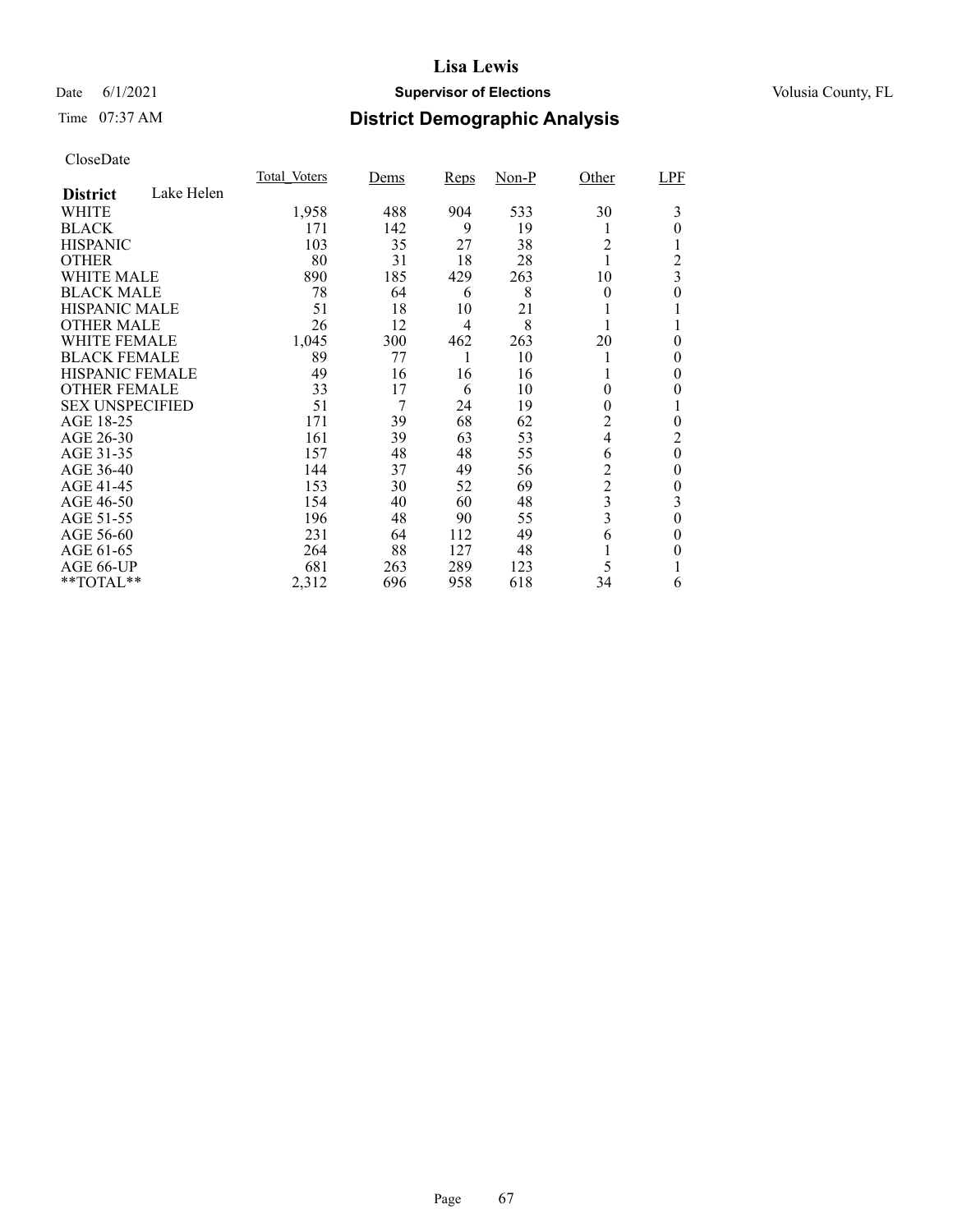### Date 6/1/2021 **Supervisor of Elections Supervisor of Elections** Volusia County, FL

# Time 07:37 AM **District Demographic Analysis**

|                        | Total Voters          | Dems  | Reps           | $Non-P$ | Other          | LPF            |
|------------------------|-----------------------|-------|----------------|---------|----------------|----------------|
| <b>District</b>        | New Smyrna Bch Zone 1 |       |                |         |                |                |
| WHITE                  | 5,316                 | 1,499 | 2,524          | 1,173   | 105            | 15             |
| <b>BLACK</b>           | 19                    | 10    | 3              | 5       |                | 0              |
| <b>HISPANIC</b>        | 73                    | 24    | 25             | 22      | 2              | 0              |
| <b>OTHER</b>           | 180                   | 42    | 61             | 72      | 4              |                |
| WHITE MALE             | 2,490                 | 568   | 1,254          | 612     | 47             | 9              |
| <b>BLACK MALE</b>      | 12                    | 8     | $\overline{0}$ | 4       | 0              | 0              |
| <b>HISPANIC MALE</b>   | 29                    | 8     | 8              | 12      |                |                |
| <b>OTHER MALE</b>      | 61                    | 13    | 25             | 21      |                |                |
| WHITE FEMALE           | 2,773                 | 911   | 1,251          | 548     | 57             | 6              |
| <b>BLACK FEMALE</b>    | 6                     |       | 3              |         |                | 0              |
| <b>HISPANIC FEMALE</b> | 43                    | 15    | 17             | 10      |                | 0              |
| <b>OTHER FEMALE</b>    | 69                    | 26    | 26             | 15      | 2              | 0              |
| <b>SEX UNSPECIFIED</b> | 105                   | 25    | 29             | 49      | $\overline{2}$ | 0              |
| AGE 18-25              | 301                   | 72    | 122            | 90      | 17             | 0              |
| AGE 26-30              | 208                   | 49    | 68             | 85      | 4              | 2              |
| AGE 31-35              | 231                   | 62    | 72             | 91      | 5              |                |
| AGE 36-40              | 205                   | 69    | 65             | 67      |                | 3              |
| AGE 41-45              | 235                   | 48    | 87             | 92      | 6              | $\overline{c}$ |
| AGE 46-50              | 280                   | 63    | 129            | 73      | 14             |                |
| AGE 51-55              | 434                   | 100   | 227            | 98      | 8              |                |
| AGE 56-60              | 630                   | 137   | 342            | 136     | 12             | 3              |
| AGE 61-65              | 704                   | 202   | 344            | 145     | 12             |                |
| AGE 66-UP              | 2,360                 | 773   | 1,157          | 395     | 33             | 2              |
| **TOTAL**              | 5,588                 | 1,575 | 2,613          | 1,272   | 112            | 16             |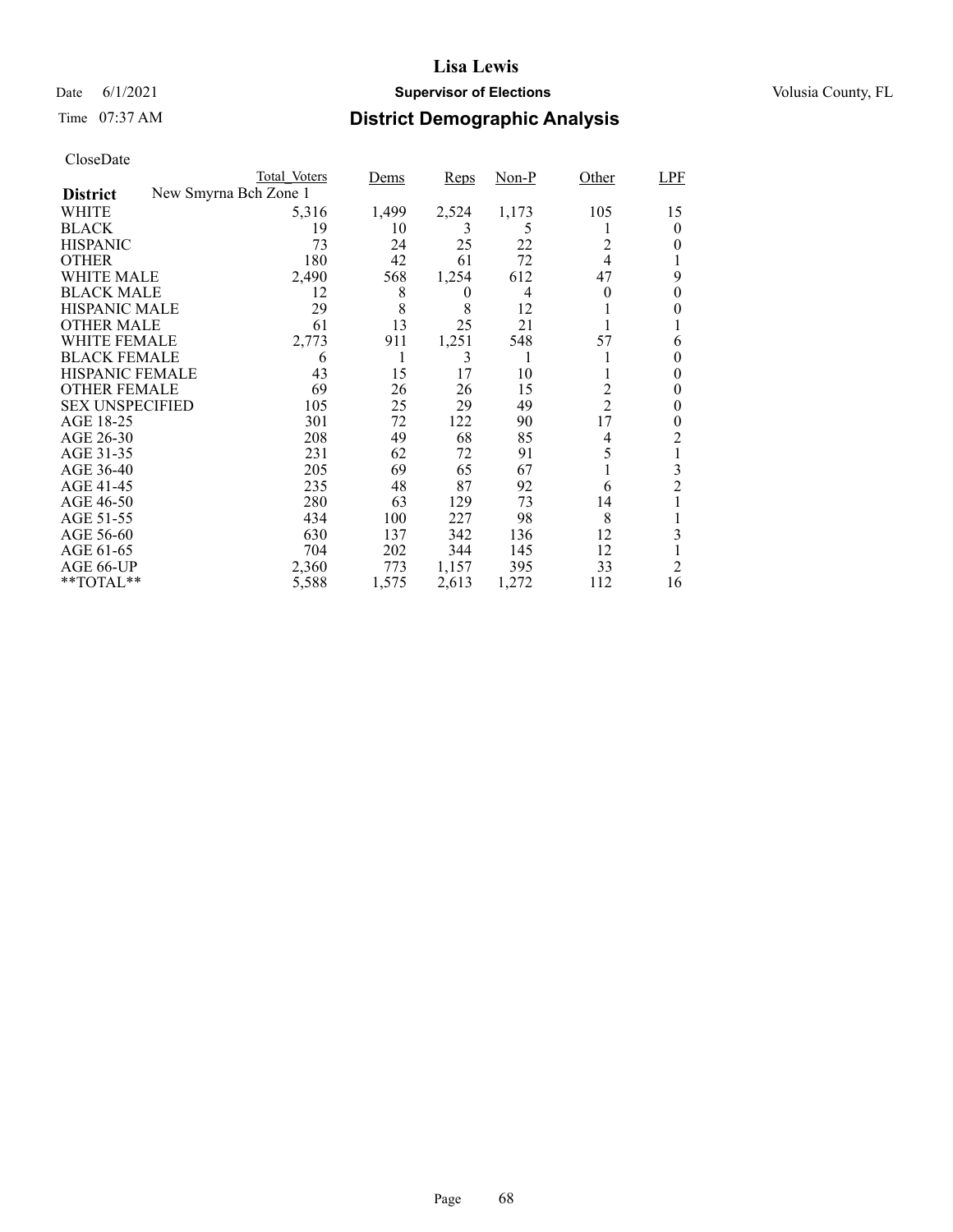### Date 6/1/2021 **Supervisor of Elections Supervisor of Elections** Volusia County, FL

# Time 07:37 AM **District Demographic Analysis**

|                        |                       | Total Voters | Dems  | Reps           | Non-P | Other          | LPF            |
|------------------------|-----------------------|--------------|-------|----------------|-------|----------------|----------------|
| <b>District</b>        | New Smyrna Bch Zone 2 |              |       |                |       |                |                |
| WHITE                  |                       | 4,392        | 1,318 | 1,855          | 1,115 | 89             | 15             |
| <b>BLACK</b>           |                       | 91           | 67    | 3              | 20    |                | $\theta$       |
| <b>HISPANIC</b>        |                       | 102          | 37    | 34             | 29    | 1              |                |
| <b>OTHER</b>           |                       | 177          | 52    | 55             | 68    |                |                |
| WHITE MALE             |                       | 1,991        | 498   | 885            | 558   | 41             | 9              |
| <b>BLACK MALE</b>      |                       | 35           | 24    | $\overline{c}$ | 9     | $\theta$       | 0              |
| <b>HISPANIC MALE</b>   |                       | 60           | 18    | 23             | 19    | 0              | 0              |
| <b>OTHER MALE</b>      |                       | 54           | 16    | 17             | 20    | $\theta$       |                |
| WHITE FEMALE           |                       | 2,361        | 802   | 957            | 548   | 48             | 6              |
| <b>BLACK FEMALE</b>    |                       | 56           | 43    | 1              | 11    |                | 0              |
| <b>HISPANIC FEMALE</b> |                       | 41           | 19    | 11             | 9     |                |                |
| <b>OTHER FEMALE</b>    |                       | 82           | 29    | 27             | 25    |                | 0              |
| <b>SEX UNSPECIFIED</b> |                       | 82           | 25    | 24             | 33    | $\overline{0}$ | 0              |
| AGE 18-25              |                       | 289          | 95    | 91             | 93    | 8              | 2              |
| AGE 26-30              |                       | 222          | 65    | 60             | 91    | 4              | $\mathfrak 2$  |
| AGE 31-35              |                       | 214          | 57    | 65             | 83    | 7              | $\overline{2}$ |
| AGE 36-40              |                       | 221          | 60    | 77             | 79    | 4              |                |
| AGE 41-45              |                       | 265          | 75    | 79             | 98    | 10             | 3              |
| AGE 46-50              |                       | 301          | 61    | 122            | 107   | 10             |                |
| AGE 51-55              |                       | 369          | 98    | 172            | 90    | 7              | 2              |
| AGE 56-60              |                       | 507          | 118   | 261            | 117   | 11             | $\theta$       |
| AGE 61-65              |                       | 592          | 193   | 261            | 130   | 7              |                |
| AGE 66-UP              |                       | 1,782        | 652   | 759            | 344   | 24             | 3              |
| **TOTAL**              |                       | 4,762        | 1,474 | 1,947          | 1,232 | 92             | 17             |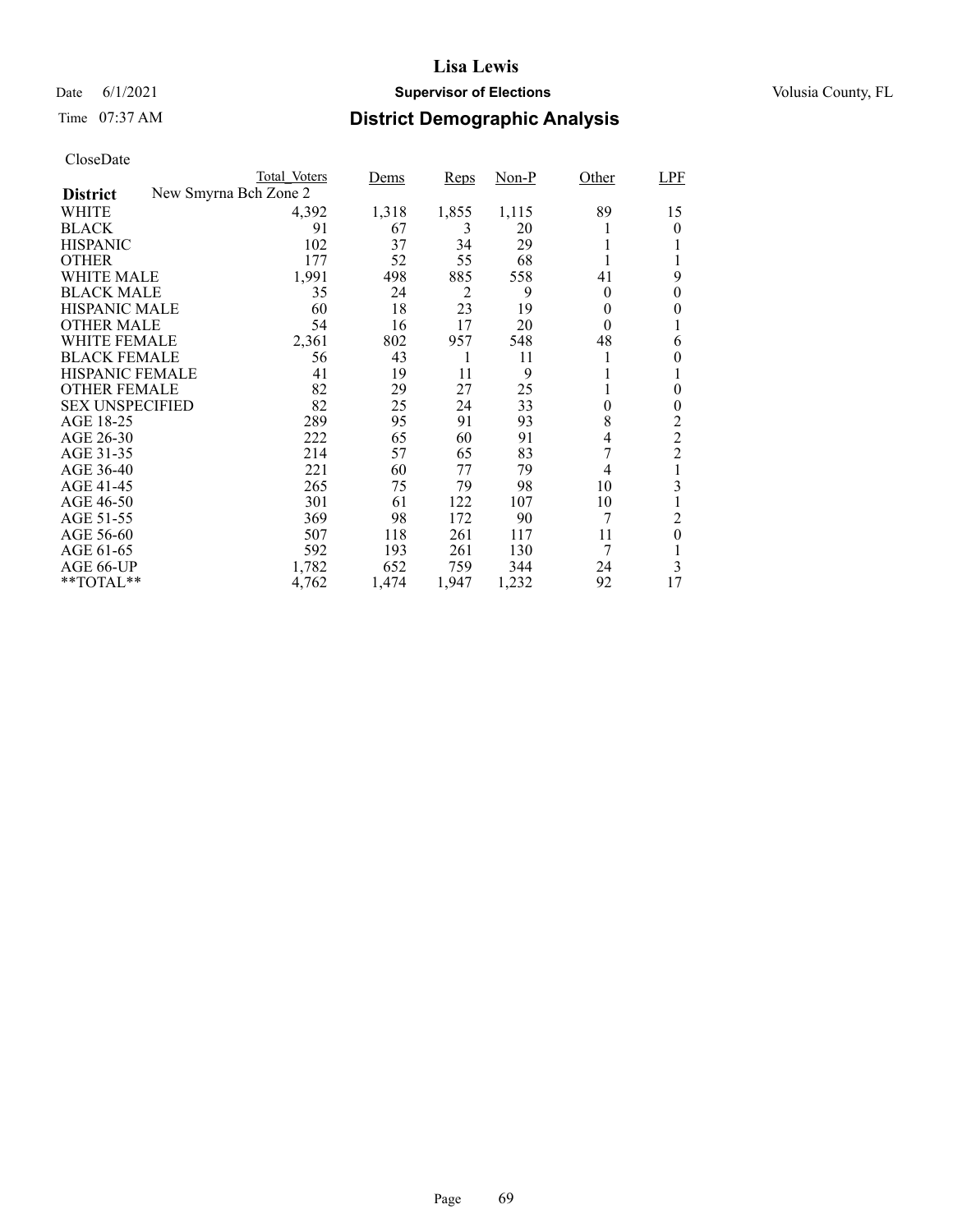### Date 6/1/2021 **Supervisor of Elections Supervisor of Elections** Volusia County, FL

# Time 07:37 AM **District Demographic Analysis**

|                        |                       | Total Voters | Dems  | Reps  | $Non-P$ | Other          | <b>LPF</b>     |
|------------------------|-----------------------|--------------|-------|-------|---------|----------------|----------------|
| <b>District</b>        | New Smyrna Bch Zone 3 |              |       |       |         |                |                |
| WHITE                  |                       | 6,422        | 1,526 | 3,091 | 1,640   | 144            | 21             |
| <b>BLACK</b>           |                       | 89           | 63    | 4     | 20      | 2              | $\overline{0}$ |
| <b>HISPANIC</b>        |                       | 180          | 56    | 55    | 62      | 6              |                |
| <b>OTHER</b>           |                       | 247          | 59    | 84    | 99      | 4              | 1              |
| WHITE MALE             |                       | 3,007        | 595   | 1,510 | 816     | 73             | 13             |
| <b>BLACK MALE</b>      |                       | 49           | 33    | 3     | 12      | 1              | 0              |
| HISPANIC MALE          |                       | 93           | 29    | 28    | 31      | 4              |                |
| <b>OTHER MALE</b>      |                       | 82           | 24    | 23    | 34      |                | $\theta$       |
| WHITE FEMALE           |                       | 3,360        | 919   | 1,556 | 807     | 71             |                |
| <b>BLACK FEMALE</b>    |                       | 39           | 29    | 1     | 8       | 1              | 0              |
| <b>HISPANIC FEMALE</b> |                       | 83           | 26    | 25    | 30      | $\overline{2}$ | 0              |
| <b>OTHER FEMALE</b>    |                       | 110          | 28    | 41    | 38      | $\overline{c}$ |                |
| <b>SEX UNSPECIFIED</b> |                       | 115          | 21    | 47    | 45      | 1              | 1              |
| AGE 18-25              |                       | 414          | 89    | 162   | 144     | 19             | 0              |
| AGE 26-30              |                       | 369          | 88    | 122   | 146     | 10             | 3              |
| AGE 31-35              |                       | 408          | 92    | 145   | 156     | 11             | 4              |
| AGE 36-40              |                       | 406          | 100   | 161   | 133     | 10             | $\overline{c}$ |
| AGE 41-45              |                       | 375          | 86    | 145   | 128     | 12             | 4              |
| AGE 46-50              |                       | 410          | 83    | 209   | 109     | 8              |                |
| AGE 51-55              |                       | 453          | 87    | 230   | 117     | 16             | 3              |
| AGE 56-60              |                       | 628          | 139   | 313   | 164     | 9              | 3              |
| AGE 61-65              |                       | 774          | 179   | 396   | 179     | 17             | 3              |
| AGE 66-UP              |                       | 2,701        | 761   | 1,351 | 545     | 44             | $\theta$       |
| $*$ $TOTAL**$          |                       | 6,938        | 1,704 | 3,234 | 1,821   | 156            | 23             |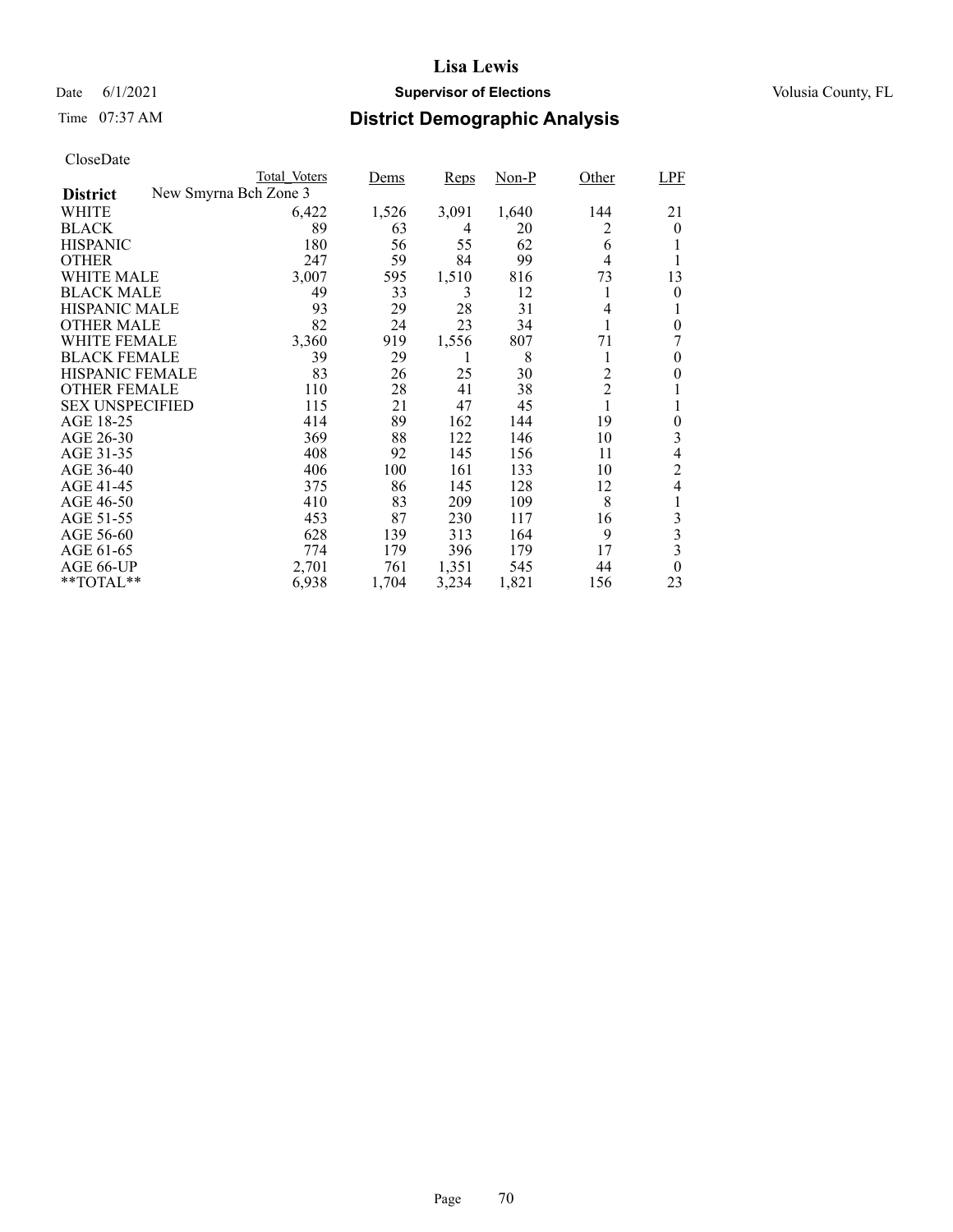### Date 6/1/2021 **Supervisor of Elections Supervisor of Elections** Volusia County, FL

# Time 07:37 AM **District Demographic Analysis**

| CloseDate |
|-----------|
|-----------|

|                        |                       | Total Voters | Dems  | Reps  | Non-P | Other | <b>LPF</b>              |
|------------------------|-----------------------|--------------|-------|-------|-------|-------|-------------------------|
| <b>District</b>        | New Smyrna Bch Zone 4 |              |       |       |       |       |                         |
| WHITE                  |                       | 6,739        | 1,664 | 3,253 | 1,661 | 146   | 15                      |
| <b>BLACK</b>           |                       | 628          | 504   | 21    | 98    | 4     |                         |
| <b>HISPANIC</b>        |                       | 226          | 79    | 68    | 75    | 4     | 0                       |
| <b>OTHER</b>           |                       | 359          | 115   | 80    | 156   | 7     |                         |
| WHITE MALE             |                       | 3,102        | 638   | 1,597 | 789   | 66    | 12                      |
| <b>BLACK MALE</b>      |                       | 266          | 198   | 9     | 55    | 3     |                         |
| <b>HISPANIC MALE</b>   |                       | 95           | 33    | 31    | 30    |       | 0                       |
| <b>OTHER MALE</b>      |                       | 132          | 37    | 35    | 56    | 3     |                         |
| <b>WHITE FEMALE</b>    |                       | 3,578        | 1,011 | 1,631 | 853   | 80    | 3                       |
| <b>BLACK FEMALE</b>    |                       | 350          | 296   | 11    | 42    | 1     | $\theta$                |
| HISPANIC FEMALE        |                       | 124          | 46    | 34    | 41    | 3     | $\theta$                |
| <b>OTHER FEMALE</b>    |                       | 147          | 56    | 33    | 57    | 1     | $\theta$                |
| <b>SEX UNSPECIFIED</b> |                       | 158          | 47    | 41    | 67    | 3     | $\theta$                |
| AGE 18-25              |                       | 582          | 188   | 173   | 198   | 20    | 3                       |
| AGE 26-30              |                       | 464          | 132   | 148   | 167   | 12    | 5                       |
| AGE 31-35              |                       | 434          | 141   | 143   | 137   | 10    | $\overline{\mathbf{3}}$ |
| AGE 36-40              |                       | 385          | 110   | 144   | 122   | 8     |                         |
| AGE 41-45              |                       | 389          | 99    | 158   | 122   | 10    | 0                       |
| AGE 46-50              |                       | 465          | 127   | 197   | 127   | 13    |                         |
| AGE 51-55              |                       | 580          | 156   | 266   | 143   | 14    |                         |
| AGE 56-60              |                       | 788          | 204   | 390   | 180   | 14    | $\overline{0}$          |
| AGE 61-65              |                       | 914          | 252   | 441   | 206   | 15    | $\boldsymbol{0}$        |
| AGE 66-UP              |                       | 2,951        | 953   | 1,362 | 588   | 45    | 3                       |
| **TOTAL**              |                       | 7,952        | 2,362 | 3,422 | 1,990 | 161   | 17                      |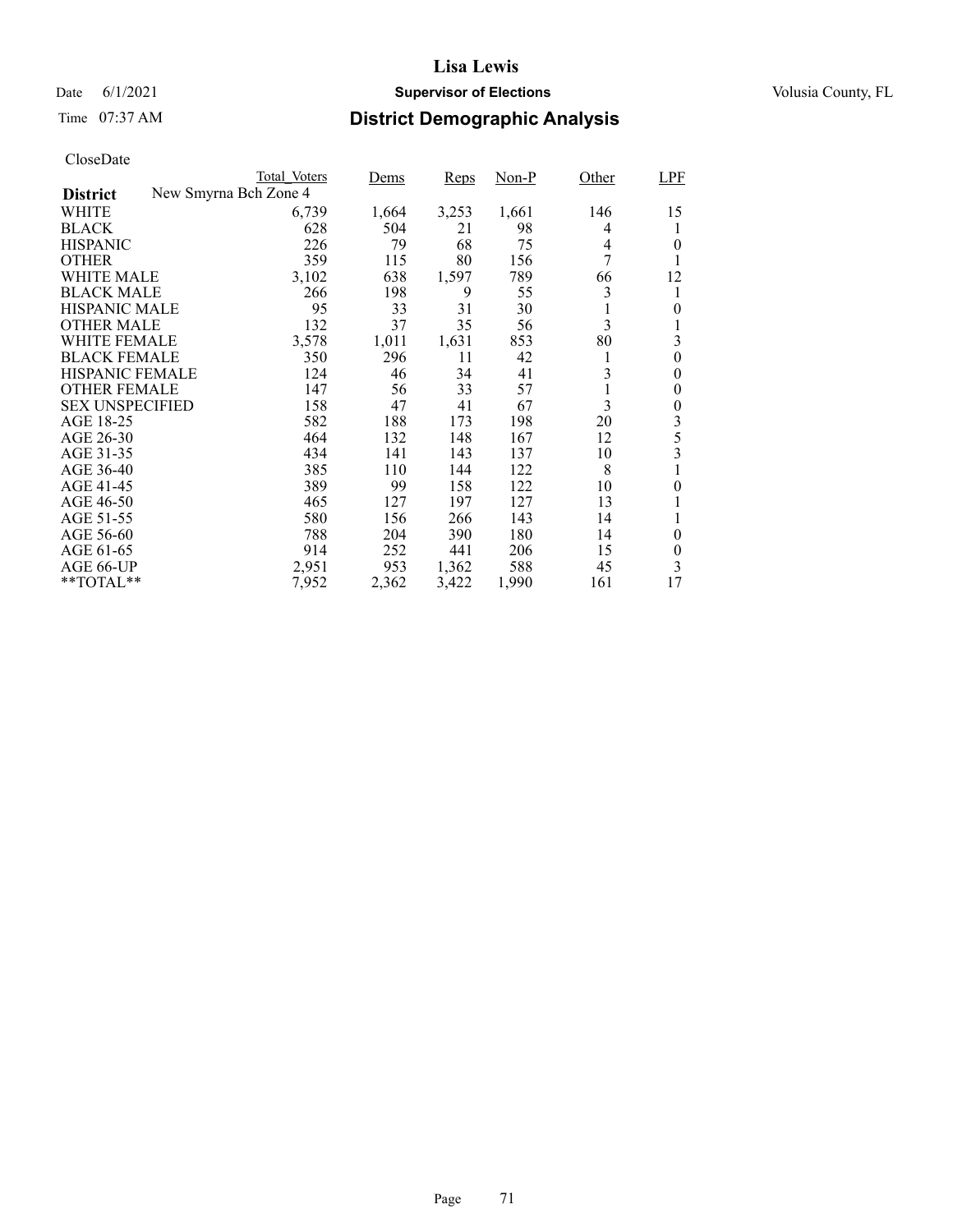### Date 6/1/2021 **Supervisor of Elections Supervisor of Elections** Volusia County, FL

# Time 07:37 AM **District Demographic Analysis**

|                        |          | Total Voters | Dems | Reps           | $Non-P$ | Other          | LPF |
|------------------------|----------|--------------|------|----------------|---------|----------------|-----|
| <b>District</b>        | Oak Hill |              |      |                |         |                |     |
| WHITE                  |          | 1,495        | 336  | 740            | 389     | 26             | 4   |
| <b>BLACK</b>           |          | 158          | 130  | 5              | 23      | 0              | 0   |
| <b>HISPANIC</b>        |          | 17           | 6    | $\mathfrak{D}$ | 8       |                | 0   |
| <b>OTHER</b>           |          | 53           | 16   | 21             | 15      |                | 0   |
| WHITE MALE             |          | 733          | 144  | 380            | 197     | 9              | 3   |
| <b>BLACK MALE</b>      |          | 80           | 61   | 4              | 15      | 0              | 0   |
| <b>HISPANIC MALE</b>   |          | 6            |      |                | 4       | 0              | 0   |
| <b>OTHER MALE</b>      |          | 21           | 6    | 8              | 6       |                | 0   |
| <b>WHITE FEMALE</b>    |          | 745          | 189  | 351            | 187     | 17             |     |
| <b>BLACK FEMALE</b>    |          | 78           | 69   |                | 8       | $\theta$       | 0   |
| <b>HISPANIC FEMALE</b> |          | 11           | 5    |                | 4       |                | 0   |
| <b>OTHER FEMALE</b>    |          | 18           | 7    | 8              | 3       | 0              | 0   |
| <b>SEX UNSPECIFIED</b> |          | 31           | 6    | 14             | 11      | 0              | 0   |
| AGE 18-25              |          | 113          | 32   | 37             | 41      | 3              |     |
| AGE 26-30              |          | 85           | 26   | 33             | 22      | 3              |     |
| AGE 31-35              |          | 79           | 25   | 25             | 27      | $\overline{2}$ | 0   |
| AGE 36-40              |          | 81           | 18   | 32             | 28      | $\overline{c}$ |     |
| AGE 41-45              |          | 91           | 26   | 33             | 32      | $\theta$       | 0   |
| AGE 46-50              |          | 98           | 28   | 41             | 26      | 3              | 0   |
| AGE 51-55              |          | 123          | 26   | 66             | 29      | $\overline{c}$ | 0   |
| AGE 56-60              |          | 179          | 53   | 79             | 42      | 5              | 0   |
| AGE 61-65              |          | 229          | 69   | 113            | 42      | 3              | 2   |
| AGE 66-UP              |          | 645          | 185  | 309            | 146     | 5              | 0   |
| **TOTAL**              |          | 1,723        | 488  | 768            | 435     | 28             | 4   |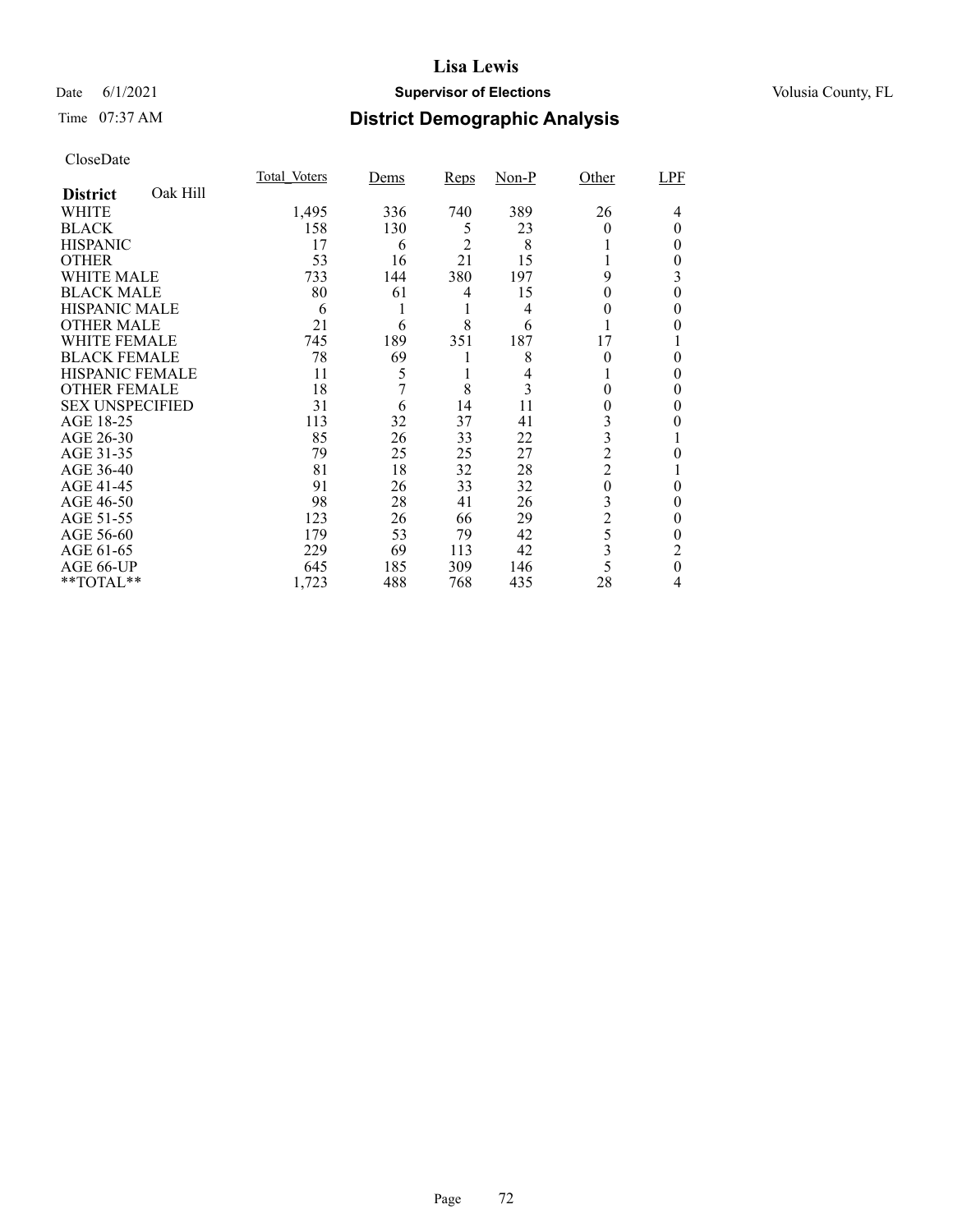### Date 6/1/2021 **Supervisor of Elections Supervisor of Elections** Volusia County, FL

## Time 07:37 AM **District Demographic Analysis**

|                        |                    | Total Voters | Dems | <b>Reps</b> | $Non-P$ | Other            | LPF      |
|------------------------|--------------------|--------------|------|-------------|---------|------------------|----------|
| <b>District</b>        | Orange City Seat 1 |              |      |             |         |                  |          |
| WHITE                  |                    | 907          | 273  | 357         | 250     | 25               | 2        |
| <b>BLACK</b>           |                    | 209          | 162  | 8           | 37      |                  | 1        |
| <b>HISPANIC</b>        |                    | 683          | 296  | 105         | 268     | 12               | 2        |
| <b>OTHER</b>           |                    | 123          | 52   | 20          | 49      | 2                | $\theta$ |
| WHITE MALE             |                    | 347          | 83   | 150         | 105     | 8                |          |
| <b>BLACK MALE</b>      |                    | 67           | 48   | 5           | 14      | 0                | $\theta$ |
| <b>HISPANIC MALE</b>   |                    | 272          | 105  | 48          | 114     | 4                |          |
| <b>OTHER MALE</b>      |                    | 48           | 17   | 12          | 19      | $\theta$         | 0        |
| WHITE FEMALE           |                    | 553          | 187  | 206         | 142     | 17               |          |
| <b>BLACK FEMALE</b>    |                    | 140          | 112  | 3           | 23      |                  |          |
| <b>HISPANIC FEMALE</b> |                    | 406          | 188  | 56          | 153     | 8                |          |
| <b>OTHER FEMALE</b>    |                    | 55           | 28   | 7           | 18      | 2                | 0        |
| <b>SEX UNSPECIFIED</b> |                    | 34           | 15   | 3           | 16      | $\boldsymbol{0}$ | $\theta$ |
| AGE 18-25              |                    | 189          | 85   | 29          | 65      | 8                | 2        |
| AGE 26-30              |                    | 170          | 68   | 24          | 69      | 8                | 1        |
| AGE 31-35              |                    | 173          | 59   | 35          | 75      | 4                | 0        |
| AGE 36-40              |                    | 146          | 51   | 32          | 61      |                  |          |
| AGE 41-45              |                    | 109          | 44   | 28          | 34      | $\overline{c}$   |          |
| AGE 46-50              |                    | 118          | 44   | 30          | 42      | $\overline{2}$   | $\theta$ |
| AGE 51-55              |                    | 128          | 46   | 36          | 42      | 4                | 0        |
| AGE 56-60              |                    | 126          | 46   | 35          | 44      |                  | $\Omega$ |
| AGE 61-65              |                    | 127          | 57   | 34          | 32      | 4                | $\theta$ |
| AGE 66-UP              |                    | 636          | 283  | 207         | 140     | 6                | 0        |
| **TOTAL**              |                    | 1,922        | 783  | 490         | 604     | 40               | 5        |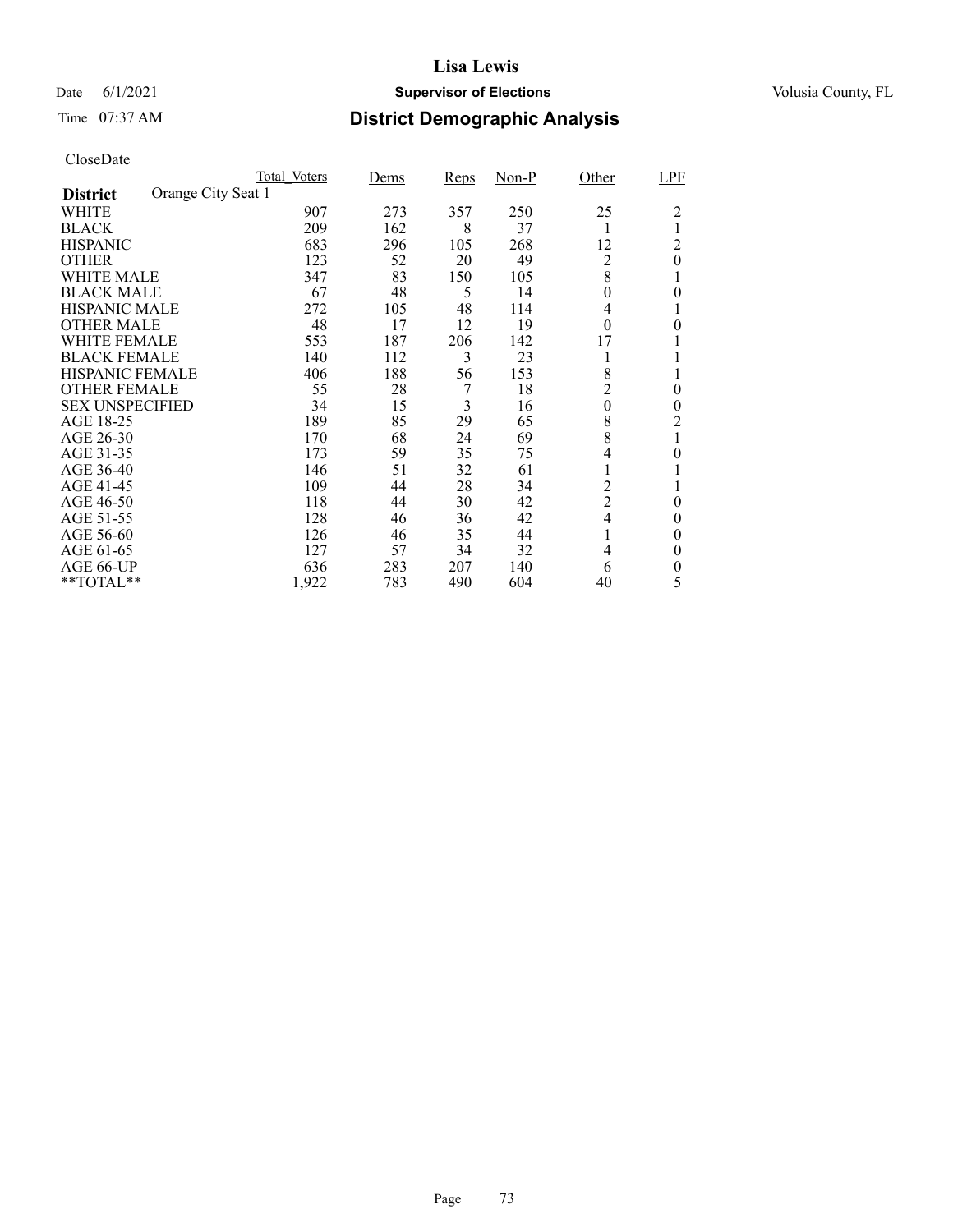### Date 6/1/2021 **Supervisor of Elections Supervisor of Elections** Volusia County, FL

## Time 07:37 AM **District Demographic Analysis**

|                        | Total Voters       |       | Dems | <b>Reps</b> | $Non-P$ | Other            | LPF      |
|------------------------|--------------------|-------|------|-------------|---------|------------------|----------|
| <b>District</b>        | Orange City Seat 2 |       |      |             |         |                  |          |
| WHITE                  |                    | 1,177 | 291  | 535         | 332     | 15               | 4        |
| <b>BLACK</b>           |                    | 78    | 58   | 3           | 14      | 3                | $\theta$ |
| <b>HISPANIC</b>        |                    | 342   | 135  | 56          | 143     | 8                | 0        |
| <b>OTHER</b>           |                    | 83    | 13   | 30          | 40      | $\theta$         | 0        |
| WHITE MALE             |                    | 538   | 103  | 260         | 163     | 10               | 2        |
| <b>BLACK MALE</b>      |                    | 37    | 25   | 2           | 9       |                  | $\theta$ |
| <b>HISPANIC MALE</b>   |                    | 149   | 55   | 28          | 63      | 3                | 0        |
| <b>OTHER MALE</b>      |                    | 32    | 4    | 11          | 17      | $\boldsymbol{0}$ | 0        |
| WHITE FEMALE           |                    | 626   | 187  | 264         | 168     | 5                | 2        |
| <b>BLACK FEMALE</b>    |                    | 41    | 33   |             | 5       | $\overline{c}$   | $\theta$ |
| <b>HISPANIC FEMALE</b> |                    | 188   | 79   | 28          | 76      | 5                | 0        |
| <b>OTHER FEMALE</b>    |                    | 32    | 7    | 13          | 12      | $\theta$         | $\theta$ |
| <b>SEX UNSPECIFIED</b> |                    | 37    | 4    | 17          | 16      | 0                | 0        |
| AGE 18-25              |                    | 172   | 48   | 45          | 76      | 3                | 0        |
| AGE 26-30              |                    | 137   | 40   | 30          | 61      | 4                | 2        |
| AGE 31-35              |                    | 147   | 53   | 45          | 46      | $\overline{c}$   |          |
| AGE 36-40              |                    | 138   | 36   | 44          | 55      | 3                | 0        |
| AGE 41-45              |                    | 140   | 37   | 38          | 61      | 4                | 0        |
| AGE 46-50              |                    | 147   | 39   | 63          | 44      | 0                |          |
| AGE 51-55              |                    | 150   | 41   | 58          | 48      | 3                | 0        |
| AGE 56-60              |                    | 149   | 44   | 61          | 41      | 3                | 0        |
| AGE 61-65              |                    | 130   | 31   | 72          | 27      | $\theta$         | 0        |
| AGE 66-UP              |                    | 370   | 128  | 168         | 70      | 4                | 0        |
| **TOTAL**              |                    | 1,680 | 497  | 624         | 529     | 26               | 4        |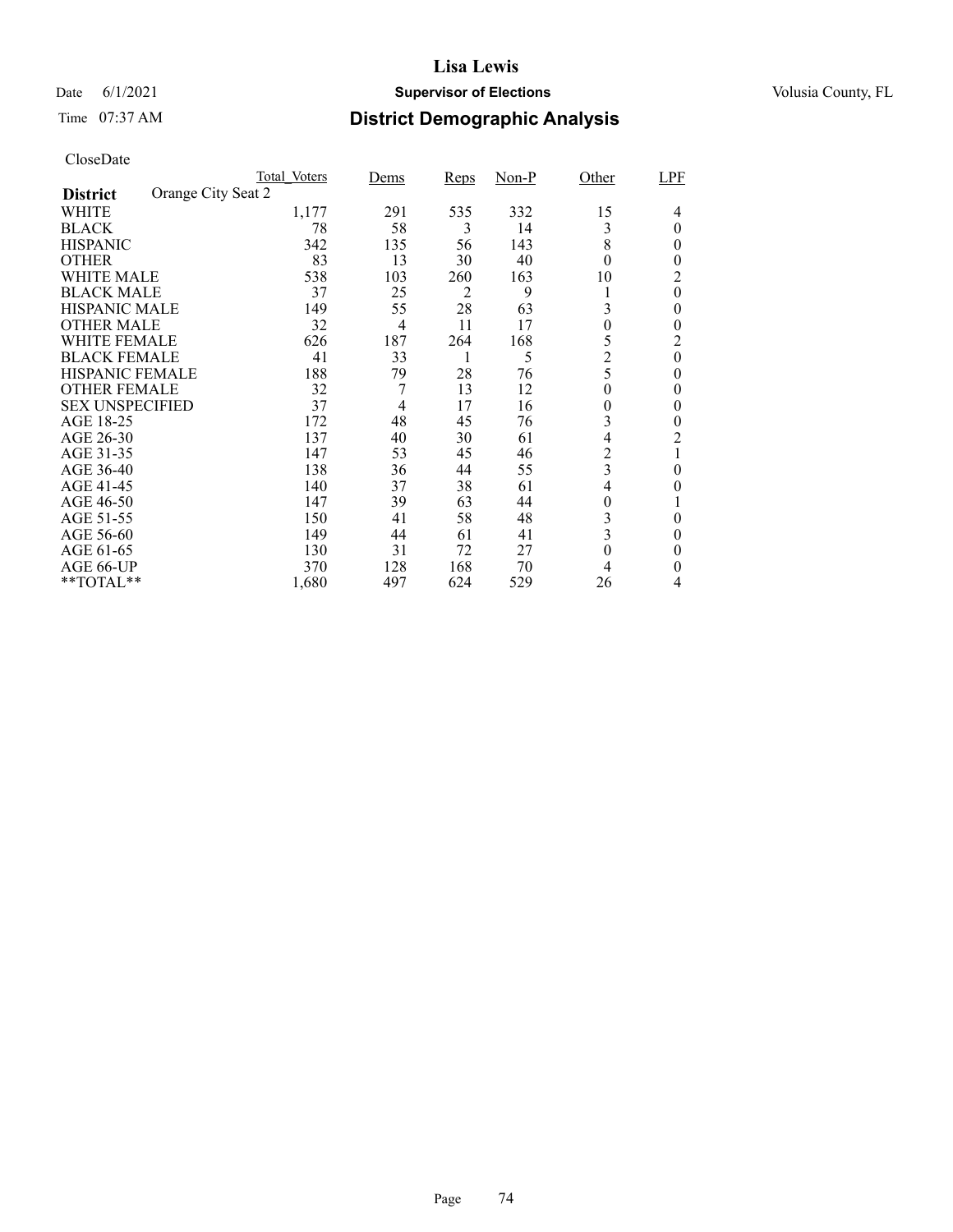### Date 6/1/2021 **Supervisor of Elections Supervisor of Elections** Volusia County, FL

## Time 07:37 AM **District Demographic Analysis**

|                        |                    | Total Voters | Dems | Reps | <u>Non-P</u> | Other            | LPF      |
|------------------------|--------------------|--------------|------|------|--------------|------------------|----------|
| <b>District</b>        | Orange City Seat 3 |              |      |      |              |                  |          |
| WHITE                  |                    | 1,266        | 304  | 561  | 368          | 28               | 5        |
| <b>BLACK</b>           |                    | 123          | 93   | 6    | 21           | $\overline{c}$   |          |
| <b>HISPANIC</b>        |                    | 365          | 163  | 59   | 139          | 4                | 0        |
| <b>OTHER</b>           |                    | 125          | 29   | 27   | 65           | 3                |          |
| WHITE MALE             |                    | 556          | 113  | 251  | 178          | 11               | 3        |
| <b>BLACK MALE</b>      |                    | 45           | 28   | 3    | 12           |                  |          |
| <b>HISPANIC MALE</b>   |                    | 148          | 53   | 32   | 60           | 3                | 0        |
| <b>OTHER MALE</b>      |                    | 40           | 9    | 9    | 22           | $\boldsymbol{0}$ | $\theta$ |
| WHITE FEMALE           |                    | 684          | 186  | 302  | 178          | 16               | 2        |
| <b>BLACK FEMALE</b>    |                    | 74           | 62   | 3    | 8            |                  | $\theta$ |
| <b>HISPANIC FEMALE</b> |                    | 213          | 107  | 27   | 78           |                  | 0        |
| <b>OTHER FEMALE</b>    |                    | 58           | 17   | 12   | 26           | 2                |          |
| <b>SEX UNSPECIFIED</b> |                    | 61           | 14   | 14   | 31           | $\overline{c}$   | $\theta$ |
| AGE 18-25              |                    | 160          | 60   | 29   | 62           | 6                | 3        |
| AGE 26-30              |                    | 105          | 32   | 24   | 44           | 5                | 0        |
| AGE 31-35              |                    | 114          | 34   | 29   | 47           | 3                |          |
| AGE 36-40              |                    | 98           | 29   | 23   | 45           | 0                |          |
| AGE 41-45              |                    | 135          | 47   | 38   | 50           | 0                | 0        |
| AGE 46-50              |                    | 152          | 42   | 57   | 52           |                  | 0        |
| AGE 51-55              |                    | 147          | 41   | 67   | 33           | 5                |          |
| AGE 56-60              |                    | 138          | 36   | 61   | 36           | 5                | 0        |
| AGE 61-65              |                    | 189          | 58   | 77   | 52           | $\overline{2}$   | 0        |
| AGE 66-UP              |                    | 641          | 210  | 248  | 172          | 10               |          |
| **TOTAL**              |                    | 1,879        | 589  | 653  | 593          | 37               |          |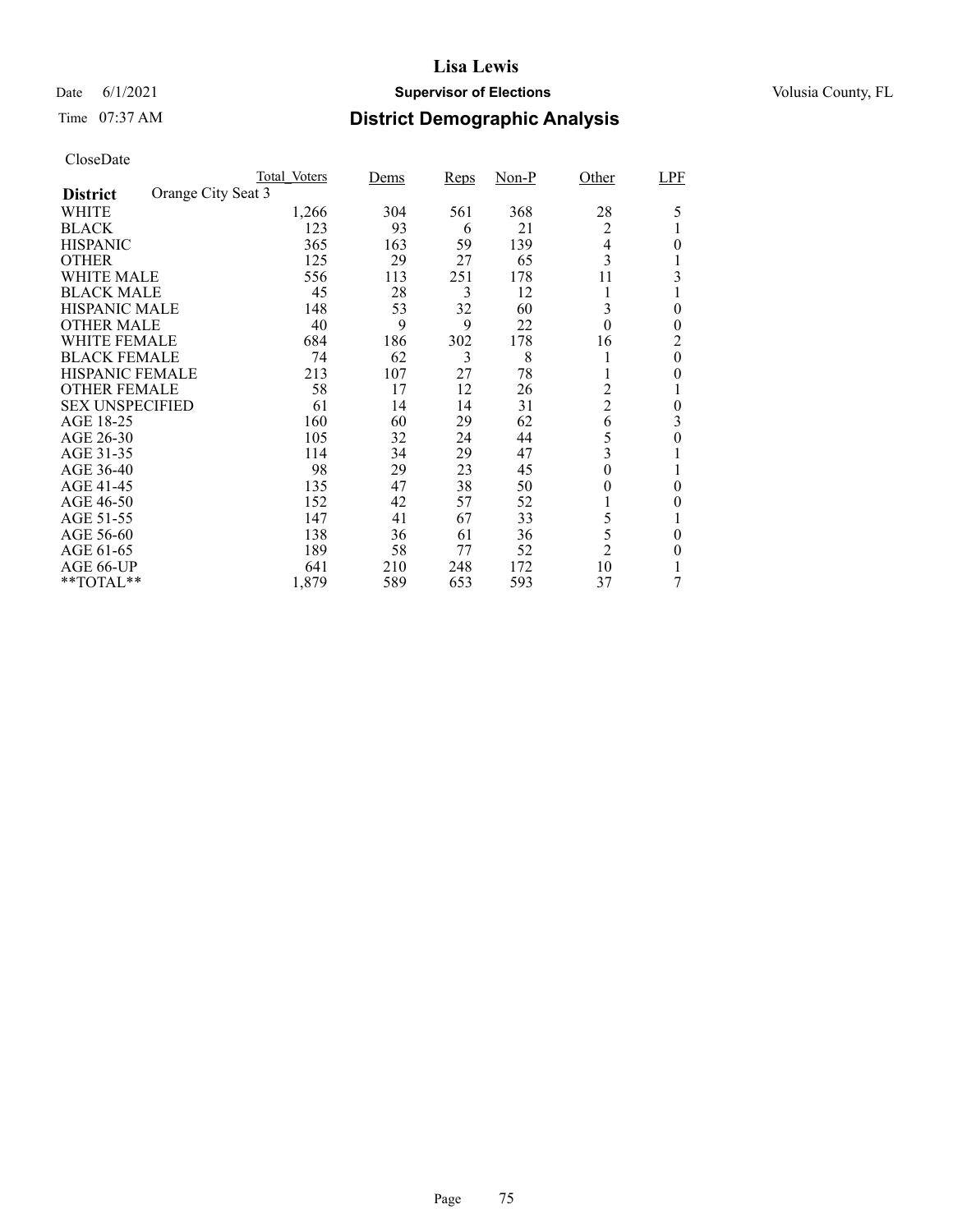### Date 6/1/2021 **Supervisor of Elections Supervisor of Elections** Volusia County, FL

## Time 07:37 AM **District Demographic Analysis**

|                                       | Total Voters | Dems | Reps           | $Non-P$ | Other          | LPF      |
|---------------------------------------|--------------|------|----------------|---------|----------------|----------|
| Orange City Seat 4<br><b>District</b> |              |      |                |         |                |          |
| WHITE                                 | 1,323        | 374  | 569            | 356     | 18             | 6        |
| <b>BLACK</b>                          | 28           | 20   | 3              | 4       |                | $_{0}$   |
| <b>HISPANIC</b>                       | 139          | 57   | 34             | 48      | $\Omega$       | 0        |
| <b>OTHER</b>                          | 81           | 18   | 10             | 52      |                | $_{0}$   |
| WHITE MALE                            | 610          | 136  | 284            | 178     | 8              | 4        |
| <b>BLACK MALE</b>                     | 11           | 7    | 2              | 2       | $^{(1)}$       | 0        |
| <b>HISPANIC MALE</b>                  | 74           | 31   | 20             | 23      | $\theta$       | $\theta$ |
| <b>OTHER MALE</b>                     | 26           | 5    | $\overline{4}$ | 17      | $\theta$       | 0        |
| <b>WHITE FEMALE</b>                   | 702          | 238  | 278            | 174     | 10             | 2        |
| <b>BLACK FEMALE</b>                   | 17           | 13   |                | 2       |                | $\theta$ |
| <b>HISPANIC FEMALE</b>                | 63           | 26   | 13             | 24      | 0              | 0        |
| <b>OTHER FEMALE</b>                   | 31           | 11   | 5              | 14      |                | $\theta$ |
| <b>SEX UNSPECIFIED</b>                | 36           | 2    | 8              | 26      | 0              |          |
| AGE 18-25                             | 144          | 34   | 50             | 57      | 2              |          |
| AGE 26-30                             | 119          | 22   | 36             | 58      | 3              | 0        |
| AGE 31-35                             | 97           | 25   | 27             | 42      | 3              | 0        |
| AGE 36-40                             | 120          | 36   | 37             | 44      |                | 2        |
| AGE 41-45                             | 96           | 27   | 36             | 30      | 3              | $\theta$ |
| AGE 46-50                             | 129          | 29   | 54             | 44      | $\overline{c}$ | 0        |
| AGE 51-55                             | 139          | 43   | 60             | 35      | $\theta$       |          |
| AGE 56-60                             | 141          | 32   | 58             | 50      | $\theta$       |          |
| AGE 61-65                             | 157          | 44   | 79             | 32      |                |          |
| AGE 66-UP                             | 429          | 177  | 179            | 68      | 5              | 0        |
| **TOTAL**                             | 1,571        | 469  | 616            | 460     | 20             | 6        |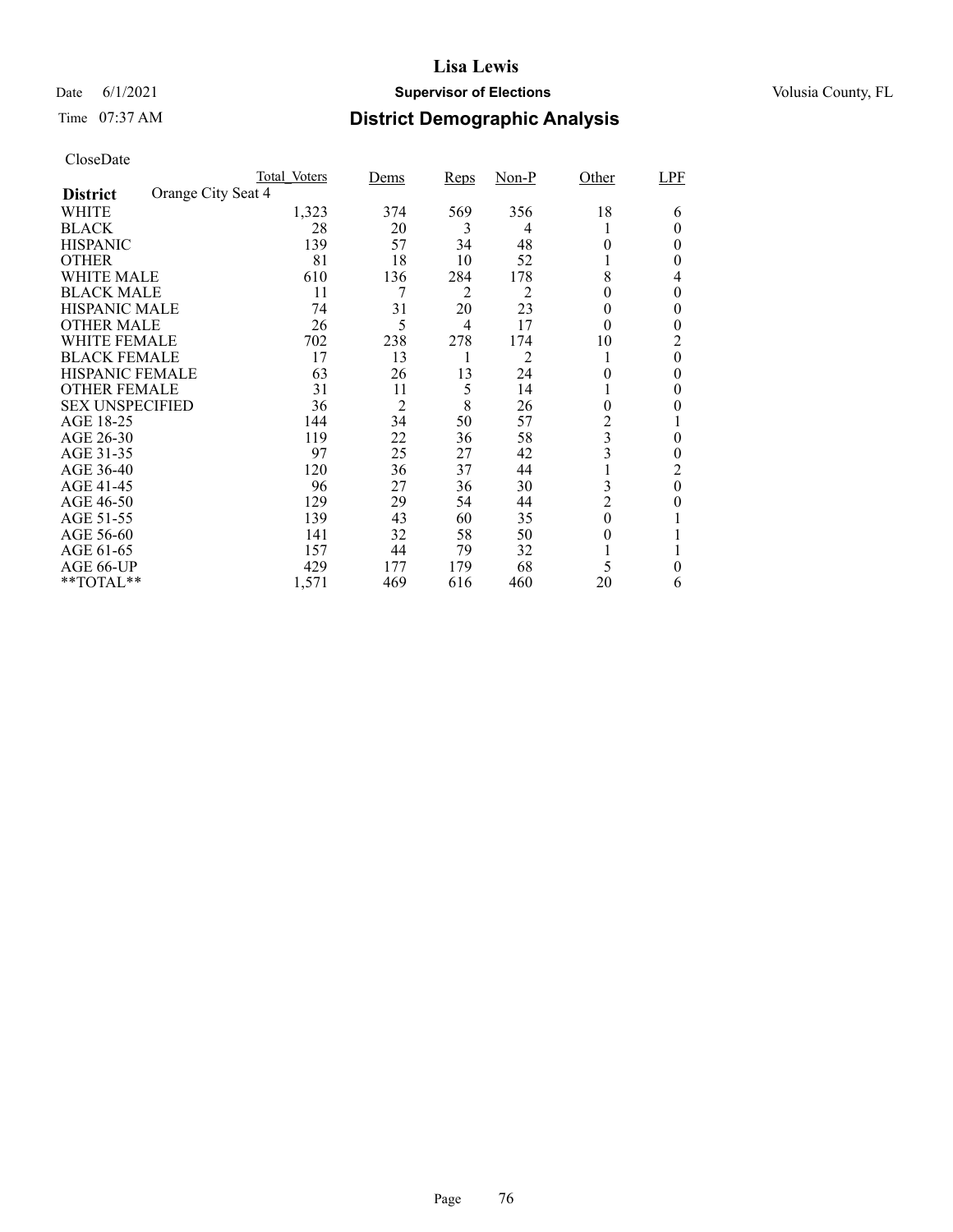### Date 6/1/2021 **Supervisor of Elections Supervisor of Elections** Volusia County, FL

## Time 07:37 AM **District Demographic Analysis**

|                        |                    | Total Voters | Dems | <b>Reps</b> | $Non-P$ | Other            | LPF      |
|------------------------|--------------------|--------------|------|-------------|---------|------------------|----------|
| <b>District</b>        | Orange City Seat 5 |              |      |             |         |                  |          |
| WHITE                  |                    | 1,506        | 395  | 742         | 347     | 19               | 3        |
| <b>BLACK</b>           |                    | 143          | 106  | 5           | 30      | 2                | $\Omega$ |
| <b>HISPANIC</b>        |                    | 193          | 72   | 34          | 85      | $\overline{2}$   | 0        |
| <b>OTHER</b>           |                    | 79           | 26   | 23          | 29      |                  | $_{0}$   |
| WHITE MALE             |                    | 604          | 136  | 315         | 142     | 9                | 2        |
| <b>BLACK MALE</b>      |                    | 55           | 36   | 3           | 15      |                  | $\theta$ |
| <b>HISPANIC MALE</b>   |                    | 86           | 34   | 16          | 34      | 2                | 0        |
| <b>OTHER MALE</b>      |                    | 24           | 6    | 9           | 9       | $\theta$         | 0        |
| WHITE FEMALE           |                    | 891          | 259  | 423         | 198     | 10               |          |
| <b>BLACK FEMALE</b>    |                    | 85           | 69   | 2           | 13      |                  | 0        |
| <b>HISPANIC FEMALE</b> |                    | 104          | 37   | 18          | 49      | 0                | 0        |
| <b>OTHER FEMALE</b>    |                    | 41           | 16   | 13          | 11      |                  | $\theta$ |
| <b>SEX UNSPECIFIED</b> |                    | 31           | 6    | 5           | 20      | 0                | $\theta$ |
| AGE 18-25              |                    | 90           | 28   | 25          | 36      |                  | $\theta$ |
| AGE 26-30              |                    | 77           | 18   | 20          | 36      | 3                | $\theta$ |
| AGE 31-35              |                    | 80           | 25   | 29          | 25      |                  | 0        |
| AGE 36-40              |                    | 73           | 27   | 13          | 33      | 0                | 0        |
| AGE 41-45              |                    | 65           | 16   | 17          | 29      | 3                | 0        |
| AGE 46-50              |                    | 82           | 25   | 30          | 26      |                  | 0        |
| AGE 51-55              |                    | 92           | 30   | 32          | 27      | 2                |          |
| AGE 56-60              |                    | 124          | 41   | 45          | 37      | $\boldsymbol{0}$ |          |
| AGE 61-65              |                    | 150          | 56   | 55          | 36      | 3                | 0        |
| AGE 66-UP              |                    | 1,088        | 333  | 538         | 206     | 10               |          |
| **TOTAL**              |                    | 1,921        | 599  | 804         | 491     | 24               | 3        |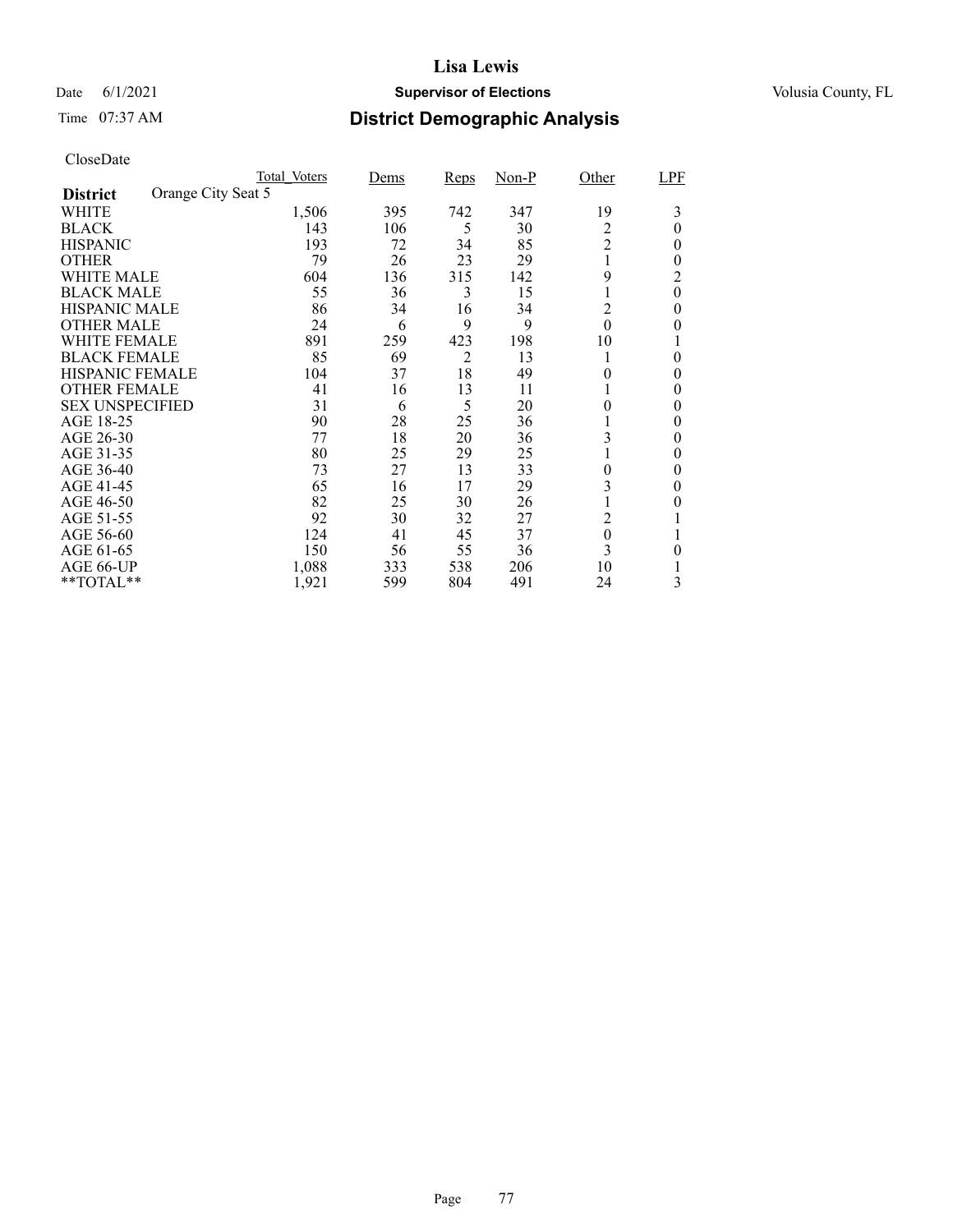## Date 6/1/2021 **Supervisor of Elections Supervisor of Elections** Volusia County, FL

## Time 07:37 AM **District Demographic Analysis**

|                        |                     | Total Voters | Dems  | Reps  | $Non-P$ | Other                   | <b>LPF</b>     |
|------------------------|---------------------|--------------|-------|-------|---------|-------------------------|----------------|
| <b>District</b>        | Ormond Beach Zone 1 |              |       |       |         |                         |                |
| WHITE                  |                     | 8,530        | 2,294 | 4,046 | 2,069   | 99                      | 22             |
| <b>BLACK</b>           |                     | 151          | 110   | 6     | 30      | 5                       | $\theta$       |
| <b>HISPANIC</b>        |                     | 248          | 87    | 76    | 77      | 6                       | 2              |
| <b>OTHER</b>           |                     | 545          | 151   | 152   | 232     | 10                      | $\theta$       |
| <b>WHITE MALE</b>      |                     | 3,967        | 863   | 2,006 | 1,033   | 46                      | 19             |
| <b>BLACK MALE</b>      |                     | 79           | 52    | 5     | 20      | 2                       | 0              |
| <b>HISPANIC MALE</b>   |                     | 100          | 28    | 30    | 37      | 4                       | 1              |
| <b>OTHER MALE</b>      |                     | 221          | 65    | 57    | 95      | $\overline{4}$          | 0              |
| WHITE FEMALE           |                     | 4,494        | 1,412 | 2,017 | 1,009   | 53                      | 3              |
| <b>BLACK FEMALE</b>    |                     | 69           | 56    | 1     | 9       | $\mathfrak{Z}$          | 0              |
| <b>HISPANIC FEMALE</b> |                     | 144          | 57    | 45    | 39      | $\overline{c}$          | 1              |
| <b>OTHER FEMALE</b>    |                     | 228          | 64    | 69    | 91      | $\overline{4}$          | $\theta$       |
| <b>SEX UNSPECIFIED</b> |                     | 172          | 45    | 50    | 75      | $\overline{2}$          | 0              |
| AGE 18-25              |                     | 727          | 199   | 266   | 245     | 14                      | 3              |
| AGE 26-30              |                     | 458          | 120   | 163   | 164     | 9                       | $\overline{c}$ |
| AGE 31-35              |                     | 498          | 120   | 188   | 176     | 9                       | 5              |
| AGE 36-40              |                     | 573          | 139   | 232   | 196     | $\overline{\mathbf{3}}$ | 3              |
| AGE 41-45              |                     | 584          | 133   | 227   | 210     | 10                      | 4              |
| AGE 46-50              |                     | 644          | 173   | 299   | 163     | 6                       | 3              |
| AGE 51-55              |                     | 721          | 175   | 360   | 180     | 6                       | $\overline{0}$ |
| AGE 56-60              |                     | 903          | 239   | 444   | 202     | 18                      | 0              |
| AGE 61-65              |                     | 992          | 297   | 471   | 206     | 18                      | 0              |
| AGE 66-UP              |                     | 3,374        | 1,047 | 1,630 | 666     | 27                      | 4              |
| $*$ $TOTAL**$          |                     | 9,474        | 2,642 | 4,280 | 2,408   | 120                     | 24             |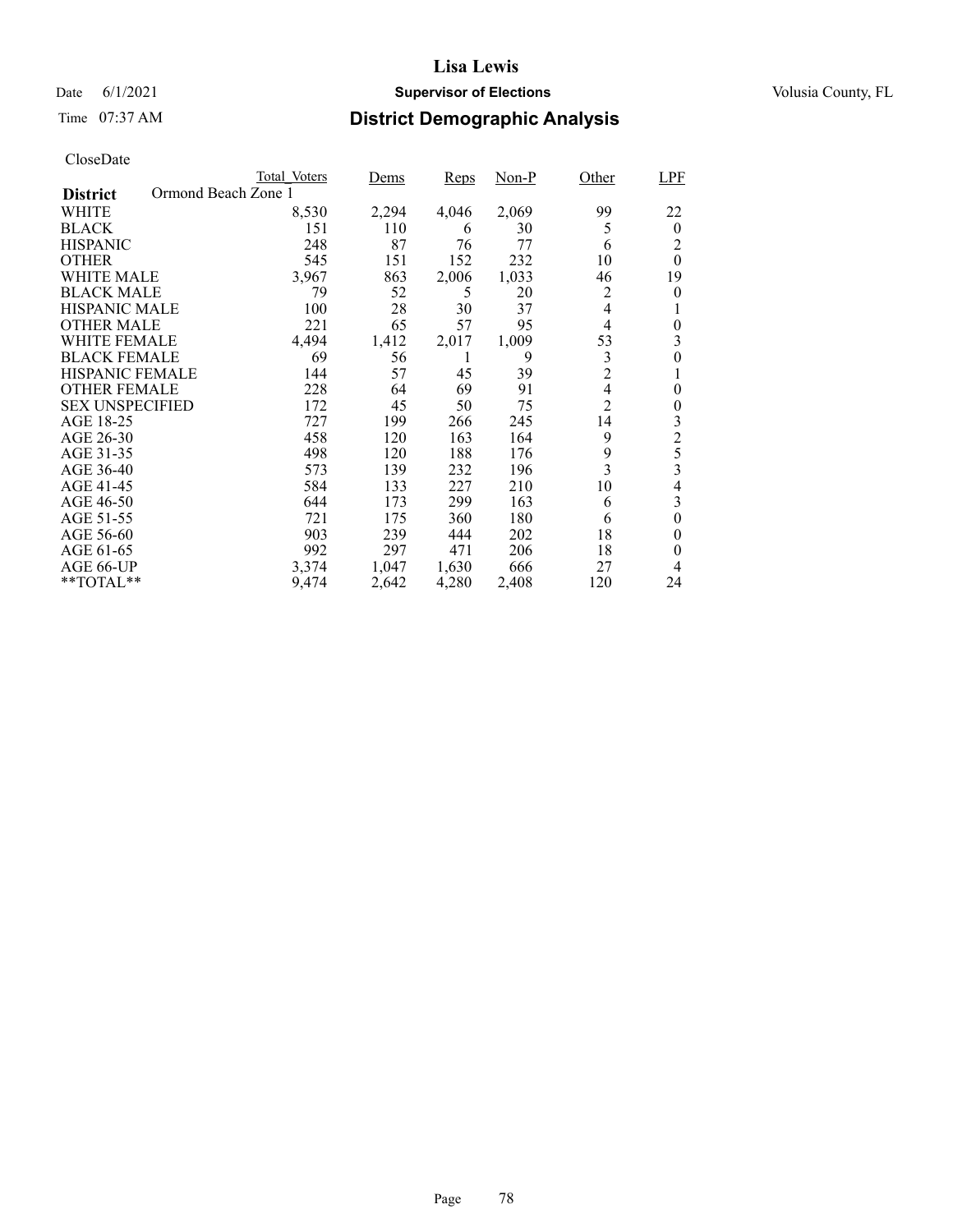## Date 6/1/2021 **Supervisor of Elections Supervisor of Elections** Volusia County, FL

## Time 07:37 AM **District Demographic Analysis**

|                        |                     | Total Voters | Dems  | Reps  | Non-P | Other                   | <b>LPF</b>       |
|------------------------|---------------------|--------------|-------|-------|-------|-------------------------|------------------|
| <b>District</b>        | Ormond Beach Zone 2 |              |       |       |       |                         |                  |
| WHITE                  |                     | 6,282        | 1,895 | 2,547 | 1,691 | 126                     | 23               |
| <b>BLACK</b>           |                     | 455          | 353   | 23    | 78    | 1                       | $\theta$         |
| <b>HISPANIC</b>        |                     | 263          | 114   | 57    | 90    | $\overline{2}$          | $\theta$         |
| <b>OTHER</b>           |                     | 446          | 154   | 107   | 176   | 7                       | 2                |
| <b>WHITE MALE</b>      |                     | 2,842        | 702   | 1,247 | 816   | 58                      | 19               |
| <b>BLACK MALE</b>      |                     | 187          | 131   | 13    | 42    | l                       | $\theta$         |
| <b>HISPANIC MALE</b>   |                     | 96           | 38    | 26    | 32    | 0                       | 0                |
| <b>OTHER MALE</b>      |                     | 150          | 45    | 32    | 66    | 5                       | $\overline{c}$   |
| WHITE FEMALE           |                     | 3,364        | 1,172 | 1,279 | 843   | 66                      | $\overline{4}$   |
| <b>BLACK FEMALE</b>    |                     | 260          | 215   | 10    | 35    | $\theta$                | $\theta$         |
| HISPANIC FEMALE        |                     | 160          | 76    | 29    | 54    | 1                       | $\theta$         |
| <b>OTHER FEMALE</b>    |                     | 184          | 78    | 54    | 50    | $\overline{c}$          | 0                |
| <b>SEX UNSPECIFIED</b> |                     | 203          | 59    | 44    | 97    | $\overline{\mathbf{3}}$ | $\boldsymbol{0}$ |
| AGE 18-25              |                     | 623          | 193   | 178   | 225   | 22                      | 5                |
| AGE 26-30              |                     | 479          | 144   | 150   | 172   | 11                      | $\overline{c}$   |
| AGE 31-35              |                     | 472          | 170   | 126   | 167   | 6                       | 3                |
| AGE 36-40              |                     | 409          | 116   | 124   | 159   | 7                       | 3                |
| AGE 41-45              |                     | 447          | 139   | 140   | 153   | 13                      | $\overline{c}$   |
| AGE 46-50              |                     | 471          | 139   | 170   | 142   | 14                      | 6                |
| AGE 51-55              |                     | 661          | 175   | 290   | 179   | 16                      |                  |
| AGE 56-60              |                     | 778          | 239   | 322   | 203   | 12                      | $\overline{c}$   |
| AGE 61-65              |                     | 764          | 273   | 298   | 180   | 12                      | 1                |
| AGE 66-UP              |                     | 2,342        | 928   | 936   | 455   | 23                      | $\theta$         |
| **TOTAL**              |                     | 7,446        | 2,516 | 2,734 | 2,035 | 136                     | 25               |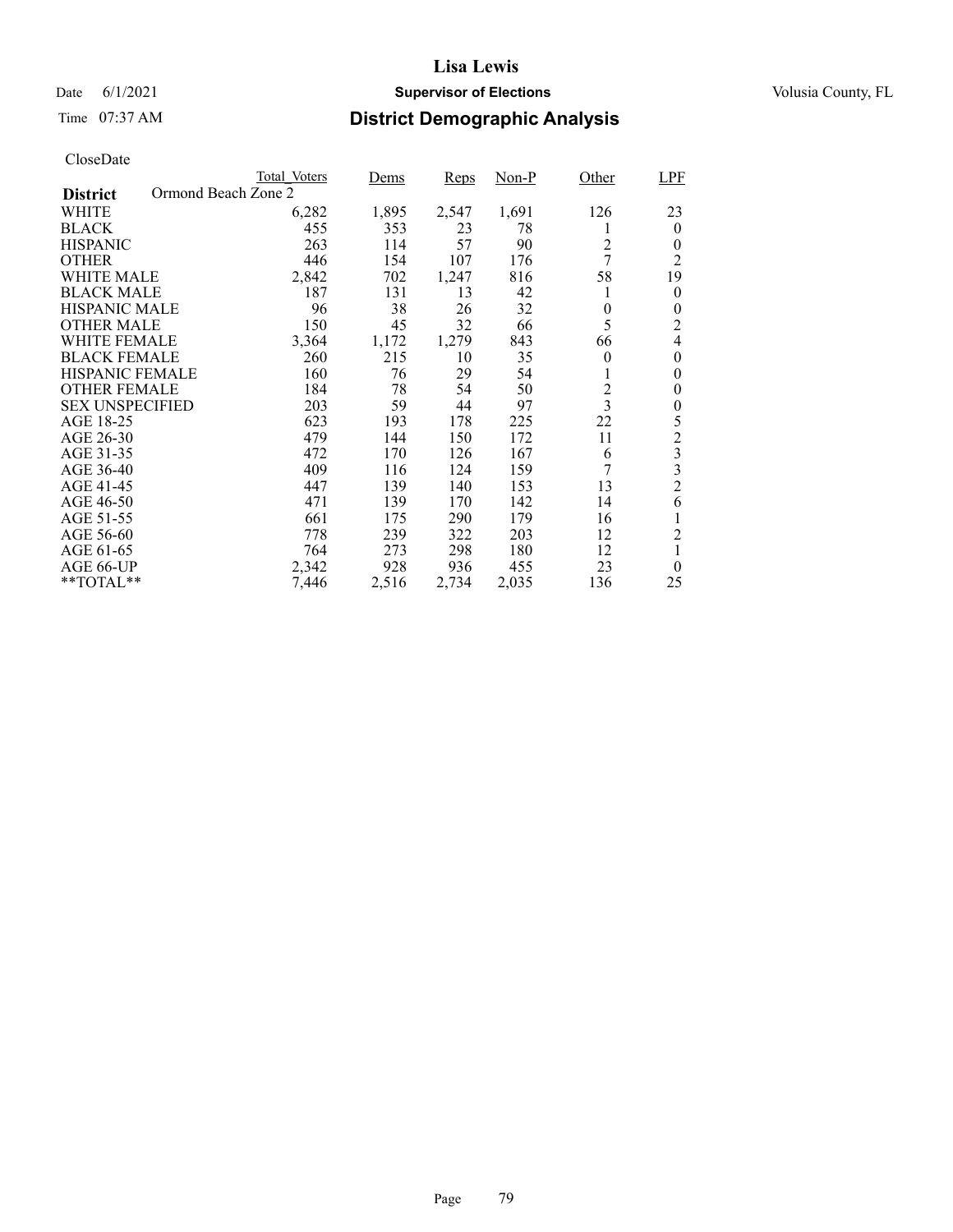## Date 6/1/2021 **Supervisor of Elections Supervisor of Elections** Volusia County, FL

## Time 07:37 AM **District Demographic Analysis**

|                        | Total Voters        | Dems  | Reps  | Non-P | Other          | <b>LPF</b>       |
|------------------------|---------------------|-------|-------|-------|----------------|------------------|
| <b>District</b>        | Ormond Beach Zone 3 |       |       |       |                |                  |
| WHITE                  | 7,863               | 2,040 | 3,827 | 1,865 | 108            | 23               |
| <b>BLACK</b>           | 338                 | 235   | 16    | 81    | 5              | 1                |
| <b>HISPANIC</b>        | 337                 | 113   | 84    | 130   | 6              | 4                |
| <b>OTHER</b>           | 667                 | 209   | 171   | 268   | 18             | 1                |
| WHITE MALE             | 3,662               | 817   | 1,892 | 888   | 47             | 18               |
| <b>BLACK MALE</b>      | 145                 | 90    | 9     | 44    | 2              | $\boldsymbol{0}$ |
| <b>HISPANIC MALE</b>   | 149                 | 45    | 37    | 62    | $\overline{c}$ | 3                |
| <b>OTHER MALE</b>      | 242                 | 74    | 66    | 94    | 8              | $\boldsymbol{0}$ |
| <b>WHITE FEMALE</b>    | 4,121               | 1,204 | 1,902 | 949   | 61             | 5                |
| <b>BLACK FEMALE</b>    | 188                 | 142   | 7     | 35    | 3              |                  |
| <b>HISPANIC FEMALE</b> | 184                 | 68    | 46    | 65    | 4              | 1                |
| <b>OTHER FEMALE</b>    | 310                 | 111   | 79    | 114   | 6              | $\overline{0}$   |
| <b>SEX UNSPECIFIED</b> | 204                 | 46    | 60    | 93    | 4              |                  |
| AGE 18-25              | 983                 | 261   | 373   | 313   | 30             | 6                |
| AGE 26-30              | 552                 | 177   | 181   | 179   | 12             | 3                |
| AGE 31-35              | 564                 | 172   | 181   | 202   | 7              | $\overline{c}$   |
| AGE 36-40              | 624                 | 143   | 259   | 202   | 13             | 7                |
| AGE 41-45              | 561                 | 126   | 232   | 186   | 14             | 3                |
| AGE 46-50              | 609                 | 131   | 293   | 174   | 9              | $\overline{2}$   |
| AGE 51-55              | 751                 | 180   | 388   | 171   | 11             |                  |
| AGE 56-60              | 822                 | 204   | 412   | 197   | 8              |                  |
| AGE 61-65              | 871                 | 275   | 399   | 183   | 13             | 1                |
| AGE 66-UP              | 2,868               | 928   | 1,380 | 537   | 20             | 3                |
| $*$ $TOTAL**$          | 9,205               | 2,597 | 4,098 | 2,344 | 137            | 29               |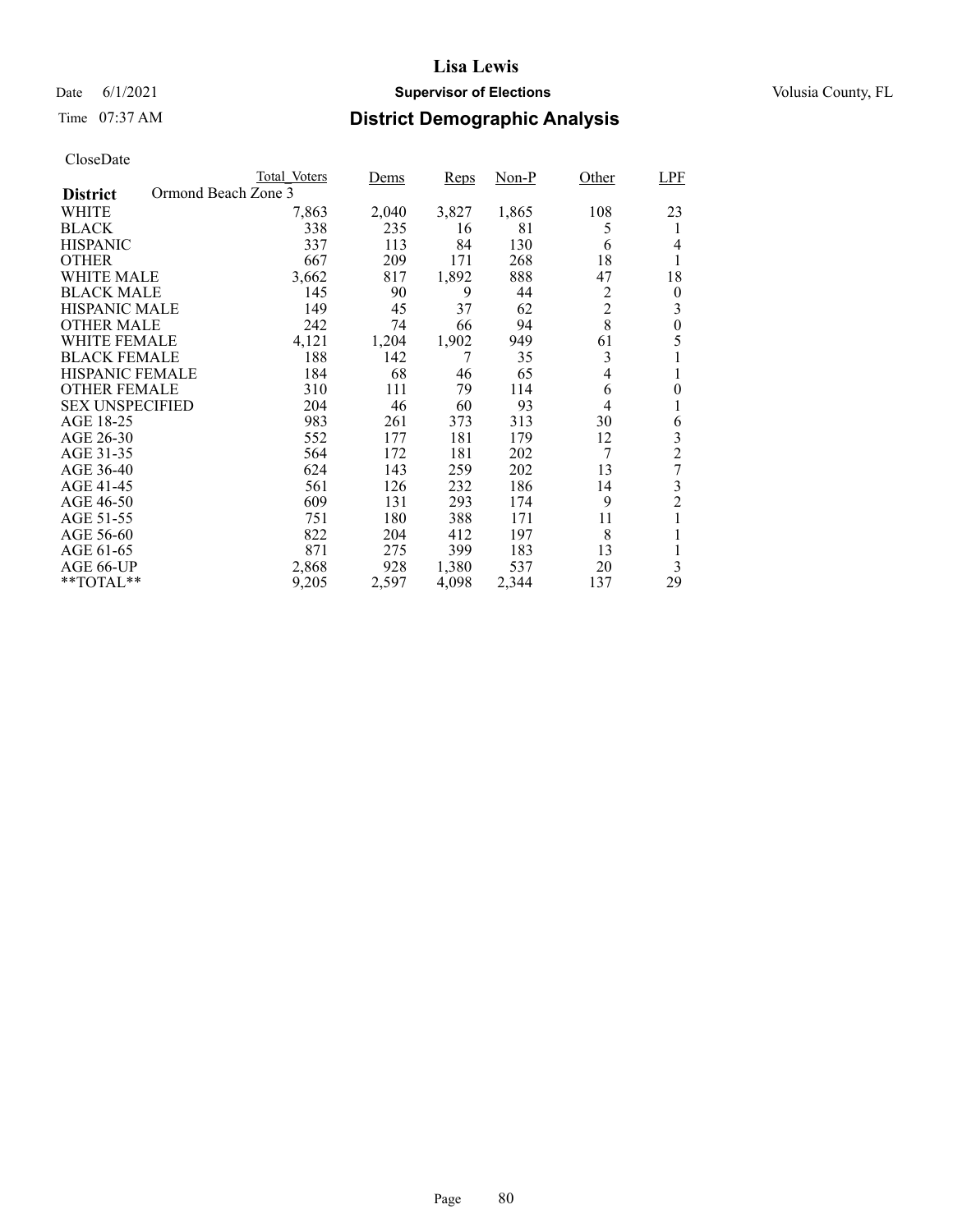## Date 6/1/2021 **Supervisor of Elections Supervisor of Elections** Volusia County, FL

## Time 07:37 AM **District Demographic Analysis**

|                                        | Total Voters | Dems  | Reps  | Non-P | Other    | <b>LPF</b>     |
|----------------------------------------|--------------|-------|-------|-------|----------|----------------|
| Ormond Beach Zone 4<br><b>District</b> |              |       |       |       |          |                |
| WHITE                                  | 7,390        | 2,129 | 3,192 | 1,930 | 121      | 18             |
| <b>BLACK</b>                           | 268          | 194   | 8     | 60    | 4        | 2              |
| <b>HISPANIC</b>                        | 232          | 103   | 47    | 79    | 3        | $\theta$       |
| <b>OTHER</b>                           | 498          | 134   | 132   | 221   | 11       | $\theta$       |
| WHITE MALE                             | 3,223        | 772   | 1,454 | 934   | 51       | 12             |
| <b>BLACK MALE</b>                      | 122          | 85    | 2     | 30    | 3        | $\overline{c}$ |
| <b>HISPANIC MALE</b>                   | 96           | 39    | 23    | 31    | 3        | $\overline{0}$ |
| <b>OTHER MALE</b>                      | 191          | 49    | 50    | 87    | 5        | $\theta$       |
| WHITE FEMALE                           | 4,082        | 1,342 | 1,700 | 965   | 69       | 6              |
| <b>BLACK FEMALE</b>                    | 144          | 108   | 5     | 30    | 1        | 0              |
| <b>HISPANIC FEMALE</b>                 | 134          | 63    | 24    | 47    | $\theta$ | 0              |
| <b>OTHER FEMALE</b>                    | 194          | 59    | 51    | 80    | 4        | 0              |
| <b>SEX UNSPECIFIED</b>                 | 202          | 43    | 70    | 86    | 3        | 0              |
| AGE 18-25                              | 528          | 149   | 167   | 194   | 17       |                |
| AGE 26-30                              | 475          | 121   | 160   | 177   | 16       |                |
| AGE 31-35                              | 495          | 146   | 157   | 178   | 12       | $\mathfrak 2$  |
| AGE 36-40                              | 436          | 140   | 113   | 174   | 4        | 5              |
| AGE 41-45                              | 365          | 91    | 133   | 130   | 8        | 3              |
| AGE 46-50                              | 418          | 95    | 175   | 139   | 7        | $\overline{c}$ |
| AGE 51-55                              | 577          | 139   | 264   | 160   | 10       | 4              |
| AGE 56-60                              | 753          | 210   | 328   | 203   | 11       | 1              |
| AGE 61-65                              | 858          | 265   | 395   | 184   | 14       | $\theta$       |
| AGE 66-UP                              | 3,483        | 1,204 | 1,487 | 751   | 40       |                |
| **TOTAL**                              | 8,388        | 2,560 | 3,379 | 2,290 | 139      | 20             |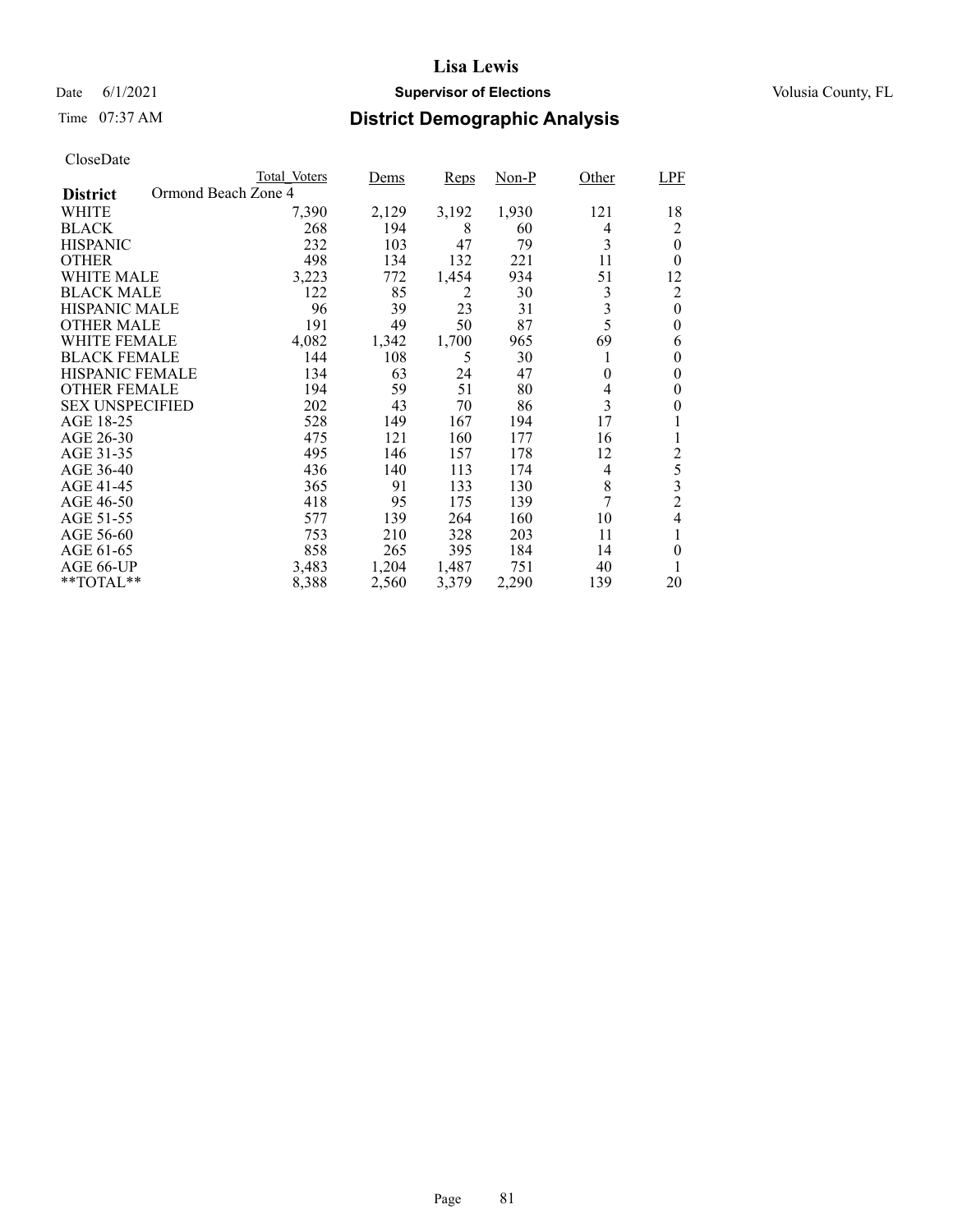### Date 6/1/2021 **Supervisor of Elections Supervisor of Elections** Volusia County, FL

## Time 07:37 AM **District Demographic Analysis**

|                        |         | Total Voters | Dems           | Reps     | $Non-P$        | Other    | LPF |
|------------------------|---------|--------------|----------------|----------|----------------|----------|-----|
| <b>District</b>        | Pierson |              |                |          |                |          |     |
| WHITE                  |         | 608          | 141            | 327      | 126            | 10       | 4   |
| <b>BLACK</b>           |         | 35           | 30             | $\theta$ | 5              | 0        | 0   |
| <b>HISPANIC</b>        |         | 191          | 85             | 11       | 94             |          | 0   |
| <b>OTHER</b>           |         | 38           | 9              | 8        | 21             | $\Omega$ | 0   |
| WHITE MALE             |         | 299          | 67             | 163      | 62             | 4        | 3   |
| <b>BLACK MALE</b>      |         | 19           | 17             | 0        | $\overline{2}$ | 0        | 0   |
| <b>HISPANIC MALE</b>   |         | 103          | 51             | 6        | 45             |          | 0   |
| <b>OTHER MALE</b>      |         | 16           | 3              | 6        | 7              | 0        | 0   |
| <b>WHITE FEMALE</b>    |         | 304          | 73             | 161      | 63             | 6        |     |
| <b>BLACK FEMALE</b>    |         | 16           | 13             | $\theta$ | 3              | 0        | 0   |
| <b>HISPANIC FEMALE</b> |         | 84           | 31             | 5        | 48             |          | 0   |
| <b>OTHER FEMALE</b>    |         | 12           | $\overline{4}$ |          |                | 0        | 0   |
| <b>SEX UNSPECIFIED</b> |         | 19           | 6              | 4        | 9              |          | 0   |
| AGE 18-25              |         | 129          | 41             | 26       | 61             |          |     |
| AGE 26-30              |         | 84           | 32             | 21       | 28             |          | 2   |
| AGE 31-35              |         | 69           | 19             | 21       | 28             |          | 0   |
| AGE 36-40              |         | 64           | 9              | 28       | 25             |          |     |
| AGE 41-45              |         | 47           | 8              | 18       | 21             |          |     |
| AGE 46-50              |         | 56           | 12             | 27       | 16             |          |     |
| AGE 51-55              |         | 57           | 18             | 26       | 12             |          |     |
| AGE 56-60              |         | 70           | 23             | 30       | 16             |          | 0   |
| AGE 61-65              |         | 101          | 30             | 49       | 21             |          | 0   |
| AGE 66-UP              |         | 195          | 73             | 100      | 18             |          | 0   |
| **TOTAL**              |         | 872          | 265            | 346      | 246            | 11       | 4   |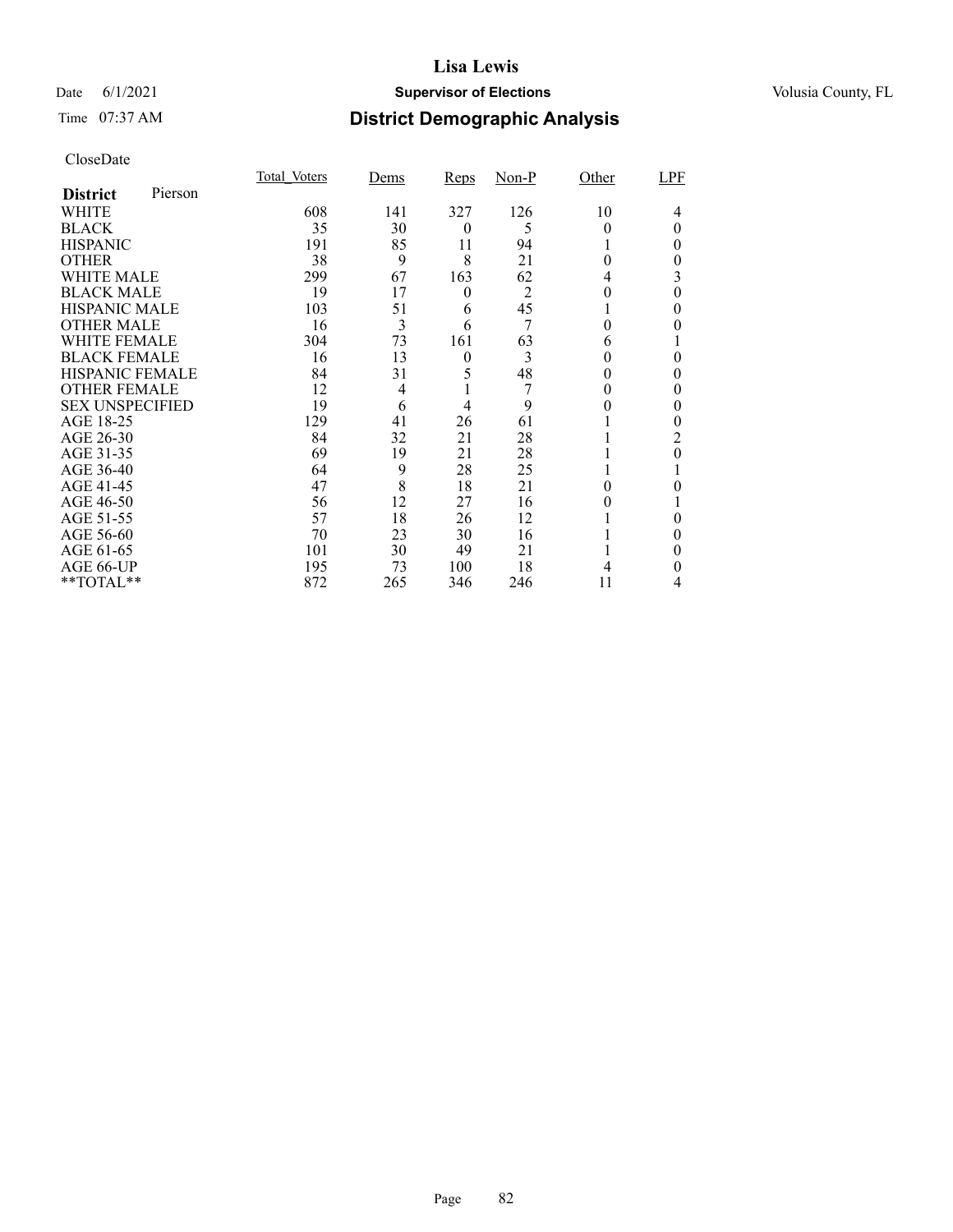### Date 6/1/2021 **Supervisor of Elections Supervisor of Elections** Volusia County, FL

## Time 07:37 AM **District Demographic Analysis**

|                        |             | Total Voters | <u>Dems</u> | <b>Reps</b> | $Non-P$ | Other    | <b>LPF</b>     |
|------------------------|-------------|--------------|-------------|-------------|---------|----------|----------------|
| <b>District</b>        | Ponce Inlet |              |             |             |         |          |                |
| WHITE                  |             | 3,164        | 720         | 1,674       | 708     | 54       | 8              |
| <b>BLACK</b>           |             | 14           | 5           | 2           |         | $\Omega$ | 0              |
| <b>HISPANIC</b>        |             | 61           | 11          | 31          | 18      | 0        |                |
| <b>OTHER</b>           |             | 126          | 38          | 48          | 40      | 0        | 0              |
| WHITE MALE             |             | 1,512        | 289         | 814         | 371     | 32       | 6              |
| <b>BLACK MALE</b>      |             | 9            | 3           | 2           | 4       | $\theta$ | 0              |
| <b>HISPANIC MALE</b>   |             | 24           | 4           | 13          | 7       | 0        | 0              |
| <b>OTHER MALE</b>      |             | 46           | 13          | 18          | 15      | 0        | 0              |
| <b>WHITE FEMALE</b>    |             | 1,624        | 424         | 849         | 327     | 22       | 2              |
| <b>BLACK FEMALE</b>    |             | 5            | 2           | $\theta$    | 3       | $\theta$ | 0              |
| <b>HISPANIC FEMALE</b> |             | 37           | 7           | 18          | 11      | $_{0}$   |                |
| <b>OTHER FEMALE</b>    |             | 49           | 16          | 19          | 14      | $\theta$ | 0              |
| <b>SEX UNSPECIFIED</b> |             | 59           | 16          | 22          | 21      | $_{0}$   | 0              |
| AGE 18-25              |             | 188          | 38          | 85          | 57      | 6        | 2              |
| AGE 26-30              |             | 99           | 28          | 35          | 32      | 2        | $\overline{2}$ |
| AGE 31-35              |             | 81           | 19          | 32          | 29      |          | 0              |
| AGE 36-40              |             | 84           | 23          | 31          | 30      | 0        | 0              |
| AGE 41-45              |             | 108          | 20          | 51          | 33      | 3        |                |
| AGE 46-50              |             | 155          | 27          | 81          | 43      | 4        | 0              |
| AGE 51-55              |             | 210          | 34          | 117         | 55      | 3        |                |
| AGE 56-60              |             | 357          | 70          | 192         | 86      | 7        | 2              |
| AGE 61-65              |             | 471          | 101         | 271         | 91      | 8        | 0              |
| AGE 66-UP              |             | 1,612        | 414         | 860         | 317     | 20       |                |
| **TOTAL**              |             | 3,365        | 774         | 1,755       | 773     | 54       | 9              |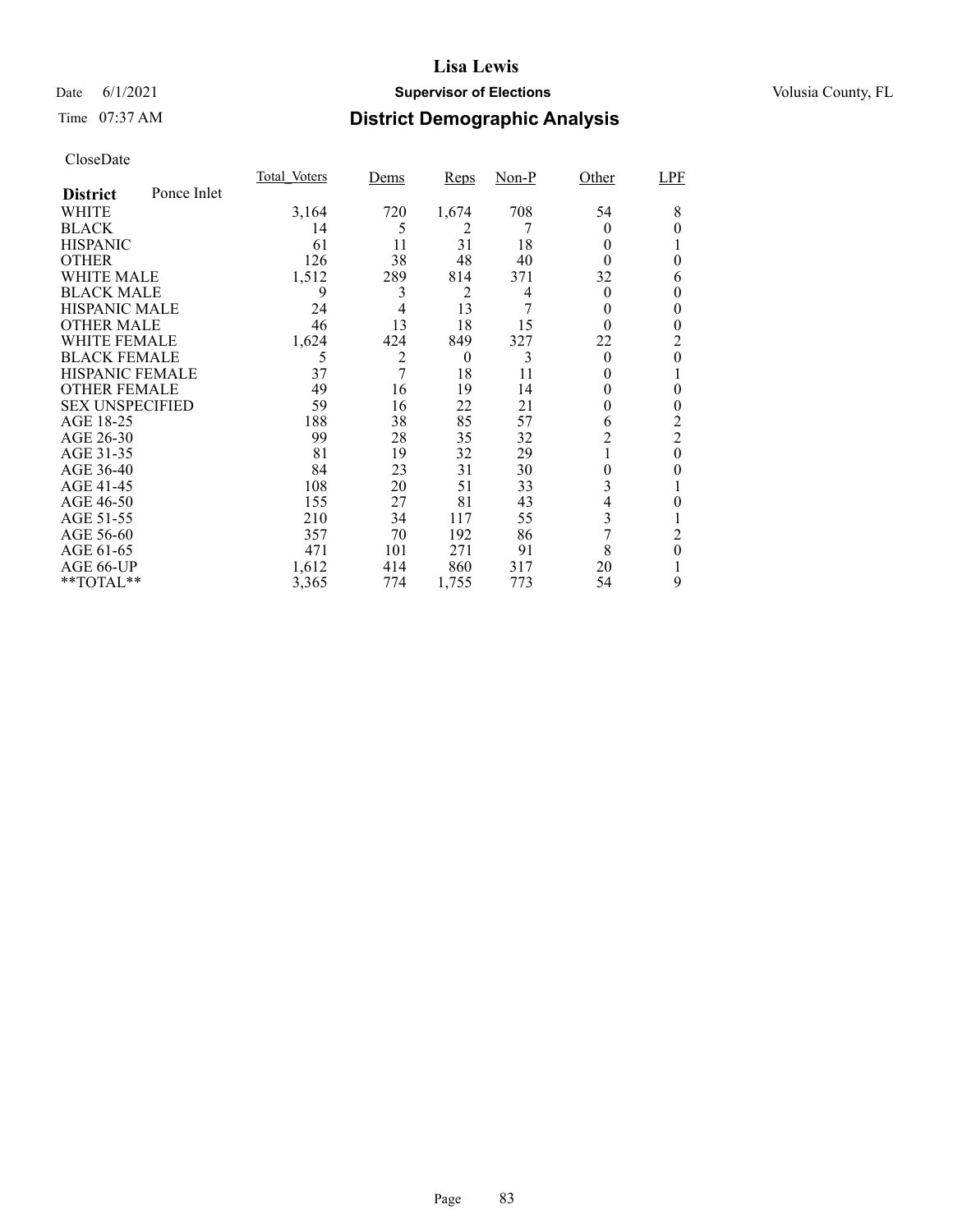### Date 6/1/2021 **Supervisor of Elections Supervisor of Elections** Volusia County, FL

## Time 07:37 AM **District Demographic Analysis**

|                        |                        | Total Voters | Dems  | Reps  | $Non-P$ | Other          | LPF            |
|------------------------|------------------------|--------------|-------|-------|---------|----------------|----------------|
| <b>District</b>        | Port Orange District 1 |              |       |       |         |                |                |
| WHITE                  |                        | 8,970        | 2,544 | 3,550 | 2,692   | 165            | 19             |
| <b>BLACK</b>           |                        | 262          | 180   | 19    | 59      | 4              | $\theta$       |
| <b>HISPANIC</b>        |                        | 389          | 142   | 88    | 152     | 5              | $\overline{2}$ |
| <b>OTHER</b>           |                        | 529          | 138   | 147   | 223     | 15             | 6              |
| WHITE MALE             |                        | 4,143        | 989   | 1,782 | 1,284   | 78             | 10             |
| <b>BLACK MALE</b>      |                        | 113          | 65    | 12    | 33      | 3              | $\theta$       |
| <b>HISPANIC MALE</b>   |                        | 173          | 56    | 38    | 75      | 3              |                |
| <b>OTHER MALE</b>      |                        | 184          | 44    | 51    | 82      | $\overline{4}$ | 3              |
| WHITE FEMALE           |                        | 4,682        | 1,524 | 1,716 | 1,349   | 85             | 8              |
| <b>BLACK FEMALE</b>    |                        | 144          | 111   | 7     | 25      | 1              | 0              |
| <b>HISPANIC FEMALE</b> |                        | 204          | 82    | 48    | 71      | $\overline{2}$ | 1              |
| <b>OTHER FEMALE</b>    |                        | 224          | 63    | 78    | 73      | 8              | $\overline{c}$ |
| <b>SEX UNSPECIFIED</b> |                        | 283          | 70    | 72    | 134     | 5              | $\overline{c}$ |
| AGE 18-25              |                        | 828          | 221   | 215   | 360     | 28             | 4              |
| AGE 26-30              |                        | 701          | 205   | 177   | 290     | 26             | 3              |
| AGE 31-35              |                        | 624          | 172   | 179   | 253     | 13             | 7              |
| AGE 36-40              |                        | 631          | 187   | 188   | 236     | 17             | 3              |
| AGE 41-45              |                        | 583          | 156   | 189   | 228     | 8              | $\overline{c}$ |
| AGE 46-50              |                        | 637          | 171   | 238   | 215     | 9              | 4              |
| AGE 51-55              |                        | 753          | 199   | 313   | 227     | 13             |                |
| AGE 56-60              |                        | 1,050        | 283   | 441   | 309     | 16             | 1              |
| AGE 61-65              |                        | 1,116        | 365   | 472   | 263     | 16             | $\theta$       |
| AGE 66-UP              |                        | 3,227        | 1,045 | 1,392 | 745     | 43             | 2              |
| $*$ $TOTAL**$          |                        | 10,150       | 3,004 | 3,804 | 3,126   | 189            | 27             |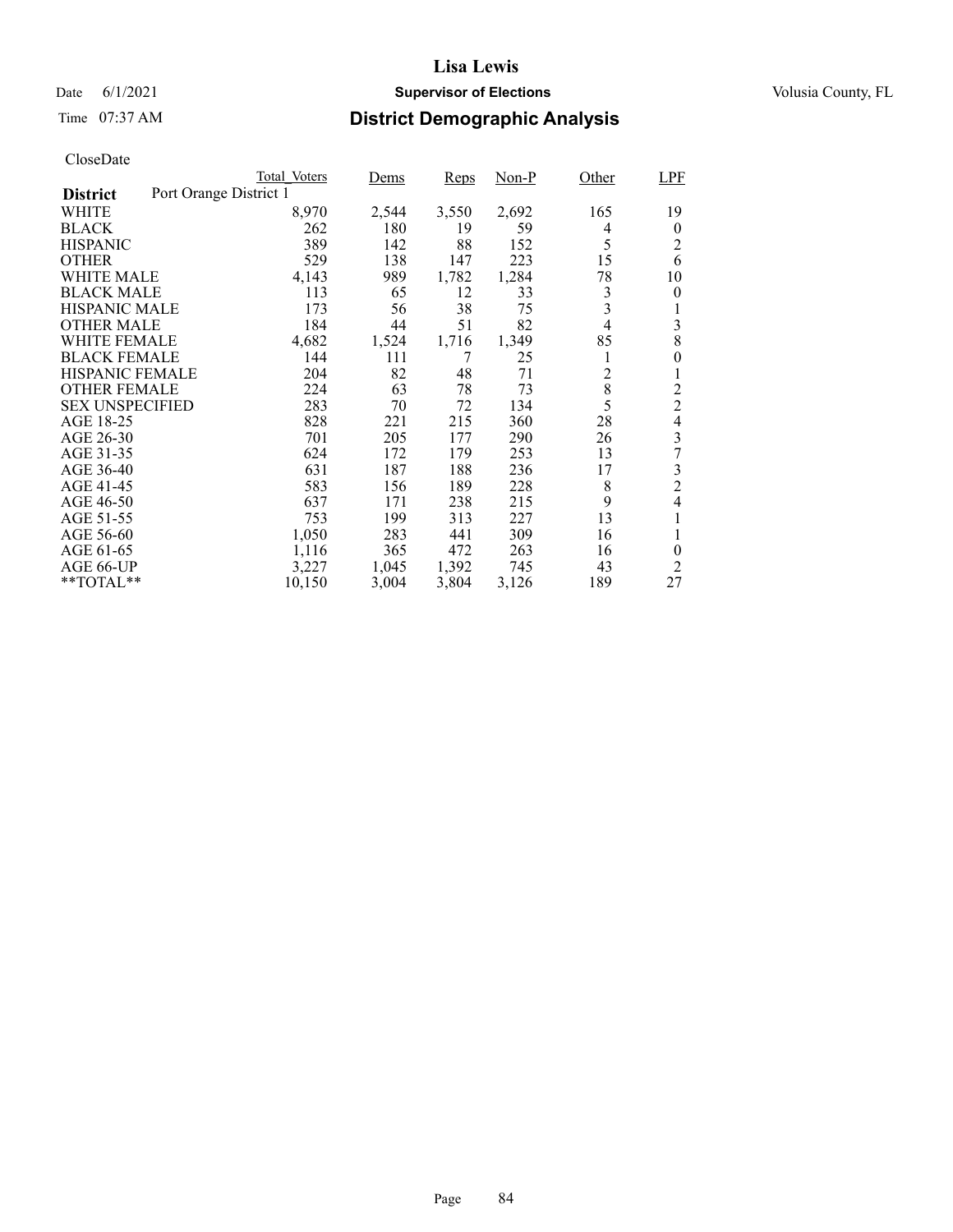### Date 6/1/2021 **Supervisor of Elections Supervisor of Elections** Volusia County, FL

## Time 07:37 AM **District Demographic Analysis**

|                        | Total Voters           | Dems  | Reps  | $Non-P$ | Other          | <b>LPF</b>     |
|------------------------|------------------------|-------|-------|---------|----------------|----------------|
| <b>District</b>        | Port Orange District 2 |       |       |         |                |                |
| WHITE                  | 9,357                  | 2,599 | 3,918 | 2,632   | 177            | 31             |
| <b>BLACK</b>           | 533                    | 400   | 24    | 104     | 4              | 1              |
| <b>HISPANIC</b>        | 506                    | 202   | 97    | 198     | 8              | 1              |
| <b>OTHER</b>           | 691                    | 205   | 163   | 311     | 9              | 3              |
| WHITE MALE             | 4,223                  | 965   | 1,911 | 1,255   | 78             | 14             |
| <b>BLACK MALE</b>      | 216                    | 143   | 12    | 58      | 3              | 0              |
| <b>HISPANIC MALE</b>   | 255                    | 91    | 60    | 96      | 7              | 1              |
| <b>OTHER MALE</b>      | 253                    | 69    | 66    | 111     | $\overline{4}$ | 3              |
| WHITE FEMALE           | 4,997                  | 1,597 | 1,948 | 1,336   | 99             | 17             |
| <b>BLACK FEMALE</b>    | 310                    | 252   | 11    | 46      | 1              | $\theta$       |
| HISPANIC FEMALE        | 246                    | 110   | 35    | 100     | 1              | 0              |
| <b>OTHER FEMALE</b>    | 289                    | 108   | 63    | 114     | 4              | 0              |
| <b>SEX UNSPECIFIED</b> | 298                    | 71    | 96    | 129     | 1              | 1              |
| AGE 18-25              | 1,002                  | 305   | 246   | 415     | 32             | 4              |
| AGE 26-30              | 863                    | 247   | 256   | 332     | 21             | 7              |
| AGE 31-35              | 746                    | 219   | 219   | 283     | 20             | 5              |
| AGE 36-40              | 678                    | 187   | 223   | 254     | 9              | 5              |
| AGE 41-45              | 579                    | 169   | 201   | 201     | 6              | $\overline{2}$ |
| AGE 46-50              | 621                    | 146   | 253   | 206     | 11             | 5              |
| AGE 51-55              | 798                    | 218   | 334   | 231     | 12             | 3              |
| AGE 56-60              | 1,069                  | 296   | 471   | 281     | 19             | $\overline{c}$ |
| AGE 61-65              | 1,120                  | 373   | 476   | 245     | 24             | $\overline{2}$ |
| AGE 66-UP              | 3,611                  | 1,246 | 1,523 | 797     | 44             | 1              |
| **TOTAL**              | 11,087                 | 3,406 | 4,202 | 3,245   | 198            | 36             |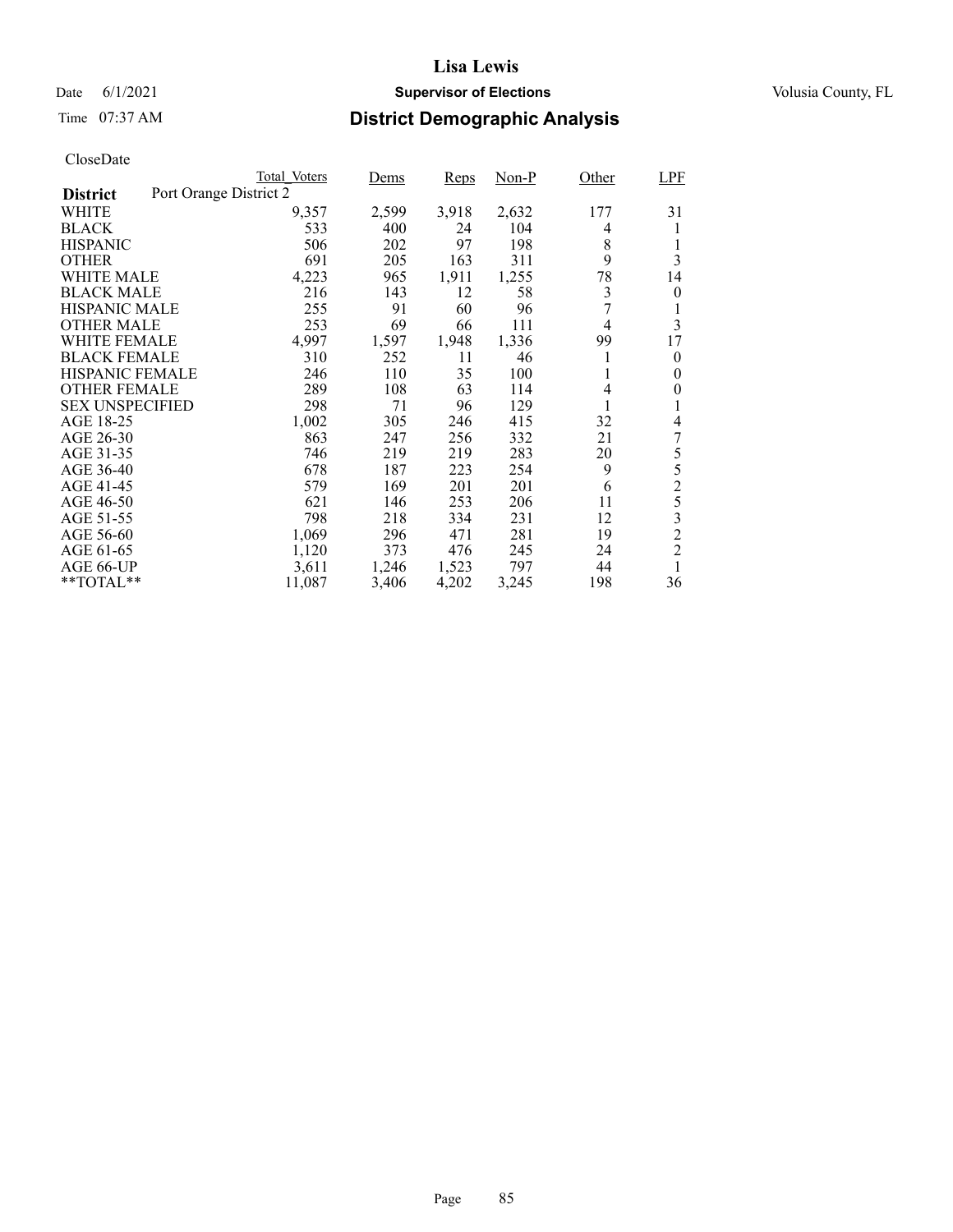### Date 6/1/2021 **Supervisor of Elections Supervisor of Elections** Volusia County, FL

## Time 07:37 AM **District Demographic Analysis**

| Total Voters | Dems                                           | Reps  | $Non-P$ | Other          | <b>LPF</b>     |
|--------------|------------------------------------------------|-------|---------|----------------|----------------|
|              |                                                |       |         |                |                |
|              | 2,989                                          | 5,241 | 3,191   | 201            | 41             |
| 544          | 393                                            | 20    | 121     | 8              | 2              |
| 603          | 197                                            | 133   | 262     |                | 6              |
| 813          | 235                                            | 220   | 342     | 15             | 1              |
| 5,287        | 1,122                                          | 2,515 | 1,522   | 98             | 30             |
| 241          | 157                                            | 13    | 63      | 6              | 2              |
| 275          | 82                                             | 80    | 104     | 4              | 5              |
| 295          |                                                | 73    | 134     | $\overline{4}$ |                |
| 6,230        | 1,831                                          | 2,666 | 1,623   | 100            | 10             |
| 298          | 232                                            | 7     | 57      | 2              | 0              |
| 319          | 114                                            | 52    | 151     | 1              | 1              |
| 353          | 120                                            | 102   | 125     | 6              | $\overline{0}$ |
| 325          | 73                                             | 106   | 137     |                |                |
| 1,278        | 368                                            | 382   | 478     | 38             | 12             |
| 940          | 234                                            | 318   | 362     | 24             | 2              |
| 959          | 241                                            | 343   | 353     | 12             | 10             |
|              | 235                                            | 321   | 335     | 25             | 5              |
|              | 227                                            | 306   | 287     | 11             | 4              |
| 884          | 239                                            | 359   | 261     | 22             | 3              |
| 926          | 242                                            | 407   | 256     | 15             | 6              |
| 1,133        | 308                                            | 537   | 275     | 12             | 1              |
| 1,195        | 349                                            | 539   | 289     | 16             | $\overline{c}$ |
| 4,551        | 1,371                                          | 2,101 | 1,020   | 54             | 5              |
| 13,623       | 3,814                                          | 5,614 | 3,916   | 229            | 50             |
|              | Port Orange District 3<br>11,663<br>921<br>835 | 83    |         |                | 5<br>8         |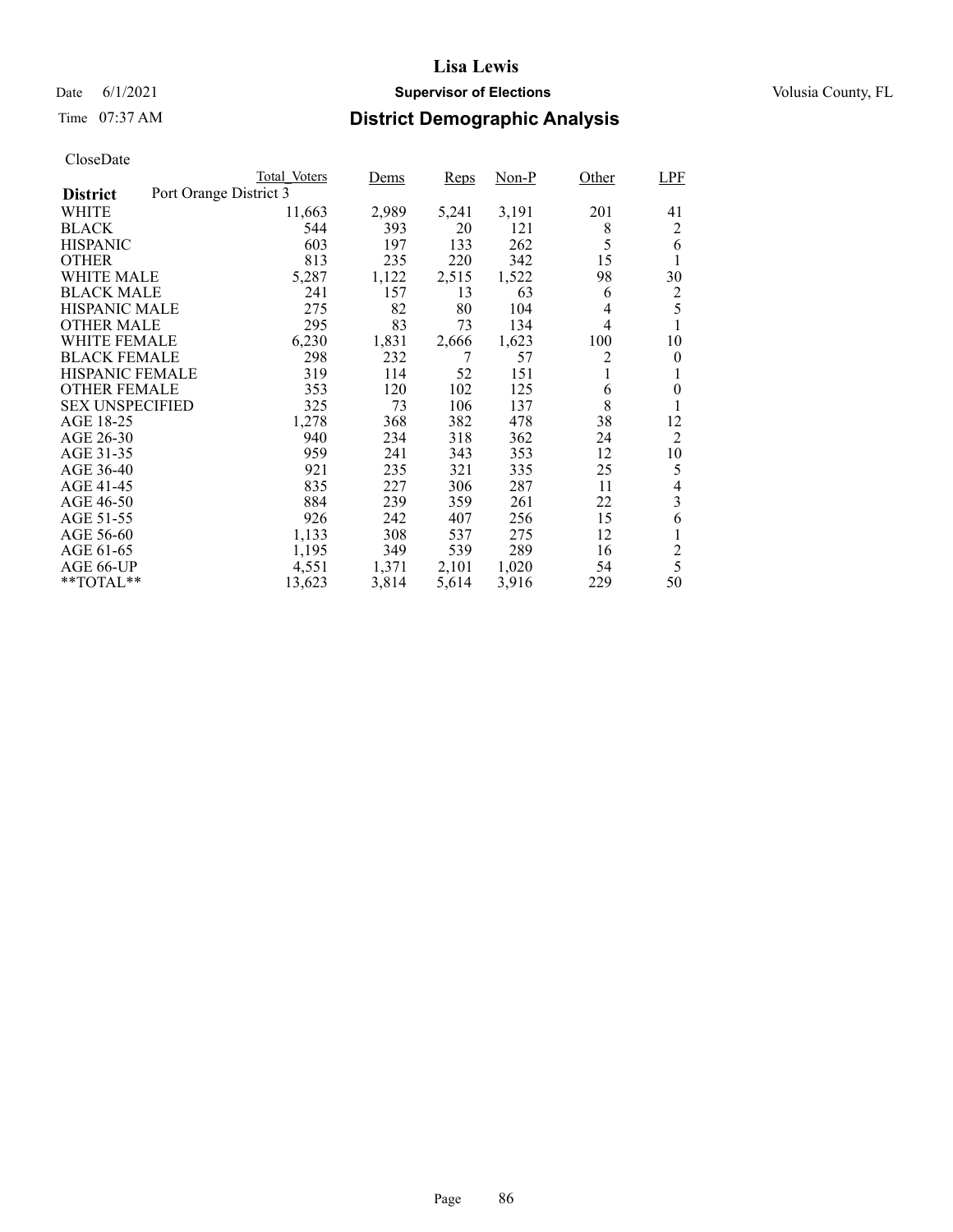### Date 6/1/2021 **Supervisor of Elections Supervisor of Elections** Volusia County, FL

## Time 07:37 AM **District Demographic Analysis**

|                        | Total Voters           | Dems  | Reps  | Non-P | Other          | <b>LPF</b>       |
|------------------------|------------------------|-------|-------|-------|----------------|------------------|
| <b>District</b>        | Port Orange District 4 |       |       |       |                |                  |
| WHITE                  | 10,611                 | 2,705 | 4,929 | 2,763 | 175            | 39               |
| <b>BLACK</b>           | 334                    | 239   | 25    | 67    | 2              | 1                |
| <b>HISPANIC</b>        | 461                    | 168   | 137   | 151   | 5              | 0                |
| <b>OTHER</b>           | 812                    | 270   | 201   | 325   | 14             | 2                |
| WHITE MALE             | 5,002                  | 1,076 | 2,443 | 1,369 | 85             | 29               |
| <b>BLACK MALE</b>      | 160                    | 110   | 17    | 32    | $\overline{0}$ | 1                |
| <b>HISPANIC MALE</b>   | 206                    | 72    | 60    | 71    | 3              | 0                |
| <b>OTHER MALE</b>      | 293                    | 98    | 80    | 107   | 7              |                  |
| WHITE FEMALE           | 5,470                  | 1,599 | 2,425 | 1,346 | 90             | 10               |
| <b>BLACK FEMALE</b>    | 169                    | 125   | 8     | 34    | 2              | 0                |
| <b>HISPANIC FEMALE</b> | 245                    | 92    | 73    | 78    | $\overline{2}$ | 0                |
| <b>OTHER FEMALE</b>    | 363                    | 141   | 83    | 132   | 6              | 1                |
| <b>SEX UNSPECIFIED</b> | 310                    | 69    | 103   | 137   |                | $\boldsymbol{0}$ |
| AGE 18-25              | 1,227                  | 336   | 415   | 435   | 38             | 3                |
| AGE 26-30              | 676                    | 196   | 228   | 234   | 12             | 6                |
| AGE 31-35              | 758                    | 221   | 257   | 259   | 15             | 6                |
| AGE 36-40              | 858                    | 229   | 302   | 303   | 19             | 5                |
| AGE 41-45              | 926                    | 228   | 373   | 298   | 23             | 4                |
| AGE 46-50              | 1,035                  | 236   | 479   | 300   | 13             |                  |
| AGE 51-55              | 1,033                  | 237   | 499   | 277   | 17             | 3                |
| AGE 56-60              | 1,127                  | 271   | 577   | 266   | 9              | 4                |
| AGE 61-65              | 1,068                  | 326   | 495   | 232   | 14             | 1                |
| AGE 66-UP              | 3,508                  | 1,102 | 1,666 | 701   | 36             | 3                |
| $*$ $TOTAL**$          | 12,218                 | 3,382 | 5,292 | 3,306 | 196            | 42               |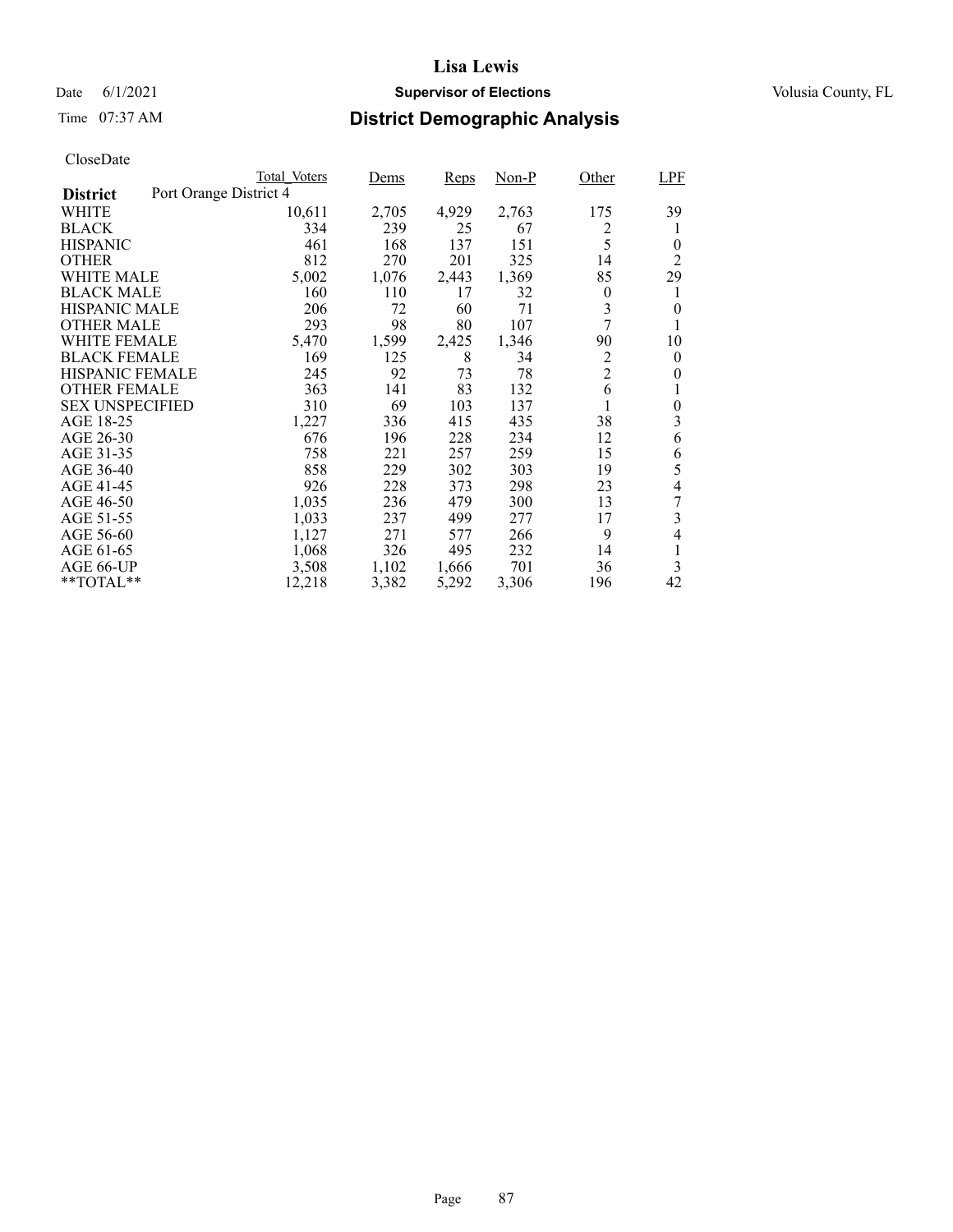### Date 6/1/2021 **Supervisor of Elections Supervisor of Elections** Volusia County, FL

## Time 07:37 AM **District Demographic Analysis**

|                        |               | Total Voters | Dems  | Reps  | Non-P | Other          | <b>LPF</b>       |
|------------------------|---------------|--------------|-------|-------|-------|----------------|------------------|
| <b>District</b>        | South Daytona |              |       |       |       |                |                  |
| WHITE                  |               | 7,413        | 2,174 | 3,032 | 2,038 | 144            | 25               |
| <b>BLACK</b>           |               | 735          | 560   | 23    | 142   | 9              | 1                |
| <b>HISPANIC</b>        |               | 365          | 157   | 83    | 119   | $\overline{2}$ | 4                |
| <b>OTHER</b>           |               | 479          | 156   | 108   | 199   | 12             | 4                |
| WHITE MALE             |               | 3,381        | 814   | 1,497 | 987   | 67             | 16               |
| <b>BLACK MALE</b>      |               | 285          | 206   | 12    | 63    | 4              | $\theta$         |
| <b>HISPANIC MALE</b>   |               | 168          | 60    | 46    | 57    | 1              | 4                |
| <b>OTHER MALE</b>      |               | 159          | 49    | 40    | 61    | 7              | $\overline{c}$   |
| WHITE FEMALE           |               | 3,929        | 1,340 | 1,497 | 1,008 | 76             | 8                |
| <b>BLACK FEMALE</b>    |               | 442          | 350   | 10    | 76    | 5              |                  |
| <b>HISPANIC FEMALE</b> |               | 185          | 90    | 37    | 57    | 1              | $\boldsymbol{0}$ |
| <b>OTHER FEMALE</b>    |               | 210          | 81    | 53    | 71    | 4              | 1                |
| <b>SEX UNSPECIFIED</b> |               | 233          | 57    | 54    | 118   | $\overline{2}$ | $\overline{c}$   |
| AGE 18-25              |               | 751          | 229   | 210   | 274   | 29             | 9                |
| AGE 26-30              |               | 629          | 210   | 146   | 246   | 18             | 9                |
| AGE 31-35              |               | 695          | 236   | 184   | 265   | 8              | $\overline{c}$   |
| AGE 36-40              |               | 600          | 195   | 173   | 211   | 16             | 5                |
| AGE 41-45              |               | 557          | 182   | 162   | 195   | 15             | 3                |
| AGE 46-50              |               | 544          | 165   | 202   | 172   | 4              |                  |
| AGE 51-55              |               | 707          | 224   | 298   | 173   | 9              | 3                |
| AGE 56-60              |               | 924          | 307   | 381   | 225   | 11             | $\boldsymbol{0}$ |
| AGE 61-65              |               | 999          | 348   | 413   | 218   | 20             | $\theta$         |
| AGE 66-UP              |               | 2,586        | 951   | 1,077 | 519   | 37             | $\overline{2}$   |
| $*$ $TOTAL**$          |               | 8,992        | 3,047 | 3,246 | 2,498 | 167            | 34               |